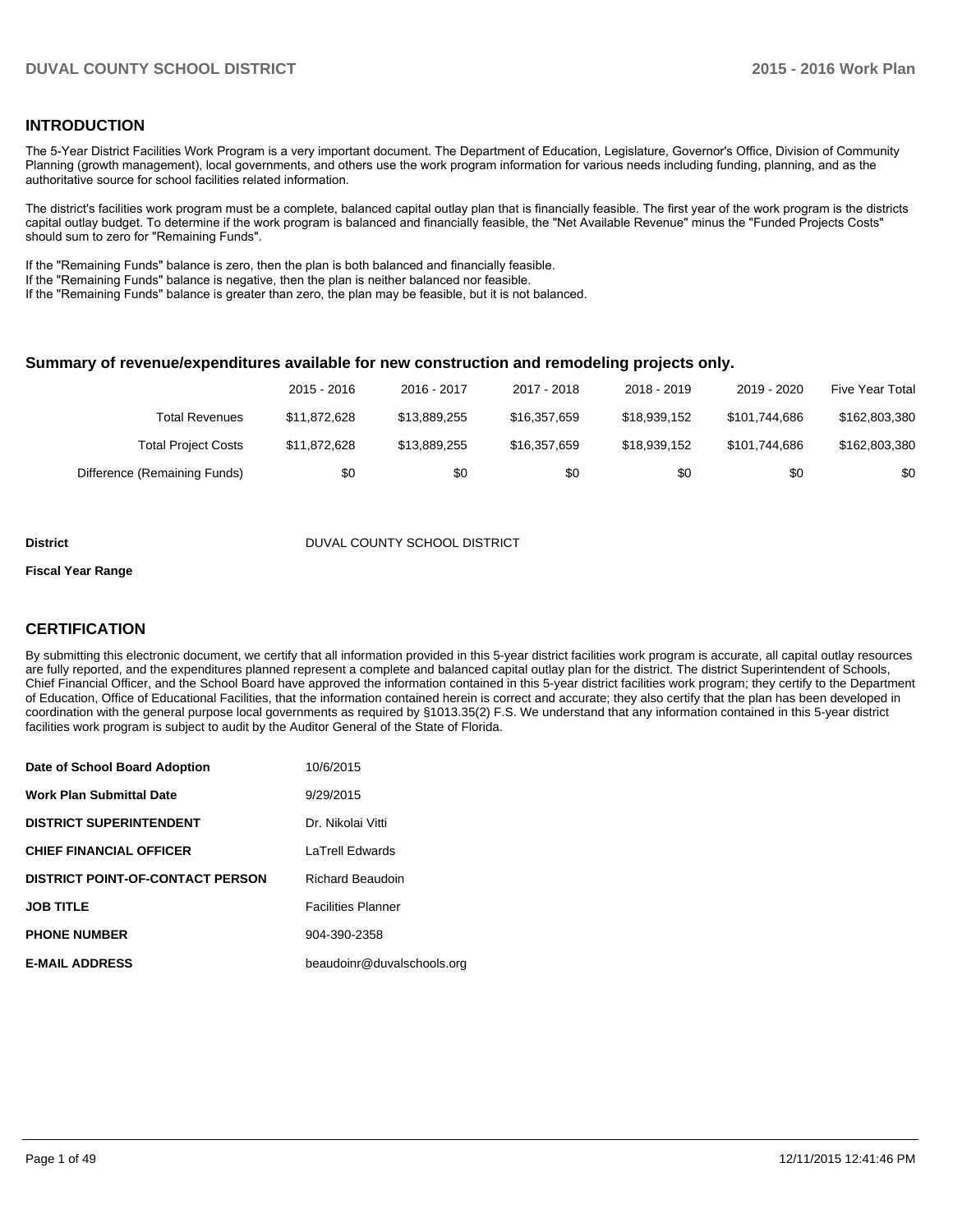# **Expenditures**

#### **Expenditure for Maintenance, Repair and Renovation from 1.50-Mills and PECO**

Annually, prior to the adoption of the district school budget, each school board must prepare a tentative district facilities work program that includes a schedule of major repair and renovation projects necessary to maintain the educational and ancillary facilities of the district.

| Item                                                                                                                                                                                                                                                                                                                                                                                                                                                                                                                                                                                                                                                                                                                                                                                                                                                                                                                                                                                                                                                                                                                                                                                                                                                                                                                                                                                                                                                                                                                                                                                                                                                                                                                                                                                                                                                                                                                                                                                                                                                                                                                                                                                                                                                                                                                                                                                                                                                                                                                                                                                                                                                                                                                                                                                                                                                                                                                                                                                                                                                                                                                                                                                                                                                                                                                                                                                                                                                                                                                                                                                                                                                                                                                                                                                                                                                                                                                                                                                                                                                                                                                                                                                                                                                                                                                                                                                                                                                                                                                                                                                                                                                                                                                                                                  | 2015 - 2016<br><b>Actual Budget</b> | 2016 - 2017<br>Projected | 2017 - 2018<br>Projected | 2018 - 2019<br>Projected | 2019 - 2020<br>Projected | <b>Total</b> |
|-----------------------------------------------------------------------------------------------------------------------------------------------------------------------------------------------------------------------------------------------------------------------------------------------------------------------------------------------------------------------------------------------------------------------------------------------------------------------------------------------------------------------------------------------------------------------------------------------------------------------------------------------------------------------------------------------------------------------------------------------------------------------------------------------------------------------------------------------------------------------------------------------------------------------------------------------------------------------------------------------------------------------------------------------------------------------------------------------------------------------------------------------------------------------------------------------------------------------------------------------------------------------------------------------------------------------------------------------------------------------------------------------------------------------------------------------------------------------------------------------------------------------------------------------------------------------------------------------------------------------------------------------------------------------------------------------------------------------------------------------------------------------------------------------------------------------------------------------------------------------------------------------------------------------------------------------------------------------------------------------------------------------------------------------------------------------------------------------------------------------------------------------------------------------------------------------------------------------------------------------------------------------------------------------------------------------------------------------------------------------------------------------------------------------------------------------------------------------------------------------------------------------------------------------------------------------------------------------------------------------------------------------------------------------------------------------------------------------------------------------------------------------------------------------------------------------------------------------------------------------------------------------------------------------------------------------------------------------------------------------------------------------------------------------------------------------------------------------------------------------------------------------------------------------------------------------------------------------------------------------------------------------------------------------------------------------------------------------------------------------------------------------------------------------------------------------------------------------------------------------------------------------------------------------------------------------------------------------------------------------------------------------------------------------------------------------------------------------------------------------------------------------------------------------------------------------------------------------------------------------------------------------------------------------------------------------------------------------------------------------------------------------------------------------------------------------------------------------------------------------------------------------------------------------------------------------------------------------------------------------------------------------------------------------------------------------------------------------------------------------------------------------------------------------------------------------------------------------------------------------------------------------------------------------------------------------------------------------------------------------------------------------------------------------------------------------------------------------------------------------------------------------|-------------------------------------|--------------------------|--------------------------|--------------------------|--------------------------|--------------|
| <b>HVAC</b>                                                                                                                                                                                                                                                                                                                                                                                                                                                                                                                                                                                                                                                                                                                                                                                                                                                                                                                                                                                                                                                                                                                                                                                                                                                                                                                                                                                                                                                                                                                                                                                                                                                                                                                                                                                                                                                                                                                                                                                                                                                                                                                                                                                                                                                                                                                                                                                                                                                                                                                                                                                                                                                                                                                                                                                                                                                                                                                                                                                                                                                                                                                                                                                                                                                                                                                                                                                                                                                                                                                                                                                                                                                                                                                                                                                                                                                                                                                                                                                                                                                                                                                                                                                                                                                                                                                                                                                                                                                                                                                                                                                                                                                                                                                                                           | \$1.157.792                         | $\mathcal{S}$            | \$0                      | \$0                      | \$0                      | \$1,157,792  |
| Locations: A PHILIP RANDOLPH ACADEMY OF TECHNOLOGIES, ABESS PARK ELEMENTARY, ADMINISTRATION BUILDING KING STREET,<br>ADMINISTRATIVE OFFICES ARLINGTON, ALDEN ROAD EXCEPTIONAL CENTER, ALFRED I DUPONT MIDDLE, ALIMACINI<br>ELEMENTARY, ANDREW A ROBINSON ELEMENTARY, ANDREW JACKSON SENIOR HIGH, ANNIE R MORGAN ELEMENTARY,<br>ARLINGTON ELEMENTARY, ARLINGTON HEIGHTS ELEMENTARY, ARLINGTON MIDDLE, ATLANTIC BEACH ELEMENTARY, ATLANTIC<br>COAST SENIOR HIGH, BALDWIN JUNIOR SENIOR HIGH, BARTRAM SPRINGS ELEMENTARY, BAYVIEW ELEMENTARY, BEAUCLERC<br>ELEMENTARY, BILTMORE ELEMENTARY, BISCAYNE ELEMENTARY, BRENTWOOD ELEMENTARY, BROOKVIEW ELEMENTARY,<br>CARTER G WOODSON ELEMENTARY, CEDAR HILLS ELEMENTARY, CENTRAL ADMINISTATIVE OFFICE, CENTRAL RIVERSIDE<br>ELEMENTARY, CHAFFEE TRAIL ELEMENTARY, CHET'S CREEK ELEMENTARY, CHIMNEY LAKES ELEMENTARY, CONSOLIDATED<br>SERVICE CENTER, CROWN POINT ELEMENTARY, CRYSTAL SPRINGS ELEMENTARY, DARNELL COOKMAN JUNIOR SENIOR HIGH,<br>DINSMORE ELEMENTARY, DON BREWER ELEMENTARY, DOUGLAS ANDERSON SCHOOL OF THE ARTS, DUNCAN U FLETCHER<br>MIDDLE, DUNCAN U FLETCHER SENIOR HIGH, EDWARD H WHITE SENIOR HIGH, ENGLEWOOD ELEMENTARY, ENGLEWOOD<br>SENIOR HIGH, ENTERPRISE LEARNING ACADEMY, EUGENE J BUTLER MIDDLE, FIRST COAST SENIOR HIGH, FISHWEIR<br>ELEMENTARY, FORT CAROLINE ELEMENTARY, FORT CAROLINE MIDDLE, FRANK H PETERSON ACADEMY OF TECHNOLOGIES,<br>GARDEN CITY ELEMENTARY, GEORGE WASHINGTON CARVER ELEMENTARY, GRAND PARK CAREER CENTER, GREENFIELD<br>ELEMENTARY, GREENLAND PINES ELEMENTARY, GREGORY DRIVE ELEMENTARY, HENDRICKS AVENUE ELEMENTARY, HENRY F<br>KITE ELEMENTARY, HIGHLANDS ELEMENTARY, HIGHLANDS MIDDLE, HOGAN-SPRING GLEN ELEMENTARY, HOLIDAY HILL<br>ELEMENTARY, HYDE GROVE ELEMENTARY, HYDE PARK ELEMENTARY, J E B STUART MIDDLE, JACKSONVILLE BEACH<br>ELEMENTARY, JACKSONVILLE HEIGHTS ELEMENTARY, JAMES WELDON JOHNSON COLLEGE PREPARATORY MIDDLE , JAMES<br>WELDON JOHNSON OLD, JEAN RIBAULT MIDDLE, JEAN RIBAULT SENIOR HIGH, JEFFERSON DAVIS MIDDLE, JOHN ALLEN AXSON<br>ELEMENTARY, JOHN E FORD K-8, JOHN LOVE ELEMENTARY, JOHN STOCKTON ELEMENTARY, JOSEPH FINEGAN ELEMENTARY,<br>JOSEPH STILWELL MIDDLE, JUSTINA ROAD ELEMENTARY, KERNAN MIDDLE, KERNAN TRAILS ELEMENTARY, KINGS TRAIL<br>ELEMENTARY, KIRBY-SMITH MIDDLE, LACKAWANNA ALTERNATIVE EDUCATION CENTER, LAKE FOREST ELEMENTARY, LAKE<br>LUCINA ELEMENTARY, LAKE SHORE MIDDLE, LANDMARK MIDDLE, LANDON MIDDLE, LAVILLA SCHOOL OF THE ARTS, LONE STAR<br>ELEMENTARY, LONG BRANCH ELEMENTARY, LORETTO ELEMENTARY, LOUIS S SHEFFIELD ELEMENTARY, LOVE GROVE<br>ELEMENTARY, MAINTENANCE # 1 LIBERTY STREET, MAINTENANCE # 2 POWERS AVENUE, MAINTENANCE # 3 STRICKLAND,<br>MAINTENANCE SUBSTATION #13, MAMIE AGNES JONES ELEMENTARY, MANDARIN MIDDLE, MANDARIN OAKS ELEMENTARY,<br>MANDARIN SENIOR HIGH, MARINE SCIENCE EDUCATION CENTER, MARTIN LUTHER KING ELEMENTARY, MATTHEW W GILBERT<br>MIDDLE, MATTIE V RUTHERFORD ALTERNATIVE EDUCATION, MAYPORT ELEMENTARY, MAYPORT MIDDLE, MERRILL ROAD<br>ELEMENTARY, MOUNT HERMAN EXCEPTIONAL STUDENT CENTER, NEPTUNE BEACH ELEMENTARY, NEW BERLIN ELEMENTARY,<br>NORMANDY ELEMENTARY, NORMANDY VILLAGE ELEMENTARY, NORTH SHORE ELEMENTARY, NORTHWESTERN MIDDLE,<br>NUTRITION SERVICE CENTER, OAK HILL ELEMENTARY, OCEANWAY ELEMENTARY, OCEANWAY MIDDLE, ORTEGA ELEMENTARY,<br>PALM AVENUE EXCEPTIONAL STUDENT CENTER, PARKWOOD HEIGHTS ELEMENTARY, PAXON SCHOOL FOR ADVANCED<br>STUDIES, PICKETT ELEMENTARY, PINE ESTATES ELEMENTARY, PINE FOREST ELEMENTARY, PINEDALE ELEMENTARY, R V<br>DANIELS ELEMENTARY, RAMONA ELEMENTARY, REYNOLDS LANE ELEMENTARY, RICHARD L BROWN ELEMENTARY, ROBERT E<br>LEE SENIOR HIGH, RUFUS E PAYNE ELEMENTARY, RUTH N UPSON ELEMENTARY, RUTLEDGE H PEARSON ELEMENTARY, S A<br>HULL ELEMENTARY, SABAL PALM ELEMENTARY, SADIE TILLIS ELEMENTARY, SAINT CLAIR EVANS ACADEMY ELEMENTARY,<br>SALLYE B MATHIS ELEMENTARY, SAMUEL W WOLFSON SENIOR HIGH, SAN JOSE ELEMENTARY, SAN MATEO ELEMENTARY, SAN<br>PABLO ELEMENTARY, SANDALWOOD SENIOR HIGH, SEABREEZE ELEMENTARY, SMART POPE LIVINGSTON ELEMENTARY,<br>SOUTHSIDE ADMINISTRATION, SOUTHSIDE ESTATES ELEMENTARY, SOUTHSIDE MIDDLE, SPRING PARK ELEMENTARY, STANTON<br>COLLEGE PREPARATORY SCHOOL. STONEWALL JACKSON ELEMENTARY. SUSIE E TOLBERT ELEMENTARY. TEAM CENTER-<br>SHULTZ CENTER, TERRY PARKER SENIOR HIGH, THOMAS JEFFERSON ELEMENTARY, TIMUCUAN ELEMENTARY, TWIN LAKES<br>ELEMENTARY, TWIN LAKES MIDDLE, VENETIA ELEMENTARY, WATERLEAF ELEMENTARY, WEST JACKSONVILLE ELEMENTARY,<br>WEST RIVERSIDE ELEMENTARY, WESTSIDE HIGH SCHOOL, WESTVIEW K-8, WHITEHOUSE ELEMENTARY, WILLIAM M RAINES<br>SENIOR HIGH, WINDY HILL ELEMENTARY, WOODLAND ACRES ELEMENTARY<br>l Floorina | \$750,000                           | \$0                      | \$0]                     | \$0                      | \$0                      | \$750,000    |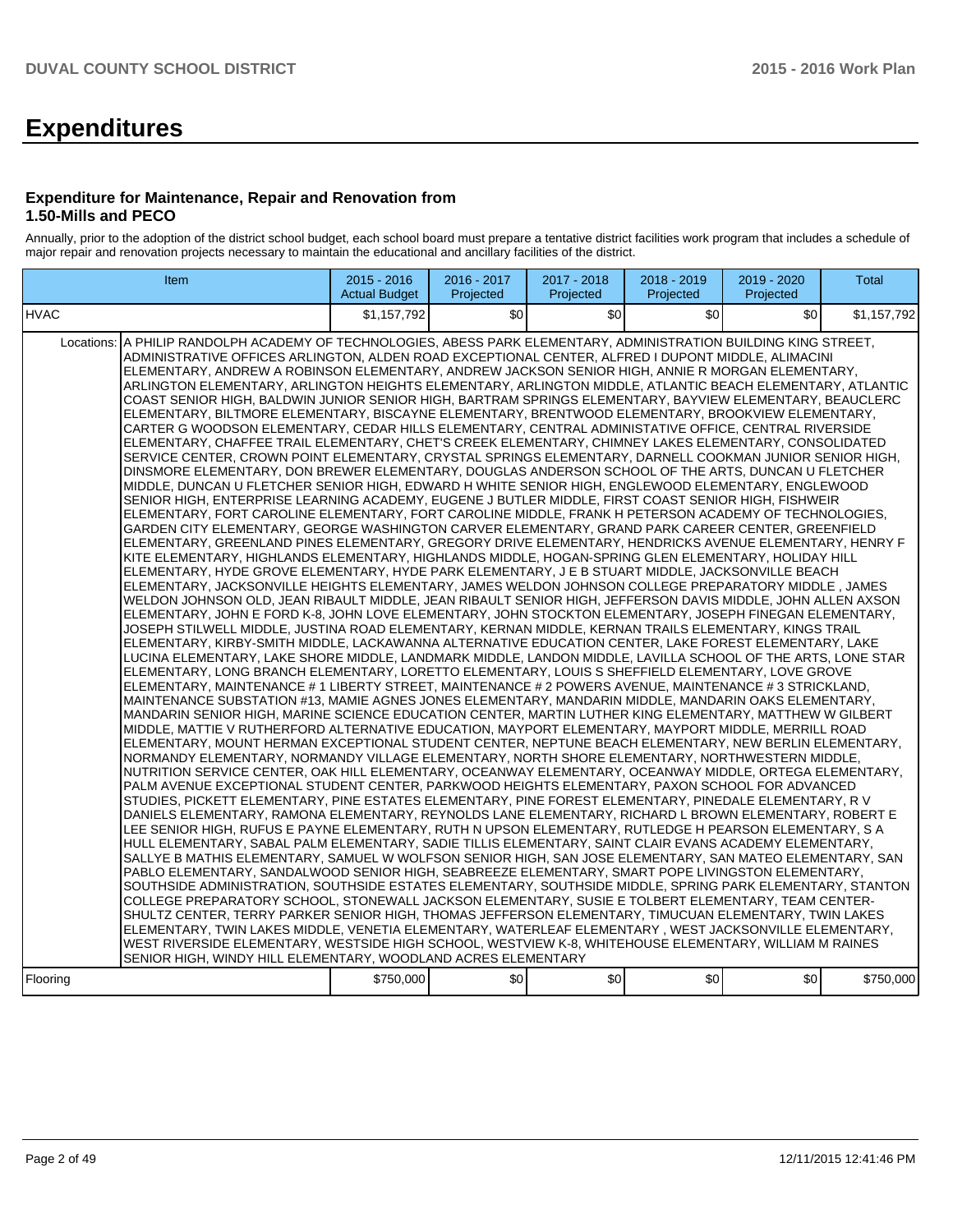|         | Locations: A PHILIP RANDOLPH ACADEMY OF TECHNOLOGIES, ABESS PARK ELEMENTARY, ADMINISTRATION BUILDING KING STREET,<br>ADMINISTRATIVE OFFICES ARLINGTON, ALDEN ROAD EXCEPTIONAL CENTER, ALFRED I DUPONT MIDDLE, ALIMACINI<br>ELEMENTARY, ANDREW A ROBINSON ELEMENTARY, ANDREW JACKSON SENIOR HIGH, ANNIE R MORGAN ELEMENTARY,<br>ARLINGTON ELEMENTARY, ARLINGTON HEIGHTS ELEMENTARY, ARLINGTON MIDDLE, ATLANTIC BEACH ELEMENTARY, ATLANTIC<br>COAST SENIOR HIGH, BALDWIN JUNIOR SENIOR HIGH, BARTRAM SPRINGS ELEMENTARY, BAYVIEW ELEMENTARY, BEAUCLERC<br>ELEMENTARY, BILTMORE ELEMENTARY, BISCAYNE ELEMENTARY, BRENTWOOD ELEMENTARY, BROOKVIEW ELEMENTARY,<br>CARTER G WOODSON ELEMENTARY, CEDAR HILLS ELEMENTARY, CENTRAL ADMINISTATIVE OFFICE, CENTRAL RIVERSIDE<br>ELEMENTARY, CHAFFEE TRAIL ELEMENTARY, CHET'S CREEK ELEMENTARY, CHIMNEY LAKES ELEMENTARY, CONSOLIDATED<br>SERVICE CENTER, CROWN POINT ELEMENTARY, CRYSTAL SPRINGS ELEMENTARY, DARNELL COOKMAN JUNIOR SENIOR HIGH,<br>DINSMORE ELEMENTARY, DON BREWER ELEMENTARY, DOUGLAS ANDERSON SCHOOL OF THE ARTS, DUNCAN U FLETCHER<br>MIDDLE, DUNCAN U FLETCHER SENIOR HIGH, EDWARD H WHITE SENIOR HIGH, ENGLEWOOD ELEMENTARY, ENGLEWOOD<br>SENIOR HIGH. ENTERPRISE LEARNING ACADEMY. EUGENE J BUTLER MIDDLE. FIRST COAST SENIOR HIGH. FISHWEIR<br>ELEMENTARY, FORT CAROLINE ELEMENTARY, FORT CAROLINE MIDDLE, FRANK H PETERSON ACADEMY OF TECHNOLOGIES,<br>GARDEN CITY ELEMENTARY. GEORGE WASHINGTON CARVER ELEMENTARY. GRAND PARK CAREER CENTER. GREENFIELD<br>ELEMENTARY, GREENLAND PINES ELEMENTARY, GREGORY DRIVE ELEMENTARY, HENDRICKS AVENUE ELEMENTARY, HENRY F<br>KITE ELEMENTARY, HIGHLANDS ELEMENTARY, HIGHLANDS MIDDLE, HOGAN-SPRING GLEN ELEMENTARY, HOLIDAY HILL<br>ELEMENTARY, HYDE GROVE ELEMENTARY, HYDE PARK ELEMENTARY, J E B STUART MIDDLE, JACKSONVILLE BEACH<br>ELEMENTARY, JACKSONVILLE HEIGHTS ELEMENTARY, JAMES WELDON JOHNSON COLLEGE PREPARATORY MIDDLE, JAMES<br>WELDON JOHNSON OLD, JEAN RIBAULT MIDDLE, JEAN RIBAULT SENIOR HIGH, JEFFERSON DAVIS MIDDLE, JOHN ALLEN AXSON<br>ELEMENTARY, JOHN E FORD K-8, JOHN LOVE ELEMENTARY, JOHN STOCKTON ELEMENTARY, JOSEPH FINEGAN ELEMENTARY,<br>JOSEPH STILWELL MIDDLE. JUSTINA ROAD ELEMENTARY. KERNAN MIDDLE. KERNAN TRAILS ELEMENTARY. KINGS TRAIL<br>ELEMENTARY, KIRBY-SMITH MIDDLE, LACKAWANNA ALTERNATIVE EDUCATION CENTER, LAKE FOREST ELEMENTARY, LAKE<br>LUCINA ELEMENTARY, LAKE SHORE MIDDLE, LANDMARK MIDDLE, LANDON MIDDLE, LAVILLA SCHOOL OF THE ARTS, LONE STAR<br>ELEMENTARY, LONG BRANCH ELEMENTARY, LORETTO ELEMENTARY, LOUIS S SHEFFIELD ELEMENTARY, LOVE GROVE<br>ELEMENTARY, MAINTENANCE # 1 LIBERTY STREET, MAINTENANCE # 2 POWERS AVENUE, MAINTENANCE # 3 STRICKLAND,<br>MAINTENANCE SUBSTATION #13, MAMIE AGNES JONES ELEMENTARY, MANDARIN MIDDLE, MANDARIN OAKS ELEMENTARY,<br>MANDARIN SENIOR HIGH, MARINE SCIENCE EDUCATION CENTER, MARTIN LUTHER KING ELEMENTARY, MATTHEW W GILBERT<br>MIDDLE, MATTIE V RUTHERFORD ALTERNATIVE EDUCATION, MAYPORT ELEMENTARY, MAYPORT MIDDLE, MERRILL ROAD<br>ELEMENTARY, MOUNT HERMAN EXCEPTIONAL STUDENT CENTER, NEPTUNE BEACH ELEMENTARY, NEW BERLIN ELEMENTARY,<br>NORMANDY ELEMENTARY, NORMANDY VILLAGE ELEMENTARY, NORTH SHORE ELEMENTARY, NORTHWESTERN MIDDLE,<br>NUTRITION SERVICE CENTER, OAK HILL ELEMENTARY, OCEANWAY ELEMENTARY, OCEANWAY MIDDLE, ORTEGA ELEMENTARY,<br>PALM AVENUE EXCEPTIONAL STUDENT CENTER, PARKWOOD HEIGHTS ELEMENTARY, PAXON SCHOOL FOR ADVANCED<br>STUDIES, PICKETT ELEMENTARY, PINE ESTATES ELEMENTARY, PINE FOREST ELEMENTARY, PINEDALE ELEMENTARY, R V<br>DANIELS ELEMENTARY, RAMONA ELEMENTARY, REYNOLDS LANE ELEMENTARY, RICHARD L BROWN ELEMENTARY, ROBERT E<br>LEE SENIOR HIGH, RUFUS E PAYNE ELEMENTARY, RUTH N UPSON ELEMENTARY, RUTLEDGE H PEARSON ELEMENTARY, S A<br>HULL ELEMENTARY, SABAL PALM ELEMENTARY, SADIE TILLIS ELEMENTARY, SAINT CLAIR EVANS ACADEMY ELEMENTARY,<br>SALLYE B MATHIS ELEMENTARY, SAMUEL W WOLFSON SENIOR HIGH, SAN JOSE ELEMENTARY, SAN MATEO ELEMENTARY, SAN<br>PABLO ELEMENTARY, SANDALWOOD SENIOR HIGH, SEABREEZE ELEMENTARY, SMART POPE LIVINGSTON ELEMENTARY,<br>SOUTHSIDE ADMINISTRATION, SOUTHSIDE ESTATES ELEMENTARY, SOUTHSIDE MIDDLE, SPRING PARK ELEMENTARY, STANTON<br>COLLEGE PREPARATORY SCHOOL, STONEWALL JACKSON ELEMENTARY, SUSIE E TOLBERT ELEMENTARY, TEAM CENTER-<br>SHULTZ CENTER, TERRY PARKER SENIOR HIGH, THOMAS JEFFERSON ELEMENTARY, TIMUCUAN ELEMENTARY, TWIN LAKES<br>ELEMENTARY, TWIN LAKES MIDDLE, VENETIA ELEMENTARY, WATERLEAF ELEMENTARY, WEST JACKSONVILLE ELEMENTARY,<br>WEST RIVERSIDE ELEMENTARY, WESTSIDE HIGH SCHOOL, WESTVIEW K-8, WHITEHOUSE ELEMENTARY, WILLIAM M RAINES |             |     |     |     |     |             |
|---------|---------------------------------------------------------------------------------------------------------------------------------------------------------------------------------------------------------------------------------------------------------------------------------------------------------------------------------------------------------------------------------------------------------------------------------------------------------------------------------------------------------------------------------------------------------------------------------------------------------------------------------------------------------------------------------------------------------------------------------------------------------------------------------------------------------------------------------------------------------------------------------------------------------------------------------------------------------------------------------------------------------------------------------------------------------------------------------------------------------------------------------------------------------------------------------------------------------------------------------------------------------------------------------------------------------------------------------------------------------------------------------------------------------------------------------------------------------------------------------------------------------------------------------------------------------------------------------------------------------------------------------------------------------------------------------------------------------------------------------------------------------------------------------------------------------------------------------------------------------------------------------------------------------------------------------------------------------------------------------------------------------------------------------------------------------------------------------------------------------------------------------------------------------------------------------------------------------------------------------------------------------------------------------------------------------------------------------------------------------------------------------------------------------------------------------------------------------------------------------------------------------------------------------------------------------------------------------------------------------------------------------------------------------------------------------------------------------------------------------------------------------------------------------------------------------------------------------------------------------------------------------------------------------------------------------------------------------------------------------------------------------------------------------------------------------------------------------------------------------------------------------------------------------------------------------------------------------------------------------------------------------------------------------------------------------------------------------------------------------------------------------------------------------------------------------------------------------------------------------------------------------------------------------------------------------------------------------------------------------------------------------------------------------------------------------------------------------------------------------------------------------------------------------------------------------------------------------------------------------------------------------------------------------------------------------------------------------------------------------------------------------------------------------------------------------------------------------------------------------------------------------------------------------------------------------------------------------------------------------------------------------------------------------------------------------------------------------------------------------------------------------------------------------------------------------------------------------------------------------------------------------------------------------------------------------------------------------------------------------------------------------------------------------------------------------------|-------------|-----|-----|-----|-----|-------------|
|         | SENIOR HIGH, WINDY HILL ELEMENTARY, WOODLAND ACRES ELEMENTARY                                                                                                                                                                                                                                                                                                                                                                                                                                                                                                                                                                                                                                                                                                                                                                                                                                                                                                                                                                                                                                                                                                                                                                                                                                                                                                                                                                                                                                                                                                                                                                                                                                                                                                                                                                                                                                                                                                                                                                                                                                                                                                                                                                                                                                                                                                                                                                                                                                                                                                                                                                                                                                                                                                                                                                                                                                                                                                                                                                                                                                                                                                                                                                                                                                                                                                                                                                                                                                                                                                                                                                                                                                                                                                                                                                                                                                                                                                                                                                                                                                                                                                                                                                                                                                                                                                                                                                                                                                                                                                                                                                                                                         |             |     |     |     |     |             |
| Roofing |                                                                                                                                                                                                                                                                                                                                                                                                                                                                                                                                                                                                                                                                                                                                                                                                                                                                                                                                                                                                                                                                                                                                                                                                                                                                                                                                                                                                                                                                                                                                                                                                                                                                                                                                                                                                                                                                                                                                                                                                                                                                                                                                                                                                                                                                                                                                                                                                                                                                                                                                                                                                                                                                                                                                                                                                                                                                                                                                                                                                                                                                                                                                                                                                                                                                                                                                                                                                                                                                                                                                                                                                                                                                                                                                                                                                                                                                                                                                                                                                                                                                                                                                                                                                                                                                                                                                                                                                                                                                                                                                                                                                                                                                                       | \$4,241,474 | \$0 | \$0 | \$0 | \$0 | \$4,241,474 |
|         |                                                                                                                                                                                                                                                                                                                                                                                                                                                                                                                                                                                                                                                                                                                                                                                                                                                                                                                                                                                                                                                                                                                                                                                                                                                                                                                                                                                                                                                                                                                                                                                                                                                                                                                                                                                                                                                                                                                                                                                                                                                                                                                                                                                                                                                                                                                                                                                                                                                                                                                                                                                                                                                                                                                                                                                                                                                                                                                                                                                                                                                                                                                                                                                                                                                                                                                                                                                                                                                                                                                                                                                                                                                                                                                                                                                                                                                                                                                                                                                                                                                                                                                                                                                                                                                                                                                                                                                                                                                                                                                                                                                                                                                                                       |             |     |     |     |     |             |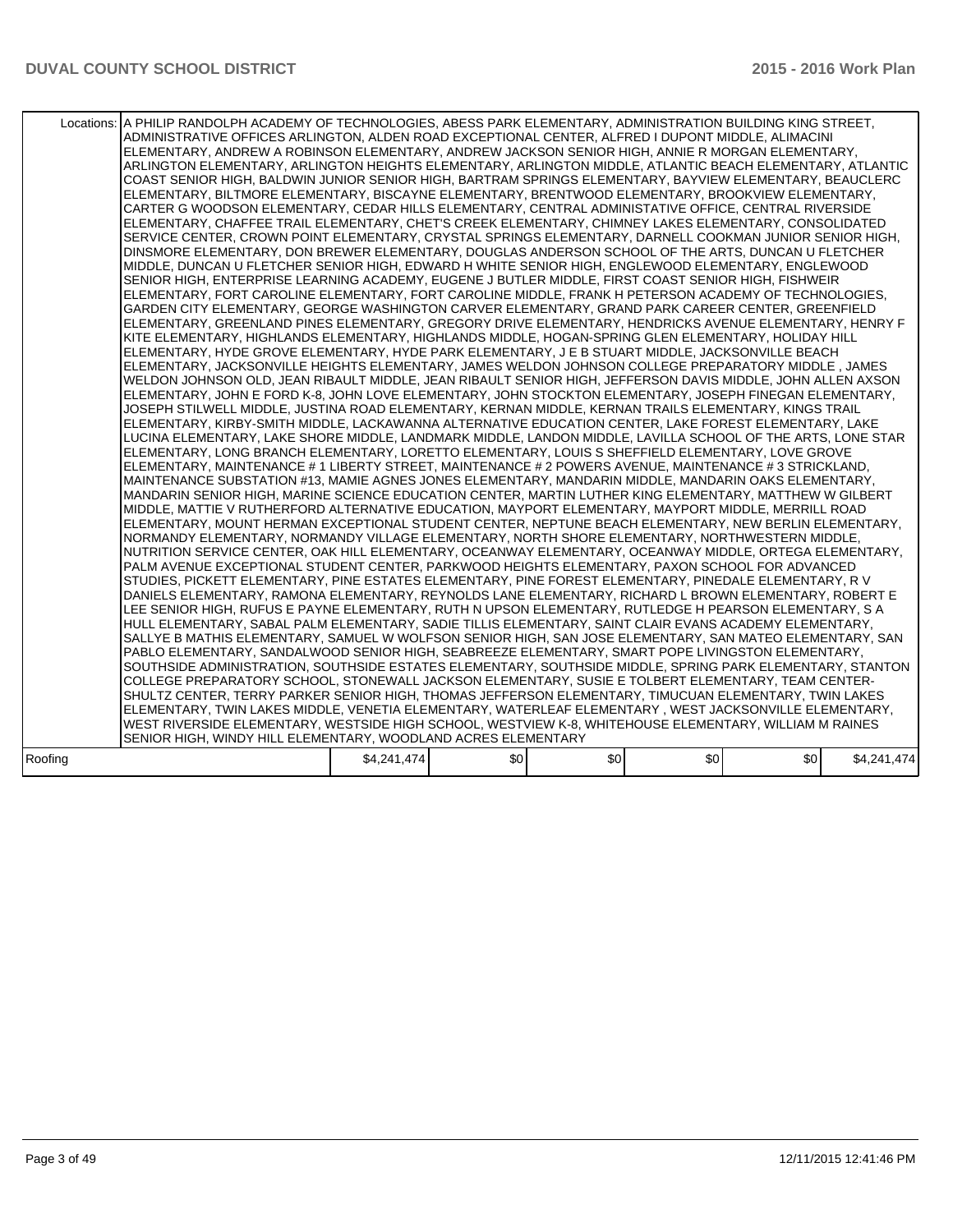|                | Locations:   A PHILIP RANDOLPH ACADEMY OF TECHNOLOGIES, ABESS PARK ELEMENTARY, ADMINISTRATION BUILDING KING STREET,<br>ADMINISTRATIVE OFFICES ARLINGTON, ALDEN ROAD EXCEPTIONAL CENTER, ALFRED I DUPONT MIDDLE, ALIMACINI<br>ELEMENTARY, ANDREW A ROBINSON ELEMENTARY, ANDREW JACKSON SENIOR HIGH, ANNIE R MORGAN ELEMENTARY,<br>ARLINGTON ELEMENTARY, ARLINGTON HEIGHTS ELEMENTARY, ARLINGTON MIDDLE, ATLANTIC BEACH ELEMENTARY, ATLANTIC<br>COAST SENIOR HIGH, BALDWIN JUNIOR SENIOR HIGH, BARTRAM SPRINGS ELEMENTARY, BAYVIEW ELEMENTARY, BEAUCLERC<br>ELEMENTARY, BILTMORE ELEMENTARY, BISCAYNE ELEMENTARY, BRENTWOOD ELEMENTARY, BROOKVIEW ELEMENTARY,<br>CARTER G WOODSON ELEMENTARY, CEDAR HILLS ELEMENTARY, CENTRAL ADMINISTATIVE OFFICE, CENTRAL RIVERSIDE<br>ELEMENTARY, CHAFFEE TRAIL ELEMENTARY, CHET'S CREEK ELEMENTARY, CHIMNEY LAKES ELEMENTARY, CONSOLIDATED<br>SERVICE CENTER, CROWN POINT ELEMENTARY, CRYSTAL SPRINGS ELEMENTARY, DARNELL COOKMAN JUNIOR SENIOR HIGH,<br>DINSMORE ELEMENTARY, DON BREWER ELEMENTARY, DOUGLAS ANDERSON SCHOOL OF THE ARTS, DUNCAN U FLETCHER<br>MIDDLE, DUNCAN U FLETCHER SENIOR HIGH, EDWARD H WHITE SENIOR HIGH, ENGLEWOOD ELEMENTARY, ENGLEWOOD<br>SENIOR HIGH, ENTERPRISE LEARNING ACADEMY, EUGENE J BUTLER MIDDLE, FIRST COAST SENIOR HIGH, FISHWEIR<br>ELEMENTARY, FORT CAROLINE ELEMENTARY, FORT CAROLINE MIDDLE, FRANK H PETERSON ACADEMY OF TECHNOLOGIES.<br>GARDEN CITY ELEMENTARY, GEORGE WASHINGTON CARVER ELEMENTARY, GRAND PARK CAREER CENTER, GREENFIELD<br>ELEMENTARY, GREENLAND PINES ELEMENTARY, GREGORY DRIVE ELEMENTARY, HENDRICKS AVENUE ELEMENTARY, HENRY F<br>KITE ELEMENTARY, HIGHLANDS ELEMENTARY, HIGHLANDS MIDDLE, HOGAN-SPRING GLEN ELEMENTARY, HOLIDAY HILL<br>ELEMENTARY, HYDE GROVE ELEMENTARY, HYDE PARK ELEMENTARY, J E B STUART MIDDLE, JACKSONVILLE BEACH<br>ELEMENTARY, JACKSONVILLE HEIGHTS ELEMENTARY, JAMES WELDON JOHNSON COLLEGE PREPARATORY MIDDLE, JAMES<br>WELDON JOHNSON OLD, JEAN RIBAULT MIDDLE, JEAN RIBAULT SENIOR HIGH, JEFFERSON DAVIS MIDDLE, JOHN ALLEN AXSON<br>ELEMENTARY, JOHN E FORD K-8, JOHN LOVE ELEMENTARY, JOHN STOCKTON ELEMENTARY, JOSEPH FINEGAN ELEMENTARY,<br>JOSEPH STILWELL MIDDLE. JUSTINA ROAD ELEMENTARY. KERNAN MIDDLE. KERNAN TRAILS ELEMENTARY. KINGS TRAIL<br>ELEMENTARY, KIRBY-SMITH MIDDLE, LACKAWANNA ALTERNATIVE EDUCATION CENTER, LAKE FOREST ELEMENTARY, LAKE<br>LUCINA ELEMENTARY, LAKE SHORE MIDDLE, LANDMARK MIDDLE, LANDON MIDDLE, LAVILLA SCHOOL OF THE ARTS, LONE STAR<br>ELEMENTARY, LONG BRANCH ELEMENTARY, LORETTO ELEMENTARY, LOUIS S SHEFFIELD ELEMENTARY, LOVE GROVE<br>ELEMENTARY, MAINTENANCE # 1 LIBERTY STREET, MAINTENANCE # 2 POWERS AVENUE, MAINTENANCE # 3 STRICKLAND,<br>MAINTENANCE SUBSTATION #13, MAMIE AGNES JONES ELEMENTARY, MANDARIN MIDDLE, MANDARIN OAKS ELEMENTARY,<br>MANDARIN SENIOR HIGH, MARINE SCIENCE EDUCATION CENTER, MARTIN LUTHER KING ELEMENTARY, MATTHEW W GILBERT<br>MIDDLE, MATTIE V RUTHERFORD ALTERNATIVE EDUCATION, MAYPORT ELEMENTARY, MAYPORT MIDDLE, MERRILL ROAD<br>ELEMENTARY, MOUNT HERMAN EXCEPTIONAL STUDENT CENTER, NEPTUNE BEACH ELEMENTARY, NEW BERLIN ELEMENTARY,<br>NORMANDY ELEMENTARY, NORMANDY VILLAGE ELEMENTARY, NORTH SHORE ELEMENTARY, NORTHWESTERN MIDDLE,<br>NUTRITION SERVICE CENTER, OAK HILL ELEMENTARY, OCEANWAY ELEMENTARY, OCEANWAY MIDDLE, ORTEGA ELEMENTARY,<br>PALM AVENUE EXCEPTIONAL STUDENT CENTER, PARKWOOD HEIGHTS ELEMENTARY, PAXON SCHOOL FOR ADVANCED<br>STUDIES, PICKETT ELEMENTARY, PINE ESTATES ELEMENTARY, PINE FOREST ELEMENTARY, PINEDALE ELEMENTARY, RV<br>DANIELS ELEMENTARY, RAMONA ELEMENTARY, REYNOLDS LANE ELEMENTARY, RICHARD L BROWN ELEMENTARY, ROBERT E<br>LEE SENIOR HIGH, RUFUS E PAYNE ELEMENTARY, RUTH N UPSON ELEMENTARY, RUTLEDGE H PEARSON ELEMENTARY, S A<br>HULL ELEMENTARY, SABAL PALM ELEMENTARY, SADIE TILLIS ELEMENTARY, SAINT CLAIR EVANS ACADEMY ELEMENTARY,<br>SALLYE B MATHIS ELEMENTARY, SAMUEL W WOLFSON SENIOR HIGH, SAN JOSE ELEMENTARY, SAN MATEO ELEMENTARY, SAN<br>PABLO ELEMENTARY, SANDALWOOD SENIOR HIGH, SEABREEZE ELEMENTARY, SMART POPE LIVINGSTON ELEMENTARY,<br>SOUTHSIDE ADMINISTRATION, SOUTHSIDE ESTATES ELEMENTARY, SOUTHSIDE MIDDLE, SPRING PARK ELEMENTARY, STANTON<br>COLLEGE PREPARATORY SCHOOL, STONEWALL JACKSON ELEMENTARY, SUSIE E TOLBERT ELEMENTARY, TEAM CENTER-<br>SHULTZ CENTER, TERRY PARKER SENIOR HIGH, THOMAS JEFFERSON ELEMENTARY, TIMUCUAN ELEMENTARY, TWIN LAKES<br>ELEMENTARY, TWIN LAKES MIDDLE, VENETIA ELEMENTARY, WATERLEAF ELEMENTARY, WEST JACKSONVILLE ELEMENTARY,<br>WEST RIVERSIDE ELEMENTARY, WESTSIDE HIGH SCHOOL, WESTVIEW K-8, WHITEHOUSE ELEMENTARY, WILLIAM M RAINES<br>SENIOR HIGH, WINDY HILL ELEMENTARY, WOODLAND ACRES ELEMENTARY |           |     |     |     |     |           |
|----------------|---------------------------------------------------------------------------------------------------------------------------------------------------------------------------------------------------------------------------------------------------------------------------------------------------------------------------------------------------------------------------------------------------------------------------------------------------------------------------------------------------------------------------------------------------------------------------------------------------------------------------------------------------------------------------------------------------------------------------------------------------------------------------------------------------------------------------------------------------------------------------------------------------------------------------------------------------------------------------------------------------------------------------------------------------------------------------------------------------------------------------------------------------------------------------------------------------------------------------------------------------------------------------------------------------------------------------------------------------------------------------------------------------------------------------------------------------------------------------------------------------------------------------------------------------------------------------------------------------------------------------------------------------------------------------------------------------------------------------------------------------------------------------------------------------------------------------------------------------------------------------------------------------------------------------------------------------------------------------------------------------------------------------------------------------------------------------------------------------------------------------------------------------------------------------------------------------------------------------------------------------------------------------------------------------------------------------------------------------------------------------------------------------------------------------------------------------------------------------------------------------------------------------------------------------------------------------------------------------------------------------------------------------------------------------------------------------------------------------------------------------------------------------------------------------------------------------------------------------------------------------------------------------------------------------------------------------------------------------------------------------------------------------------------------------------------------------------------------------------------------------------------------------------------------------------------------------------------------------------------------------------------------------------------------------------------------------------------------------------------------------------------------------------------------------------------------------------------------------------------------------------------------------------------------------------------------------------------------------------------------------------------------------------------------------------------------------------------------------------------------------------------------------------------------------------------------------------------------------------------------------------------------------------------------------------------------------------------------------------------------------------------------------------------------------------------------------------------------------------------------------------------------------------------------------------------------------------------------------------------------------------------------------------------------------------------------------------------------------------------------------------------------------------------------------------------------------------------------------------------------------------------------------------------------------------------------------------------------------------------------------------------------------------------------------------------------------------------------------------------------------------|-----------|-----|-----|-----|-----|-----------|
| Safety to Life |                                                                                                                                                                                                                                                                                                                                                                                                                                                                                                                                                                                                                                                                                                                                                                                                                                                                                                                                                                                                                                                                                                                                                                                                                                                                                                                                                                                                                                                                                                                                                                                                                                                                                                                                                                                                                                                                                                                                                                                                                                                                                                                                                                                                                                                                                                                                                                                                                                                                                                                                                                                                                                                                                                                                                                                                                                                                                                                                                                                                                                                                                                                                                                                                                                                                                                                                                                                                                                                                                                                                                                                                                                                                                                                                                                                                                                                                                                                                                                                                                                                                                                                                                                                                                                                                                                                                                                                                                                                                                                                                                                                                                                                                                                                                                         | \$400,000 | \$0 | \$0 | \$0 | \$0 | \$400,000 |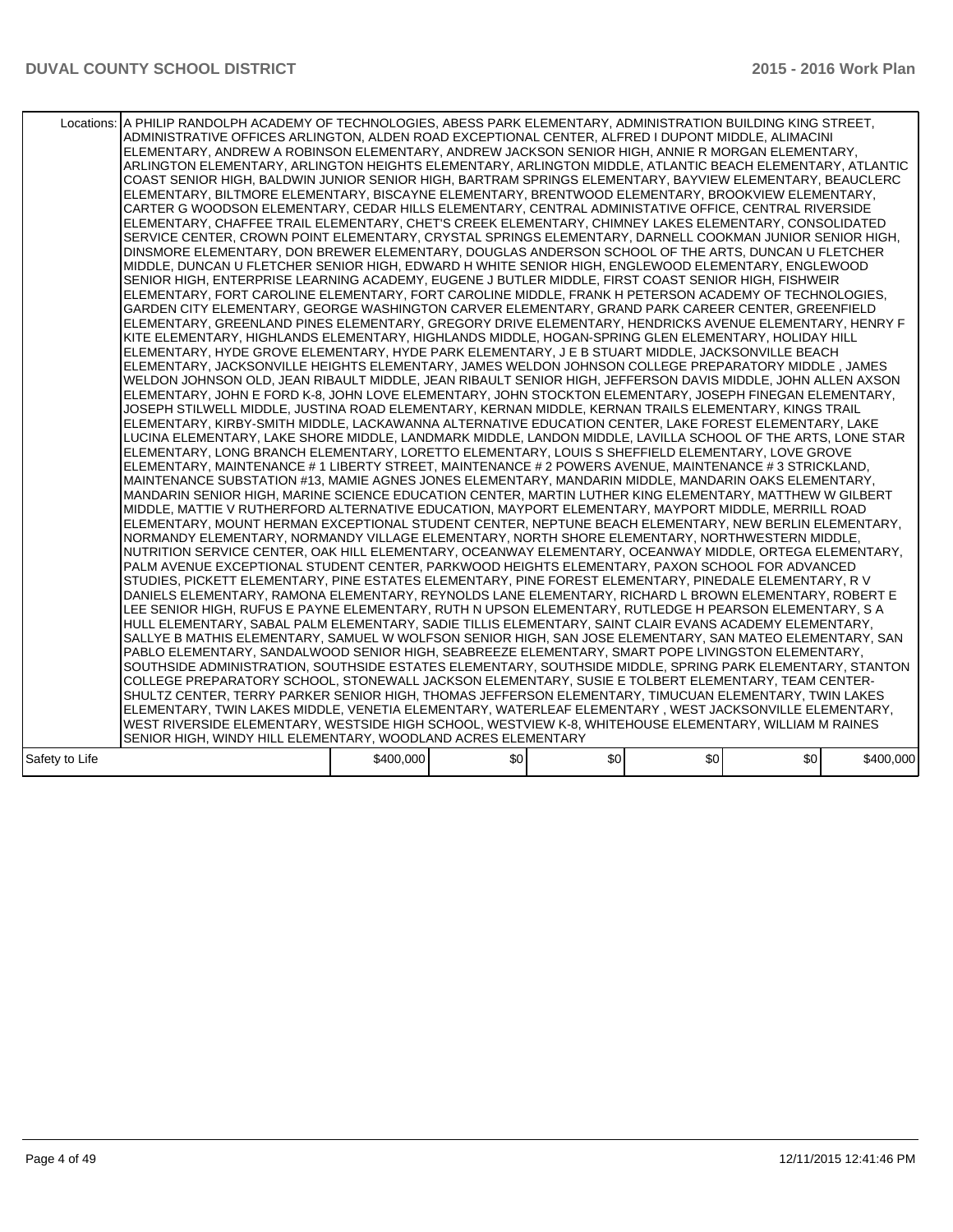|         | Locations:   A PHILIP RANDOLPH ACADEMY OF TECHNOLOGIES, ABESS PARK ELEMENTARY, ADMINISTRATION BUILDING KING STREET,<br>ADMINISTRATIVE OFFICES ARLINGTON, ALDEN ROAD EXCEPTIONAL CENTER, ALFRED I DUPONT MIDDLE, ALIMACINI<br>ELEMENTARY, ANDREW A ROBINSON ELEMENTARY, ANDREW JACKSON SENIOR HIGH, ANNIE R MORGAN ELEMENTARY,<br>ARLINGTON ELEMENTARY, ARLINGTON HEIGHTS ELEMENTARY, ARLINGTON MIDDLE, ATLANTIC BEACH ELEMENTARY, ATLANTIC<br>COAST SENIOR HIGH, BALDWIN JUNIOR SENIOR HIGH, BARTRAM SPRINGS ELEMENTARY, BAYVIEW ELEMENTARY, BEAUCLERC<br>ELEMENTARY, BILTMORE ELEMENTARY, BISCAYNE ELEMENTARY, BRENTWOOD ELEMENTARY, BROOKVIEW ELEMENTARY,<br>CARTER G WOODSON ELEMENTARY, CEDAR HILLS ELEMENTARY, CENTRAL ADMINISTATIVE OFFICE, CENTRAL RIVERSIDE<br>ELEMENTARY, CHAFFEE TRAIL ELEMENTARY, CHET'S CREEK ELEMENTARY, CHIMNEY LAKES ELEMENTARY, CONSOLIDATED<br>SERVICE CENTER, CROWN POINT ELEMENTARY, CRYSTAL SPRINGS ELEMENTARY, DARNELL COOKMAN JUNIOR SENIOR HIGH,<br>DINSMORE ELEMENTARY, DON BREWER ELEMENTARY, DOUGLAS ANDERSON SCHOOL OF THE ARTS, DUNCAN U FLETCHER<br>MIDDLE, DUNCAN U FLETCHER SENIOR HIGH, EDWARD H WHITE SENIOR HIGH, ENGLEWOOD ELEMENTARY, ENGLEWOOD<br>SENIOR HIGH, ENTERPRISE LEARNING ACADEMY, EUGENE J BUTLER MIDDLE, FIRST COAST SENIOR HIGH, FISHWEIR<br>ELEMENTARY, FORT CAROLINE ELEMENTARY, FORT CAROLINE MIDDLE, FRANK H PETERSON ACADEMY OF TECHNOLOGIES.<br>GARDEN CITY ELEMENTARY, GEORGE WASHINGTON CARVER ELEMENTARY, GRAND PARK CAREER CENTER, GREENFIELD<br>ELEMENTARY, GREENLAND PINES ELEMENTARY, GREGORY DRIVE ELEMENTARY, HENDRICKS AVENUE ELEMENTARY, HENRY F<br>KITE ELEMENTARY, HIGHLANDS ELEMENTARY, HIGHLANDS MIDDLE, HOGAN-SPRING GLEN ELEMENTARY, HOLIDAY HILL<br>ELEMENTARY, HYDE GROVE ELEMENTARY, HYDE PARK ELEMENTARY, J E B STUART MIDDLE, JACKSONVILLE BEACH<br>ELEMENTARY, JACKSONVILLE HEIGHTS ELEMENTARY, JAMES WELDON JOHNSON COLLEGE PREPARATORY MIDDLE, JAMES<br>WELDON JOHNSON OLD, JEAN RIBAULT MIDDLE, JEAN RIBAULT SENIOR HIGH, JEFFERSON DAVIS MIDDLE, JOHN ALLEN AXSON<br>ELEMENTARY, JOHN E FORD K-8, JOHN LOVE ELEMENTARY, JOHN STOCKTON ELEMENTARY, JOSEPH FINEGAN ELEMENTARY,<br>JOSEPH STILWELL MIDDLE. JUSTINA ROAD ELEMENTARY. KERNAN MIDDLE. KERNAN TRAILS ELEMENTARY. KINGS TRAIL<br>ELEMENTARY, KIRBY-SMITH MIDDLE, LACKAWANNA ALTERNATIVE EDUCATION CENTER, LAKE FOREST ELEMENTARY, LAKE<br>LUCINA ELEMENTARY, LAKE SHORE MIDDLE, LANDMARK MIDDLE, LANDON MIDDLE, LAVILLA SCHOOL OF THE ARTS, LONE STAR<br>ELEMENTARY, LONG BRANCH ELEMENTARY, LORETTO ELEMENTARY, LOUIS S SHEFFIELD ELEMENTARY, LOVE GROVE<br>ELEMENTARY, MAINTENANCE # 1 LIBERTY STREET, MAINTENANCE # 2 POWERS AVENUE, MAINTENANCE # 3 STRICKLAND,<br>MAINTENANCE SUBSTATION #13, MAMIE AGNES JONES ELEMENTARY, MANDARIN MIDDLE, MANDARIN OAKS ELEMENTARY,<br>MANDARIN SENIOR HIGH, MARINE SCIENCE EDUCATION CENTER, MARTIN LUTHER KING ELEMENTARY, MATTHEW W GILBERT<br>MIDDLE, MATTIE V RUTHERFORD ALTERNATIVE EDUCATION, MAYPORT ELEMENTARY, MAYPORT MIDDLE, MERRILL ROAD<br>ELEMENTARY, MOUNT HERMAN EXCEPTIONAL STUDENT CENTER, NEPTUNE BEACH ELEMENTARY, NEW BERLIN ELEMENTARY,<br>NORMANDY ELEMENTARY, NORMANDY VILLAGE ELEMENTARY, NORTH SHORE ELEMENTARY, NORTHWESTERN MIDDLE,<br>NUTRITION SERVICE CENTER, OAK HILL ELEMENTARY, OCEANWAY ELEMENTARY, OCEANWAY MIDDLE, ORTEGA ELEMENTARY,<br>PALM AVENUE EXCEPTIONAL STUDENT CENTER, PARKWOOD HEIGHTS ELEMENTARY, PAXON SCHOOL FOR ADVANCED<br>STUDIES, PICKETT ELEMENTARY, PINE ESTATES ELEMENTARY, PINE FOREST ELEMENTARY, PINEDALE ELEMENTARY, RV<br>DANIELS ELEMENTARY, RAMONA ELEMENTARY, REYNOLDS LANE ELEMENTARY, RICHARD L BROWN ELEMENTARY, ROBERT E<br>LEE SENIOR HIGH, RUFUS E PAYNE ELEMENTARY, RUTH N UPSON ELEMENTARY, RUTLEDGE H PEARSON ELEMENTARY, S A<br>HULL ELEMENTARY, SABAL PALM ELEMENTARY, SADIE TILLIS ELEMENTARY, SAINT CLAIR EVANS ACADEMY ELEMENTARY,<br>SALLYE B MATHIS ELEMENTARY, SAMUEL W WOLFSON SENIOR HIGH, SAN JOSE ELEMENTARY, SAN MATEO ELEMENTARY, SAN<br>PABLO ELEMENTARY, SANDALWOOD SENIOR HIGH, SEABREEZE ELEMENTARY, SMART POPE LIVINGSTON ELEMENTARY,<br>SOUTHSIDE ADMINISTRATION, SOUTHSIDE ESTATES ELEMENTARY, SOUTHSIDE MIDDLE, SPRING PARK ELEMENTARY, STANTON<br>COLLEGE PREPARATORY SCHOOL, STONEWALL JACKSON ELEMENTARY, SUSIE E TOLBERT ELEMENTARY, TEAM CENTER-<br>SHULTZ CENTER, TERRY PARKER SENIOR HIGH, THOMAS JEFFERSON ELEMENTARY, TIMUCUAN ELEMENTARY, TWIN LAKES<br>ELEMENTARY, TWIN LAKES MIDDLE, VENETIA ELEMENTARY, WATERLEAF ELEMENTARY, WEST JACKSONVILLE ELEMENTARY,<br>WEST RIVERSIDE ELEMENTARY, WESTSIDE HIGH SCHOOL, WESTVIEW K-8, WHITEHOUSE ELEMENTARY, WILLIAM M RAINES<br>SENIOR HIGH, WINDY HILL ELEMENTARY, WOODLAND ACRES ELEMENTARY |           |     |     |     |     |           |
|---------|---------------------------------------------------------------------------------------------------------------------------------------------------------------------------------------------------------------------------------------------------------------------------------------------------------------------------------------------------------------------------------------------------------------------------------------------------------------------------------------------------------------------------------------------------------------------------------------------------------------------------------------------------------------------------------------------------------------------------------------------------------------------------------------------------------------------------------------------------------------------------------------------------------------------------------------------------------------------------------------------------------------------------------------------------------------------------------------------------------------------------------------------------------------------------------------------------------------------------------------------------------------------------------------------------------------------------------------------------------------------------------------------------------------------------------------------------------------------------------------------------------------------------------------------------------------------------------------------------------------------------------------------------------------------------------------------------------------------------------------------------------------------------------------------------------------------------------------------------------------------------------------------------------------------------------------------------------------------------------------------------------------------------------------------------------------------------------------------------------------------------------------------------------------------------------------------------------------------------------------------------------------------------------------------------------------------------------------------------------------------------------------------------------------------------------------------------------------------------------------------------------------------------------------------------------------------------------------------------------------------------------------------------------------------------------------------------------------------------------------------------------------------------------------------------------------------------------------------------------------------------------------------------------------------------------------------------------------------------------------------------------------------------------------------------------------------------------------------------------------------------------------------------------------------------------------------------------------------------------------------------------------------------------------------------------------------------------------------------------------------------------------------------------------------------------------------------------------------------------------------------------------------------------------------------------------------------------------------------------------------------------------------------------------------------------------------------------------------------------------------------------------------------------------------------------------------------------------------------------------------------------------------------------------------------------------------------------------------------------------------------------------------------------------------------------------------------------------------------------------------------------------------------------------------------------------------------------------------------------------------------------------------------------------------------------------------------------------------------------------------------------------------------------------------------------------------------------------------------------------------------------------------------------------------------------------------------------------------------------------------------------------------------------------------------------------------------------------------------------------------------------|-----------|-----|-----|-----|-----|-----------|
| Fencing |                                                                                                                                                                                                                                                                                                                                                                                                                                                                                                                                                                                                                                                                                                                                                                                                                                                                                                                                                                                                                                                                                                                                                                                                                                                                                                                                                                                                                                                                                                                                                                                                                                                                                                                                                                                                                                                                                                                                                                                                                                                                                                                                                                                                                                                                                                                                                                                                                                                                                                                                                                                                                                                                                                                                                                                                                                                                                                                                                                                                                                                                                                                                                                                                                                                                                                                                                                                                                                                                                                                                                                                                                                                                                                                                                                                                                                                                                                                                                                                                                                                                                                                                                                                                                                                                                                                                                                                                                                                                                                                                                                                                                                                                                                                                                         | \$250,000 | \$0 | \$0 | \$0 | \$0 | \$250,000 |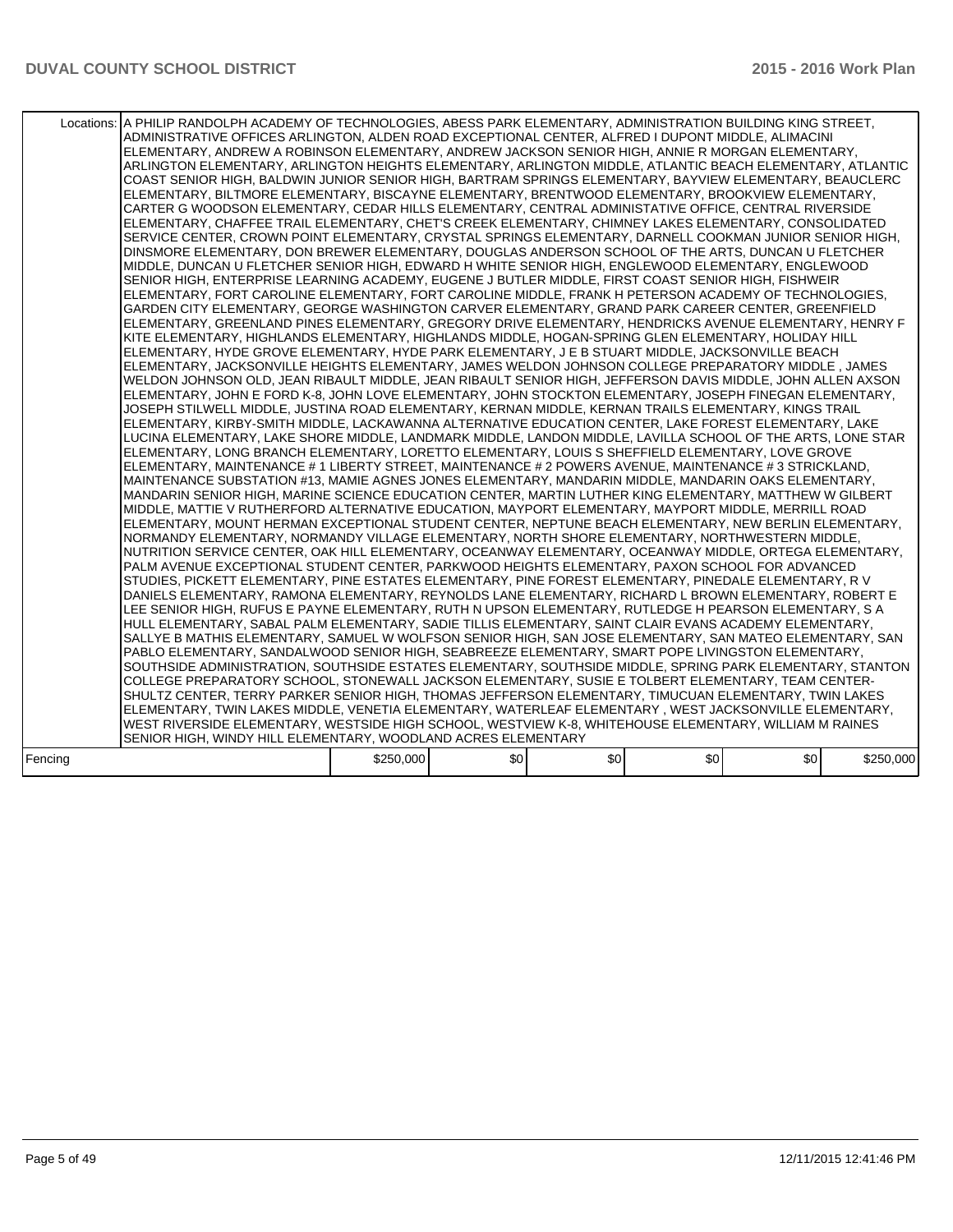|         | Locations: A PHILIP RANDOLPH ACADEMY OF TECHNOLOGIES, ABESS PARK ELEMENTARY, ADMINISTRATION BUILDING KING STREET,<br>ADMINISTRATIVE OFFICES ARLINGTON, ALDEN ROAD EXCEPTIONAL CENTER, ALFRED I DUPONT MIDDLE, ALIMACINI<br>ELEMENTARY, ANDREW A ROBINSON ELEMENTARY, ANDREW JACKSON SENIOR HIGH, ANNIE R MORGAN ELEMENTARY,<br>ARLINGTON ELEMENTARY, ARLINGTON HEIGHTS ELEMENTARY, ARLINGTON MIDDLE, ATLANTIC BEACH ELEMENTARY, ATLANTIC<br>COAST SENIOR HIGH, BALDWIN JUNIOR SENIOR HIGH, BARTRAM SPRINGS ELEMENTARY, BAYVIEW ELEMENTARY, BEAUCLERC<br>ELEMENTARY, BILTMORE ELEMENTARY, BISCAYNE ELEMENTARY, BRENTWOOD ELEMENTARY, BROOKVIEW ELEMENTARY,<br>CARTER G WOODSON ELEMENTARY, CEDAR HILLS ELEMENTARY, CENTRAL ADMINISTATIVE OFFICE, CENTRAL RIVERSIDE<br>ELEMENTARY, CHAFFEE TRAIL ELEMENTARY, CHET'S CREEK ELEMENTARY, CHIMNEY LAKES ELEMENTARY, CONSOLIDATED<br>SERVICE CENTER, CROWN POINT ELEMENTARY, CRYSTAL SPRINGS ELEMENTARY, DARNELL COOKMAN JUNIOR SENIOR HIGH,<br>DINSMORE ELEMENTARY, DON BREWER ELEMENTARY, DOUGLAS ANDERSON SCHOOL OF THE ARTS, DUNCAN U FLETCHER<br>MIDDLE, DUNCAN U FLETCHER SENIOR HIGH, EDWARD H WHITE SENIOR HIGH, ENGLEWOOD ELEMENTARY, ENGLEWOOD<br>SENIOR HIGH, ENTERPRISE LEARNING ACADEMY, EUGENE J BUTLER MIDDLE, FIRST COAST SENIOR HIGH, FISHWEIR<br>ELEMENTARY, FORT CAROLINE ELEMENTARY, FORT CAROLINE MIDDLE, FRANK H PETERSON ACADEMY OF TECHNOLOGIES,<br>GARDEN CITY ELEMENTARY, GEORGE WASHINGTON CARVER ELEMENTARY, GRAND PARK CAREER CENTER, GREENFIELD<br>ELEMENTARY. GREENLAND PINES ELEMENTARY. GREGORY DRIVE ELEMENTARY. HENDRICKS AVENUE ELEMENTARY. HENRY F<br>KITE ELEMENTARY, HIGHLANDS ELEMENTARY, HIGHLANDS MIDDLE, HOGAN-SPRING GLEN ELEMENTARY, HOLIDAY HILL<br>ELEMENTARY, HYDE GROVE ELEMENTARY, HYDE PARK ELEMENTARY, J E B STUART MIDDLE, JACKSONVILLE BEACH<br>ELEMENTARY, JACKSONVILLE HEIGHTS ELEMENTARY, JAMES WELDON JOHNSON COLLEGE PREPARATORY MIDDLE, JAMES<br>WELDON JOHNSON OLD, JEAN RIBAULT MIDDLE, JEAN RIBAULT SENIOR HIGH, JEFFERSON DAVIS MIDDLE, JOHN ALLEN AXSON<br>ELEMENTARY, JOHN E FORD K-8, JOHN LOVE ELEMENTARY, JOHN STOCKTON ELEMENTARY, JOSEPH FINEGAN ELEMENTARY,<br>JOSEPH STILWELL MIDDLE, JUSTINA ROAD ELEMENTARY, KERNAN MIDDLE, KERNAN TRAILS ELEMENTARY, KINGS TRAIL<br>ELEMENTARY, KIRBY-SMITH MIDDLE, LACKAWANNA ALTERNATIVE EDUCATION CENTER, LAKE FOREST ELEMENTARY, LAKE<br>LUCINA ELEMENTARY. LAKE SHORE MIDDLE. LANDMARK MIDDLE. LANDON MIDDLE. LAVILLA SCHOOL OF THE ARTS. LONE STAR<br>ELEMENTARY, LONG BRANCH ELEMENTARY, LORETTO ELEMENTARY, LOUIS S SHEFFIELD ELEMENTARY, LOVE GROVE<br>ELEMENTARY, MAINTENANCE # 1 LIBERTY STREET, MAINTENANCE # 2 POWERS AVENUE, MAINTENANCE # 3 STRICKLAND,<br>MAINTENANCE SUBSTATION #13, MAMIE AGNES JONES ELEMENTARY, MANDARIN MIDDLE, MANDARIN OAKS ELEMENTARY,<br>MANDARIN SENIOR HIGH, MARINE SCIENCE EDUCATION CENTER, MARTIN LUTHER KING ELEMENTARY, MATTHEW W GILBERT<br>MIDDLE, MATTIE V RUTHERFORD ALTERNATIVE EDUCATION, MAYPORT ELEMENTARY, MAYPORT MIDDLE, MERRILL ROAD<br>ELEMENTARY, MOUNT HERMAN EXCEPTIONAL STUDENT CENTER, NEPTUNE BEACH ELEMENTARY, NEW BERLIN ELEMENTARY,<br>NORMANDY ELEMENTARY, NORMANDY VILLAGE ELEMENTARY, NORTH SHORE ELEMENTARY, NORTHWESTERN MIDDLE,<br>NUTRITION SERVICE CENTER, OAK HILL ELEMENTARY, OCEANWAY ELEMENTARY, OCEANWAY MIDDLE, ORTEGA ELEMENTARY,<br>PALM AVENUE EXCEPTIONAL STUDENT CENTER, PARKWOOD HEIGHTS ELEMENTARY, PAXON SCHOOL FOR ADVANCED<br>STUDIES, PICKETT ELEMENTARY, PINE ESTATES ELEMENTARY, PINE FOREST ELEMENTARY, PINEDALE ELEMENTARY, R V<br>DANIELS ELEMENTARY, RAMONA ELEMENTARY, REYNOLDS LANE ELEMENTARY, RICHARD L BROWN ELEMENTARY, ROBERT E<br>LEE SENIOR HIGH, RUFUS E PAYNE ELEMENTARY, RUTH N UPSON ELEMENTARY, RUTLEDGE H PEARSON ELEMENTARY, S A<br>HULL ELEMENTARY, SABAL PALM ELEMENTARY, SADIE TILLIS ELEMENTARY, SAINT CLAIR EVANS ACADEMY ELEMENTARY,<br>SALLYE B MATHIS ELEMENTARY, SAMUEL W WOLFSON SENIOR HIGH, SAN JOSE ELEMENTARY, SAN MATEO ELEMENTARY, SAN<br>PABLO ELEMENTARY, SANDALWOOD SENIOR HIGH, SEABREEZE ELEMENTARY, SMART POPE LIVINGSTON ELEMENTARY,<br>SOUTHSIDE ADMINISTRATION, SOUTHSIDE ESTATES ELEMENTARY, SOUTHSIDE MIDDLE, SPRING PARK ELEMENTARY, STANTON<br>COLLEGE PREPARATORY SCHOOL, STONEWALL JACKSON ELEMENTARY, SUSIE E TOLBERT ELEMENTARY, TEAM CENTER-<br>SHULTZ CENTER, TERRY PARKER SENIOR HIGH, THOMAS JEFFERSON ELEMENTARY, TIMUCUAN ELEMENTARY, TWIN LAKES<br>ELEMENTARY, TWIN LAKES MIDDLE, VENETIA ELEMENTARY, WATERLEAF ELEMENTARY, WEST JACKSONVILLE ELEMENTARY,<br>WEST RIVERSIDE ELEMENTARY, WESTSIDE HIGH SCHOOL, WESTVIEW K-8, WHITEHOUSE ELEMENTARY, WILLIAM M RAINES<br>SENIOR HIGH, WINDY HILL ELEMENTARY, WOODLAND ACRES ELEMENTARY |           |     |     |     |     |           |
|---------|--------------------------------------------------------------------------------------------------------------------------------------------------------------------------------------------------------------------------------------------------------------------------------------------------------------------------------------------------------------------------------------------------------------------------------------------------------------------------------------------------------------------------------------------------------------------------------------------------------------------------------------------------------------------------------------------------------------------------------------------------------------------------------------------------------------------------------------------------------------------------------------------------------------------------------------------------------------------------------------------------------------------------------------------------------------------------------------------------------------------------------------------------------------------------------------------------------------------------------------------------------------------------------------------------------------------------------------------------------------------------------------------------------------------------------------------------------------------------------------------------------------------------------------------------------------------------------------------------------------------------------------------------------------------------------------------------------------------------------------------------------------------------------------------------------------------------------------------------------------------------------------------------------------------------------------------------------------------------------------------------------------------------------------------------------------------------------------------------------------------------------------------------------------------------------------------------------------------------------------------------------------------------------------------------------------------------------------------------------------------------------------------------------------------------------------------------------------------------------------------------------------------------------------------------------------------------------------------------------------------------------------------------------------------------------------------------------------------------------------------------------------------------------------------------------------------------------------------------------------------------------------------------------------------------------------------------------------------------------------------------------------------------------------------------------------------------------------------------------------------------------------------------------------------------------------------------------------------------------------------------------------------------------------------------------------------------------------------------------------------------------------------------------------------------------------------------------------------------------------------------------------------------------------------------------------------------------------------------------------------------------------------------------------------------------------------------------------------------------------------------------------------------------------------------------------------------------------------------------------------------------------------------------------------------------------------------------------------------------------------------------------------------------------------------------------------------------------------------------------------------------------------------------------------------------------------------------------------------------------------------------------------------------------------------------------------------------------------------------------------------------------------------------------------------------------------------------------------------------------------------------------------------------------------------------------------------------------------------------------------------------------------------------------------------------------------------------------------------------------------------------|-----------|-----|-----|-----|-----|-----------|
| Parking |                                                                                                                                                                                                                                                                                                                                                                                                                                                                                                                                                                                                                                                                                                                                                                                                                                                                                                                                                                                                                                                                                                                                                                                                                                                                                                                                                                                                                                                                                                                                                                                                                                                                                                                                                                                                                                                                                                                                                                                                                                                                                                                                                                                                                                                                                                                                                                                                                                                                                                                                                                                                                                                                                                                                                                                                                                                                                                                                                                                                                                                                                                                                                                                                                                                                                                                                                                                                                                                                                                                                                                                                                                                                                                                                                                                                                                                                                                                                                                                                                                                                                                                                                                                                                                                                                                                                                                                                                                                                                                                                                                                                                                                                                                                                                        | \$590,000 | \$0 | \$0 | \$0 | \$0 | \$590,000 |
|         |                                                                                                                                                                                                                                                                                                                                                                                                                                                                                                                                                                                                                                                                                                                                                                                                                                                                                                                                                                                                                                                                                                                                                                                                                                                                                                                                                                                                                                                                                                                                                                                                                                                                                                                                                                                                                                                                                                                                                                                                                                                                                                                                                                                                                                                                                                                                                                                                                                                                                                                                                                                                                                                                                                                                                                                                                                                                                                                                                                                                                                                                                                                                                                                                                                                                                                                                                                                                                                                                                                                                                                                                                                                                                                                                                                                                                                                                                                                                                                                                                                                                                                                                                                                                                                                                                                                                                                                                                                                                                                                                                                                                                                                                                                                                                        |           |     |     |     |     |           |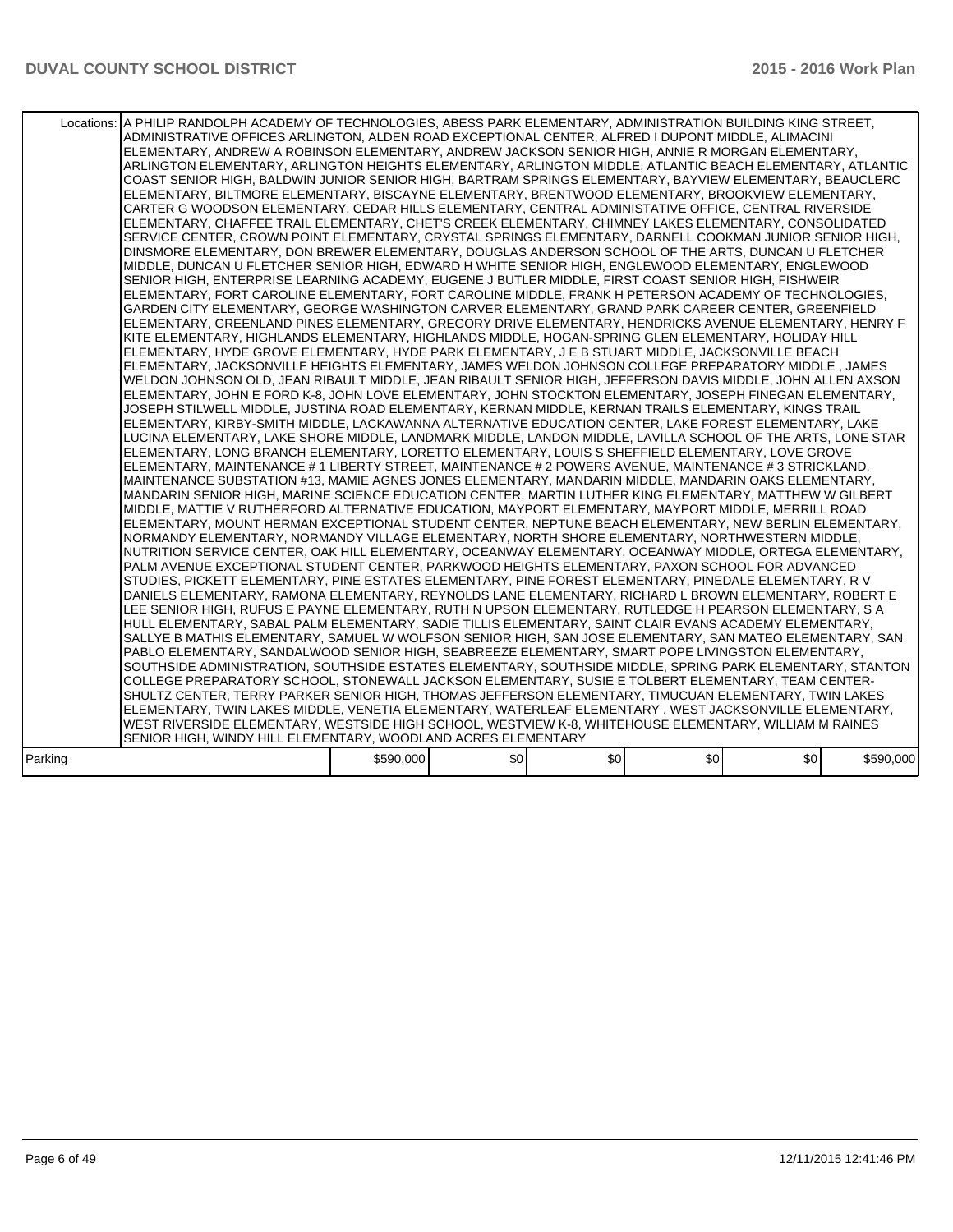|            | Locations: A PHILIP RANDOLPH ACADEMY OF TECHNOLOGIES, ABESS PARK ELEMENTARY, ADMINISTRATION BUILDING KING STREET,<br>ADMINISTRATIVE OFFICES ARLINGTON, ALDEN ROAD EXCEPTIONAL CENTER, ALFRED I DUPONT MIDDLE, ALIMACINI<br>ELEMENTARY, ANDREW A ROBINSON ELEMENTARY, ANDREW JACKSON SENIOR HIGH, ANNIE R MORGAN ELEMENTARY,<br>ARLINGTON ELEMENTARY, ARLINGTON HEIGHTS ELEMENTARY, ARLINGTON MIDDLE, ATLANTIC BEACH ELEMENTARY, ATLANTIC<br>COAST SENIOR HIGH, BALDWIN JUNIOR SENIOR HIGH, BARTRAM SPRINGS ELEMENTARY, BAYVIEW ELEMENTARY, BEAUCLERC<br>ELEMENTARY, BILTMORE ELEMENTARY, BISCAYNE ELEMENTARY, BRENTWOOD ELEMENTARY, BROOKVIEW ELEMENTARY,<br>CARTER G WOODSON ELEMENTARY, CEDAR HILLS ELEMENTARY, CENTRAL ADMINISTATIVE OFFICE, CENTRAL RIVERSIDE<br>ELEMENTARY, CHAFFEE TRAIL ELEMENTARY, CHET'S CREEK ELEMENTARY, CHIMNEY LAKES ELEMENTARY, CONSOLIDATED<br>SERVICE CENTER, CROWN POINT ELEMENTARY, CRYSTAL SPRINGS ELEMENTARY, DARNELL COOKMAN JUNIOR SENIOR HIGH,<br>DINSMORE ELEMENTARY, DON BREWER ELEMENTARY, DOUGLAS ANDERSON SCHOOL OF THE ARTS, DUNCAN U FLETCHER<br>MIDDLE, DUNCAN U FLETCHER SENIOR HIGH, EDWARD H WHITE SENIOR HIGH, ENGLEWOOD ELEMENTARY, ENGLEWOOD<br>SENIOR HIGH, ENTERPRISE LEARNING ACADEMY, EUGENE J BUTLER MIDDLE, FIRST COAST SENIOR HIGH, FISHWEIR<br>ELEMENTARY, FORT CAROLINE ELEMENTARY, FORT CAROLINE MIDDLE, FRANK H PETERSON ACADEMY OF TECHNOLOGIES,<br>GARDEN CITY ELEMENTARY, GEORGE WASHINGTON CARVER ELEMENTARY, GRAND PARK CAREER CENTER, GREENFIELD<br>ELEMENTARY. GREENLAND PINES ELEMENTARY. GREGORY DRIVE ELEMENTARY. HENDRICKS AVENUE ELEMENTARY. HENRY F<br>KITE ELEMENTARY, HIGHLANDS ELEMENTARY, HIGHLANDS MIDDLE, HOGAN-SPRING GLEN ELEMENTARY, HOLIDAY HILL<br>ELEMENTARY, HYDE GROVE ELEMENTARY, HYDE PARK ELEMENTARY, J E B STUART MIDDLE, JACKSONVILLE BEACH<br>ELEMENTARY, JACKSONVILLE HEIGHTS ELEMENTARY, JAMES WELDON JOHNSON COLLEGE PREPARATORY MIDDLE, JAMES<br>WELDON JOHNSON OLD, JEAN RIBAULT MIDDLE, JEAN RIBAULT SENIOR HIGH, JEFFERSON DAVIS MIDDLE, JOHN ALLEN AXSON<br>ELEMENTARY, JOHN E FORD K-8, JOHN LOVE ELEMENTARY, JOHN STOCKTON ELEMENTARY, JOSEPH FINEGAN ELEMENTARY,<br>JOSEPH STILWELL MIDDLE, JUSTINA ROAD ELEMENTARY, KERNAN MIDDLE, KERNAN TRAILS ELEMENTARY, KINGS TRAIL<br>ELEMENTARY, KIRBY-SMITH MIDDLE, LACKAWANNA ALTERNATIVE EDUCATION CENTER, LAKE FOREST ELEMENTARY, LAKE<br>LUCINA ELEMENTARY. LAKE SHORE MIDDLE. LANDMARK MIDDLE. LANDON MIDDLE. LAVILLA SCHOOL OF THE ARTS. LONE STAR<br>ELEMENTARY, LONG BRANCH ELEMENTARY, LORETTO ELEMENTARY, LOUIS S SHEFFIELD ELEMENTARY, LOVE GROVE<br>ELEMENTARY, MAINTENANCE # 1 LIBERTY STREET, MAINTENANCE # 2 POWERS AVENUE, MAINTENANCE # 3 STRICKLAND,<br>MAINTENANCE SUBSTATION #13, MAMIE AGNES JONES ELEMENTARY, MANDARIN MIDDLE, MANDARIN OAKS ELEMENTARY,<br>MANDARIN SENIOR HIGH, MARINE SCIENCE EDUCATION CENTER, MARTIN LUTHER KING ELEMENTARY, MATTHEW W GILBERT<br>MIDDLE, MATTIE V RUTHERFORD ALTERNATIVE EDUCATION, MAYPORT ELEMENTARY, MAYPORT MIDDLE, MERRILL ROAD<br>ELEMENTARY, MOUNT HERMAN EXCEPTIONAL STUDENT CENTER, NEPTUNE BEACH ELEMENTARY, NEW BERLIN ELEMENTARY,<br>NORMANDY ELEMENTARY, NORMANDY VILLAGE ELEMENTARY, NORTH SHORE ELEMENTARY, NORTHWESTERN MIDDLE,<br>NUTRITION SERVICE CENTER, OAK HILL ELEMENTARY, OCEANWAY ELEMENTARY, OCEANWAY MIDDLE, ORTEGA ELEMENTARY,<br>PALM AVENUE EXCEPTIONAL STUDENT CENTER, PARKWOOD HEIGHTS ELEMENTARY, PAXON SCHOOL FOR ADVANCED<br>STUDIES, PICKETT ELEMENTARY, PINE ESTATES ELEMENTARY, PINE FOREST ELEMENTARY, PINEDALE ELEMENTARY, R V<br>DANIELS ELEMENTARY, RAMONA ELEMENTARY, REYNOLDS LANE ELEMENTARY, RICHARD L BROWN ELEMENTARY, ROBERT E<br>LEE SENIOR HIGH, RUFUS E PAYNE ELEMENTARY, RUTH N UPSON ELEMENTARY, RUTLEDGE H PEARSON ELEMENTARY, S A<br>HULL ELEMENTARY, SABAL PALM ELEMENTARY, SADIE TILLIS ELEMENTARY, SAINT CLAIR EVANS ACADEMY ELEMENTARY,<br>SALLYE B MATHIS ELEMENTARY, SAMUEL W WOLFSON SENIOR HIGH, SAN JOSE ELEMENTARY, SAN MATEO ELEMENTARY, SAN<br>PABLO ELEMENTARY, SANDALWOOD SENIOR HIGH, SEABREEZE ELEMENTARY, SMART POPE LIVINGSTON ELEMENTARY,<br>SOUTHSIDE ADMINISTRATION, SOUTHSIDE ESTATES ELEMENTARY, SOUTHSIDE MIDDLE, SPRING PARK ELEMENTARY, STANTON<br>COLLEGE PREPARATORY SCHOOL, STONEWALL JACKSON ELEMENTARY, SUSIE E TOLBERT ELEMENTARY, TEAM CENTER-<br>SHULTZ CENTER, TERRY PARKER SENIOR HIGH, THOMAS JEFFERSON ELEMENTARY, TIMUCUAN ELEMENTARY, TWIN LAKES<br>ELEMENTARY, TWIN LAKES MIDDLE, VENETIA ELEMENTARY, WATERLEAF ELEMENTARY, WEST JACKSONVILLE ELEMENTARY,<br>WEST RIVERSIDE ELEMENTARY, WESTSIDE HIGH SCHOOL, WESTVIEW K-8, WHITEHOUSE ELEMENTARY, WILLIAM M RAINES<br>SENIOR HIGH, WINDY HILL ELEMENTARY, WOODLAND ACRES ELEMENTARY |             |     |     |     |     |             |
|------------|--------------------------------------------------------------------------------------------------------------------------------------------------------------------------------------------------------------------------------------------------------------------------------------------------------------------------------------------------------------------------------------------------------------------------------------------------------------------------------------------------------------------------------------------------------------------------------------------------------------------------------------------------------------------------------------------------------------------------------------------------------------------------------------------------------------------------------------------------------------------------------------------------------------------------------------------------------------------------------------------------------------------------------------------------------------------------------------------------------------------------------------------------------------------------------------------------------------------------------------------------------------------------------------------------------------------------------------------------------------------------------------------------------------------------------------------------------------------------------------------------------------------------------------------------------------------------------------------------------------------------------------------------------------------------------------------------------------------------------------------------------------------------------------------------------------------------------------------------------------------------------------------------------------------------------------------------------------------------------------------------------------------------------------------------------------------------------------------------------------------------------------------------------------------------------------------------------------------------------------------------------------------------------------------------------------------------------------------------------------------------------------------------------------------------------------------------------------------------------------------------------------------------------------------------------------------------------------------------------------------------------------------------------------------------------------------------------------------------------------------------------------------------------------------------------------------------------------------------------------------------------------------------------------------------------------------------------------------------------------------------------------------------------------------------------------------------------------------------------------------------------------------------------------------------------------------------------------------------------------------------------------------------------------------------------------------------------------------------------------------------------------------------------------------------------------------------------------------------------------------------------------------------------------------------------------------------------------------------------------------------------------------------------------------------------------------------------------------------------------------------------------------------------------------------------------------------------------------------------------------------------------------------------------------------------------------------------------------------------------------------------------------------------------------------------------------------------------------------------------------------------------------------------------------------------------------------------------------------------------------------------------------------------------------------------------------------------------------------------------------------------------------------------------------------------------------------------------------------------------------------------------------------------------------------------------------------------------------------------------------------------------------------------------------------------------------------------------------------------------------------------|-------------|-----|-----|-----|-----|-------------|
| Electrical |                                                                                                                                                                                                                                                                                                                                                                                                                                                                                                                                                                                                                                                                                                                                                                                                                                                                                                                                                                                                                                                                                                                                                                                                                                                                                                                                                                                                                                                                                                                                                                                                                                                                                                                                                                                                                                                                                                                                                                                                                                                                                                                                                                                                                                                                                                                                                                                                                                                                                                                                                                                                                                                                                                                                                                                                                                                                                                                                                                                                                                                                                                                                                                                                                                                                                                                                                                                                                                                                                                                                                                                                                                                                                                                                                                                                                                                                                                                                                                                                                                                                                                                                                                                                                                                                                                                                                                                                                                                                                                                                                                                                                                                                                                                                                        | \$1,075,000 | \$0 | \$0 | \$0 | \$0 | \$1,075,000 |
|            |                                                                                                                                                                                                                                                                                                                                                                                                                                                                                                                                                                                                                                                                                                                                                                                                                                                                                                                                                                                                                                                                                                                                                                                                                                                                                                                                                                                                                                                                                                                                                                                                                                                                                                                                                                                                                                                                                                                                                                                                                                                                                                                                                                                                                                                                                                                                                                                                                                                                                                                                                                                                                                                                                                                                                                                                                                                                                                                                                                                                                                                                                                                                                                                                                                                                                                                                                                                                                                                                                                                                                                                                                                                                                                                                                                                                                                                                                                                                                                                                                                                                                                                                                                                                                                                                                                                                                                                                                                                                                                                                                                                                                                                                                                                                                        |             |     |     |     |     |             |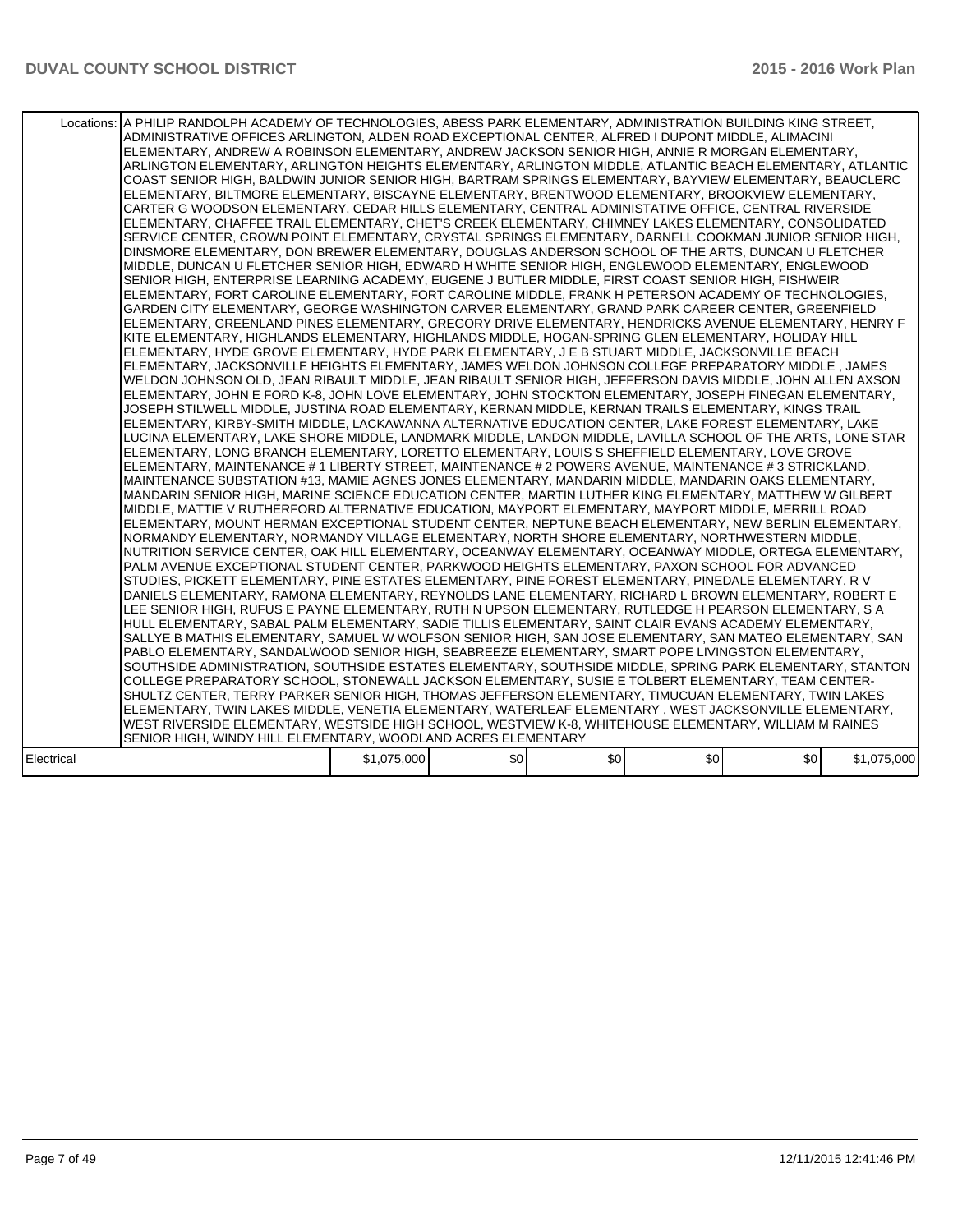|            | Locations:   A PHILIP RANDOLPH ACADEMY OF TECHNOLOGIES, ABESS PARK ELEMENTARY, ADMINISTRATION BUILDING KING STREET,<br>ADMINISTRATIVE OFFICES ARLINGTON, ALDEN ROAD EXCEPTIONAL CENTER, ALFRED I DUPONT MIDDLE, ALIMACINI<br>ELEMENTARY, ANDREW A ROBINSON ELEMENTARY, ANDREW JACKSON SENIOR HIGH, ANNIE R MORGAN ELEMENTARY,<br>ARLINGTON ELEMENTARY, ARLINGTON HEIGHTS ELEMENTARY, ARLINGTON MIDDLE, ATLANTIC BEACH ELEMENTARY, ATLANTIC<br>COAST SENIOR HIGH, BALDWIN JUNIOR SENIOR HIGH, BARTRAM SPRINGS ELEMENTARY, BAYVIEW ELEMENTARY, BEAUCLERC<br>ELEMENTARY, BILTMORE ELEMENTARY, BISCAYNE ELEMENTARY, BRENTWOOD ELEMENTARY, BROOKVIEW ELEMENTARY,<br>CARTER G WOODSON ELEMENTARY, CEDAR HILLS ELEMENTARY, CENTRAL ADMINISTATIVE OFFICE, CENTRAL RIVERSIDE<br>ELEMENTARY, CHAFFEE TRAIL ELEMENTARY, CHET'S CREEK ELEMENTARY, CHIMNEY LAKES ELEMENTARY, CONSOLIDATED<br>SERVICE CENTER, CROWN POINT ELEMENTARY, CRYSTAL SPRINGS ELEMENTARY, DARNELL COOKMAN JUNIOR SENIOR HIGH,<br>DINSMORE ELEMENTARY, DON BREWER ELEMENTARY, DOUGLAS ANDERSON SCHOOL OF THE ARTS, DUNCAN U FLETCHER<br>MIDDLE, DUNCAN U FLETCHER SENIOR HIGH, EDWARD H WHITE SENIOR HIGH, ENGLEWOOD ELEMENTARY, ENGLEWOOD<br>SENIOR HIGH, ENTERPRISE LEARNING ACADEMY, EUGENE J BUTLER MIDDLE, FIRST COAST SENIOR HIGH, FISHWEIR<br>ELEMENTARY, FORT CAROLINE ELEMENTARY, FORT CAROLINE MIDDLE, FRANK H PETERSON ACADEMY OF TECHNOLOGIES.<br>GARDEN CITY ELEMENTARY, GEORGE WASHINGTON CARVER ELEMENTARY, GRAND PARK CAREER CENTER, GREENFIELD<br>ELEMENTARY, GREENLAND PINES ELEMENTARY, GREGORY DRIVE ELEMENTARY, HENDRICKS AVENUE ELEMENTARY, HENRY F<br>KITE ELEMENTARY, HIGHLANDS ELEMENTARY, HIGHLANDS MIDDLE, HOGAN-SPRING GLEN ELEMENTARY, HOLIDAY HILL<br>ELEMENTARY, HYDE GROVE ELEMENTARY, HYDE PARK ELEMENTARY, J E B STUART MIDDLE, JACKSONVILLE BEACH<br>ELEMENTARY, JACKSONVILLE HEIGHTS ELEMENTARY, JAMES WELDON JOHNSON COLLEGE PREPARATORY MIDDLE, JAMES<br>WELDON JOHNSON OLD, JEAN RIBAULT MIDDLE, JEAN RIBAULT SENIOR HIGH, JEFFERSON DAVIS MIDDLE, JOHN ALLEN AXSON<br>ELEMENTARY, JOHN E FORD K-8, JOHN LOVE ELEMENTARY, JOHN STOCKTON ELEMENTARY, JOSEPH FINEGAN ELEMENTARY,<br>JOSEPH STILWELL MIDDLE. JUSTINA ROAD ELEMENTARY. KERNAN MIDDLE. KERNAN TRAILS ELEMENTARY. KINGS TRAIL<br>ELEMENTARY, KIRBY-SMITH MIDDLE, LACKAWANNA ALTERNATIVE EDUCATION CENTER, LAKE FOREST ELEMENTARY, LAKE<br>LUCINA ELEMENTARY, LAKE SHORE MIDDLE, LANDMARK MIDDLE, LANDON MIDDLE, LAVILLA SCHOOL OF THE ARTS, LONE STAR<br>ELEMENTARY, LONG BRANCH ELEMENTARY, LORETTO ELEMENTARY, LOUIS S SHEFFIELD ELEMENTARY, LOVE GROVE<br>ELEMENTARY, MAINTENANCE # 1 LIBERTY STREET, MAINTENANCE # 2 POWERS AVENUE, MAINTENANCE # 3 STRICKLAND,<br>MAINTENANCE SUBSTATION #13, MAMIE AGNES JONES ELEMENTARY, MANDARIN MIDDLE, MANDARIN OAKS ELEMENTARY,<br>MANDARIN SENIOR HIGH, MARINE SCIENCE EDUCATION CENTER, MARTIN LUTHER KING ELEMENTARY, MATTHEW W GILBERT<br>MIDDLE, MATTIE V RUTHERFORD ALTERNATIVE EDUCATION, MAYPORT ELEMENTARY, MAYPORT MIDDLE, MERRILL ROAD<br>ELEMENTARY, MOUNT HERMAN EXCEPTIONAL STUDENT CENTER, NEPTUNE BEACH ELEMENTARY, NEW BERLIN ELEMENTARY,<br>NORMANDY ELEMENTARY, NORMANDY VILLAGE ELEMENTARY, NORTH SHORE ELEMENTARY, NORTHWESTERN MIDDLE,<br>NUTRITION SERVICE CENTER, OAK HILL ELEMENTARY, OCEANWAY ELEMENTARY, OCEANWAY MIDDLE, ORTEGA ELEMENTARY,<br>PALM AVENUE EXCEPTIONAL STUDENT CENTER, PARKWOOD HEIGHTS ELEMENTARY, PAXON SCHOOL FOR ADVANCED<br>STUDIES, PICKETT ELEMENTARY, PINE ESTATES ELEMENTARY, PINE FOREST ELEMENTARY, PINEDALE ELEMENTARY, RV<br>DANIELS ELEMENTARY, RAMONA ELEMENTARY, REYNOLDS LANE ELEMENTARY, RICHARD L BROWN ELEMENTARY, ROBERT E<br>LEE SENIOR HIGH, RUFUS E PAYNE ELEMENTARY, RUTH N UPSON ELEMENTARY, RUTLEDGE H PEARSON ELEMENTARY, S A<br>HULL ELEMENTARY, SABAL PALM ELEMENTARY, SADIE TILLIS ELEMENTARY, SAINT CLAIR EVANS ACADEMY ELEMENTARY,<br>SALLYE B MATHIS ELEMENTARY, SAMUEL W WOLFSON SENIOR HIGH, SAN JOSE ELEMENTARY, SAN MATEO ELEMENTARY, SAN<br>PABLO ELEMENTARY, SANDALWOOD SENIOR HIGH, SEABREEZE ELEMENTARY, SMART POPE LIVINGSTON ELEMENTARY,<br>SOUTHSIDE ADMINISTRATION, SOUTHSIDE ESTATES ELEMENTARY, SOUTHSIDE MIDDLE, SPRING PARK ELEMENTARY, STANTON<br>COLLEGE PREPARATORY SCHOOL, STONEWALL JACKSON ELEMENTARY, SUSIE E TOLBERT ELEMENTARY, TEAM CENTER-<br>SHULTZ CENTER, TERRY PARKER SENIOR HIGH, THOMAS JEFFERSON ELEMENTARY, TIMUCUAN ELEMENTARY, TWIN LAKES<br>ELEMENTARY, TWIN LAKES MIDDLE, VENETIA ELEMENTARY, WATERLEAF ELEMENTARY, WEST JACKSONVILLE ELEMENTARY,<br>WEST RIVERSIDE ELEMENTARY, WESTSIDE HIGH SCHOOL, WESTVIEW K-8, WHITEHOUSE ELEMENTARY, WILLIAM M RAINES<br>SENIOR HIGH, WINDY HILL ELEMENTARY, WOODLAND ACRES ELEMENTARY |           |     |     |     |     |           |
|------------|---------------------------------------------------------------------------------------------------------------------------------------------------------------------------------------------------------------------------------------------------------------------------------------------------------------------------------------------------------------------------------------------------------------------------------------------------------------------------------------------------------------------------------------------------------------------------------------------------------------------------------------------------------------------------------------------------------------------------------------------------------------------------------------------------------------------------------------------------------------------------------------------------------------------------------------------------------------------------------------------------------------------------------------------------------------------------------------------------------------------------------------------------------------------------------------------------------------------------------------------------------------------------------------------------------------------------------------------------------------------------------------------------------------------------------------------------------------------------------------------------------------------------------------------------------------------------------------------------------------------------------------------------------------------------------------------------------------------------------------------------------------------------------------------------------------------------------------------------------------------------------------------------------------------------------------------------------------------------------------------------------------------------------------------------------------------------------------------------------------------------------------------------------------------------------------------------------------------------------------------------------------------------------------------------------------------------------------------------------------------------------------------------------------------------------------------------------------------------------------------------------------------------------------------------------------------------------------------------------------------------------------------------------------------------------------------------------------------------------------------------------------------------------------------------------------------------------------------------------------------------------------------------------------------------------------------------------------------------------------------------------------------------------------------------------------------------------------------------------------------------------------------------------------------------------------------------------------------------------------------------------------------------------------------------------------------------------------------------------------------------------------------------------------------------------------------------------------------------------------------------------------------------------------------------------------------------------------------------------------------------------------------------------------------------------------------------------------------------------------------------------------------------------------------------------------------------------------------------------------------------------------------------------------------------------------------------------------------------------------------------------------------------------------------------------------------------------------------------------------------------------------------------------------------------------------------------------------------------------------------------------------------------------------------------------------------------------------------------------------------------------------------------------------------------------------------------------------------------------------------------------------------------------------------------------------------------------------------------------------------------------------------------------------------------------------------------------------------------------------------------------|-----------|-----|-----|-----|-----|-----------|
| Fire Alarm |                                                                                                                                                                                                                                                                                                                                                                                                                                                                                                                                                                                                                                                                                                                                                                                                                                                                                                                                                                                                                                                                                                                                                                                                                                                                                                                                                                                                                                                                                                                                                                                                                                                                                                                                                                                                                                                                                                                                                                                                                                                                                                                                                                                                                                                                                                                                                                                                                                                                                                                                                                                                                                                                                                                                                                                                                                                                                                                                                                                                                                                                                                                                                                                                                                                                                                                                                                                                                                                                                                                                                                                                                                                                                                                                                                                                                                                                                                                                                                                                                                                                                                                                                                                                                                                                                                                                                                                                                                                                                                                                                                                                                                                                                                                                                         | \$800,000 | \$0 | \$0 | \$0 | \$0 | \$800,000 |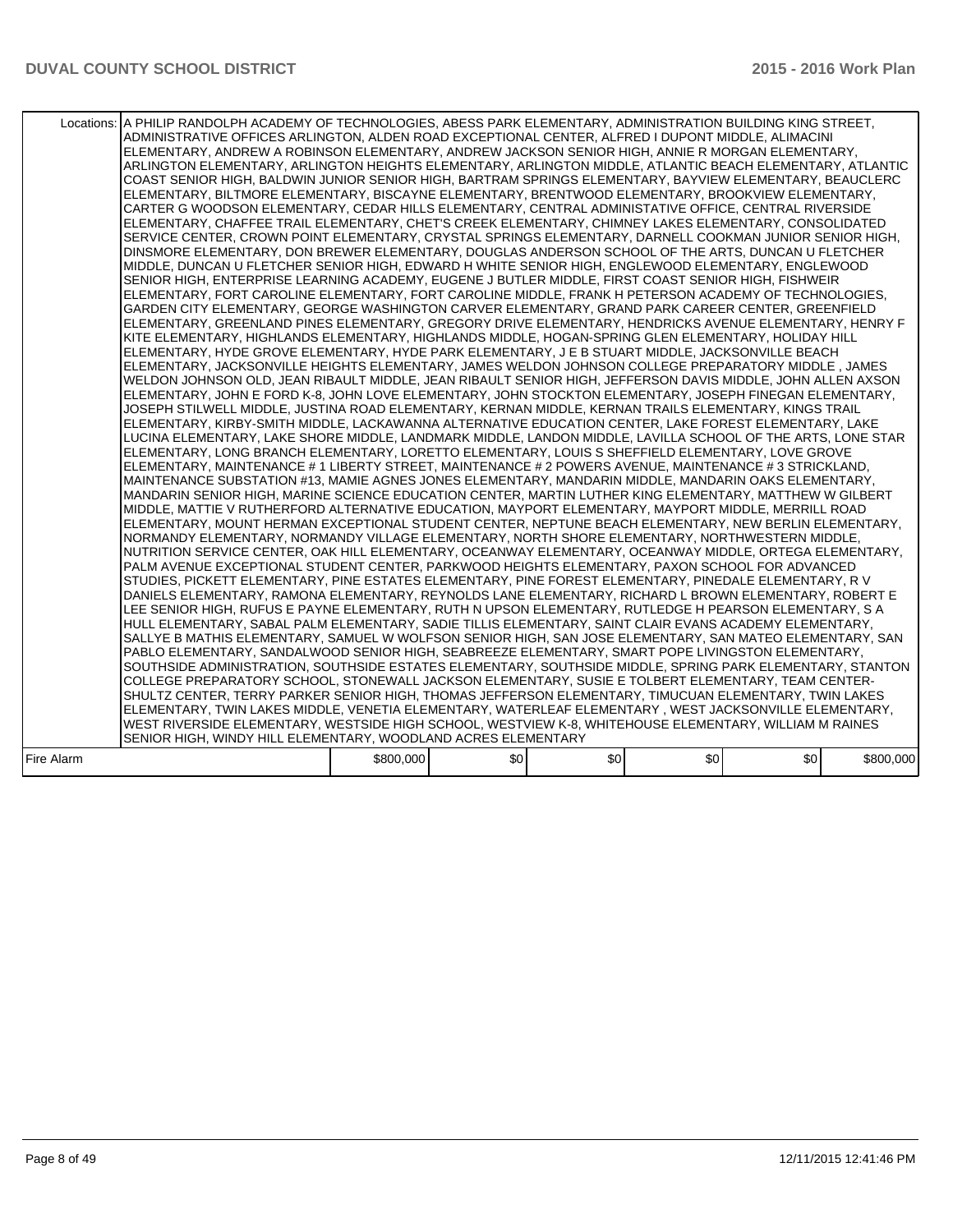| Locations: A PHILIP RANDOLPH ACADEMY OF TECHNOLOGIES, ABESS PARK ELEMENTARY, ADMINISTRATION BUILDING KING STREET,<br>ADMINISTRATIVE OFFICES ARLINGTON, ALDEN ROAD EXCEPTIONAL CENTER, ALFRED I DUPONT MIDDLE, ALIMACINI<br>ELEMENTARY, ANDREW A ROBINSON ELEMENTARY, ANDREW JACKSON SENIOR HIGH, ANNIE R MORGAN ELEMENTARY,<br>ARLINGTON ELEMENTARY, ARLINGTON HEIGHTS ELEMENTARY, ARLINGTON MIDDLE, ATLANTIC BEACH ELEMENTARY, ATLANTIC<br>COAST SENIOR HIGH, BALDWIN JUNIOR SENIOR HIGH, BARTRAM SPRINGS ELEMENTARY, BAYVIEW ELEMENTARY, BEAUCLERC<br>ELEMENTARY, BILTMORE ELEMENTARY, BISCAYNE ELEMENTARY, BRENTWOOD ELEMENTARY, BROOKVIEW ELEMENTARY,<br>CARTER G WOODSON ELEMENTARY, CEDAR HILLS ELEMENTARY, CENTRAL ADMINISTATIVE OFFICE, CENTRAL RIVERSIDE<br>ELEMENTARY, CHAFFEE TRAIL ELEMENTARY, CHET'S CREEK ELEMENTARY, CHIMNEY LAKES ELEMENTARY, CONSOLIDATED<br>SERVICE CENTER, CROWN POINT ELEMENTARY, CRYSTAL SPRINGS ELEMENTARY, DARNELL COOKMAN JUNIOR SENIOR HIGH,<br>DINSMORE ELEMENTARY, DON BREWER ELEMENTARY, DOUGLAS ANDERSON SCHOOL OF THE ARTS, DUNCAN U FLETCHER<br>MIDDLE, DUNCAN U FLETCHER SENIOR HIGH, EDWARD H WHITE SENIOR HIGH, ENGLEWOOD ELEMENTARY, ENGLEWOOD<br>SENIOR HIGH. ENTERPRISE LEARNING ACADEMY. EUGENE J BUTLER MIDDLE. FIRST COAST SENIOR HIGH. FISHWEIR<br>ELEMENTARY, FORT CAROLINE ELEMENTARY, FORT CAROLINE MIDDLE, FRANK H PETERSON ACADEMY OF TECHNOLOGIES,<br>GARDEN CITY ELEMENTARY, GEORGE WASHINGTON CARVER ELEMENTARY, GRAND PARK CAREER CENTER, GREENFIELD<br>ELEMENTARY, GREENLAND PINES ELEMENTARY, GREGORY DRIVE ELEMENTARY, HENDRICKS AVENUE ELEMENTARY, HENRY F<br>KITE ELEMENTARY. HIGHLANDS ELEMENTARY. HIGHLANDS MIDDLE. HOGAN-SPRING GLEN ELEMENTARY. HOLIDAY HILL<br>ELEMENTARY, HYDE GROVE ELEMENTARY, HYDE PARK ELEMENTARY, J E B STUART MIDDLE, JACKSONVILLE BEACH<br>ELEMENTARY, JACKSONVILLE HEIGHTS ELEMENTARY, JAMES WELDON JOHNSON COLLEGE PREPARATORY MIDDLE, JAMES<br>WELDON JOHNSON OLD, JEAN RIBAULT MIDDLE, JEAN RIBAULT SENIOR HIGH, JEFFERSON DAVIS MIDDLE, JOHN ALLEN AXSON<br>ELEMENTARY, JOHN E FORD K-8, JOHN LOVE ELEMENTARY, JOHN STOCKTON ELEMENTARY, JOSEPH FINEGAN ELEMENTARY,<br>JOSEPH STILWELL MIDDLE, JUSTINA ROAD ELEMENTARY, KERNAN MIDDLE, KERNAN TRAILS ELEMENTARY, KINGS TRAIL<br>ELEMENTARY, KIRBY-SMITH MIDDLE, LACKAWANNA ALTERNATIVE EDUCATION CENTER, LAKE FOREST ELEMENTARY, LAKE<br>LUCINA ELEMENTARY, LAKE SHORE MIDDLE, LANDMARK MIDDLE, LANDON MIDDLE, LAVILLA SCHOOL OF THE ARTS, LONE STAR<br>ELEMENTARY, LONG BRANCH ELEMENTARY, LORETTO ELEMENTARY, LOUIS S SHEFFIELD ELEMENTARY, LOVE GROVE<br>ELEMENTARY, MAINTENANCE # 1 LIBERTY STREET, MAINTENANCE # 2 POWERS AVENUE, MAINTENANCE # 3 STRICKLAND,<br>MAINTENANCE SUBSTATION #13, MAMIE AGNES JONES ELEMENTARY, MANDARIN MIDDLE, MANDARIN OAKS ELEMENTARY,<br>MANDARIN SENIOR HIGH, MARINE SCIENCE EDUCATION CENTER, MARTIN LUTHER KING ELEMENTARY, MATTHEW W GILBERT<br>MIDDLE, MATTIE V RUTHERFORD ALTERNATIVE EDUCATION, MAYPORT ELEMENTARY, MAYPORT MIDDLE, MERRILL ROAD<br>ELEMENTARY, MOUNT HERMAN EXCEPTIONAL STUDENT CENTER, NEPTUNE BEACH ELEMENTARY, NEW BERLIN ELEMENTARY,<br>NORMANDY ELEMENTARY, NORMANDY VILLAGE ELEMENTARY, NORTH SHORE ELEMENTARY, NORTHWESTERN MIDDLE,<br>NUTRITION SERVICE CENTER, OAK HILL ELEMENTARY, OCEANWAY ELEMENTARY, OCEANWAY MIDDLE, ORTEGA ELEMENTARY,<br>PALM AVENUE EXCEPTIONAL STUDENT CENTER, PARKWOOD HEIGHTS ELEMENTARY, PAXON SCHOOL FOR ADVANCED<br>STUDIES, PICKETT ELEMENTARY, PINE ESTATES ELEMENTARY, PINE FOREST ELEMENTARY, PINEDALE ELEMENTARY, RV<br>DANIELS ELEMENTARY, RAMONA ELEMENTARY, REYNOLDS LANE ELEMENTARY, RICHARD L BROWN ELEMENTARY, ROBERT E<br>LEE SENIOR HIGH, RUFUS E PAYNE ELEMENTARY, RUTH N UPSON ELEMENTARY, RUTLEDGE H PEARSON ELEMENTARY, S A<br>HULL ELEMENTARY, SABAL PALM ELEMENTARY, SADIE TILLIS ELEMENTARY, SAINT CLAIR EVANS ACADEMY ELEMENTARY,<br>SALLYE B MATHIS ELEMENTARY, SAMUEL W WOLFSON SENIOR HIGH, SAN JOSE ELEMENTARY, SAN MATEO ELEMENTARY, SAN<br>PABLO ELEMENTARY, SANDALWOOD SENIOR HIGH, SEABREEZE ELEMENTARY, SMART POPE LIVINGSTON ELEMENTARY,<br>SOUTHSIDE ADMINISTRATION, SOUTHSIDE ESTATES ELEMENTARY, SOUTHSIDE MIDDLE, SPRING PARK ELEMENTARY, STANTON<br>COLLEGE PREPARATORY SCHOOL, STONEWALL JACKSON ELEMENTARY, SUSIE E TOLBERT ELEMENTARY, TEAM CENTER-<br>SHULTZ CENTER, TERRY PARKER SENIOR HIGH, THOMAS JEFFERSON ELEMENTARY, TIMUCUAN ELEMENTARY, TWIN LAKES<br>ELEMENTARY, TWIN LAKES MIDDLE, VENETIA ELEMENTARY, WATERLEAF ELEMENTARY, WEST JACKSONVILLE ELEMENTARY,<br>WEST RIVERSIDE ELEMENTARY, WESTSIDE HIGH SCHOOL, WESTVIEW K-8, WHITEHOUSE ELEMENTARY, WILLIAM M RAINES<br>SENIOR HIGH, WINDY HILL ELEMENTARY, WOODLAND ACRES ELEMENTARY |           |     |     |     |     |           |
|-------------------------------------------------------------------------------------------------------------------------------------------------------------------------------------------------------------------------------------------------------------------------------------------------------------------------------------------------------------------------------------------------------------------------------------------------------------------------------------------------------------------------------------------------------------------------------------------------------------------------------------------------------------------------------------------------------------------------------------------------------------------------------------------------------------------------------------------------------------------------------------------------------------------------------------------------------------------------------------------------------------------------------------------------------------------------------------------------------------------------------------------------------------------------------------------------------------------------------------------------------------------------------------------------------------------------------------------------------------------------------------------------------------------------------------------------------------------------------------------------------------------------------------------------------------------------------------------------------------------------------------------------------------------------------------------------------------------------------------------------------------------------------------------------------------------------------------------------------------------------------------------------------------------------------------------------------------------------------------------------------------------------------------------------------------------------------------------------------------------------------------------------------------------------------------------------------------------------------------------------------------------------------------------------------------------------------------------------------------------------------------------------------------------------------------------------------------------------------------------------------------------------------------------------------------------------------------------------------------------------------------------------------------------------------------------------------------------------------------------------------------------------------------------------------------------------------------------------------------------------------------------------------------------------------------------------------------------------------------------------------------------------------------------------------------------------------------------------------------------------------------------------------------------------------------------------------------------------------------------------------------------------------------------------------------------------------------------------------------------------------------------------------------------------------------------------------------------------------------------------------------------------------------------------------------------------------------------------------------------------------------------------------------------------------------------------------------------------------------------------------------------------------------------------------------------------------------------------------------------------------------------------------------------------------------------------------------------------------------------------------------------------------------------------------------------------------------------------------------------------------------------------------------------------------------------------------------------------------------------------------------------------------------------------------------------------------------------------------------------------------------------------------------------------------------------------------------------------------------------------------------------------------------------------------------------------------------------------------------------------------------------------------------------------------------------------------------------------------------------------------|-----------|-----|-----|-----|-----|-----------|
| Telephone/Intercom System                                                                                                                                                                                                                                                                                                                                                                                                                                                                                                                                                                                                                                                                                                                                                                                                                                                                                                                                                                                                                                                                                                                                                                                                                                                                                                                                                                                                                                                                                                                                                                                                                                                                                                                                                                                                                                                                                                                                                                                                                                                                                                                                                                                                                                                                                                                                                                                                                                                                                                                                                                                                                                                                                                                                                                                                                                                                                                                                                                                                                                                                                                                                                                                                                                                                                                                                                                                                                                                                                                                                                                                                                                                                                                                                                                                                                                                                                                                                                                                                                                                                                                                                                                                                                                                                                                                                                                                                                                                                                                                                                                                                                                                                                                                             | \$200,000 | \$0 | \$0 | \$0 | \$0 | \$200,000 |
|                                                                                                                                                                                                                                                                                                                                                                                                                                                                                                                                                                                                                                                                                                                                                                                                                                                                                                                                                                                                                                                                                                                                                                                                                                                                                                                                                                                                                                                                                                                                                                                                                                                                                                                                                                                                                                                                                                                                                                                                                                                                                                                                                                                                                                                                                                                                                                                                                                                                                                                                                                                                                                                                                                                                                                                                                                                                                                                                                                                                                                                                                                                                                                                                                                                                                                                                                                                                                                                                                                                                                                                                                                                                                                                                                                                                                                                                                                                                                                                                                                                                                                                                                                                                                                                                                                                                                                                                                                                                                                                                                                                                                                                                                                                                                       |           |     |     |     |     |           |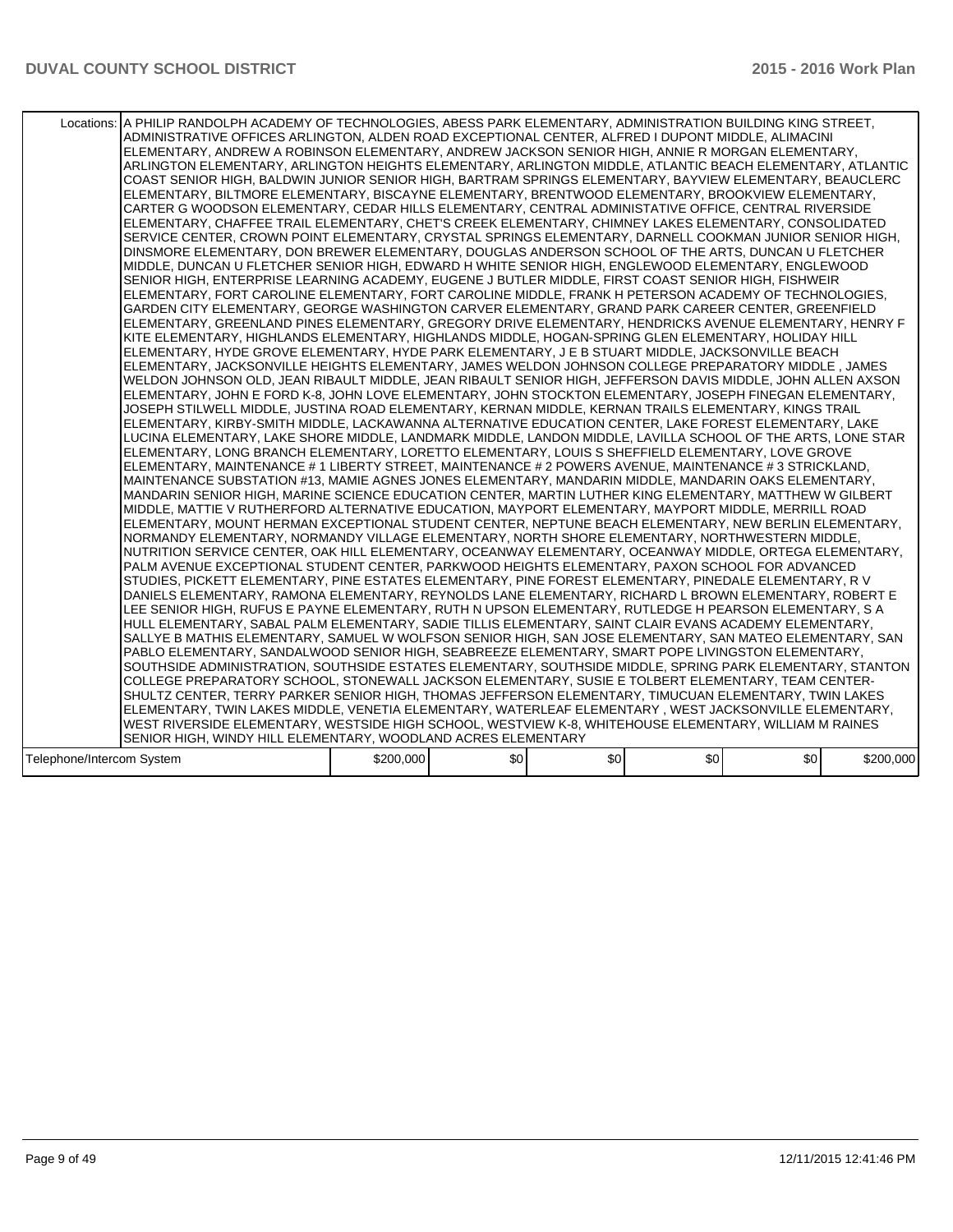|                                  | Locations: A PHILIP RANDOLPH ACADEMY OF TECHNOLOGIES, ABESS PARK ELEMENTARY, ADMINISTRATION BUILDING KING STREET,<br>ADMINISTRATIVE OFFICES ARLINGTON, ALDEN ROAD EXCEPTIONAL CENTER, ALFRED I DUPONT MIDDLE, ALIMACINI<br>ELEMENTARY, ANDREW A ROBINSON ELEMENTARY, ANDREW JACKSON SENIOR HIGH, ANNIE R MORGAN ELEMENTARY,<br>ARLINGTON ELEMENTARY, ARLINGTON HEIGHTS ELEMENTARY, ARLINGTON MIDDLE, ATLANTIC BEACH ELEMENTARY, ATLANTIC<br>COAST SENIOR HIGH, BALDWIN JUNIOR SENIOR HIGH, BARTRAM SPRINGS ELEMENTARY, BAYVIEW ELEMENTARY, BEAUCLERC<br>ELEMENTARY, BILTMORE ELEMENTARY, BISCAYNE ELEMENTARY, BRENTWOOD ELEMENTARY, BROOKVIEW ELEMENTARY,<br>CARTER G WOODSON ELEMENTARY, CEDAR HILLS ELEMENTARY, CENTRAL ADMINISTATIVE OFFICE, CENTRAL RIVERSIDE<br>ELEMENTARY, CHAFFEE TRAIL ELEMENTARY, CHET'S CREEK ELEMENTARY, CHIMNEY LAKES ELEMENTARY, CONSOLIDATED<br>SERVICE CENTER, CROWN POINT ELEMENTARY, CRYSTAL SPRINGS ELEMENTARY, DARNELL COOKMAN JUNIOR SENIOR HIGH,<br>DINSMORE ELEMENTARY, DON BREWER ELEMENTARY, DOUGLAS ANDERSON SCHOOL OF THE ARTS, DUNCAN U FLETCHER<br>MIDDLE, DUNCAN U FLETCHER SENIOR HIGH, EDWARD H WHITE SENIOR HIGH, ENGLEWOOD ELEMENTARY, ENGLEWOOD<br>SENIOR HIGH, ENTERPRISE LEARNING ACADEMY, EUGENE J BUTLER MIDDLE, FIRST COAST SENIOR HIGH, FISHWEIR<br>ELEMENTARY, FORT CAROLINE ELEMENTARY, FORT CAROLINE MIDDLE, FRANK H PETERSON ACADEMY OF TECHNOLOGIES,<br>GARDEN CITY ELEMENTARY. GEORGE WASHINGTON CARVER ELEMENTARY. GRAND PARK CAREER CENTER. GREENFIELD<br>ELEMENTARY, GREENLAND PINES ELEMENTARY, GREGORY DRIVE ELEMENTARY, HENDRICKS AVENUE ELEMENTARY, HENRY F<br>KITE ELEMENTARY, HIGHLANDS ELEMENTARY, HIGHLANDS MIDDLE, HOGAN-SPRING GLEN ELEMENTARY, HOLIDAY HILL<br>ELEMENTARY, HYDE GROVE ELEMENTARY, HYDE PARK ELEMENTARY, J E B STUART MIDDLE, JACKSONVILLE BEACH<br>ELEMENTARY, JACKSONVILLE HEIGHTS ELEMENTARY, JAMES WELDON JOHNSON COLLEGE PREPARATORY MIDDLE, JAMES<br>WELDON JOHNSON OLD, JEAN RIBAULT MIDDLE, JEAN RIBAULT SENIOR HIGH, JEFFERSON DAVIS MIDDLE, JOHN ALLEN AXSON<br>ELEMENTARY, JOHN E FORD K-8, JOHN LOVE ELEMENTARY, JOHN STOCKTON ELEMENTARY, JOSEPH FINEGAN ELEMENTARY,<br>JOSEPH STILWELL MIDDLE, JUSTINA ROAD ELEMENTARY, KERNAN MIDDLE, KERNAN TRAILS ELEMENTARY, KINGS TRAIL<br>ELEMENTARY, KIRBY-SMITH MIDDLE, LACKAWANNA ALTERNATIVE EDUCATION CENTER, LAKE FOREST ELEMENTARY, LAKE<br>LUCINA ELEMENTARY, LAKE SHORE MIDDLE, LANDMARK MIDDLE, LANDON MIDDLE, LAVILLA SCHOOL OF THE ARTS, LONE STAR<br>ELEMENTARY, LONG BRANCH ELEMENTARY, LORETTO ELEMENTARY, LOUIS S SHEFFIELD ELEMENTARY, LOVE GROVE<br>ELEMENTARY, MAINTENANCE # 1 LIBERTY STREET, MAINTENANCE # 2 POWERS AVENUE, MAINTENANCE # 3 STRICKLAND,<br>MAINTENANCE SUBSTATION #13, MAMIE AGNES JONES ELEMENTARY, MANDARIN MIDDLE, MANDARIN OAKS ELEMENTARY,<br>MANDARIN SENIOR HIGH, MARINE SCIENCE EDUCATION CENTER, MARTIN LUTHER KING ELEMENTARY, MATTHEW W GILBERT<br>MIDDLE, MATTIE V RUTHERFORD ALTERNATIVE EDUCATION, MAYPORT ELEMENTARY, MAYPORT MIDDLE, MERRILL ROAD<br>ELEMENTARY, MOUNT HERMAN EXCEPTIONAL STUDENT CENTER, NEPTUNE BEACH ELEMENTARY, NEW BERLIN ELEMENTARY,<br>NORMANDY ELEMENTARY, NORMANDY VILLAGE ELEMENTARY, NORTH SHORE ELEMENTARY, NORTHWESTERN MIDDLE,<br>NUTRITION SERVICE CENTER, OAK HILL ELEMENTARY, OCEANWAY ELEMENTARY, OCEANWAY MIDDLE, ORTEGA ELEMENTARY,<br>PALM AVENUE EXCEPTIONAL STUDENT CENTER, PARKWOOD HEIGHTS ELEMENTARY, PAXON SCHOOL FOR ADVANCED<br>STUDIES, PICKETT ELEMENTARY, PINE ESTATES ELEMENTARY, PINE FOREST ELEMENTARY, PINEDALE ELEMENTARY, R V<br>DANIELS ELEMENTARY, RAMONA ELEMENTARY, REYNOLDS LANE ELEMENTARY, RICHARD L BROWN ELEMENTARY, ROBERT E<br>LEE SENIOR HIGH, RUFUS E PAYNE ELEMENTARY, RUTH N UPSON ELEMENTARY, RUTLEDGE H PEARSON ELEMENTARY, S A<br>HULL ELEMENTARY, SABAL PALM ELEMENTARY, SADIE TILLIS ELEMENTARY, SAINT CLAIR EVANS ACADEMY ELEMENTARY,<br>SALLYE B MATHIS ELEMENTARY, SAMUEL W WOLFSON SENIOR HIGH, SAN JOSE ELEMENTARY, SAN MATEO ELEMENTARY, SAN<br>PABLO ELEMENTARY, SANDALWOOD SENIOR HIGH, SEABREEZE ELEMENTARY, SMART POPE LIVINGSTON ELEMENTARY,<br>SOUTHSIDE ADMINISTRATION, SOUTHSIDE ESTATES ELEMENTARY, SOUTHSIDE MIDDLE, SPRING PARK ELEMENTARY, STANTON<br>COLLEGE PREPARATORY SCHOOL, STONEWALL JACKSON ELEMENTARY, SUSIE E TOLBERT ELEMENTARY, TEAM CENTER-<br>SHULTZ CENTER, TERRY PARKER SENIOR HIGH, THOMAS JEFFERSON ELEMENTARY, TIMUCUAN ELEMENTARY, TWIN LAKES<br>ELEMENTARY, TWIN LAKES MIDDLE, VENETIA ELEMENTARY, WATERLEAF ELEMENTARY , WEST JACKSONVILLE ELEMENTARY,<br>WEST RIVERSIDE ELEMENTARY, WESTSIDE HIGH SCHOOL, WESTVIEW K-8, WHITEHOUSE ELEMENTARY, WILLIAM M RAINES<br>SENIOR HIGH, WINDY HILL ELEMENTARY, WOODLAND ACRES ELEMENTARY |           |     |     |     |     |           |
|----------------------------------|---------------------------------------------------------------------------------------------------------------------------------------------------------------------------------------------------------------------------------------------------------------------------------------------------------------------------------------------------------------------------------------------------------------------------------------------------------------------------------------------------------------------------------------------------------------------------------------------------------------------------------------------------------------------------------------------------------------------------------------------------------------------------------------------------------------------------------------------------------------------------------------------------------------------------------------------------------------------------------------------------------------------------------------------------------------------------------------------------------------------------------------------------------------------------------------------------------------------------------------------------------------------------------------------------------------------------------------------------------------------------------------------------------------------------------------------------------------------------------------------------------------------------------------------------------------------------------------------------------------------------------------------------------------------------------------------------------------------------------------------------------------------------------------------------------------------------------------------------------------------------------------------------------------------------------------------------------------------------------------------------------------------------------------------------------------------------------------------------------------------------------------------------------------------------------------------------------------------------------------------------------------------------------------------------------------------------------------------------------------------------------------------------------------------------------------------------------------------------------------------------------------------------------------------------------------------------------------------------------------------------------------------------------------------------------------------------------------------------------------------------------------------------------------------------------------------------------------------------------------------------------------------------------------------------------------------------------------------------------------------------------------------------------------------------------------------------------------------------------------------------------------------------------------------------------------------------------------------------------------------------------------------------------------------------------------------------------------------------------------------------------------------------------------------------------------------------------------------------------------------------------------------------------------------------------------------------------------------------------------------------------------------------------------------------------------------------------------------------------------------------------------------------------------------------------------------------------------------------------------------------------------------------------------------------------------------------------------------------------------------------------------------------------------------------------------------------------------------------------------------------------------------------------------------------------------------------------------------------------------------------------------------------------------------------------------------------------------------------------------------------------------------------------------------------------------------------------------------------------------------------------------------------------------------------------------------------------------------------------------------------------------------------------------------------------------------------------------------------------------------------------|-----------|-----|-----|-----|-----|-----------|
| <b>Closed Circuit Television</b> |                                                                                                                                                                                                                                                                                                                                                                                                                                                                                                                                                                                                                                                                                                                                                                                                                                                                                                                                                                                                                                                                                                                                                                                                                                                                                                                                                                                                                                                                                                                                                                                                                                                                                                                                                                                                                                                                                                                                                                                                                                                                                                                                                                                                                                                                                                                                                                                                                                                                                                                                                                                                                                                                                                                                                                                                                                                                                                                                                                                                                                                                                                                                                                                                                                                                                                                                                                                                                                                                                                                                                                                                                                                                                                                                                                                                                                                                                                                                                                                                                                                                                                                                                                                                                                                                                                                                                                                                                                                                                                                                                                                                                                                                                                                                                         | \$0       | \$0 | \$0 | \$0 | \$0 | \$0       |
|                                  | Locations: No Locations for this expenditure.                                                                                                                                                                                                                                                                                                                                                                                                                                                                                                                                                                                                                                                                                                                                                                                                                                                                                                                                                                                                                                                                                                                                                                                                                                                                                                                                                                                                                                                                                                                                                                                                                                                                                                                                                                                                                                                                                                                                                                                                                                                                                                                                                                                                                                                                                                                                                                                                                                                                                                                                                                                                                                                                                                                                                                                                                                                                                                                                                                                                                                                                                                                                                                                                                                                                                                                                                                                                                                                                                                                                                                                                                                                                                                                                                                                                                                                                                                                                                                                                                                                                                                                                                                                                                                                                                                                                                                                                                                                                                                                                                                                                                                                                                                           |           |     |     |     |     |           |
| Paint                            |                                                                                                                                                                                                                                                                                                                                                                                                                                                                                                                                                                                                                                                                                                                                                                                                                                                                                                                                                                                                                                                                                                                                                                                                                                                                                                                                                                                                                                                                                                                                                                                                                                                                                                                                                                                                                                                                                                                                                                                                                                                                                                                                                                                                                                                                                                                                                                                                                                                                                                                                                                                                                                                                                                                                                                                                                                                                                                                                                                                                                                                                                                                                                                                                                                                                                                                                                                                                                                                                                                                                                                                                                                                                                                                                                                                                                                                                                                                                                                                                                                                                                                                                                                                                                                                                                                                                                                                                                                                                                                                                                                                                                                                                                                                                                         | \$600,000 | 30  | \$0 | \$0 | \$0 | \$600,000 |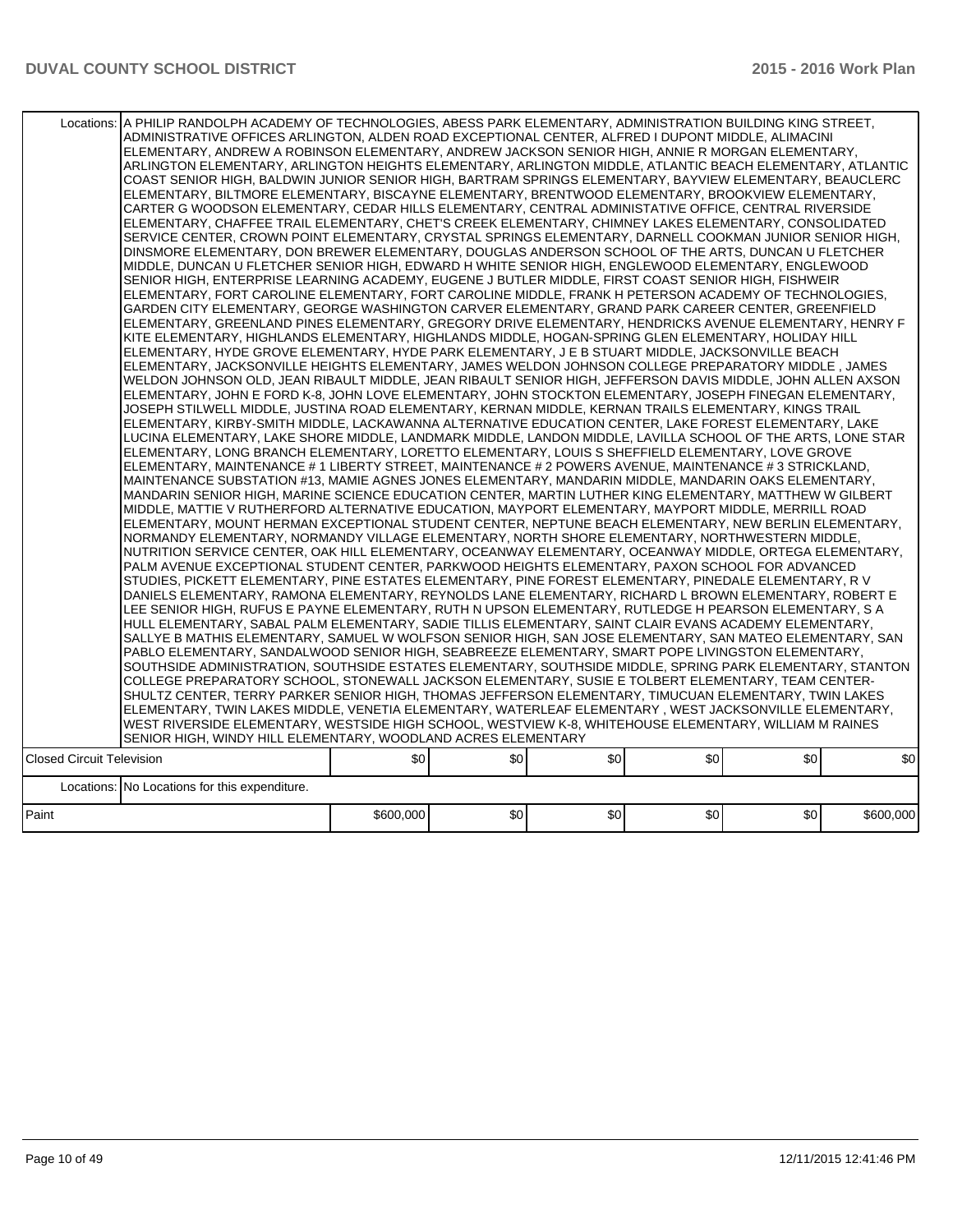| Locations: A PHILIP RANDOLPH ACADEMY OF TECHNOLOGIES, ABESS PARK ELEMENTARY, ADMINISTRATION BUILDING KING STREET,<br>ADMINISTRATIVE OFFICES ARLINGTON, ALDEN ROAD EXCEPTIONAL CENTER, ALFRED I DUPONT MIDDLE, ALIMACINI<br>ELEMENTARY, ANDREW A ROBINSON ELEMENTARY, ANDREW JACKSON SENIOR HIGH, ANNIE R MORGAN ELEMENTARY,<br>ARLINGTON ELEMENTARY, ARLINGTON HEIGHTS ELEMENTARY, ARLINGTON MIDDLE, ATLANTIC BEACH ELEMENTARY, ATLANTIC<br>COAST SENIOR HIGH, BALDWIN JUNIOR SENIOR HIGH, BARTRAM SPRINGS ELEMENTARY, BAYVIEW ELEMENTARY, BEAUCLERC<br>ELEMENTARY, BILTMORE ELEMENTARY, BISCAYNE ELEMENTARY, BRENTWOOD ELEMENTARY, BROOKVIEW ELEMENTARY,<br>CARTER G WOODSON ELEMENTARY, CEDAR HILLS ELEMENTARY, CENTRAL ADMINISTATIVE OFFICE, CENTRAL RIVERSIDE<br>ELEMENTARY, CHAFFEE TRAIL ELEMENTARY, CHET'S CREEK ELEMENTARY, CHIMNEY LAKES ELEMENTARY, CONSOLIDATED<br>SERVICE CENTER, CROWN POINT ELEMENTARY, CRYSTAL SPRINGS ELEMENTARY, DARNELL COOKMAN JUNIOR SENIOR HIGH,<br>DINSMORE ELEMENTARY, DON BREWER ELEMENTARY, DOUGLAS ANDERSON SCHOOL OF THE ARTS, DUNCAN U FLETCHER<br>MIDDLE, DUNCAN U FLETCHER SENIOR HIGH, EDWARD H WHITE SENIOR HIGH, ENGLEWOOD ELEMENTARY, ENGLEWOOD<br>SENIOR HIGH. ENTERPRISE LEARNING ACADEMY. EUGENE J BUTLER MIDDLE. FIRST COAST SENIOR HIGH. FISHWEIR<br>ELEMENTARY, FORT CAROLINE ELEMENTARY, FORT CAROLINE MIDDLE, FRANK H PETERSON ACADEMY OF TECHNOLOGIES,<br>GARDEN CITY ELEMENTARY, GEORGE WASHINGTON CARVER ELEMENTARY, GRAND PARK CAREER CENTER, GREENFIELD<br>ELEMENTARY, GREENLAND PINES ELEMENTARY, GREGORY DRIVE ELEMENTARY, HENDRICKS AVENUE ELEMENTARY, HENRY F<br>KITE ELEMENTARY. HIGHLANDS ELEMENTARY. HIGHLANDS MIDDLE. HOGAN-SPRING GLEN ELEMENTARY. HOLIDAY HILL<br>ELEMENTARY, HYDE GROVE ELEMENTARY, HYDE PARK ELEMENTARY, J E B STUART MIDDLE, JACKSONVILLE BEACH<br>ELEMENTARY, JACKSONVILLE HEIGHTS ELEMENTARY, JAMES WELDON JOHNSON COLLEGE PREPARATORY MIDDLE, JAMES<br>WELDON JOHNSON OLD, JEAN RIBAULT MIDDLE, JEAN RIBAULT SENIOR HIGH, JEFFERSON DAVIS MIDDLE, JOHN ALLEN AXSON<br>ELEMENTARY, JOHN E FORD K-8, JOHN LOVE ELEMENTARY, JOHN STOCKTON ELEMENTARY, JOSEPH FINEGAN ELEMENTARY,<br>JOSEPH STILWELL MIDDLE, JUSTINA ROAD ELEMENTARY, KERNAN MIDDLE, KERNAN TRAILS ELEMENTARY, KINGS TRAIL<br>ELEMENTARY, KIRBY-SMITH MIDDLE, LACKAWANNA ALTERNATIVE EDUCATION CENTER, LAKE FOREST ELEMENTARY, LAKE<br>LUCINA ELEMENTARY, LAKE SHORE MIDDLE, LANDMARK MIDDLE, LANDON MIDDLE, LAVILLA SCHOOL OF THE ARTS, LONE STAR<br>ELEMENTARY, LONG BRANCH ELEMENTARY, LORETTO ELEMENTARY, LOUIS S SHEFFIELD ELEMENTARY, LOVE GROVE<br>ELEMENTARY, MAINTENANCE # 1 LIBERTY STREET, MAINTENANCE # 2 POWERS AVENUE, MAINTENANCE # 3 STRICKLAND,<br>MAINTENANCE SUBSTATION #13, MAMIE AGNES JONES ELEMENTARY, MANDARIN MIDDLE, MANDARIN OAKS ELEMENTARY,<br>MANDARIN SENIOR HIGH, MARINE SCIENCE EDUCATION CENTER, MARTIN LUTHER KING ELEMENTARY, MATTHEW W GILBERT<br>MIDDLE, MATTIE V RUTHERFORD ALTERNATIVE EDUCATION, MAYPORT ELEMENTARY, MAYPORT MIDDLE, MERRILL ROAD<br>ELEMENTARY, MOUNT HERMAN EXCEPTIONAL STUDENT CENTER, NEPTUNE BEACH ELEMENTARY, NEW BERLIN ELEMENTARY,<br>NORMANDY ELEMENTARY, NORMANDY VILLAGE ELEMENTARY, NORTH SHORE ELEMENTARY, NORTHWESTERN MIDDLE,<br>NUTRITION SERVICE CENTER, OAK HILL ELEMENTARY, OCEANWAY ELEMENTARY, OCEANWAY MIDDLE, ORTEGA ELEMENTARY,<br>PALM AVENUE EXCEPTIONAL STUDENT CENTER, PARKWOOD HEIGHTS ELEMENTARY, PAXON SCHOOL FOR ADVANCED<br>STUDIES, PICKETT ELEMENTARY, PINE ESTATES ELEMENTARY, PINE FOREST ELEMENTARY, PINEDALE ELEMENTARY, R V<br>DANIELS ELEMENTARY, RAMONA ELEMENTARY, REYNOLDS LANE ELEMENTARY, RICHARD L BROWN ELEMENTARY, ROBERT E<br>LEE SENIOR HIGH, RUFUS E PAYNE ELEMENTARY, RUTH N UPSON ELEMENTARY, RUTLEDGE H PEARSON ELEMENTARY, S A<br>HULL ELEMENTARY, SABAL PALM ELEMENTARY, SADIE TILLIS ELEMENTARY, SAINT CLAIR EVANS ACADEMY ELEMENTARY,<br>SALLYE B MATHIS ELEMENTARY, SAMUEL W WOLFSON SENIOR HIGH, SAN JOSE ELEMENTARY, SAN MATEO ELEMENTARY, SAN<br>PABLO ELEMENTARY, SANDALWOOD SENIOR HIGH, SEABREEZE ELEMENTARY, SMART POPE LIVINGSTON ELEMENTARY,<br>SOUTHSIDE ADMINISTRATION, SOUTHSIDE ESTATES ELEMENTARY, SOUTHSIDE MIDDLE, SPRING PARK ELEMENTARY, STANTON<br>COLLEGE PREPARATORY SCHOOL, STONEWALL JACKSON ELEMENTARY, SUSIE E TOLBERT ELEMENTARY, TEAM CENTER-<br>SHULTZ CENTER, TERRY PARKER SENIOR HIGH, THOMAS JEFFERSON ELEMENTARY, TIMUCUAN ELEMENTARY, TWIN LAKES<br>ELEMENTARY, TWIN LAKES MIDDLE, VENETIA ELEMENTARY, WATERLEAF ELEMENTARY, WEST JACKSONVILLE ELEMENTARY,<br>WEST RIVERSIDE ELEMENTARY. WESTSIDE HIGH SCHOOL. WESTVIEW K-8. WHITEHOUSE ELEMENTARY. WILLIAM M RAINES<br>SENIOR HIGH, WINDY HILL ELEMENTARY, WOODLAND ACRES ELEMENTARY |             |              |              |              |              |              |
|--------------------------------------------------------------------------------------------------------------------------------------------------------------------------------------------------------------------------------------------------------------------------------------------------------------------------------------------------------------------------------------------------------------------------------------------------------------------------------------------------------------------------------------------------------------------------------------------------------------------------------------------------------------------------------------------------------------------------------------------------------------------------------------------------------------------------------------------------------------------------------------------------------------------------------------------------------------------------------------------------------------------------------------------------------------------------------------------------------------------------------------------------------------------------------------------------------------------------------------------------------------------------------------------------------------------------------------------------------------------------------------------------------------------------------------------------------------------------------------------------------------------------------------------------------------------------------------------------------------------------------------------------------------------------------------------------------------------------------------------------------------------------------------------------------------------------------------------------------------------------------------------------------------------------------------------------------------------------------------------------------------------------------------------------------------------------------------------------------------------------------------------------------------------------------------------------------------------------------------------------------------------------------------------------------------------------------------------------------------------------------------------------------------------------------------------------------------------------------------------------------------------------------------------------------------------------------------------------------------------------------------------------------------------------------------------------------------------------------------------------------------------------------------------------------------------------------------------------------------------------------------------------------------------------------------------------------------------------------------------------------------------------------------------------------------------------------------------------------------------------------------------------------------------------------------------------------------------------------------------------------------------------------------------------------------------------------------------------------------------------------------------------------------------------------------------------------------------------------------------------------------------------------------------------------------------------------------------------------------------------------------------------------------------------------------------------------------------------------------------------------------------------------------------------------------------------------------------------------------------------------------------------------------------------------------------------------------------------------------------------------------------------------------------------------------------------------------------------------------------------------------------------------------------------------------------------------------------------------------------------------------------------------------------------------------------------------------------------------------------------------------------------------------------------------------------------------------------------------------------------------------------------------------------------------------------------------------------------------------------------------------------------------------------------------------------------------------------------------------------------------|-------------|--------------|--------------|--------------|--------------|--------------|
| Maintenance/Repair                                                                                                                                                                                                                                                                                                                                                                                                                                                                                                                                                                                                                                                                                                                                                                                                                                                                                                                                                                                                                                                                                                                                                                                                                                                                                                                                                                                                                                                                                                                                                                                                                                                                                                                                                                                                                                                                                                                                                                                                                                                                                                                                                                                                                                                                                                                                                                                                                                                                                                                                                                                                                                                                                                                                                                                                                                                                                                                                                                                                                                                                                                                                                                                                                                                                                                                                                                                                                                                                                                                                                                                                                                                                                                                                                                                                                                                                                                                                                                                                                                                                                                                                                                                                                                                                                                                                                                                                                                                                                                                                                                                                                                                                                                                                     | \$1,699,209 | \$13,828,593 | \$16,296,928 | \$18,878,436 | \$21,683,975 | \$72,387,141 |
|                                                                                                                                                                                                                                                                                                                                                                                                                                                                                                                                                                                                                                                                                                                                                                                                                                                                                                                                                                                                                                                                                                                                                                                                                                                                                                                                                                                                                                                                                                                                                                                                                                                                                                                                                                                                                                                                                                                                                                                                                                                                                                                                                                                                                                                                                                                                                                                                                                                                                                                                                                                                                                                                                                                                                                                                                                                                                                                                                                                                                                                                                                                                                                                                                                                                                                                                                                                                                                                                                                                                                                                                                                                                                                                                                                                                                                                                                                                                                                                                                                                                                                                                                                                                                                                                                                                                                                                                                                                                                                                                                                                                                                                                                                                                                        |             |              |              |              |              |              |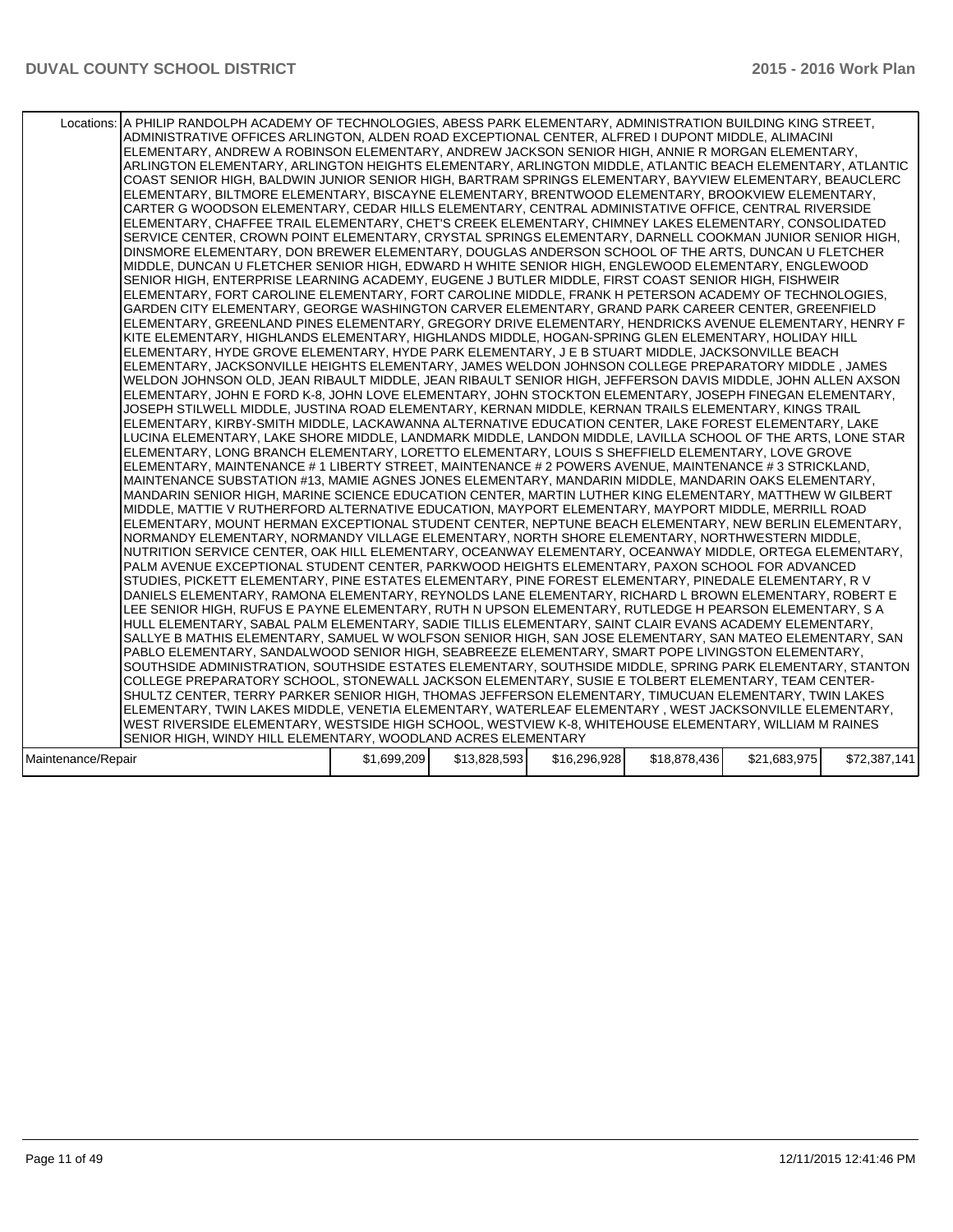| Sub Total:                                                                                                                                                                                                 | \$11,763,475 | \$13,828,593 | \$16,296,928 | \$18,878,436 | \$21,683,975 | \$82,451,407 |
|------------------------------------------------------------------------------------------------------------------------------------------------------------------------------------------------------------|--------------|--------------|--------------|--------------|--------------|--------------|
| SENIOR HIGH, WINDY HILL ELEMENTARY, WOODLAND ACRES ELEMENTARY                                                                                                                                              |              |              |              |              |              |              |
| WEST RIVERSIDE ELEMENTARY, WESTSIDE HIGH SCHOOL, WESTVIEW K-8, WHITEHOUSE ELEMENTARY, WILLIAM M RAINES                                                                                                     |              |              |              |              |              |              |
| ELEMENTARY, TWIN LAKES MIDDLE, VENETIA ELEMENTARY, WATERLEAF ELEMENTARY , WEST JACKSONVILLE ELEMENTARY,                                                                                                    |              |              |              |              |              |              |
| SHULTZ CENTER, TERRY PARKER SENIOR HIGH, THOMAS JEFFERSON ELEMENTARY, TIMUCUAN ELEMENTARY, TWIN LAKES                                                                                                      |              |              |              |              |              |              |
| COLLEGE PREPARATORY SCHOOL, STONEWALL JACKSON ELEMENTARY, SUSIE E TOLBERT ELEMENTARY, TEAM CENTER-                                                                                                         |              |              |              |              |              |              |
| SOUTHSIDE ADMINISTRATION, SOUTHSIDE ESTATES ELEMENTARY, SOUTHSIDE MIDDLE, SPRING PARK ELEMENTARY, STANTON                                                                                                  |              |              |              |              |              |              |
| PABLO ELEMENTARY, SANDALWOOD SENIOR HIGH, SEABREEZE ELEMENTARY, SMART POPE LIVINGSTON ELEMENTARY,                                                                                                          |              |              |              |              |              |              |
| SALLYE B MATHIS ELEMENTARY, SAMUEL W WOLFSON SENIOR HIGH, SAN JOSE ELEMENTARY, SAN MATEO ELEMENTARY, SAN                                                                                                   |              |              |              |              |              |              |
| HULL ELEMENTARY, SABAL PALM ELEMENTARY, SADIE TILLIS ELEMENTARY, SAINT CLAIR EVANS ACADEMY ELEMENTARY,                                                                                                     |              |              |              |              |              |              |
| LEE SENIOR HIGH, RUFUS E PAYNE ELEMENTARY, RUTH N UPSON ELEMENTARY, RUTLEDGE H PEARSON ELEMENTARY, S A                                                                                                     |              |              |              |              |              |              |
| DANIELS ELEMENTARY. RAMONA ELEMENTARY. REYNOLDS LANE ELEMENTARY. RICHARD L BROWN ELEMENTARY. ROBERT E                                                                                                      |              |              |              |              |              |              |
| STUDIES, PICKETT ELEMENTARY, PINE ESTATES ELEMENTARY, PINE FOREST ELEMENTARY, PINEDALE ELEMENTARY, R V                                                                                                     |              |              |              |              |              |              |
| PALM AVENUE EXCEPTIONAL STUDENT CENTER, PARKWOOD HEIGHTS ELEMENTARY, PAXON SCHOOL FOR ADVANCED                                                                                                             |              |              |              |              |              |              |
| NUTRITION SERVICE CENTER, OAK HILL ELEMENTARY, OCEANWAY ELEMENTARY, OCEANWAY MIDDLE, ORTEGA ELEMENTARY,                                                                                                    |              |              |              |              |              |              |
| NORMANDY ELEMENTARY, NORMANDY VILLAGE ELEMENTARY, NORTH SHORE ELEMENTARY, NORTHWESTERN MIDDLE,                                                                                                             |              |              |              |              |              |              |
| ELEMENTARY, MOUNT HERMAN EXCEPTIONAL STUDENT CENTER, NEPTUNE BEACH ELEMENTARY, NEW BERLIN ELEMENTARY,                                                                                                      |              |              |              |              |              |              |
| MIDDLE, MATTIE V RUTHERFORD ALTERNATIVE EDUCATION, MAYPORT ELEMENTARY, MAYPORT MIDDLE, MERRILL ROAD                                                                                                        |              |              |              |              |              |              |
| MANDARIN SENIOR HIGH, MARINE SCIENCE EDUCATION CENTER, MARTIN LUTHER KING ELEMENTARY, MATTHEW W GILBERT                                                                                                    |              |              |              |              |              |              |
| MAINTENANCE SUBSTATION #13, MAMIE AGNES JONES ELEMENTARY, MANDARIN MIDDLE, MANDARIN OAKS ELEMENTARY,                                                                                                       |              |              |              |              |              |              |
| ELEMENTARY, MAINTENANCE # 1 LIBERTY STREET, MAINTENANCE # 2 POWERS AVENUE, MAINTENANCE # 3 STRICKLAND,                                                                                                     |              |              |              |              |              |              |
| ELEMENTARY, LONG BRANCH ELEMENTARY, LORETTO ELEMENTARY, LOUIS S SHEFFIELD ELEMENTARY, LOVE GROVE                                                                                                           |              |              |              |              |              |              |
| LUCINA ELEMENTARY. LAKE SHORE MIDDLE. LANDMARK MIDDLE. LANDON MIDDLE. LAVILLA SCHOOL OF THE ARTS. LONE STAR                                                                                                |              |              |              |              |              |              |
| ELEMENTARY, KIRBY-SMITH MIDDLE, LACKAWANNA ALTERNATIVE EDUCATION CENTER, LAKE FOREST ELEMENTARY, LAKE                                                                                                      |              |              |              |              |              |              |
| JOSEPH STILWELL MIDDLE. JUSTINA ROAD ELEMENTARY. KERNAN MIDDLE. KERNAN TRAILS ELEMENTARY. KINGS TRAIL                                                                                                      |              |              |              |              |              |              |
| ELEMENTARY, JOHN E FORD K-8, JOHN LOVE ELEMENTARY, JOHN STOCKTON ELEMENTARY, JOSEPH FINEGAN ELEMENTARY,                                                                                                    |              |              |              |              |              |              |
| WELDON JOHNSON OLD, JEAN RIBAULT MIDDLE, JEAN RIBAULT SENIOR HIGH, JEFFERSON DAVIS MIDDLE, JOHN ALLEN AXSON                                                                                                |              |              |              |              |              |              |
| ELEMENTARY, JACKSONVILLE HEIGHTS ELEMENTARY, JAMES WELDON JOHNSON COLLEGE PREPARATORY MIDDLE, JAMES                                                                                                        |              |              |              |              |              |              |
| ELEMENTARY, HYDE GROVE ELEMENTARY, HYDE PARK ELEMENTARY, J E B STUART MIDDLE, JACKSONVILLE BEACH                                                                                                           |              |              |              |              |              |              |
| KITE ELEMENTARY, HIGHLANDS ELEMENTARY, HIGHLANDS MIDDLE, HOGAN-SPRING GLEN ELEMENTARY, HOLIDAY HILL                                                                                                        |              |              |              |              |              |              |
| ELEMENTARY, GREENLAND PINES ELEMENTARY, GREGORY DRIVE ELEMENTARY, HENDRICKS AVENUE ELEMENTARY, HENRY F                                                                                                     |              |              |              |              |              |              |
| ELEMENTARY, FORT CAROLINE ELEMENTARY, FORT CAROLINE MIDDLE, FRANK H PETERSON ACADEMY OF TECHNOLOGIES,<br>GARDEN CITY ELEMENTARY, GEORGE WASHINGTON CARVER ELEMENTARY, GRAND PARK CAREER CENTER, GREENFIELD |              |              |              |              |              |              |
|                                                                                                                                                                                                            |              |              |              |              |              |              |
| SENIOR HIGH. ENTERPRISE LEARNING ACADEMY. EUGENE J BUTLER MIDDLE. FIRST COAST SENIOR HIGH. FISHWEIR                                                                                                        |              |              |              |              |              |              |
| MIDDLE, DUNCAN U FLETCHER SENIOR HIGH, EDWARD H WHITE SENIOR HIGH, ENGLEWOOD ELEMENTARY, ENGLEWOOD                                                                                                         |              |              |              |              |              |              |
| DINSMORE ELEMENTARY. DON BREWER ELEMENTARY. DOUGLAS ANDERSON SCHOOL OF THE ARTS. DUNCAN U FLETCHER                                                                                                         |              |              |              |              |              |              |
| SERVICE CENTER, CROWN POINT ELEMENTARY, CRYSTAL SPRINGS ELEMENTARY, DARNELL COOKMAN JUNIOR SENIOR HIGH,                                                                                                    |              |              |              |              |              |              |
| ELEMENTARY, CHAFFEE TRAIL ELEMENTARY, CHET'S CREEK ELEMENTARY, CHIMNEY LAKES ELEMENTARY, CONSOLIDATED                                                                                                      |              |              |              |              |              |              |
| CARTER G WOODSON ELEMENTARY, CEDAR HILLS ELEMENTARY, CENTRAL ADMINISTATIVE OFFICE, CENTRAL RIVERSIDE                                                                                                       |              |              |              |              |              |              |
| ELEMENTARY, BILTMORE ELEMENTARY, BISCAYNE ELEMENTARY, BRENTWOOD ELEMENTARY, BROOKVIEW ELEMENTARY,                                                                                                          |              |              |              |              |              |              |
| COAST SENIOR HIGH, BALDWIN JUNIOR SENIOR HIGH, BARTRAM SPRINGS ELEMENTARY, BAYVIEW ELEMENTARY, BEAUCLERC                                                                                                   |              |              |              |              |              |              |
| ARLINGTON ELEMENTARY, ARLINGTON HEIGHTS ELEMENTARY, ARLINGTON MIDDLE, ATLANTIC BEACH ELEMENTARY, ATLANTIC                                                                                                  |              |              |              |              |              |              |
| ELEMENTARY, ANDREW A ROBINSON ELEMENTARY, ANDREW JACKSON SENIOR HIGH, ANNIE R MORGAN ELEMENTARY,                                                                                                           |              |              |              |              |              |              |
| ADMINISTRATIVE OFFICES ARLINGTON, ALDEN ROAD EXCEPTIONAL CENTER, ALFRED I DUPONT MIDDLE, ALIMACINI                                                                                                         |              |              |              |              |              |              |
| Locations: A PHILIP RANDOLPH ACADEMY OF TECHNOLOGIES, ABESS PARK ELEMENTARY, ADMINISTRATION BUILDING KING STREET,                                                                                          |              |              |              |              |              |              |
|                                                                                                                                                                                                            |              |              |              |              |              |              |

| <b>IPECO Maintenance Expenditures</b> | \$2.841.474] | \$0          | \$0 <sub>1</sub> | \$0          | \$0 I        | \$2,841,474  |
|---------------------------------------|--------------|--------------|------------------|--------------|--------------|--------------|
| ا :50 Mill Sub Total.                 | \$11,812,001 | \$13.828.593 | \$16,296,928     | \$18,878,436 | \$21,683,975 | \$82,499,933 |

| Other Items | $2015 - 2016$<br><b>Actual Budget</b> | 2016 - 2017<br>Projected | $2017 - 2018$<br>Projected | 2018 - 2019<br><b>Projected</b> | 2019 - 2020<br>Projected | Total       |
|-------------|---------------------------------------|--------------------------|----------------------------|---------------------------------|--------------------------|-------------|
| Plumbing    | \$1,120,000                           | \$OI                     | \$0                        | \$0                             | \$0                      | \$1,120,000 |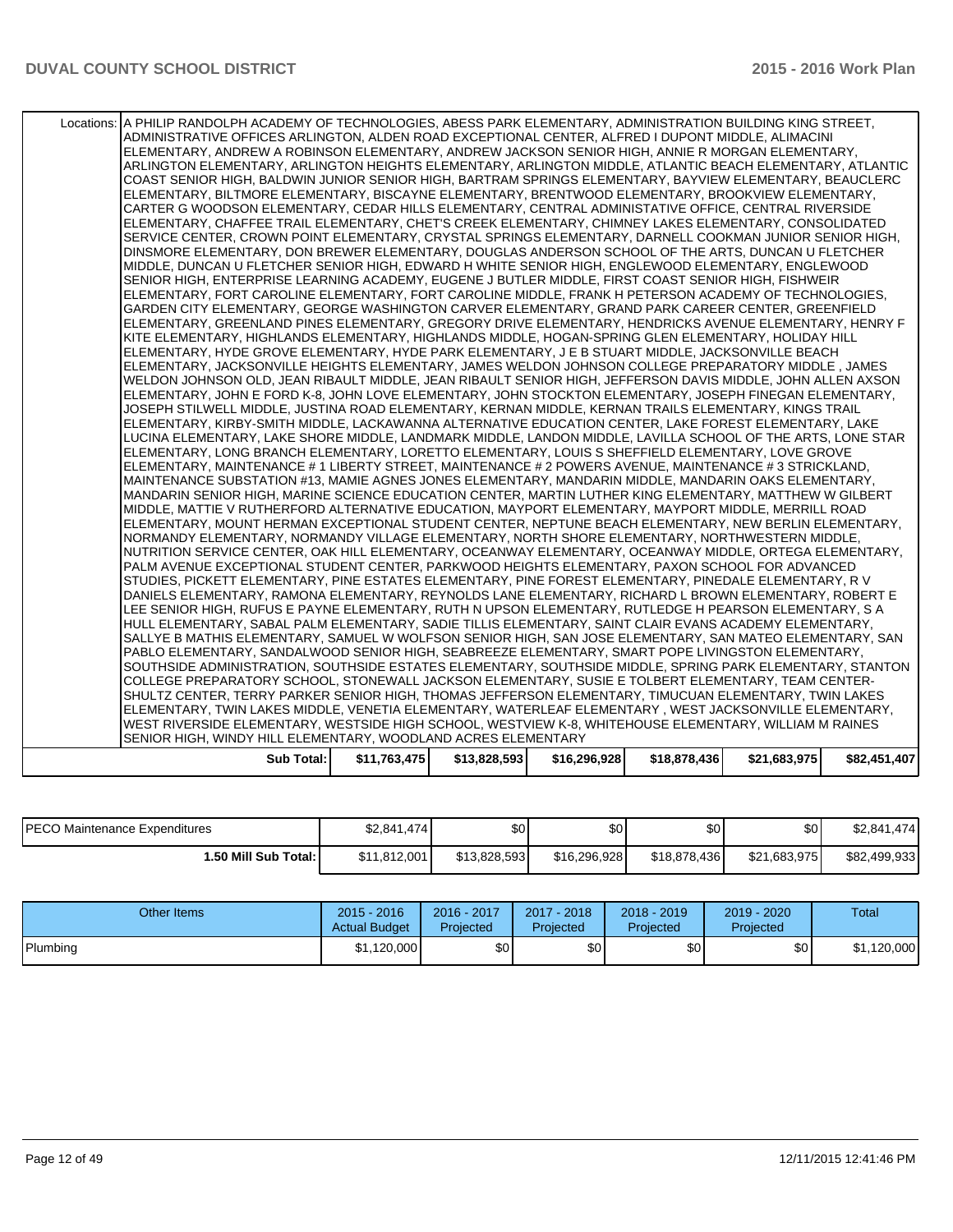|                     | Locations A PHILIP RANDOLPH ACADEMY OF TECHNOLOGIES, ABESS PARK ELEMENTARY, ADMINISTRATION BUILDING KING STREET,<br>ADMINISTRATIVE OFFICES ARLINGTON, ALDEN ROAD EXCEPTIONAL CENTER, ALFRED I DUPONT MIDDLE, ALIMACINI<br>ELEMENTARY, ANDREW A ROBINSON ELEMENTARY, ANDREW JACKSON SENIOR HIGH, ANNIE R MORGAN ELEMENTARY,<br>ARLINGTON ELEMENTARY, ARLINGTON HEIGHTS ELEMENTARY, ARLINGTON MIDDLE, ATLANTIC BEACH ELEMENTARY,<br>ATLANTIC COAST SENIOR HIGH, BALDWIN JUNIOR SENIOR HIGH, BARTRAM SPRINGS ELEMENTARY, BAYVIEW ELEMENTARY,<br>BEAUCLERC ELEMENTARY, BILTMORE ELEMENTARY, BISCAYNE ELEMENTARY, BRENTWOOD ELEMENTARY, BROOKVIEW<br>ELEMENTARY, CARTER G WOODSON ELEMENTARY, CEDAR HILLS ELEMENTARY, CENTRAL ADMINISTATIVE OFFICE, CENTRAL<br>RIVERSIDE ELEMENTARY, CHAFFEE TRAIL ELEMENTARY, CHET'S CREEK ELEMENTARY, CHIMNEY LAKES ELEMENTARY,<br>CONSOLIDATED SERVICE CENTER, CROWN POINT ELEMENTARY, CRYSTAL SPRINGS ELEMENTARY, DARNELL COOKMAN<br>JUNIOR SENIOR HIGH, DINSMORE ELEMENTARY, DON BREWER ELEMENTARY, DOUGLAS ANDERSON SCHOOL OF THE ARTS.<br>DUNCAN U FLETCHER MIDDLE, DUNCAN U FLETCHER SENIOR HIGH, EDWARD H WHITE SENIOR HIGH, ENGLEWOOD<br>ELEMENTARY, ENGLEWOOD SENIOR HIGH, ENTERPRISE LEARNING ACADEMY, EUGENE J BUTLER MIDDLE, FIRST COAST<br>SENIOR HIGH, FISHWEIR ELEMENTARY, FORT CAROLINE ELEMENTARY, FORT CAROLINE MIDDLE, FRANK H PETERSON<br>ACADEMY OF TECHNOLOGIES, GARDEN CITY ELEMENTARY, GEORGE WASHINGTON CARVER ELEMENTARY, GRAND PARK<br>CAREER CENTER, GREENFIELD ELEMENTARY, GREENLAND PINES ELEMENTARY, GREGORY DRIVE ELEMENTARY, HENDRICKS<br>AVENUE ELEMENTARY, HENRY F KITE ELEMENTARY, HIGHLANDS ELEMENTARY, HIGHLANDS MIDDLE, HOGAN-SPRING GLEN<br>ELEMENTARY, HOLIDAY HILL ELEMENTARY, HYDE GROVE ELEMENTARY, HYDE PARK ELEMENTARY, J E B STUART MIDDLE,<br>JACKSONVILLE BEACH ELEMENTARY, JACKSONVILLE HEIGHTS ELEMENTARY, JAMES WELDON JOHNSON COLLEGE<br>PREPARATORY MIDDLE, JAMES WELDON JOHNSON OLD, JEAN RIBAULT MIDDLE, JEAN RIBAULT SENIOR HIGH, JEFFERSON<br>DAVIS MIDDLE, JOHN ALLEN AXSON ELEMENTARY, JOHN E FORD K-8, JOHN LOVE ELEMENTARY, JOHN STOCKTON<br>ELEMENTARY, JOSEPH FINEGAN ELEMENTARY, JOSEPH STILWELL MIDDLE, JUSTINA ROAD ELEMENTARY, KERNAN MIDDLE,<br>KERNAN TRAILS ELEMENTARY, KINGS TRAIL ELEMENTARY, KIRBY-SMITH MIDDLE, LACKAWANNA ALTERNATIVE EDUCATION<br>CENTER, LAKE FOREST ELEMENTARY, LAKE LUCINA ELEMENTARY, LAKE SHORE MIDDLE, LANDMARK MIDDLE, LANDON<br>MIDDLE, LAVILLA SCHOOL OF THE ARTS, LONE STAR ELEMENTARY, LONG BRANCH ELEMENTARY, LORETTO ELEMENTARY,<br>LOUIS S SHEFFIELD ELEMENTARY, LOVE GROVE ELEMENTARY, MAINTENANCE # 1 LIBERTY STREET, MAINTENANCE # 2<br>POWERS AVENUE, MAINTENANCE # 3 STRICKLAND, MAINTENANCE SUBSTATION #13, MAMIE AGNES JONES ELEMENTARY,<br>MANDARIN MIDDLE, MANDARIN OAKS ELEMENTARY, MANDARIN SENIOR HIGH, MARINE SCIENCE EDUCATION CENTER, MARTIN<br>LUTHER KING ELEMENTARY, MATTHEW W GILBERT MIDDLE, MATTIE V RUTHERFORD ALTERNATIVE EDUCATION, MAYPORT<br>ELEMENTARY, MAYPORT MIDDLE, MERRILL ROAD ELEMENTARY, MOUNT HERMAN EXCEPTIONAL STUDENT CENTER, NEPTUNE<br>BEACH ELEMENTARY, NEW BERLIN ELEMENTARY, NORMANDY ELEMENTARY, NORMANDY VILLAGE ELEMENTARY, NORTH<br>SHORE ELEMENTARY. NORTHWESTERN MIDDLE. NUTRITION SERVICE CENTER. OAK HILL ELEMENTARY. OCEANWAY<br>ELEMENTARY, OCEANWAY MIDDLE, ORTEGA ELEMENTARY, PALM AVENUE EXCEPTIONAL STUDENT CENTER, PARKWOOD<br>HEIGHTS ELEMENTARY, PAXON SCHOOL FOR ADVANCED STUDIES, PICKETT ELEMENTARY, PINE ESTATES ELEMENTARY,<br>PINE FOREST ELEMENTARY, PINEDALE ELEMENTARY, R V DANIELS ELEMENTARY, RAMONA ELEMENTARY, REYNOLDS LANE<br>ELEMENTARY, RICHARD L BROWN ELEMENTARY, ROBERT E LEE SENIOR HIGH, RUFUS E PAYNE ELEMENTARY, RUTH N<br>UPSON ELEMENTARY, RUTLEDGE H PEARSON ELEMENTARY, S A HULL ELEMENTARY, SABAL PALM ELEMENTARY, SADIE<br>TILLIS ELEMENTARY, SAINT CLAIR EVANS ACADEMY ELEMENTARY, SALLYE B MATHIS ELEMENTARY, SAMUEL W WOLFSON<br>SENIOR HIGH, SAN JOSE ELEMENTARY, SAN MATEO ELEMENTARY, SAN PABLO ELEMENTARY, SANDALWOOD SENIOR HIGH,<br>SEABREEZE ELEMENTARY, SMART POPE LIVINGSTON ELEMENTARY, SOUTHSIDE ADMINISTRATION, SOUTHSIDE ESTATES<br>ELEMENTARY, SOUTHSIDE MIDDLE, SPRING PARK ELEMENTARY, STANTON COLLEGE PREPARATORY SCHOOL, STONEWALL<br>JACKSON ELEMENTARY, SUSIE E TOLBERT ELEMENTARY, TEAM CENTER-SHULTZ CENTER, TERRY PARKER SENIOR HIGH,<br>THOMAS JEFFERSON ELEMENTARY, TIMUCUAN ELEMENTARY, TWIN LAKES ELEMENTARY, TWIN LAKES MIDDLE, VENETIA<br>ELEMENTARY, WATERLEAF ELEMENTARY, WEST JACKSONVILLE ELEMENTARY, WEST RIVERSIDE ELEMENTARY, WESTSIDE |          |      |     |     |     |          |
|---------------------|------------------------------------------------------------------------------------------------------------------------------------------------------------------------------------------------------------------------------------------------------------------------------------------------------------------------------------------------------------------------------------------------------------------------------------------------------------------------------------------------------------------------------------------------------------------------------------------------------------------------------------------------------------------------------------------------------------------------------------------------------------------------------------------------------------------------------------------------------------------------------------------------------------------------------------------------------------------------------------------------------------------------------------------------------------------------------------------------------------------------------------------------------------------------------------------------------------------------------------------------------------------------------------------------------------------------------------------------------------------------------------------------------------------------------------------------------------------------------------------------------------------------------------------------------------------------------------------------------------------------------------------------------------------------------------------------------------------------------------------------------------------------------------------------------------------------------------------------------------------------------------------------------------------------------------------------------------------------------------------------------------------------------------------------------------------------------------------------------------------------------------------------------------------------------------------------------------------------------------------------------------------------------------------------------------------------------------------------------------------------------------------------------------------------------------------------------------------------------------------------------------------------------------------------------------------------------------------------------------------------------------------------------------------------------------------------------------------------------------------------------------------------------------------------------------------------------------------------------------------------------------------------------------------------------------------------------------------------------------------------------------------------------------------------------------------------------------------------------------------------------------------------------------------------------------------------------------------------------------------------------------------------------------------------------------------------------------------------------------------------------------------------------------------------------------------------------------------------------------------------------------------------------------------------------------------------------------------------------------------------------------------------------------------------------------------------------------------------------------------------------------------------------------------------------------------------------------------------------------------------------------------------------------------------------------------------------------------------------------------------------------------------------------------------------------------------------------------------------------------------------------------------------------------------------------------------------------------------------------------------------------------------------------------------------------------------------------------------------------------------------------------------------------------------------------------------------------------------------------------------------------------------------------------------------------------------------------------------------------------|----------|------|-----|-----|-----|----------|
|                     |                                                                                                                                                                                                                                                                                                                                                                                                                                                                                                                                                                                                                                                                                                                                                                                                                                                                                                                                                                                                                                                                                                                                                                                                                                                                                                                                                                                                                                                                                                                                                                                                                                                                                                                                                                                                                                                                                                                                                                                                                                                                                                                                                                                                                                                                                                                                                                                                                                                                                                                                                                                                                                                                                                                                                                                                                                                                                                                                                                                                                                                                                                                                                                                                                                                                                                                                                                                                                                                                                                                                                                                                                                                                                                                                                                                                                                                                                                                                                                                                                                                                                                                                                                                                                                                                                                                                                                                                                                                                                                                                                                                                                  |          |      |     |     |     |          |
|                     | HIGH SCHOOL, WESTVIEW K-8, WHITEHOUSE ELEMENTARY, WILLIAM M RAINES SENIOR HIGH, WINDY HILL ELEMENTARY,                                                                                                                                                                                                                                                                                                                                                                                                                                                                                                                                                                                                                                                                                                                                                                                                                                                                                                                                                                                                                                                                                                                                                                                                                                                                                                                                                                                                                                                                                                                                                                                                                                                                                                                                                                                                                                                                                                                                                                                                                                                                                                                                                                                                                                                                                                                                                                                                                                                                                                                                                                                                                                                                                                                                                                                                                                                                                                                                                                                                                                                                                                                                                                                                                                                                                                                                                                                                                                                                                                                                                                                                                                                                                                                                                                                                                                                                                                                                                                                                                                                                                                                                                                                                                                                                                                                                                                                                                                                                                                           |          |      |     |     |     |          |
|                     | WOODLAND ACRES ELEMENTARY                                                                                                                                                                                                                                                                                                                                                                                                                                                                                                                                                                                                                                                                                                                                                                                                                                                                                                                                                                                                                                                                                                                                                                                                                                                                                                                                                                                                                                                                                                                                                                                                                                                                                                                                                                                                                                                                                                                                                                                                                                                                                                                                                                                                                                                                                                                                                                                                                                                                                                                                                                                                                                                                                                                                                                                                                                                                                                                                                                                                                                                                                                                                                                                                                                                                                                                                                                                                                                                                                                                                                                                                                                                                                                                                                                                                                                                                                                                                                                                                                                                                                                                                                                                                                                                                                                                                                                                                                                                                                                                                                                                        |          |      |     |     |     |          |
| Playgrounds/PE Area |                                                                                                                                                                                                                                                                                                                                                                                                                                                                                                                                                                                                                                                                                                                                                                                                                                                                                                                                                                                                                                                                                                                                                                                                                                                                                                                                                                                                                                                                                                                                                                                                                                                                                                                                                                                                                                                                                                                                                                                                                                                                                                                                                                                                                                                                                                                                                                                                                                                                                                                                                                                                                                                                                                                                                                                                                                                                                                                                                                                                                                                                                                                                                                                                                                                                                                                                                                                                                                                                                                                                                                                                                                                                                                                                                                                                                                                                                                                                                                                                                                                                                                                                                                                                                                                                                                                                                                                                                                                                                                                                                                                                                  | \$30,000 | \$0] | \$0 | \$0 | \$0 | \$30,000 |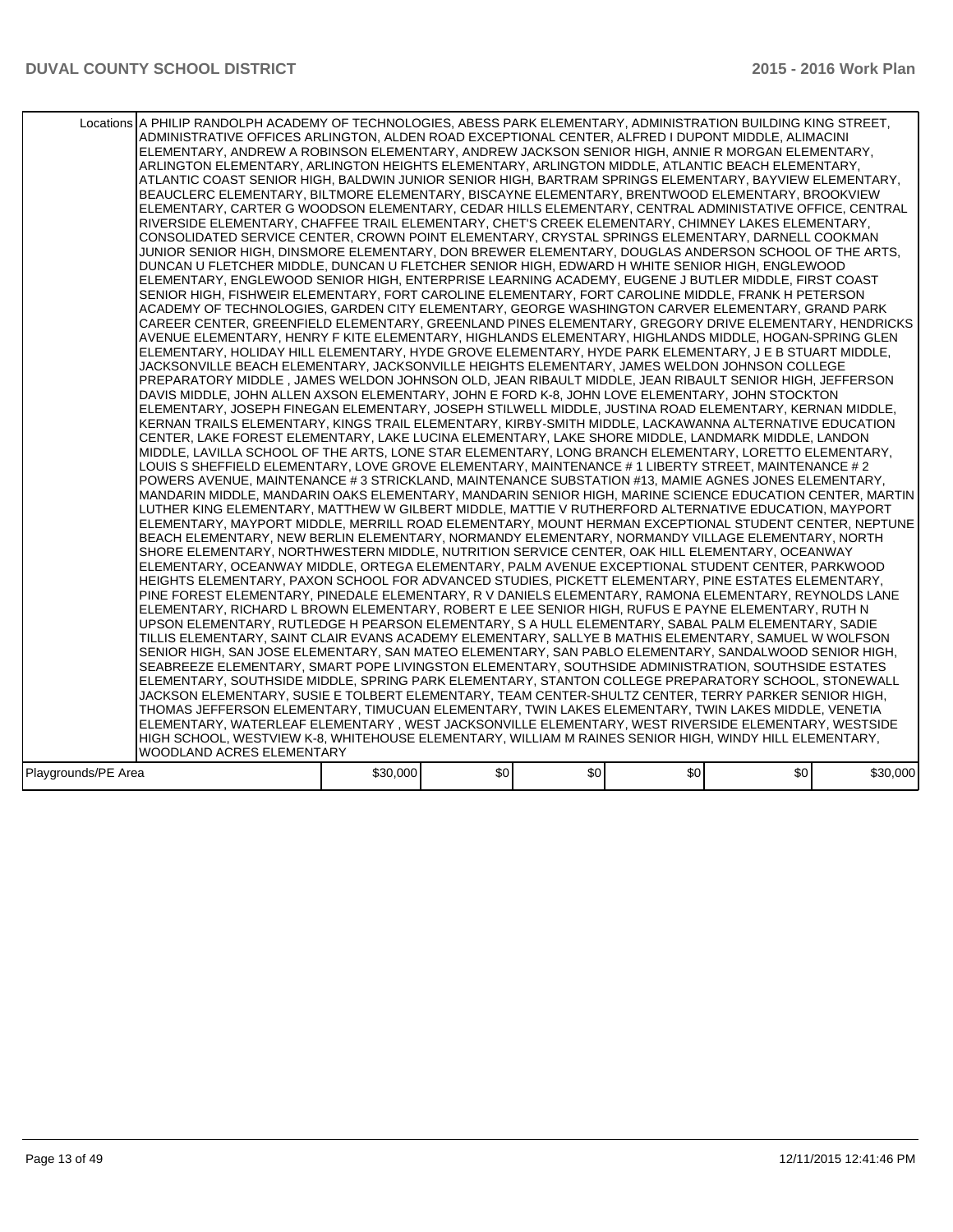|                                  | Locations A PHILIP RANDOLPH ACADEMY OF TECHNOLOGIES, ABESS PARK ELEMENTARY, ADMINISTRATION BUILDING KING STREET,<br>ADMINISTRATIVE OFFICES ARLINGTON, ALDEN ROAD EXCEPTIONAL CENTER, ALFRED I DUPONT MIDDLE, ALIMACINI<br>ELEMENTARY, ANDREW A ROBINSON ELEMENTARY, ANDREW JACKSON SENIOR HIGH, ANNIE R MORGAN ELEMENTARY,<br>ARLINGTON ELEMENTARY, ARLINGTON HEIGHTS ELEMENTARY, ARLINGTON MIDDLE, ATLANTIC BEACH ELEMENTARY,<br>ATLANTIC COAST SENIOR HIGH, BALDWIN JUNIOR SENIOR HIGH, BARTRAM SPRINGS ELEMENTARY, BAYVIEW ELEMENTARY,<br>BEAUCLERC ELEMENTARY, BILTMORE ELEMENTARY, BISCAYNE ELEMENTARY, BRENTWOOD ELEMENTARY, BROOKVIEW<br>ELEMENTARY, CARTER G WOODSON ELEMENTARY, CEDAR HILLS ELEMENTARY, CENTRAL ADMINISTATIVE OFFICE, CENTRAL<br>RIVERSIDE ELEMENTARY, CHAFFEE TRAIL ELEMENTARY, CHET'S CREEK ELEMENTARY, CHIMNEY LAKES ELEMENTARY,<br>CONSOLIDATED SERVICE CENTER, CROWN POINT ELEMENTARY, CRYSTAL SPRINGS ELEMENTARY, DARNELL COOKMAN<br>JUNIOR SENIOR HIGH. DINSMORE ELEMENTARY, DON BREWER ELEMENTARY, DOUGLAS ANDERSON SCHOOL OF THE ARTS.<br>DUNCAN U FLETCHER MIDDLE, DUNCAN U FLETCHER SENIOR HIGH, EDWARD H WHITE SENIOR HIGH, ENGLEWOOD<br>ELEMENTARY, ENGLEWOOD SENIOR HIGH, ENTERPRISE LEARNING ACADEMY, EUGENE J BUTLER MIDDLE, FIRST COAST<br>SENIOR HIGH, FISHWEIR ELEMENTARY, FORT CAROLINE ELEMENTARY, FORT CAROLINE MIDDLE, FRANK H PETERSON<br>ACADEMY OF TECHNOLOGIES, GARDEN CITY ELEMENTARY, GEORGE WASHINGTON CARVER ELEMENTARY, GRAND PARK<br>CAREER CENTER, GREENFIELD ELEMENTARY, GREENLAND PINES ELEMENTARY, GREGORY DRIVE ELEMENTARY, HENDRICKS<br>AVENUE ELEMENTARY, HENRY F KITE ELEMENTARY, HIGHLANDS ELEMENTARY, HIGHLANDS MIDDLE, HOGAN-SPRING GLEN<br>ELEMENTARY, HOLIDAY HILL ELEMENTARY, HYDE GROVE ELEMENTARY, HYDE PARK ELEMENTARY, J E B STUART MIDDLE,<br>JACKSONVILLE BEACH ELEMENTARY, JACKSONVILLE HEIGHTS ELEMENTARY, JAMES WELDON JOHNSON COLLEGE<br>PREPARATORY MIDDLE , JAMES WELDON JOHNSON OLD, JEAN RIBAULT MIDDLE, JEAN RIBAULT SENIOR HIGH, JEFFERSON<br>DAVIS MIDDLE, JOHN ALLEN AXSON ELEMENTARY, JOHN E FORD K-8, JOHN LOVE ELEMENTARY, JOHN STOCKTON<br>ELEMENTARY, JOSEPH FINEGAN ELEMENTARY, JOSEPH STILWELL MIDDLE, JUSTINA ROAD ELEMENTARY, KERNAN MIDDLE,<br>KERNAN TRAILS ELEMENTARY, KINGS TRAIL ELEMENTARY, KIRBY-SMITH MIDDLE, LACKAWANNA ALTERNATIVE EDUCATION<br>CENTER, LAKE FOREST ELEMENTARY, LAKE LUCINA ELEMENTARY, LAKE SHORE MIDDLE, LANDMARK MIDDLE, LANDON<br>MIDDLE, LAVILLA SCHOOL OF THE ARTS, LONE STAR ELEMENTARY, LONG BRANCH ELEMENTARY, LORETTO ELEMENTARY,<br>LOUIS S SHEFFIELD ELEMENTARY, LOVE GROVE ELEMENTARY, MAINTENANCE # 1 LIBERTY STREET, MAINTENANCE # 2<br>POWERS AVENUE, MAINTENANCE # 3 STRICKLAND, MAINTENANCE SUBSTATION #13, MAMIE AGNES JONES ELEMENTARY,<br>MANDARIN MIDDLE, MANDARIN OAKS ELEMENTARY, MANDARIN SENIOR HIGH, MARINE SCIENCE EDUCATION CENTER, MARTIN<br>LUTHER KING ELEMENTARY, MATTHEW W GILBERT MIDDLE, MATTIE V RUTHERFORD ALTERNATIVE EDUCATION, MAYPORT<br>ELEMENTARY, MAYPORT MIDDLE, MERRILL ROAD ELEMENTARY, MOUNT HERMAN EXCEPTIONAL STUDENT CENTER, NEPTUNE<br>BEACH ELEMENTARY, NEW BERLIN ELEMENTARY, NORMANDY ELEMENTARY, NORMANDY VILLAGE ELEMENTARY, NORTH<br>SHORE ELEMENTARY, NORTHWESTERN MIDDLE, NUTRITION SERVICE CENTER, OAK HILL ELEMENTARY, OCEANWAY<br>ELEMENTARY, OCEANWAY MIDDLE, ORTEGA ELEMENTARY, PALM AVENUE EXCEPTIONAL STUDENT CENTER, PARKWOOD<br>HEIGHTS ELEMENTARY, PAXON SCHOOL FOR ADVANCED STUDIES, PICKETT ELEMENTARY, PINE ESTATES ELEMENTARY,<br>PINE FOREST ELEMENTARY, PINEDALE ELEMENTARY, R V DANIELS ELEMENTARY, RAMONA ELEMENTARY, REYNOLDS LANE<br>ELEMENTARY, RICHARD L BROWN ELEMENTARY, ROBERT E LEE SENIOR HIGH, RUFUS E PAYNE ELEMENTARY, RUTH N<br>UPSON ELEMENTARY, RUTLEDGE H PEARSON ELEMENTARY, S A HULL ELEMENTARY, SABAL PALM ELEMENTARY, SADIE<br>TILLIS ELEMENTARY, SAINT CLAIR EVANS ACADEMY ELEMENTARY, SALLYE B MATHIS ELEMENTARY, SAMUEL W WOLFSON<br>SENIOR HIGH, SAN JOSE ELEMENTARY, SAN MATEO ELEMENTARY, SAN PABLO ELEMENTARY, SANDALWOOD SENIOR HIGH,<br>SEABREEZE ELEMENTARY, SMART POPE LIVINGSTON ELEMENTARY, SOUTHSIDE ADMINISTRATION, SOUTHSIDE ESTATES<br>ELEMENTARY, SOUTHSIDE MIDDLE, SPRING PARK ELEMENTARY, STANTON COLLEGE PREPARATORY SCHOOL, STONEWALL<br>JACKSON ELEMENTARY, SUSIE E TOLBERT ELEMENTARY, TEAM CENTER-SHULTZ CENTER, TERRY PARKER SENIOR HIGH,<br>THOMAS JEFFERSON ELEMENTARY, TIMUCUAN ELEMENTARY, TWIN LAKES ELEMENTARY, TWIN LAKES MIDDLE, VENETIA<br>ELEMENTARY, WATERLEAF ELEMENTARY , WEST JACKSONVILLE ELEMENTARY, WEST RIVERSIDE ELEMENTARY, WESTSIDE<br>HIGH SCHOOL, WESTVIEW K-8, WHITEHOUSE ELEMENTARY, WILLIAM M RAINES SENIOR HIGH, WINDY HILL ELEMENTARY, |          |      |     |     |     |          |
|----------------------------------|------------------------------------------------------------------------------------------------------------------------------------------------------------------------------------------------------------------------------------------------------------------------------------------------------------------------------------------------------------------------------------------------------------------------------------------------------------------------------------------------------------------------------------------------------------------------------------------------------------------------------------------------------------------------------------------------------------------------------------------------------------------------------------------------------------------------------------------------------------------------------------------------------------------------------------------------------------------------------------------------------------------------------------------------------------------------------------------------------------------------------------------------------------------------------------------------------------------------------------------------------------------------------------------------------------------------------------------------------------------------------------------------------------------------------------------------------------------------------------------------------------------------------------------------------------------------------------------------------------------------------------------------------------------------------------------------------------------------------------------------------------------------------------------------------------------------------------------------------------------------------------------------------------------------------------------------------------------------------------------------------------------------------------------------------------------------------------------------------------------------------------------------------------------------------------------------------------------------------------------------------------------------------------------------------------------------------------------------------------------------------------------------------------------------------------------------------------------------------------------------------------------------------------------------------------------------------------------------------------------------------------------------------------------------------------------------------------------------------------------------------------------------------------------------------------------------------------------------------------------------------------------------------------------------------------------------------------------------------------------------------------------------------------------------------------------------------------------------------------------------------------------------------------------------------------------------------------------------------------------------------------------------------------------------------------------------------------------------------------------------------------------------------------------------------------------------------------------------------------------------------------------------------------------------------------------------------------------------------------------------------------------------------------------------------------------------------------------------------------------------------------------------------------------------------------------------------------------------------------------------------------------------------------------------------------------------------------------------------------------------------------------------------------------------------------------------------------------------------------------------------------------------------------------------------------------------------------------------------------------------------------------------------------------------------------------------------------------------------------------------------------------------------------------------------------------------------------------------------------------------------------------------------------------------------------------------------------------------------------------------------------------------------------------------------------------------------------------------------|----------|------|-----|-----|-----|----------|
|                                  |                                                                                                                                                                                                                                                                                                                                                                                                                                                                                                                                                                                                                                                                                                                                                                                                                                                                                                                                                                                                                                                                                                                                                                                                                                                                                                                                                                                                                                                                                                                                                                                                                                                                                                                                                                                                                                                                                                                                                                                                                                                                                                                                                                                                                                                                                                                                                                                                                                                                                                                                                                                                                                                                                                                                                                                                                                                                                                                                                                                                                                                                                                                                                                                                                                                                                                                                                                                                                                                                                                                                                                                                                                                                                                                                                                                                                                                                                                                                                                                                                                                                                                                                                                                                                                                                                                                                                                                                                                                                                                                                                                                                                                                                                                                              |          |      |     |     |     |          |
|                                  | WOODLAND ACRES ELEMENTARY                                                                                                                                                                                                                                                                                                                                                                                                                                                                                                                                                                                                                                                                                                                                                                                                                                                                                                                                                                                                                                                                                                                                                                                                                                                                                                                                                                                                                                                                                                                                                                                                                                                                                                                                                                                                                                                                                                                                                                                                                                                                                                                                                                                                                                                                                                                                                                                                                                                                                                                                                                                                                                                                                                                                                                                                                                                                                                                                                                                                                                                                                                                                                                                                                                                                                                                                                                                                                                                                                                                                                                                                                                                                                                                                                                                                                                                                                                                                                                                                                                                                                                                                                                                                                                                                                                                                                                                                                                                                                                                                                                                                                                                                                                    |          |      |     |     |     |          |
|                                  |                                                                                                                                                                                                                                                                                                                                                                                                                                                                                                                                                                                                                                                                                                                                                                                                                                                                                                                                                                                                                                                                                                                                                                                                                                                                                                                                                                                                                                                                                                                                                                                                                                                                                                                                                                                                                                                                                                                                                                                                                                                                                                                                                                                                                                                                                                                                                                                                                                                                                                                                                                                                                                                                                                                                                                                                                                                                                                                                                                                                                                                                                                                                                                                                                                                                                                                                                                                                                                                                                                                                                                                                                                                                                                                                                                                                                                                                                                                                                                                                                                                                                                                                                                                                                                                                                                                                                                                                                                                                                                                                                                                                                                                                                                                              |          |      |     |     |     |          |
| <b>Concession Stand Upgrades</b> |                                                                                                                                                                                                                                                                                                                                                                                                                                                                                                                                                                                                                                                                                                                                                                                                                                                                                                                                                                                                                                                                                                                                                                                                                                                                                                                                                                                                                                                                                                                                                                                                                                                                                                                                                                                                                                                                                                                                                                                                                                                                                                                                                                                                                                                                                                                                                                                                                                                                                                                                                                                                                                                                                                                                                                                                                                                                                                                                                                                                                                                                                                                                                                                                                                                                                                                                                                                                                                                                                                                                                                                                                                                                                                                                                                                                                                                                                                                                                                                                                                                                                                                                                                                                                                                                                                                                                                                                                                                                                                                                                                                                                                                                                                                              | \$10,000 | \$0] | \$0 | \$0 | \$0 | \$10,000 |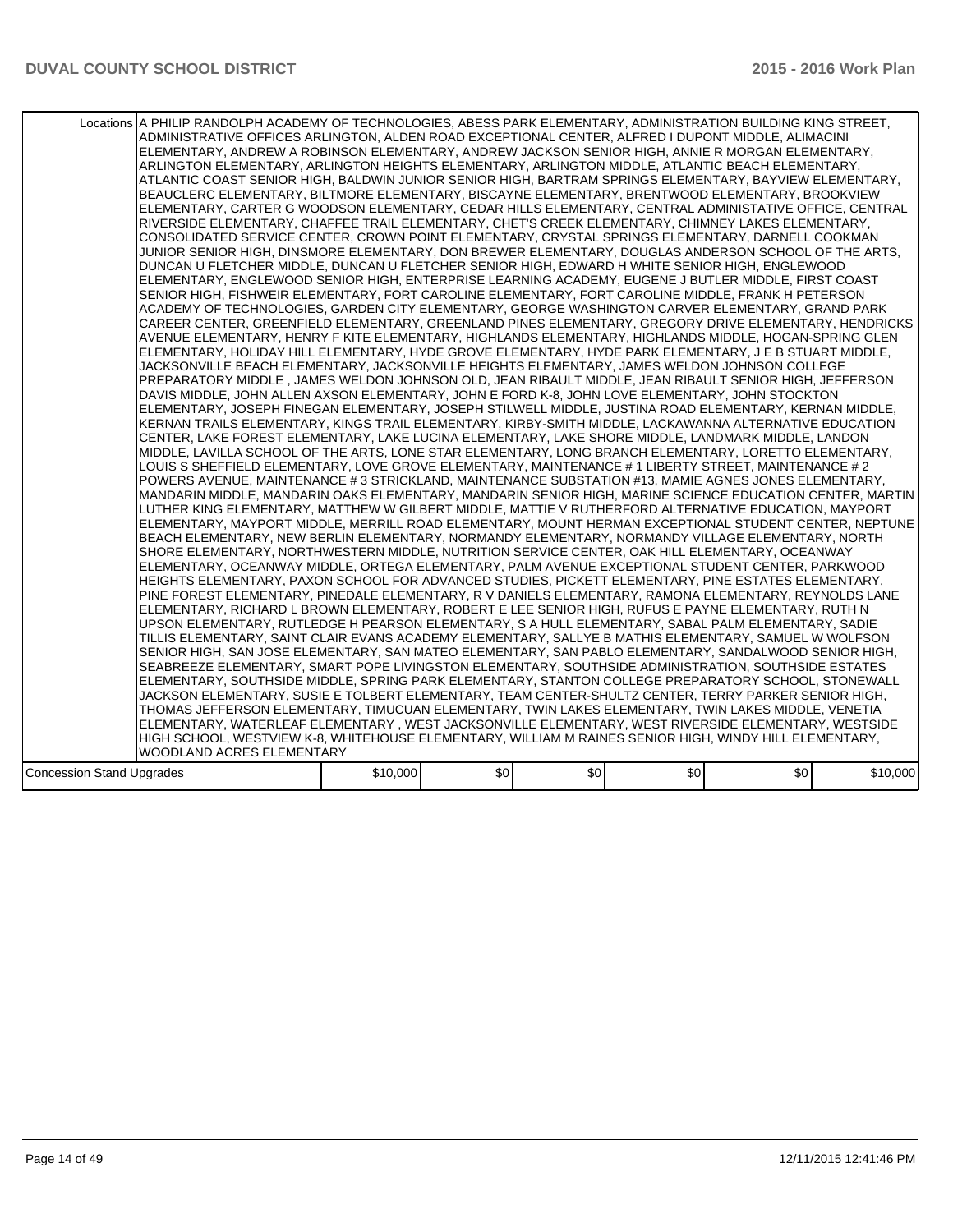|                    | Locations A PHILIP RANDOLPH ACADEMY OF TECHNOLOGIES, ABESS PARK ELEMENTARY, ADMINISTRATION BUILDING KING STREET,<br>ADMINISTRATIVE OFFICES ARLINGTON, ALDEN ROAD EXCEPTIONAL CENTER, ALFRED I DUPONT MIDDLE, ALIMACINI<br>ELEMENTARY, ANDREW A ROBINSON ELEMENTARY, ANDREW JACKSON SENIOR HIGH, ANNIE R MORGAN ELEMENTARY,<br>ARLINGTON ELEMENTARY, ARLINGTON HEIGHTS ELEMENTARY, ARLINGTON MIDDLE, ATLANTIC BEACH ELEMENTARY,<br>ATLANTIC COAST SENIOR HIGH, BALDWIN JUNIOR SENIOR HIGH, BARTRAM SPRINGS ELEMENTARY, BAYVIEW ELEMENTARY,<br>BEAUCLERC ELEMENTARY, BILTMORE ELEMENTARY, BISCAYNE ELEMENTARY, BRENTWOOD ELEMENTARY, BROOKVIEW<br>ELEMENTARY, CARTER G WOODSON ELEMENTARY, CEDAR HILLS ELEMENTARY, CENTRAL ADMINISTATIVE OFFICE, CENTRAL<br>RIVERSIDE ELEMENTARY, CHAFFEE TRAIL ELEMENTARY, CHET'S CREEK ELEMENTARY, CHIMNEY LAKES ELEMENTARY,<br>CONSOLIDATED SERVICE CENTER, CROWN POINT ELEMENTARY, CRYSTAL SPRINGS ELEMENTARY, DARNELL COOKMAN<br>JUNIOR SENIOR HIGH. DINSMORE ELEMENTARY, DON BREWER ELEMENTARY, DOUGLAS ANDERSON SCHOOL OF THE ARTS.<br>DUNCAN U FLETCHER MIDDLE, DUNCAN U FLETCHER SENIOR HIGH, EDWARD H WHITE SENIOR HIGH, ENGLEWOOD<br>ELEMENTARY, ENGLEWOOD SENIOR HIGH, ENTERPRISE LEARNING ACADEMY, EUGENE J BUTLER MIDDLE, FIRST COAST<br>SENIOR HIGH, FISHWEIR ELEMENTARY, FORT CAROLINE ELEMENTARY, FORT CAROLINE MIDDLE, FRANK H PETERSON<br>ACADEMY OF TECHNOLOGIES, GARDEN CITY ELEMENTARY, GEORGE WASHINGTON CARVER ELEMENTARY, GRAND PARK<br>CAREER CENTER, GREENFIELD ELEMENTARY, GREENLAND PINES ELEMENTARY, GREGORY DRIVE ELEMENTARY, HENDRICKS<br>AVENUE ELEMENTARY, HENRY F KITE ELEMENTARY, HIGHLANDS ELEMENTARY, HIGHLANDS MIDDLE, HOGAN-SPRING GLEN<br>ELEMENTARY, HOLIDAY HILL ELEMENTARY, HYDE GROVE ELEMENTARY, HYDE PARK ELEMENTARY, J E B STUART MIDDLE,<br>JACKSONVILLE BEACH ELEMENTARY, JACKSONVILLE HEIGHTS ELEMENTARY, JAMES WELDON JOHNSON COLLEGE<br>PREPARATORY MIDDLE , JAMES WELDON JOHNSON OLD, JEAN RIBAULT MIDDLE, JEAN RIBAULT SENIOR HIGH, JEFFERSON<br>DAVIS MIDDLE, JOHN ALLEN AXSON ELEMENTARY, JOHN E FORD K-8, JOHN LOVE ELEMENTARY, JOHN STOCKTON<br>ELEMENTARY, JOSEPH FINEGAN ELEMENTARY, JOSEPH STILWELL MIDDLE, JUSTINA ROAD ELEMENTARY, KERNAN MIDDLE,<br>KERNAN TRAILS ELEMENTARY, KINGS TRAIL ELEMENTARY, KIRBY-SMITH MIDDLE, LACKAWANNA ALTERNATIVE EDUCATION<br>CENTER, LAKE FOREST ELEMENTARY, LAKE LUCINA ELEMENTARY, LAKE SHORE MIDDLE, LANDMARK MIDDLE, LANDON<br>MIDDLE, LAVILLA SCHOOL OF THE ARTS, LONE STAR ELEMENTARY, LONG BRANCH ELEMENTARY, LORETTO ELEMENTARY,<br>LOUIS S SHEFFIELD ELEMENTARY, LOVE GROVE ELEMENTARY, MAINTENANCE # 1 LIBERTY STREET, MAINTENANCE # 2<br>POWERS AVENUE, MAINTENANCE # 3 STRICKLAND, MAINTENANCE SUBSTATION #13, MAMIE AGNES JONES ELEMENTARY,<br>MANDARIN MIDDLE, MANDARIN OAKS ELEMENTARY, MANDARIN SENIOR HIGH, MARINE SCIENCE EDUCATION CENTER, MARTIN<br>LUTHER KING ELEMENTARY, MATTHEW W GILBERT MIDDLE, MATTIE V RUTHERFORD ALTERNATIVE EDUCATION, MAYPORT<br>ELEMENTARY, MAYPORT MIDDLE, MERRILL ROAD ELEMENTARY, MOUNT HERMAN EXCEPTIONAL STUDENT CENTER, NEPTUNE<br>BEACH ELEMENTARY, NEW BERLIN ELEMENTARY, NORMANDY ELEMENTARY, NORMANDY VILLAGE ELEMENTARY, NORTH<br>SHORE ELEMENTARY, NORTHWESTERN MIDDLE, NUTRITION SERVICE CENTER, OAK HILL ELEMENTARY, OCEANWAY<br>ELEMENTARY, OCEANWAY MIDDLE, ORTEGA ELEMENTARY, PALM AVENUE EXCEPTIONAL STUDENT CENTER, PARKWOOD<br>HEIGHTS ELEMENTARY, PAXON SCHOOL FOR ADVANCED STUDIES, PICKETT ELEMENTARY, PINE ESTATES ELEMENTARY,<br>PINE FOREST ELEMENTARY, PINEDALE ELEMENTARY, R V DANIELS ELEMENTARY, RAMONA ELEMENTARY, REYNOLDS LANE<br>ELEMENTARY, RICHARD L BROWN ELEMENTARY, ROBERT E LEE SENIOR HIGH, RUFUS E PAYNE ELEMENTARY, RUTH N<br>UPSON ELEMENTARY, RUTLEDGE H PEARSON ELEMENTARY, S A HULL ELEMENTARY, SABAL PALM ELEMENTARY, SADIE<br>TILLIS ELEMENTARY, SAINT CLAIR EVANS ACADEMY ELEMENTARY, SALLYE B MATHIS ELEMENTARY, SAMUEL W WOLFSON<br>SENIOR HIGH, SAN JOSE ELEMENTARY, SAN MATEO ELEMENTARY, SAN PABLO ELEMENTARY, SANDALWOOD SENIOR HIGH,<br>SEABREEZE ELEMENTARY, SMART POPE LIVINGSTON ELEMENTARY, SOUTHSIDE ADMINISTRATION, SOUTHSIDE ESTATES<br>ELEMENTARY, SOUTHSIDE MIDDLE, SPRING PARK ELEMENTARY, STANTON COLLEGE PREPARATORY SCHOOL, STONEWALL<br>JACKSON ELEMENTARY, SUSIE E TOLBERT ELEMENTARY, TEAM CENTER-SHULTZ CENTER, TERRY PARKER SENIOR HIGH,<br>THOMAS JEFFERSON ELEMENTARY, TIMUCUAN ELEMENTARY, TWIN LAKES ELEMENTARY, TWIN LAKES MIDDLE, VENETIA<br>ELEMENTARY, WATERLEAF ELEMENTARY , WEST JACKSONVILLE ELEMENTARY, WEST RIVERSIDE ELEMENTARY, WESTSIDE<br>HIGH SCHOOL, WESTVIEW K-8, WHITEHOUSE ELEMENTARY, WILLIAM M RAINES SENIOR HIGH, WINDY HILL ELEMENTARY, |           |      |     |     |     |           |
|--------------------|------------------------------------------------------------------------------------------------------------------------------------------------------------------------------------------------------------------------------------------------------------------------------------------------------------------------------------------------------------------------------------------------------------------------------------------------------------------------------------------------------------------------------------------------------------------------------------------------------------------------------------------------------------------------------------------------------------------------------------------------------------------------------------------------------------------------------------------------------------------------------------------------------------------------------------------------------------------------------------------------------------------------------------------------------------------------------------------------------------------------------------------------------------------------------------------------------------------------------------------------------------------------------------------------------------------------------------------------------------------------------------------------------------------------------------------------------------------------------------------------------------------------------------------------------------------------------------------------------------------------------------------------------------------------------------------------------------------------------------------------------------------------------------------------------------------------------------------------------------------------------------------------------------------------------------------------------------------------------------------------------------------------------------------------------------------------------------------------------------------------------------------------------------------------------------------------------------------------------------------------------------------------------------------------------------------------------------------------------------------------------------------------------------------------------------------------------------------------------------------------------------------------------------------------------------------------------------------------------------------------------------------------------------------------------------------------------------------------------------------------------------------------------------------------------------------------------------------------------------------------------------------------------------------------------------------------------------------------------------------------------------------------------------------------------------------------------------------------------------------------------------------------------------------------------------------------------------------------------------------------------------------------------------------------------------------------------------------------------------------------------------------------------------------------------------------------------------------------------------------------------------------------------------------------------------------------------------------------------------------------------------------------------------------------------------------------------------------------------------------------------------------------------------------------------------------------------------------------------------------------------------------------------------------------------------------------------------------------------------------------------------------------------------------------------------------------------------------------------------------------------------------------------------------------------------------------------------------------------------------------------------------------------------------------------------------------------------------------------------------------------------------------------------------------------------------------------------------------------------------------------------------------------------------------------------------------------------------------------------------------------------------------------------------------------------------------------------------------------|-----------|------|-----|-----|-----|-----------|
|                    |                                                                                                                                                                                                                                                                                                                                                                                                                                                                                                                                                                                                                                                                                                                                                                                                                                                                                                                                                                                                                                                                                                                                                                                                                                                                                                                                                                                                                                                                                                                                                                                                                                                                                                                                                                                                                                                                                                                                                                                                                                                                                                                                                                                                                                                                                                                                                                                                                                                                                                                                                                                                                                                                                                                                                                                                                                                                                                                                                                                                                                                                                                                                                                                                                                                                                                                                                                                                                                                                                                                                                                                                                                                                                                                                                                                                                                                                                                                                                                                                                                                                                                                                                                                                                                                                                                                                                                                                                                                                                                                                                                                                                                                                                                                              |           |      |     |     |     |           |
|                    |                                                                                                                                                                                                                                                                                                                                                                                                                                                                                                                                                                                                                                                                                                                                                                                                                                                                                                                                                                                                                                                                                                                                                                                                                                                                                                                                                                                                                                                                                                                                                                                                                                                                                                                                                                                                                                                                                                                                                                                                                                                                                                                                                                                                                                                                                                                                                                                                                                                                                                                                                                                                                                                                                                                                                                                                                                                                                                                                                                                                                                                                                                                                                                                                                                                                                                                                                                                                                                                                                                                                                                                                                                                                                                                                                                                                                                                                                                                                                                                                                                                                                                                                                                                                                                                                                                                                                                                                                                                                                                                                                                                                                                                                                                                              |           |      |     |     |     |           |
|                    | WOODLAND ACRES ELEMENTARY                                                                                                                                                                                                                                                                                                                                                                                                                                                                                                                                                                                                                                                                                                                                                                                                                                                                                                                                                                                                                                                                                                                                                                                                                                                                                                                                                                                                                                                                                                                                                                                                                                                                                                                                                                                                                                                                                                                                                                                                                                                                                                                                                                                                                                                                                                                                                                                                                                                                                                                                                                                                                                                                                                                                                                                                                                                                                                                                                                                                                                                                                                                                                                                                                                                                                                                                                                                                                                                                                                                                                                                                                                                                                                                                                                                                                                                                                                                                                                                                                                                                                                                                                                                                                                                                                                                                                                                                                                                                                                                                                                                                                                                                                                    |           |      |     |     |     |           |
| Window Replacement |                                                                                                                                                                                                                                                                                                                                                                                                                                                                                                                                                                                                                                                                                                                                                                                                                                                                                                                                                                                                                                                                                                                                                                                                                                                                                                                                                                                                                                                                                                                                                                                                                                                                                                                                                                                                                                                                                                                                                                                                                                                                                                                                                                                                                                                                                                                                                                                                                                                                                                                                                                                                                                                                                                                                                                                                                                                                                                                                                                                                                                                                                                                                                                                                                                                                                                                                                                                                                                                                                                                                                                                                                                                                                                                                                                                                                                                                                                                                                                                                                                                                                                                                                                                                                                                                                                                                                                                                                                                                                                                                                                                                                                                                                                                              | \$570,000 | \$0] | \$0 | \$0 | \$0 | \$570,000 |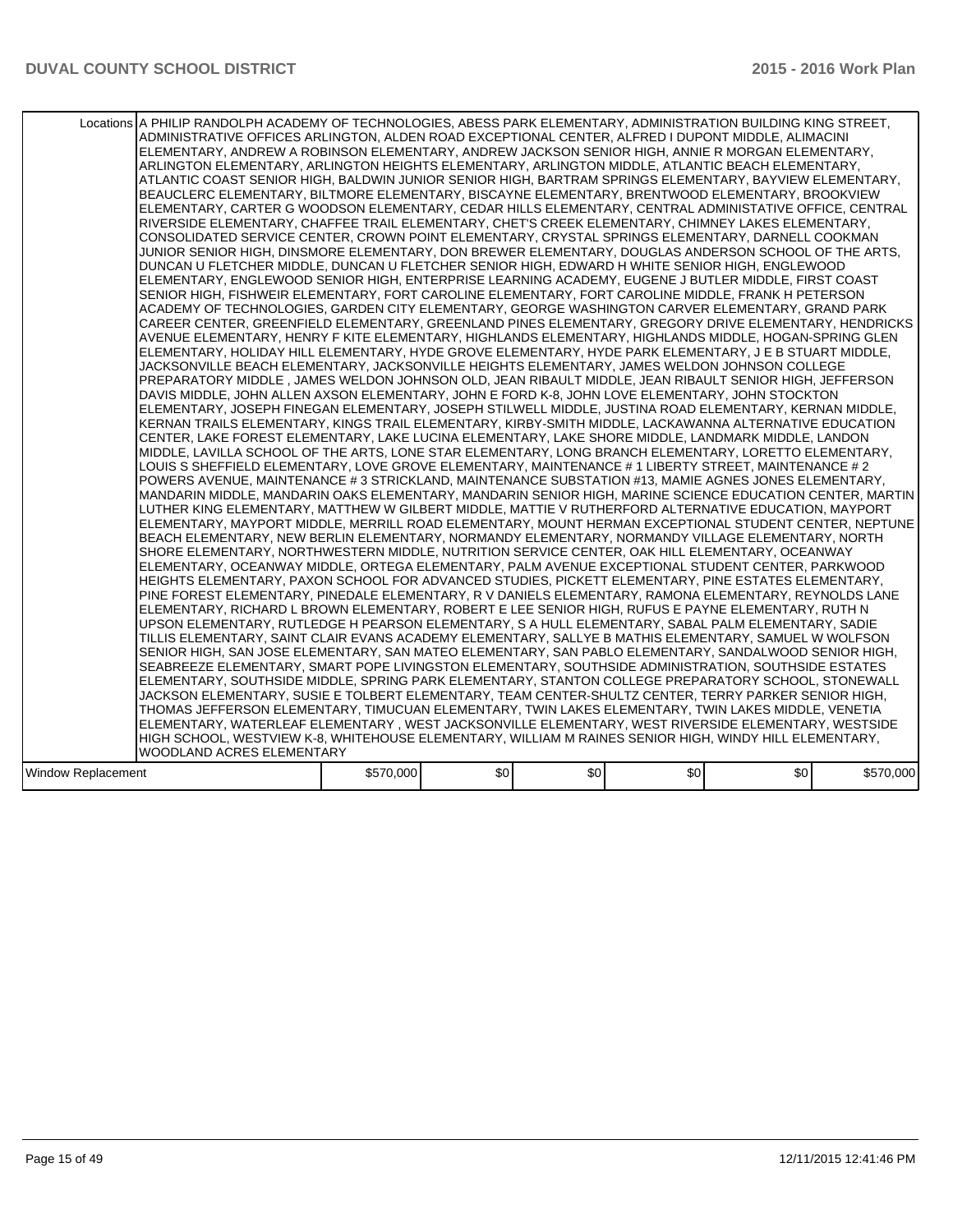|                    | Locations A PHILIP RANDOLPH ACADEMY OF TECHNOLOGIES, ABESS PARK ELEMENTARY, ADMINISTRATION BUILDING KING STREET,<br>ADMINISTRATIVE OFFICES ARLINGTON, ALDEN ROAD EXCEPTIONAL CENTER, ALFRED I DUPONT MIDDLE, ALIMACINI<br>ELEMENTARY, ANDREW A ROBINSON ELEMENTARY, ANDREW JACKSON SENIOR HIGH, ANNIE R MORGAN ELEMENTARY,<br>ARLINGTON ELEMENTARY, ARLINGTON HEIGHTS ELEMENTARY, ARLINGTON MIDDLE, ATLANTIC BEACH ELEMENTARY,<br>ATLANTIC COAST SENIOR HIGH, BALDWIN JUNIOR SENIOR HIGH, BARTRAM SPRINGS ELEMENTARY, BAYVIEW ELEMENTARY,<br>BEAUCLERC ELEMENTARY, BILTMORE ELEMENTARY, BISCAYNE ELEMENTARY, BRENTWOOD ELEMENTARY, BROOKVIEW<br>ELEMENTARY, CARTER G WOODSON ELEMENTARY, CEDAR HILLS ELEMENTARY, CENTRAL ADMINISTATIVE OFFICE, CENTRAL<br>RIVERSIDE ELEMENTARY, CHAFFEE TRAIL ELEMENTARY, CHET'S CREEK ELEMENTARY, CHIMNEY LAKES ELEMENTARY,<br>CONSOLIDATED SERVICE CENTER, CROWN POINT ELEMENTARY, CRYSTAL SPRINGS ELEMENTARY, DARNELL COOKMAN<br>JUNIOR SENIOR HIGH. DINSMORE ELEMENTARY, DON BREWER ELEMENTARY, DOUGLAS ANDERSON SCHOOL OF THE ARTS.<br>DUNCAN U FLETCHER MIDDLE, DUNCAN U FLETCHER SENIOR HIGH, EDWARD H WHITE SENIOR HIGH, ENGLEWOOD<br>ELEMENTARY, ENGLEWOOD SENIOR HIGH, ENTERPRISE LEARNING ACADEMY, EUGENE J BUTLER MIDDLE, FIRST COAST<br>SENIOR HIGH, FISHWEIR ELEMENTARY, FORT CAROLINE ELEMENTARY, FORT CAROLINE MIDDLE, FRANK H PETERSON<br>ACADEMY OF TECHNOLOGIES, GARDEN CITY ELEMENTARY, GEORGE WASHINGTON CARVER ELEMENTARY, GRAND PARK<br>CAREER CENTER, GREENFIELD ELEMENTARY, GREENLAND PINES ELEMENTARY, GREGORY DRIVE ELEMENTARY, HENDRICKS<br>AVENUE ELEMENTARY, HENRY F KITE ELEMENTARY, HIGHLANDS ELEMENTARY, HIGHLANDS MIDDLE, HOGAN-SPRING GLEN<br>ELEMENTARY, HOLIDAY HILL ELEMENTARY, HYDE GROVE ELEMENTARY, HYDE PARK ELEMENTARY, J E B STUART MIDDLE,<br>JACKSONVILLE BEACH ELEMENTARY, JACKSONVILLE HEIGHTS ELEMENTARY, JAMES WELDON JOHNSON COLLEGE<br>PREPARATORY MIDDLE, JAMES WELDON JOHNSON OLD, JEAN RIBAULT MIDDLE, JEAN RIBAULT SENIOR HIGH, JEFFERSON<br>DAVIS MIDDLE, JOHN ALLEN AXSON ELEMENTARY, JOHN E FORD K-8, JOHN LOVE ELEMENTARY, JOHN STOCKTON<br>ELEMENTARY, JOSEPH FINEGAN ELEMENTARY, JOSEPH STILWELL MIDDLE, JUSTINA ROAD ELEMENTARY, KERNAN MIDDLE,<br>KERNAN TRAILS ELEMENTARY, KINGS TRAIL ELEMENTARY, KIRBY-SMITH MIDDLE, LACKAWANNA ALTERNATIVE EDUCATION<br>CENTER, LAKE FOREST ELEMENTARY, LAKE LUCINA ELEMENTARY, LAKE SHORE MIDDLE, LANDMARK MIDDLE, LANDON<br>MIDDLE, LAVILLA SCHOOL OF THE ARTS, LONE STAR ELEMENTARY, LONG BRANCH ELEMENTARY, LORETTO ELEMENTARY,<br>LOUIS S SHEFFIELD ELEMENTARY, LOVE GROVE ELEMENTARY, MAINTENANCE # 1 LIBERTY STREET, MAINTENANCE # 2<br>POWERS AVENUE, MAINTENANCE # 3 STRICKLAND, MAINTENANCE SUBSTATION #13, MAMIE AGNES JONES ELEMENTARY,<br>MANDARIN MIDDLE, MANDARIN OAKS ELEMENTARY, MANDARIN SENIOR HIGH, MARINE SCIENCE EDUCATION CENTER, MARTIN<br>LUTHER KING ELEMENTARY, MATTHEW W GILBERT MIDDLE, MATTIE V RUTHERFORD ALTERNATIVE EDUCATION, MAYPORT<br>ELEMENTARY, MAYPORT MIDDLE, MERRILL ROAD ELEMENTARY, MOUNT HERMAN EXCEPTIONAL STUDENT CENTER, NEPTUNE<br>BEACH ELEMENTARY, NEW BERLIN ELEMENTARY, NORMANDY ELEMENTARY, NORMANDY VILLAGE ELEMENTARY, NORTH<br>SHORE ELEMENTARY. NORTHWESTERN MIDDLE. NUTRITION SERVICE CENTER. OAK HILL ELEMENTARY. OCEANWAY<br>ELEMENTARY, OCEANWAY MIDDLE, ORTEGA ELEMENTARY, PALM AVENUE EXCEPTIONAL STUDENT CENTER, PARKWOOD<br>HEIGHTS ELEMENTARY, PAXON SCHOOL FOR ADVANCED STUDIES, PICKETT ELEMENTARY, PINE ESTATES ELEMENTARY,<br>PINE FOREST ELEMENTARY, PINEDALE ELEMENTARY, R V DANIELS ELEMENTARY, RAMONA ELEMENTARY, REYNOLDS LANE<br>ELEMENTARY, RICHARD L BROWN ELEMENTARY, ROBERT E LEE SENIOR HIGH, RUFUS E PAYNE ELEMENTARY, RUTH N<br>UPSON ELEMENTARY, RUTLEDGE H PEARSON ELEMENTARY, S A HULL ELEMENTARY, SABAL PALM ELEMENTARY, SADIE<br>TILLIS ELEMENTARY, SAINT CLAIR EVANS ACADEMY ELEMENTARY, SALLYE B MATHIS ELEMENTARY, SAMUEL W WOLFSON<br>SENIOR HIGH, SAN JOSE ELEMENTARY, SAN MATEO ELEMENTARY, SAN PABLO ELEMENTARY, SANDALWOOD SENIOR HIGH,<br>SEABREEZE ELEMENTARY, SMART POPE LIVINGSTON ELEMENTARY, SOUTHSIDE ADMINISTRATION, SOUTHSIDE ESTATES<br>ELEMENTARY, SOUTHSIDE MIDDLE, SPRING PARK ELEMENTARY, STANTON COLLEGE PREPARATORY SCHOOL, STONEWALL<br>JACKSON ELEMENTARY, SUSIE E TOLBERT ELEMENTARY, TEAM CENTER-SHULTZ CENTER, TERRY PARKER SENIOR HIGH,<br>THOMAS JEFFERSON ELEMENTARY, TIMUCUAN ELEMENTARY, TWIN LAKES ELEMENTARY, TWIN LAKES MIDDLE, VENETIA<br>ELEMENTARY, WATERLEAF ELEMENTARY, WEST JACKSONVILLE ELEMENTARY, WEST RIVERSIDE ELEMENTARY, WESTSIDE<br>HIGH SCHOOL, WESTVIEW K-8, WHITEHOUSE ELEMENTARY, WILLIAM M RAINES SENIOR HIGH, WINDY HILL ELEMENTARY, |           |      |     |     |     |           |
|--------------------|----------------------------------------------------------------------------------------------------------------------------------------------------------------------------------------------------------------------------------------------------------------------------------------------------------------------------------------------------------------------------------------------------------------------------------------------------------------------------------------------------------------------------------------------------------------------------------------------------------------------------------------------------------------------------------------------------------------------------------------------------------------------------------------------------------------------------------------------------------------------------------------------------------------------------------------------------------------------------------------------------------------------------------------------------------------------------------------------------------------------------------------------------------------------------------------------------------------------------------------------------------------------------------------------------------------------------------------------------------------------------------------------------------------------------------------------------------------------------------------------------------------------------------------------------------------------------------------------------------------------------------------------------------------------------------------------------------------------------------------------------------------------------------------------------------------------------------------------------------------------------------------------------------------------------------------------------------------------------------------------------------------------------------------------------------------------------------------------------------------------------------------------------------------------------------------------------------------------------------------------------------------------------------------------------------------------------------------------------------------------------------------------------------------------------------------------------------------------------------------------------------------------------------------------------------------------------------------------------------------------------------------------------------------------------------------------------------------------------------------------------------------------------------------------------------------------------------------------------------------------------------------------------------------------------------------------------------------------------------------------------------------------------------------------------------------------------------------------------------------------------------------------------------------------------------------------------------------------------------------------------------------------------------------------------------------------------------------------------------------------------------------------------------------------------------------------------------------------------------------------------------------------------------------------------------------------------------------------------------------------------------------------------------------------------------------------------------------------------------------------------------------------------------------------------------------------------------------------------------------------------------------------------------------------------------------------------------------------------------------------------------------------------------------------------------------------------------------------------------------------------------------------------------------------------------------------------------------------------------------------------------------------------------------------------------------------------------------------------------------------------------------------------------------------------------------------------------------------------------------------------------------------------------------------------------------------------------------------------------------------------------------------------------------------------------------------------------------------------|-----------|------|-----|-----|-----|-----------|
|                    |                                                                                                                                                                                                                                                                                                                                                                                                                                                                                                                                                                                                                                                                                                                                                                                                                                                                                                                                                                                                                                                                                                                                                                                                                                                                                                                                                                                                                                                                                                                                                                                                                                                                                                                                                                                                                                                                                                                                                                                                                                                                                                                                                                                                                                                                                                                                                                                                                                                                                                                                                                                                                                                                                                                                                                                                                                                                                                                                                                                                                                                                                                                                                                                                                                                                                                                                                                                                                                                                                                                                                                                                                                                                                                                                                                                                                                                                                                                                                                                                                                                                                                                                                                                                                                                                                                                                                                                                                                                                                                                                                                                                                                                                                                                            |           |      |     |     |     |           |
|                    | WOODLAND ACRES ELEMENTARY                                                                                                                                                                                                                                                                                                                                                                                                                                                                                                                                                                                                                                                                                                                                                                                                                                                                                                                                                                                                                                                                                                                                                                                                                                                                                                                                                                                                                                                                                                                                                                                                                                                                                                                                                                                                                                                                                                                                                                                                                                                                                                                                                                                                                                                                                                                                                                                                                                                                                                                                                                                                                                                                                                                                                                                                                                                                                                                                                                                                                                                                                                                                                                                                                                                                                                                                                                                                                                                                                                                                                                                                                                                                                                                                                                                                                                                                                                                                                                                                                                                                                                                                                                                                                                                                                                                                                                                                                                                                                                                                                                                                                                                                                                  |           |      |     |     |     |           |
|                    |                                                                                                                                                                                                                                                                                                                                                                                                                                                                                                                                                                                                                                                                                                                                                                                                                                                                                                                                                                                                                                                                                                                                                                                                                                                                                                                                                                                                                                                                                                                                                                                                                                                                                                                                                                                                                                                                                                                                                                                                                                                                                                                                                                                                                                                                                                                                                                                                                                                                                                                                                                                                                                                                                                                                                                                                                                                                                                                                                                                                                                                                                                                                                                                                                                                                                                                                                                                                                                                                                                                                                                                                                                                                                                                                                                                                                                                                                                                                                                                                                                                                                                                                                                                                                                                                                                                                                                                                                                                                                                                                                                                                                                                                                                                            |           |      |     |     |     |           |
| Drainage/Site Work |                                                                                                                                                                                                                                                                                                                                                                                                                                                                                                                                                                                                                                                                                                                                                                                                                                                                                                                                                                                                                                                                                                                                                                                                                                                                                                                                                                                                                                                                                                                                                                                                                                                                                                                                                                                                                                                                                                                                                                                                                                                                                                                                                                                                                                                                                                                                                                                                                                                                                                                                                                                                                                                                                                                                                                                                                                                                                                                                                                                                                                                                                                                                                                                                                                                                                                                                                                                                                                                                                                                                                                                                                                                                                                                                                                                                                                                                                                                                                                                                                                                                                                                                                                                                                                                                                                                                                                                                                                                                                                                                                                                                                                                                                                                            | \$150,000 | \$0] | \$0 | \$0 | \$0 | \$150,000 |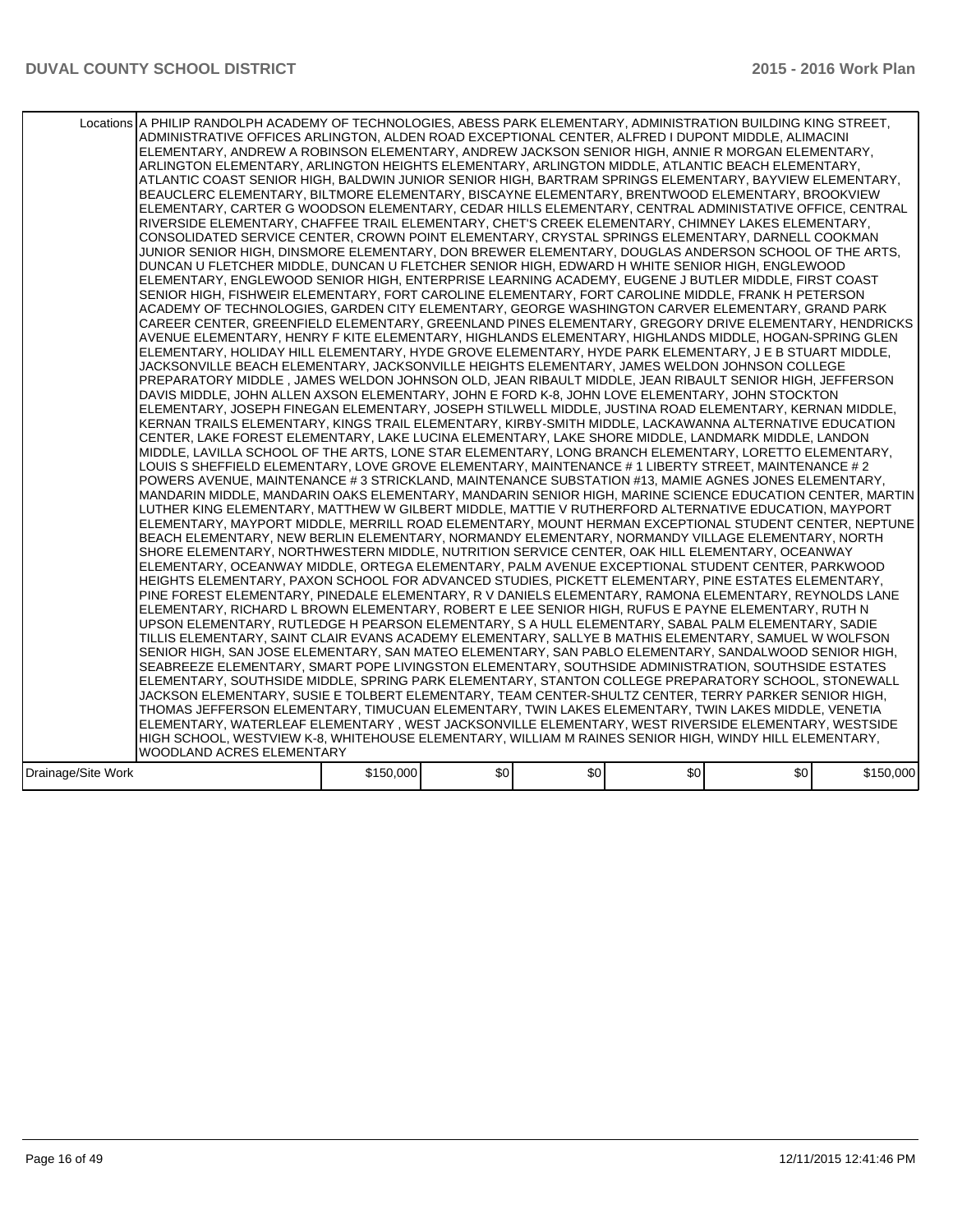|                    | Locations A PHILIP RANDOLPH ACADEMY OF TECHNOLOGIES, ABESS PARK ELEMENTARY, ADMINISTRATION BUILDING KING STREET,<br>ADMINISTRATIVE OFFICES ARLINGTON, ALDEN ROAD EXCEPTIONAL CENTER, ALFRED I DUPONT MIDDLE, ALIMACINI<br>ELEMENTARY, ANDREW A ROBINSON ELEMENTARY, ANDREW JACKSON SENIOR HIGH, ANNIE R MORGAN ELEMENTARY,<br>ARLINGTON ELEMENTARY, ARLINGTON HEIGHTS ELEMENTARY, ARLINGTON MIDDLE, ATLANTIC BEACH ELEMENTARY,<br>ATLANTIC COAST SENIOR HIGH, BALDWIN JUNIOR SENIOR HIGH, BARTRAM SPRINGS ELEMENTARY, BAYVIEW ELEMENTARY,<br>BEAUCLERC ELEMENTARY, BILTMORE ELEMENTARY, BISCAYNE ELEMENTARY, BRENTWOOD ELEMENTARY, BROOKVIEW<br>ELEMENTARY, CARTER G WOODSON ELEMENTARY, CEDAR HILLS ELEMENTARY, CENTRAL ADMINISTATIVE OFFICE, CENTRAL<br>RIVERSIDE ELEMENTARY, CHAFFEE TRAIL ELEMENTARY, CHET'S CREEK ELEMENTARY, CHIMNEY LAKES ELEMENTARY,<br>CONSOLIDATED SERVICE CENTER, CROWN POINT ELEMENTARY, CRYSTAL SPRINGS ELEMENTARY, DARNELL COOKMAN<br>JUNIOR SENIOR HIGH. DINSMORE ELEMENTARY, DON BREWER ELEMENTARY, DOUGLAS ANDERSON SCHOOL OF THE ARTS.<br>DUNCAN U FLETCHER MIDDLE, DUNCAN U FLETCHER SENIOR HIGH, EDWARD H WHITE SENIOR HIGH, ENGLEWOOD<br>ELEMENTARY, ENGLEWOOD SENIOR HIGH, ENTERPRISE LEARNING ACADEMY, EUGENE J BUTLER MIDDLE, FIRST COAST<br>SENIOR HIGH, FISHWEIR ELEMENTARY, FORT CAROLINE ELEMENTARY, FORT CAROLINE MIDDLE, FRANK H PETERSON<br>ACADEMY OF TECHNOLOGIES, GARDEN CITY ELEMENTARY, GEORGE WASHINGTON CARVER ELEMENTARY, GRAND PARK<br>CAREER CENTER, GREENFIELD ELEMENTARY, GREENLAND PINES ELEMENTARY, GREGORY DRIVE ELEMENTARY, HENDRICKS<br>AVENUE ELEMENTARY, HENRY F KITE ELEMENTARY, HIGHLANDS ELEMENTARY, HIGHLANDS MIDDLE, HOGAN-SPRING GLEN<br>ELEMENTARY, HOLIDAY HILL ELEMENTARY, HYDE GROVE ELEMENTARY, HYDE PARK ELEMENTARY, J E B STUART MIDDLE,<br>JACKSONVILLE BEACH ELEMENTARY, JACKSONVILLE HEIGHTS ELEMENTARY, JAMES WELDON JOHNSON COLLEGE<br>PREPARATORY MIDDLE , JAMES WELDON JOHNSON OLD, JEAN RIBAULT MIDDLE, JEAN RIBAULT SENIOR HIGH, JEFFERSON<br>DAVIS MIDDLE, JOHN ALLEN AXSON ELEMENTARY, JOHN E FORD K-8, JOHN LOVE ELEMENTARY, JOHN STOCKTON<br>ELEMENTARY, JOSEPH FINEGAN ELEMENTARY, JOSEPH STILWELL MIDDLE, JUSTINA ROAD ELEMENTARY, KERNAN MIDDLE,<br>KERNAN TRAILS ELEMENTARY, KINGS TRAIL ELEMENTARY, KIRBY-SMITH MIDDLE, LACKAWANNA ALTERNATIVE EDUCATION<br>CENTER, LAKE FOREST ELEMENTARY, LAKE LUCINA ELEMENTARY, LAKE SHORE MIDDLE, LANDMARK MIDDLE, LANDON<br>MIDDLE, LAVILLA SCHOOL OF THE ARTS, LONE STAR ELEMENTARY, LONG BRANCH ELEMENTARY, LORETTO ELEMENTARY,<br>LOUIS S SHEFFIELD ELEMENTARY, LOVE GROVE ELEMENTARY, MAINTENANCE # 1 LIBERTY STREET, MAINTENANCE # 2<br>POWERS AVENUE, MAINTENANCE # 3 STRICKLAND, MAINTENANCE SUBSTATION #13, MAMIE AGNES JONES ELEMENTARY,<br>MANDARIN MIDDLE, MANDARIN OAKS ELEMENTARY, MANDARIN SENIOR HIGH, MARINE SCIENCE EDUCATION CENTER, MARTIN<br>LUTHER KING ELEMENTARY, MATTHEW W GILBERT MIDDLE, MATTIE V RUTHERFORD ALTERNATIVE EDUCATION, MAYPORT<br>ELEMENTARY, MAYPORT MIDDLE, MERRILL ROAD ELEMENTARY, MOUNT HERMAN EXCEPTIONAL STUDENT CENTER, NEPTUNE<br>BEACH ELEMENTARY, NEW BERLIN ELEMENTARY, NORMANDY ELEMENTARY, NORMANDY VILLAGE ELEMENTARY, NORTH<br>SHORE ELEMENTARY, NORTHWESTERN MIDDLE, NUTRITION SERVICE CENTER, OAK HILL ELEMENTARY, OCEANWAY<br>ELEMENTARY, OCEANWAY MIDDLE, ORTEGA ELEMENTARY, PALM AVENUE EXCEPTIONAL STUDENT CENTER, PARKWOOD<br>HEIGHTS ELEMENTARY, PAXON SCHOOL FOR ADVANCED STUDIES, PICKETT ELEMENTARY, PINE ESTATES ELEMENTARY,<br>PINE FOREST ELEMENTARY, PINEDALE ELEMENTARY, R V DANIELS ELEMENTARY, RAMONA ELEMENTARY, REYNOLDS LANE<br>ELEMENTARY, RICHARD L BROWN ELEMENTARY, ROBERT E LEE SENIOR HIGH, RUFUS E PAYNE ELEMENTARY, RUTH N<br>UPSON ELEMENTARY, RUTLEDGE H PEARSON ELEMENTARY, S A HULL ELEMENTARY, SABAL PALM ELEMENTARY, SADIE<br>TILLIS ELEMENTARY, SAINT CLAIR EVANS ACADEMY ELEMENTARY, SALLYE B MATHIS ELEMENTARY, SAMUEL W WOLFSON<br>SENIOR HIGH, SAN JOSE ELEMENTARY, SAN MATEO ELEMENTARY, SAN PABLO ELEMENTARY, SANDALWOOD SENIOR HIGH,<br>SEABREEZE ELEMENTARY, SMART POPE LIVINGSTON ELEMENTARY, SOUTHSIDE ADMINISTRATION, SOUTHSIDE ESTATES<br>ELEMENTARY, SOUTHSIDE MIDDLE, SPRING PARK ELEMENTARY, STANTON COLLEGE PREPARATORY SCHOOL, STONEWALL<br>JACKSON ELEMENTARY, SUSIE E TOLBERT ELEMENTARY, TEAM CENTER-SHULTZ CENTER, TERRY PARKER SENIOR HIGH,<br>THOMAS JEFFERSON ELEMENTARY, TIMUCUAN ELEMENTARY, TWIN LAKES ELEMENTARY, TWIN LAKES MIDDLE, VENETIA<br>ELEMENTARY, WATERLEAF ELEMENTARY , WEST JACKSONVILLE ELEMENTARY, WEST RIVERSIDE ELEMENTARY, WESTSIDE<br>HIGH SCHOOL, WESTVIEW K-8, WHITEHOUSE ELEMENTARY, WILLIAM M RAINES SENIOR HIGH, WINDY HILL ELEMENTARY, |           |      |     |     |     |           |
|--------------------|------------------------------------------------------------------------------------------------------------------------------------------------------------------------------------------------------------------------------------------------------------------------------------------------------------------------------------------------------------------------------------------------------------------------------------------------------------------------------------------------------------------------------------------------------------------------------------------------------------------------------------------------------------------------------------------------------------------------------------------------------------------------------------------------------------------------------------------------------------------------------------------------------------------------------------------------------------------------------------------------------------------------------------------------------------------------------------------------------------------------------------------------------------------------------------------------------------------------------------------------------------------------------------------------------------------------------------------------------------------------------------------------------------------------------------------------------------------------------------------------------------------------------------------------------------------------------------------------------------------------------------------------------------------------------------------------------------------------------------------------------------------------------------------------------------------------------------------------------------------------------------------------------------------------------------------------------------------------------------------------------------------------------------------------------------------------------------------------------------------------------------------------------------------------------------------------------------------------------------------------------------------------------------------------------------------------------------------------------------------------------------------------------------------------------------------------------------------------------------------------------------------------------------------------------------------------------------------------------------------------------------------------------------------------------------------------------------------------------------------------------------------------------------------------------------------------------------------------------------------------------------------------------------------------------------------------------------------------------------------------------------------------------------------------------------------------------------------------------------------------------------------------------------------------------------------------------------------------------------------------------------------------------------------------------------------------------------------------------------------------------------------------------------------------------------------------------------------------------------------------------------------------------------------------------------------------------------------------------------------------------------------------------------------------------------------------------------------------------------------------------------------------------------------------------------------------------------------------------------------------------------------------------------------------------------------------------------------------------------------------------------------------------------------------------------------------------------------------------------------------------------------------------------------------------------------------------------------------------------------------------------------------------------------------------------------------------------------------------------------------------------------------------------------------------------------------------------------------------------------------------------------------------------------------------------------------------------------------------------------------------------------------------------------------------------------------------------------------------|-----------|------|-----|-----|-----|-----------|
|                    |                                                                                                                                                                                                                                                                                                                                                                                                                                                                                                                                                                                                                                                                                                                                                                                                                                                                                                                                                                                                                                                                                                                                                                                                                                                                                                                                                                                                                                                                                                                                                                                                                                                                                                                                                                                                                                                                                                                                                                                                                                                                                                                                                                                                                                                                                                                                                                                                                                                                                                                                                                                                                                                                                                                                                                                                                                                                                                                                                                                                                                                                                                                                                                                                                                                                                                                                                                                                                                                                                                                                                                                                                                                                                                                                                                                                                                                                                                                                                                                                                                                                                                                                                                                                                                                                                                                                                                                                                                                                                                                                                                                                                                                                                                                              |           |      |     |     |     |           |
|                    | WOODLAND ACRES ELEMENTARY                                                                                                                                                                                                                                                                                                                                                                                                                                                                                                                                                                                                                                                                                                                                                                                                                                                                                                                                                                                                                                                                                                                                                                                                                                                                                                                                                                                                                                                                                                                                                                                                                                                                                                                                                                                                                                                                                                                                                                                                                                                                                                                                                                                                                                                                                                                                                                                                                                                                                                                                                                                                                                                                                                                                                                                                                                                                                                                                                                                                                                                                                                                                                                                                                                                                                                                                                                                                                                                                                                                                                                                                                                                                                                                                                                                                                                                                                                                                                                                                                                                                                                                                                                                                                                                                                                                                                                                                                                                                                                                                                                                                                                                                                                    |           |      |     |     |     |           |
| Asbestos Abatement |                                                                                                                                                                                                                                                                                                                                                                                                                                                                                                                                                                                                                                                                                                                                                                                                                                                                                                                                                                                                                                                                                                                                                                                                                                                                                                                                                                                                                                                                                                                                                                                                                                                                                                                                                                                                                                                                                                                                                                                                                                                                                                                                                                                                                                                                                                                                                                                                                                                                                                                                                                                                                                                                                                                                                                                                                                                                                                                                                                                                                                                                                                                                                                                                                                                                                                                                                                                                                                                                                                                                                                                                                                                                                                                                                                                                                                                                                                                                                                                                                                                                                                                                                                                                                                                                                                                                                                                                                                                                                                                                                                                                                                                                                                                              | \$200,000 | \$0] | \$0 | \$0 | \$0 | \$200,000 |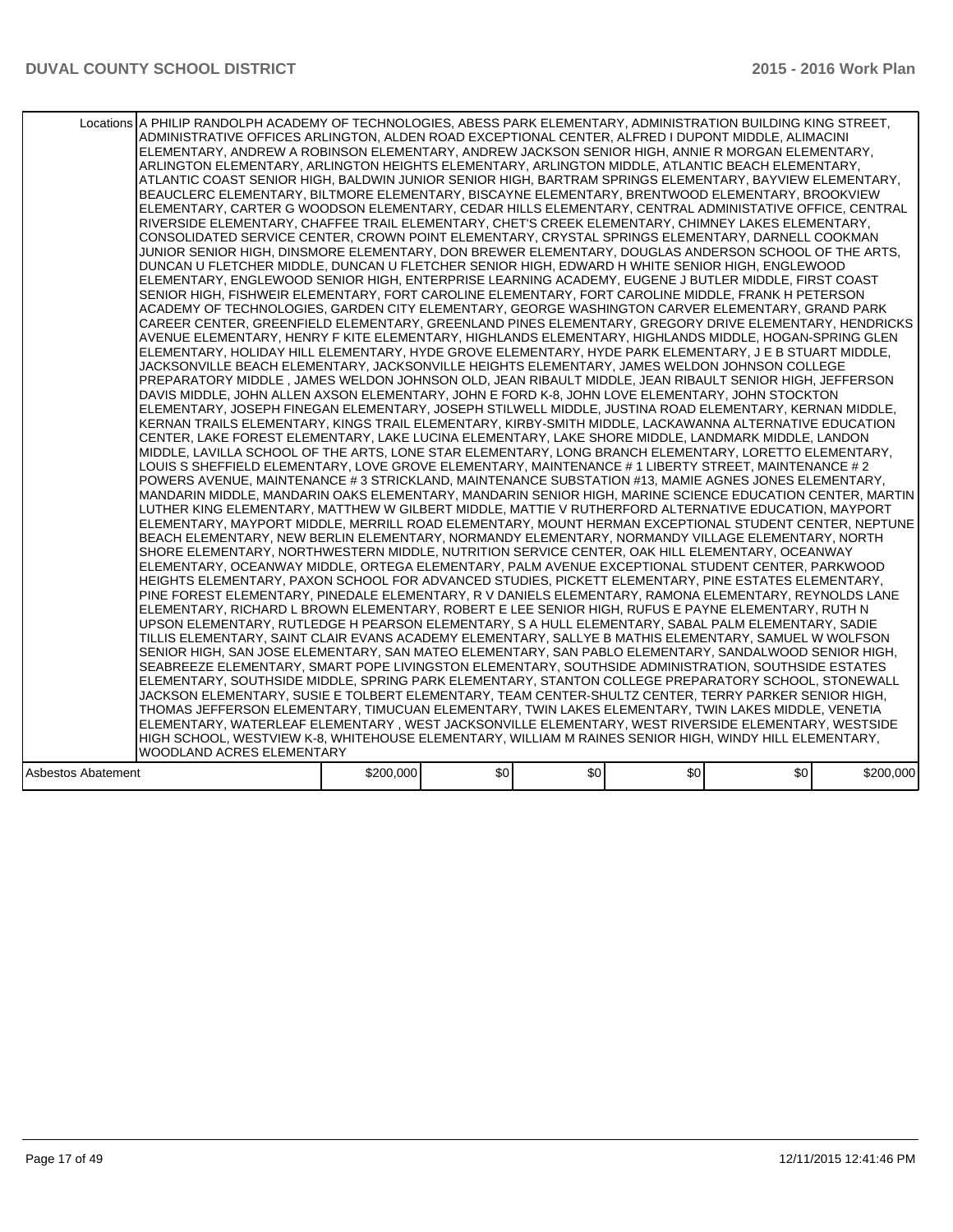|            | Locations A PHILIP RANDOLPH ACADEMY OF TECHNOLOGIES, ABESS PARK ELEMENTARY, ADMINISTRATION BUILDING KING STREET,<br>ADMINISTRATIVE OFFICES ARLINGTON, ALDEN ROAD EXCEPTIONAL CENTER, ALFRED I DUPONT MIDDLE, ALIMACINI<br>ELEMENTARY, ANDREW A ROBINSON ELEMENTARY, ANDREW JACKSON SENIOR HIGH, ANNIE R MORGAN ELEMENTARY,<br>ARLINGTON ELEMENTARY, ARLINGTON HEIGHTS ELEMENTARY, ARLINGTON MIDDLE, ATLANTIC BEACH ELEMENTARY,<br>ATLANTIC COAST SENIOR HIGH. BALDWIN JUNIOR SENIOR HIGH. BARTRAM SPRINGS ELEMENTARY. BAYVIEW ELEMENTARY.<br>BEAUCLERC ELEMENTARY, BILTMORE ELEMENTARY, BISCAYNE ELEMENTARY, BRENTWOOD ELEMENTARY, BROOKVIEW<br>ELEMENTARY, CARTER G WOODSON ELEMENTARY, CEDAR HILLS ELEMENTARY, CENTRAL ADMINISTATIVE OFFICE, CENTRAL<br>RIVERSIDE ELEMENTARY, CHAFFEE TRAIL ELEMENTARY, CHET'S CREEK ELEMENTARY, CHIMNEY LAKES ELEMENTARY,<br>CONSOLIDATED SERVICE CENTER, CROWN POINT ELEMENTARY, CRYSTAL SPRINGS ELEMENTARY, DARNELL COOKMAN<br>JUNIOR SENIOR HIGH, DINSMORE ELEMENTARY, DON BREWER ELEMENTARY, DOUGLAS ANDERSON SCHOOL OF THE ARTS,<br>DUNCAN U FLETCHER MIDDLE, DUNCAN U FLETCHER SENIOR HIGH, EDWARD H WHITE SENIOR HIGH, ENGLEWOOD<br>ELEMENTARY, ENGLEWOOD SENIOR HIGH, ENTERPRISE LEARNING ACADEMY, EUGENE J BUTLER MIDDLE, FIRST COAST<br>SENIOR HIGH, FISHWEIR ELEMENTARY, FORT CAROLINE ELEMENTARY, FORT CAROLINE MIDDLE, FRANK H PETERSON<br>ACADEMY OF TECHNOLOGIES, GARDEN CITY ELEMENTARY, GEORGE WASHINGTON CARVER ELEMENTARY, GRAND PARK<br>CAREER CENTER, GREENFIELD ELEMENTARY, GREENLAND PINES ELEMENTARY, GREGORY DRIVE ELEMENTARY, HENDRICKS<br>AVENUE ELEMENTARY, HENRY F KITE ELEMENTARY, HIGHLANDS ELEMENTARY, HIGHLANDS MIDDLE, HOGAN-SPRING GLEN<br>ELEMENTARY, HOLIDAY HILL ELEMENTARY, HYDE GROVE ELEMENTARY, HYDE PARK ELEMENTARY, J E B STUART MIDDLE,<br>JACKSONVILLE BEACH ELEMENTARY, JACKSONVILLE HEIGHTS ELEMENTARY, JAMES WELDON JOHNSON COLLEGE<br>PREPARATORY MIDDLE, JAMES WELDON JOHNSON OLD, JEAN RIBAULT MIDDLE, JEAN RIBAULT SENIOR HIGH, JEFFERSON<br>DAVIS MIDDLE, JOHN ALLEN AXSON ELEMENTARY, JOHN E FORD K-8, JOHN LOVE ELEMENTARY, JOHN STOCKTON<br>ELEMENTARY. JOSEPH FINEGAN ELEMENTARY. JOSEPH STILWELL MIDDLE. JUSTINA ROAD ELEMENTARY. KERNAN MIDDLE.<br>KERNAN TRAILS ELEMENTARY, KINGS TRAIL ELEMENTARY, KIRBY-SMITH MIDDLE, LACKAWANNA ALTERNATIVE EDUCATION<br>CENTER, LAKE FOREST ELEMENTARY, LAKE LUCINA ELEMENTARY, LAKE SHORE MIDDLE, LANDMARK MIDDLE, LANDON<br>MIDDLE, LAVILLA SCHOOL OF THE ARTS, LONE STAR ELEMENTARY, LONG BRANCH ELEMENTARY, LORETTO ELEMENTARY,<br>LOUIS S SHEFFIELD ELEMENTARY, LOVE GROVE ELEMENTARY, MAINTENANCE # 1 LIBERTY STREET, MAINTENANCE # 2<br>POWERS AVENUE, MAINTENANCE # 3 STRICKLAND, MAINTENANCE SUBSTATION #13, MAMIE AGNES JONES ELEMENTARY,<br>MANDARIN MIDDLE, MANDARIN OAKS ELEMENTARY, MANDARIN SENIOR HIGH, MARINE SCIENCE EDUCATION CENTER, MARTIN<br>LUTHER KING ELEMENTARY, MATTHEW W GILBERT MIDDLE, MATTIE V RUTHERFORD ALTERNATIVE EDUCATION, MAYPORT<br>ELEMENTARY, MAYPORT MIDDLE, MERRILL ROAD ELEMENTARY, MOUNT HERMAN EXCEPTIONAL STUDENT CENTER, NEPTUNE<br>BEACH ELEMENTARY, NEW BERLIN ELEMENTARY, NORMANDY ELEMENTARY, NORMANDY VILLAGE ELEMENTARY, NORTH<br>SHORE ELEMENTARY, NORTHWESTERN MIDDLE, NUTRITION SERVICE CENTER, OAK HILL ELEMENTARY, OCEANWAY<br>ELEMENTARY, OCEANWAY MIDDLE, ORTEGA ELEMENTARY, PALM AVENUE EXCEPTIONAL STUDENT CENTER, PARKWOOD<br>HEIGHTS ELEMENTARY, PAXON SCHOOL FOR ADVANCED STUDIES, PICKETT ELEMENTARY, PINE ESTATES ELEMENTARY,<br>PINE FOREST ELEMENTARY. PINEDALE ELEMENTARY. R V DANIELS ELEMENTARY. RAMONA ELEMENTARY. REYNOLDS LANE<br>ELEMENTARY, RICHARD L BROWN ELEMENTARY, ROBERT E LEE SENIOR HIGH, RUFUS E PAYNE ELEMENTARY, RUTH N<br>UPSON ELEMENTARY, RUTLEDGE H PEARSON ELEMENTARY, S A HULL ELEMENTARY, SABAL PALM ELEMENTARY, SADIE<br>TILLIS ELEMENTARY, SAINT CLAIR EVANS ACADEMY ELEMENTARY, SALLYE B MATHIS ELEMENTARY, SAMUEL W WOLFSON<br>SENIOR HIGH, SAN JOSE ELEMENTARY, SAN MATEO ELEMENTARY, SAN PABLO ELEMENTARY, SANDALWOOD SENIOR HIGH,<br>SEABREEZE ELEMENTARY, SMART POPE LIVINGSTON ELEMENTARY, SOUTHSIDE ADMINISTRATION, SOUTHSIDE ESTATES<br>ELEMENTARY, SOUTHSIDE MIDDLE, SPRING PARK ELEMENTARY, STANTON COLLEGE PREPARATORY SCHOOL, STONEWALL<br>JACKSON ELEMENTARY, SUSIE E TOLBERT ELEMENTARY, TEAM CENTER-SHULTZ CENTER, TERRY PARKER SENIOR HIGH,<br>THOMAS JEFFERSON ELEMENTARY, TIMUCUAN ELEMENTARY, TWIN LAKES ELEMENTARY, TWIN LAKES MIDDLE, VENETIA<br>ELEMENTARY, WATERLEAF ELEMENTARY, WEST JACKSONVILLE ELEMENTARY, WEST RIVERSIDE ELEMENTARY, WESTSIDE<br>HIGH SCHOOL, WESTVIEW K-8, WHITEHOUSE ELEMENTARY, WILLIAM M RAINES SENIOR HIGH, WINDY HILL ELEMENTARY, |          |      |                  |     |     |          |
|------------|----------------------------------------------------------------------------------------------------------------------------------------------------------------------------------------------------------------------------------------------------------------------------------------------------------------------------------------------------------------------------------------------------------------------------------------------------------------------------------------------------------------------------------------------------------------------------------------------------------------------------------------------------------------------------------------------------------------------------------------------------------------------------------------------------------------------------------------------------------------------------------------------------------------------------------------------------------------------------------------------------------------------------------------------------------------------------------------------------------------------------------------------------------------------------------------------------------------------------------------------------------------------------------------------------------------------------------------------------------------------------------------------------------------------------------------------------------------------------------------------------------------------------------------------------------------------------------------------------------------------------------------------------------------------------------------------------------------------------------------------------------------------------------------------------------------------------------------------------------------------------------------------------------------------------------------------------------------------------------------------------------------------------------------------------------------------------------------------------------------------------------------------------------------------------------------------------------------------------------------------------------------------------------------------------------------------------------------------------------------------------------------------------------------------------------------------------------------------------------------------------------------------------------------------------------------------------------------------------------------------------------------------------------------------------------------------------------------------------------------------------------------------------------------------------------------------------------------------------------------------------------------------------------------------------------------------------------------------------------------------------------------------------------------------------------------------------------------------------------------------------------------------------------------------------------------------------------------------------------------------------------------------------------------------------------------------------------------------------------------------------------------------------------------------------------------------------------------------------------------------------------------------------------------------------------------------------------------------------------------------------------------------------------------------------------------------------------------------------------------------------------------------------------------------------------------------------------------------------------------------------------------------------------------------------------------------------------------------------------------------------------------------------------------------------------------------------------------------------------------------------------------------------------------------------------------------------------------------------------------------------------------------------------------------------------------------------------------------------------------------------------------------------------------------------------------------------------------------------------------------------------------------------------------------------------------------------------------------------------------------------------------------------------------------------------------------------------------------------|----------|------|------------------|-----|-----|----------|
|            |                                                                                                                                                                                                                                                                                                                                                                                                                                                                                                                                                                                                                                                                                                                                                                                                                                                                                                                                                                                                                                                                                                                                                                                                                                                                                                                                                                                                                                                                                                                                                                                                                                                                                                                                                                                                                                                                                                                                                                                                                                                                                                                                                                                                                                                                                                                                                                                                                                                                                                                                                                                                                                                                                                                                                                                                                                                                                                                                                                                                                                                                                                                                                                                                                                                                                                                                                                                                                                                                                                                                                                                                                                                                                                                                                                                                                                                                                                                                                                                                                                                                                                                                                                                                                                                                                                                                                                                                                                                                                                                                                                                                                                                                                                                            |          |      |                  |     |     |          |
|            |                                                                                                                                                                                                                                                                                                                                                                                                                                                                                                                                                                                                                                                                                                                                                                                                                                                                                                                                                                                                                                                                                                                                                                                                                                                                                                                                                                                                                                                                                                                                                                                                                                                                                                                                                                                                                                                                                                                                                                                                                                                                                                                                                                                                                                                                                                                                                                                                                                                                                                                                                                                                                                                                                                                                                                                                                                                                                                                                                                                                                                                                                                                                                                                                                                                                                                                                                                                                                                                                                                                                                                                                                                                                                                                                                                                                                                                                                                                                                                                                                                                                                                                                                                                                                                                                                                                                                                                                                                                                                                                                                                                                                                                                                                                            |          |      |                  |     |     |          |
|            |                                                                                                                                                                                                                                                                                                                                                                                                                                                                                                                                                                                                                                                                                                                                                                                                                                                                                                                                                                                                                                                                                                                                                                                                                                                                                                                                                                                                                                                                                                                                                                                                                                                                                                                                                                                                                                                                                                                                                                                                                                                                                                                                                                                                                                                                                                                                                                                                                                                                                                                                                                                                                                                                                                                                                                                                                                                                                                                                                                                                                                                                                                                                                                                                                                                                                                                                                                                                                                                                                                                                                                                                                                                                                                                                                                                                                                                                                                                                                                                                                                                                                                                                                                                                                                                                                                                                                                                                                                                                                                                                                                                                                                                                                                                            |          |      |                  |     |     |          |
|            | WOODLAND ACRES ELEMENTARY                                                                                                                                                                                                                                                                                                                                                                                                                                                                                                                                                                                                                                                                                                                                                                                                                                                                                                                                                                                                                                                                                                                                                                                                                                                                                                                                                                                                                                                                                                                                                                                                                                                                                                                                                                                                                                                                                                                                                                                                                                                                                                                                                                                                                                                                                                                                                                                                                                                                                                                                                                                                                                                                                                                                                                                                                                                                                                                                                                                                                                                                                                                                                                                                                                                                                                                                                                                                                                                                                                                                                                                                                                                                                                                                                                                                                                                                                                                                                                                                                                                                                                                                                                                                                                                                                                                                                                                                                                                                                                                                                                                                                                                                                                  |          |      |                  |     |     |          |
| Demolition |                                                                                                                                                                                                                                                                                                                                                                                                                                                                                                                                                                                                                                                                                                                                                                                                                                                                                                                                                                                                                                                                                                                                                                                                                                                                                                                                                                                                                                                                                                                                                                                                                                                                                                                                                                                                                                                                                                                                                                                                                                                                                                                                                                                                                                                                                                                                                                                                                                                                                                                                                                                                                                                                                                                                                                                                                                                                                                                                                                                                                                                                                                                                                                                                                                                                                                                                                                                                                                                                                                                                                                                                                                                                                                                                                                                                                                                                                                                                                                                                                                                                                                                                                                                                                                                                                                                                                                                                                                                                                                                                                                                                                                                                                                                            | \$20,000 | \$0] | \$0 <sub>1</sub> | \$0 | \$0 | \$20,000 |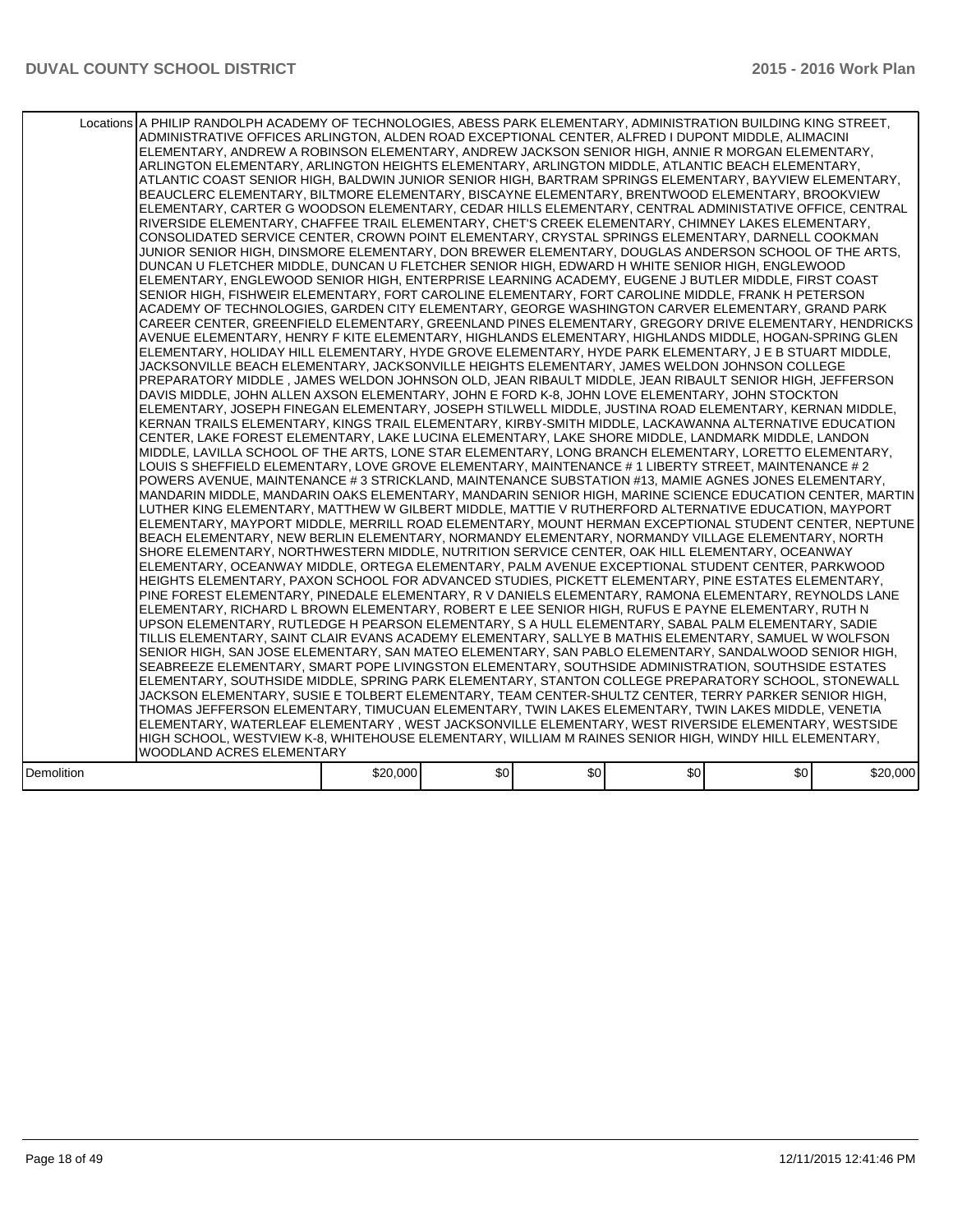|                                      | Locations A PHILIP RANDOLPH ACADEMY OF TECHNOLOGIES, ABESS PARK ELEMENTARY, ADMINISTRATION BUILDING KING STREET,<br>ADMINISTRATIVE OFFICES ARLINGTON, ALDEN ROAD EXCEPTIONAL CENTER, ALFRED I DUPONT MIDDLE, ALIMACINI<br>ELEMENTARY, ANDREW A ROBINSON ELEMENTARY, ANDREW JACKSON SENIOR HIGH, ANNIE R MORGAN ELEMENTARY,<br>ARLINGTON ELEMENTARY, ARLINGTON HEIGHTS ELEMENTARY, ARLINGTON MIDDLE, ATLANTIC BEACH ELEMENTARY,<br>ATLANTIC COAST SENIOR HIGH, BALDWIN JUNIOR SENIOR HIGH, BARTRAM SPRINGS ELEMENTARY, BAYVIEW ELEMENTARY,<br>BEAUCLERC ELEMENTARY, BILTMORE ELEMENTARY, BISCAYNE ELEMENTARY, BRENTWOOD ELEMENTARY, BROOKVIEW<br>ELEMENTARY, CARTER G WOODSON ELEMENTARY, CEDAR HILLS ELEMENTARY, CENTRAL ADMINISTATIVE OFFICE, CENTRAL<br>RIVERSIDE ELEMENTARY, CHAFFEE TRAIL ELEMENTARY, CHET'S CREEK ELEMENTARY, CHIMNEY LAKES ELEMENTARY,<br>CONSOLIDATED SERVICE CENTER, CROWN POINT ELEMENTARY, CRYSTAL SPRINGS ELEMENTARY, DARNELL COOKMAN<br>JUNIOR SENIOR HIGH, DINSMORE ELEMENTARY, DON BREWER ELEMENTARY, DOUGLAS ANDERSON SCHOOL OF THE ARTS.<br>DUNCAN U FLETCHER MIDDLE, DUNCAN U FLETCHER SENIOR HIGH, EDWARD H WHITE SENIOR HIGH, ENGLEWOOD<br>ELEMENTARY, ENGLEWOOD SENIOR HIGH, ENTERPRISE LEARNING ACADEMY, EUGENE J BUTLER MIDDLE, FIRST COAST<br>SENIOR HIGH, FISHWEIR ELEMENTARY, FORT CAROLINE ELEMENTARY, FORT CAROLINE MIDDLE, FRANK H PETERSON<br>ACADEMY OF TECHNOLOGIES, GARDEN CITY ELEMENTARY, GEORGE WASHINGTON CARVER ELEMENTARY, GRAND PARK<br>CAREER CENTER, GREENFIELD ELEMENTARY, GREENLAND PINES ELEMENTARY, GREGORY DRIVE ELEMENTARY, HENDRICKS<br>AVENUE ELEMENTARY, HENRY F KITE ELEMENTARY, HIGHLANDS ELEMENTARY, HIGHLANDS MIDDLE, HOGAN-SPRING GLEN<br>ELEMENTARY, HOLIDAY HILL ELEMENTARY, HYDE GROVE ELEMENTARY, HYDE PARK ELEMENTARY, J E B STUART MIDDLE,<br>JACKSONVILLE BEACH ELEMENTARY, JACKSONVILLE HEIGHTS ELEMENTARY, JAMES WELDON JOHNSON COLLEGE<br>PREPARATORY MIDDLE, JAMES WELDON JOHNSON OLD, JEAN RIBAULT MIDDLE, JEAN RIBAULT SENIOR HIGH, JEFFERSON<br>DAVIS MIDDLE, JOHN ALLEN AXSON ELEMENTARY, JOHN E FORD K-8, JOHN LOVE ELEMENTARY, JOHN STOCKTON<br>ELEMENTARY, JOSEPH FINEGAN ELEMENTARY, JOSEPH STILWELL MIDDLE, JUSTINA ROAD ELEMENTARY, KERNAN MIDDLE,<br>KERNAN TRAILS ELEMENTARY, KINGS TRAIL ELEMENTARY, KIRBY-SMITH MIDDLE, LACKAWANNA ALTERNATIVE EDUCATION<br>CENTER, LAKE FOREST ELEMENTARY, LAKE LUCINA ELEMENTARY, LAKE SHORE MIDDLE, LANDMARK MIDDLE, LANDON<br>MIDDLE, LAVILLA SCHOOL OF THE ARTS, LONE STAR ELEMENTARY, LONG BRANCH ELEMENTARY, LORETTO ELEMENTARY,<br>LOUIS S SHEFFIELD ELEMENTARY, LOVE GROVE ELEMENTARY, MAINTENANCE # 1 LIBERTY STREET, MAINTENANCE # 2<br>POWERS AVENUE, MAINTENANCE # 3 STRICKLAND, MAINTENANCE SUBSTATION #13, MAMIE AGNES JONES ELEMENTARY,<br>MANDARIN MIDDLE, MANDARIN OAKS ELEMENTARY, MANDARIN SENIOR HIGH, MARINE SCIENCE EDUCATION CENTER, MARTIN<br>LUTHER KING ELEMENTARY, MATTHEW W GILBERT MIDDLE, MATTIE V RUTHERFORD ALTERNATIVE EDUCATION, MAYPORT<br>ELEMENTARY, MAYPORT MIDDLE, MERRILL ROAD ELEMENTARY, MOUNT HERMAN EXCEPTIONAL STUDENT CENTER, NEPTUNE<br>BEACH ELEMENTARY, NEW BERLIN ELEMENTARY, NORMANDY ELEMENTARY, NORMANDY VILLAGE ELEMENTARY, NORTH<br>SHORE ELEMENTARY. NORTHWESTERN MIDDLE. NUTRITION SERVICE CENTER. OAK HILL ELEMENTARY. OCEANWAY<br>ELEMENTARY, OCEANWAY MIDDLE, ORTEGA ELEMENTARY, PALM AVENUE EXCEPTIONAL STUDENT CENTER, PARKWOOD<br>HEIGHTS ELEMENTARY, PAXON SCHOOL FOR ADVANCED STUDIES, PICKETT ELEMENTARY, PINE ESTATES ELEMENTARY,<br>PINE FOREST ELEMENTARY, PINEDALE ELEMENTARY, R V DANIELS ELEMENTARY, RAMONA ELEMENTARY, REYNOLDS LANE<br>ELEMENTARY, RICHARD L BROWN ELEMENTARY, ROBERT E LEE SENIOR HIGH, RUFUS E PAYNE ELEMENTARY, RUTH N<br>UPSON ELEMENTARY, RUTLEDGE H PEARSON ELEMENTARY, S A HULL ELEMENTARY, SABAL PALM ELEMENTARY, SADIE<br>TILLIS ELEMENTARY, SAINT CLAIR EVANS ACADEMY ELEMENTARY, SALLYE B MATHIS ELEMENTARY, SAMUEL W WOLFSON<br>SENIOR HIGH, SAN JOSE ELEMENTARY, SAN MATEO ELEMENTARY, SAN PABLO ELEMENTARY, SANDALWOOD SENIOR HIGH,<br>SEABREEZE ELEMENTARY, SMART POPE LIVINGSTON ELEMENTARY, SOUTHSIDE ADMINISTRATION, SOUTHSIDE ESTATES<br>ELEMENTARY, SOUTHSIDE MIDDLE, SPRING PARK ELEMENTARY, STANTON COLLEGE PREPARATORY SCHOOL, STONEWALL<br>JACKSON ELEMENTARY, SUSIE E TOLBERT ELEMENTARY, TEAM CENTER-SHULTZ CENTER, TERRY PARKER SENIOR HIGH,<br>THOMAS JEFFERSON ELEMENTARY, TIMUCUAN ELEMENTARY, TWIN LAKES ELEMENTARY, TWIN LAKES MIDDLE, VENETIA<br>ELEMENTARY, WATERLEAF ELEMENTARY, WEST JACKSONVILLE ELEMENTARY, WEST RIVERSIDE ELEMENTARY, WESTSIDE |           |      |     |     |     |           |
|--------------------------------------|------------------------------------------------------------------------------------------------------------------------------------------------------------------------------------------------------------------------------------------------------------------------------------------------------------------------------------------------------------------------------------------------------------------------------------------------------------------------------------------------------------------------------------------------------------------------------------------------------------------------------------------------------------------------------------------------------------------------------------------------------------------------------------------------------------------------------------------------------------------------------------------------------------------------------------------------------------------------------------------------------------------------------------------------------------------------------------------------------------------------------------------------------------------------------------------------------------------------------------------------------------------------------------------------------------------------------------------------------------------------------------------------------------------------------------------------------------------------------------------------------------------------------------------------------------------------------------------------------------------------------------------------------------------------------------------------------------------------------------------------------------------------------------------------------------------------------------------------------------------------------------------------------------------------------------------------------------------------------------------------------------------------------------------------------------------------------------------------------------------------------------------------------------------------------------------------------------------------------------------------------------------------------------------------------------------------------------------------------------------------------------------------------------------------------------------------------------------------------------------------------------------------------------------------------------------------------------------------------------------------------------------------------------------------------------------------------------------------------------------------------------------------------------------------------------------------------------------------------------------------------------------------------------------------------------------------------------------------------------------------------------------------------------------------------------------------------------------------------------------------------------------------------------------------------------------------------------------------------------------------------------------------------------------------------------------------------------------------------------------------------------------------------------------------------------------------------------------------------------------------------------------------------------------------------------------------------------------------------------------------------------------------------------------------------------------------------------------------------------------------------------------------------------------------------------------------------------------------------------------------------------------------------------------------------------------------------------------------------------------------------------------------------------------------------------------------------------------------------------------------------------------------------------------------------------------------------------------------------------------------------------------------------------------------------------------------------------------------------------------------------------------------------------------------------------------------------------------------------------------------------------------------------------------------------------------------------------------------------------------|-----------|------|-----|-----|-----|-----------|
|                                      |                                                                                                                                                                                                                                                                                                                                                                                                                                                                                                                                                                                                                                                                                                                                                                                                                                                                                                                                                                                                                                                                                                                                                                                                                                                                                                                                                                                                                                                                                                                                                                                                                                                                                                                                                                                                                                                                                                                                                                                                                                                                                                                                                                                                                                                                                                                                                                                                                                                                                                                                                                                                                                                                                                                                                                                                                                                                                                                                                                                                                                                                                                                                                                                                                                                                                                                                                                                                                                                                                                                                                                                                                                                                                                                                                                                                                                                                                                                                                                                                                                                                                                                                                                                                                                                                                                                                                                                                                                                                                                                                                                                                                  |           |      |     |     |     |           |
|                                      |                                                                                                                                                                                                                                                                                                                                                                                                                                                                                                                                                                                                                                                                                                                                                                                                                                                                                                                                                                                                                                                                                                                                                                                                                                                                                                                                                                                                                                                                                                                                                                                                                                                                                                                                                                                                                                                                                                                                                                                                                                                                                                                                                                                                                                                                                                                                                                                                                                                                                                                                                                                                                                                                                                                                                                                                                                                                                                                                                                                                                                                                                                                                                                                                                                                                                                                                                                                                                                                                                                                                                                                                                                                                                                                                                                                                                                                                                                                                                                                                                                                                                                                                                                                                                                                                                                                                                                                                                                                                                                                                                                                                                  |           |      |     |     |     |           |
|                                      | HIGH SCHOOL, WESTVIEW K-8, WHITEHOUSE ELEMENTARY, WILLIAM M RAINES SENIOR HIGH, WINDY HILL ELEMENTARY,                                                                                                                                                                                                                                                                                                                                                                                                                                                                                                                                                                                                                                                                                                                                                                                                                                                                                                                                                                                                                                                                                                                                                                                                                                                                                                                                                                                                                                                                                                                                                                                                                                                                                                                                                                                                                                                                                                                                                                                                                                                                                                                                                                                                                                                                                                                                                                                                                                                                                                                                                                                                                                                                                                                                                                                                                                                                                                                                                                                                                                                                                                                                                                                                                                                                                                                                                                                                                                                                                                                                                                                                                                                                                                                                                                                                                                                                                                                                                                                                                                                                                                                                                                                                                                                                                                                                                                                                                                                                                                           |           |      |     |     |     |           |
|                                      | WOODLAND ACRES ELEMENTARY                                                                                                                                                                                                                                                                                                                                                                                                                                                                                                                                                                                                                                                                                                                                                                                                                                                                                                                                                                                                                                                                                                                                                                                                                                                                                                                                                                                                                                                                                                                                                                                                                                                                                                                                                                                                                                                                                                                                                                                                                                                                                                                                                                                                                                                                                                                                                                                                                                                                                                                                                                                                                                                                                                                                                                                                                                                                                                                                                                                                                                                                                                                                                                                                                                                                                                                                                                                                                                                                                                                                                                                                                                                                                                                                                                                                                                                                                                                                                                                                                                                                                                                                                                                                                                                                                                                                                                                                                                                                                                                                                                                        |           |      |     |     |     |           |
|                                      |                                                                                                                                                                                                                                                                                                                                                                                                                                                                                                                                                                                                                                                                                                                                                                                                                                                                                                                                                                                                                                                                                                                                                                                                                                                                                                                                                                                                                                                                                                                                                                                                                                                                                                                                                                                                                                                                                                                                                                                                                                                                                                                                                                                                                                                                                                                                                                                                                                                                                                                                                                                                                                                                                                                                                                                                                                                                                                                                                                                                                                                                                                                                                                                                                                                                                                                                                                                                                                                                                                                                                                                                                                                                                                                                                                                                                                                                                                                                                                                                                                                                                                                                                                                                                                                                                                                                                                                                                                                                                                                                                                                                                  |           |      |     |     |     |           |
| <b>Contracted Carpenter Services</b> |                                                                                                                                                                                                                                                                                                                                                                                                                                                                                                                                                                                                                                                                                                                                                                                                                                                                                                                                                                                                                                                                                                                                                                                                                                                                                                                                                                                                                                                                                                                                                                                                                                                                                                                                                                                                                                                                                                                                                                                                                                                                                                                                                                                                                                                                                                                                                                                                                                                                                                                                                                                                                                                                                                                                                                                                                                                                                                                                                                                                                                                                                                                                                                                                                                                                                                                                                                                                                                                                                                                                                                                                                                                                                                                                                                                                                                                                                                                                                                                                                                                                                                                                                                                                                                                                                                                                                                                                                                                                                                                                                                                                                  | \$790,000 | \$0] | \$0 | \$0 | \$0 | \$790,000 |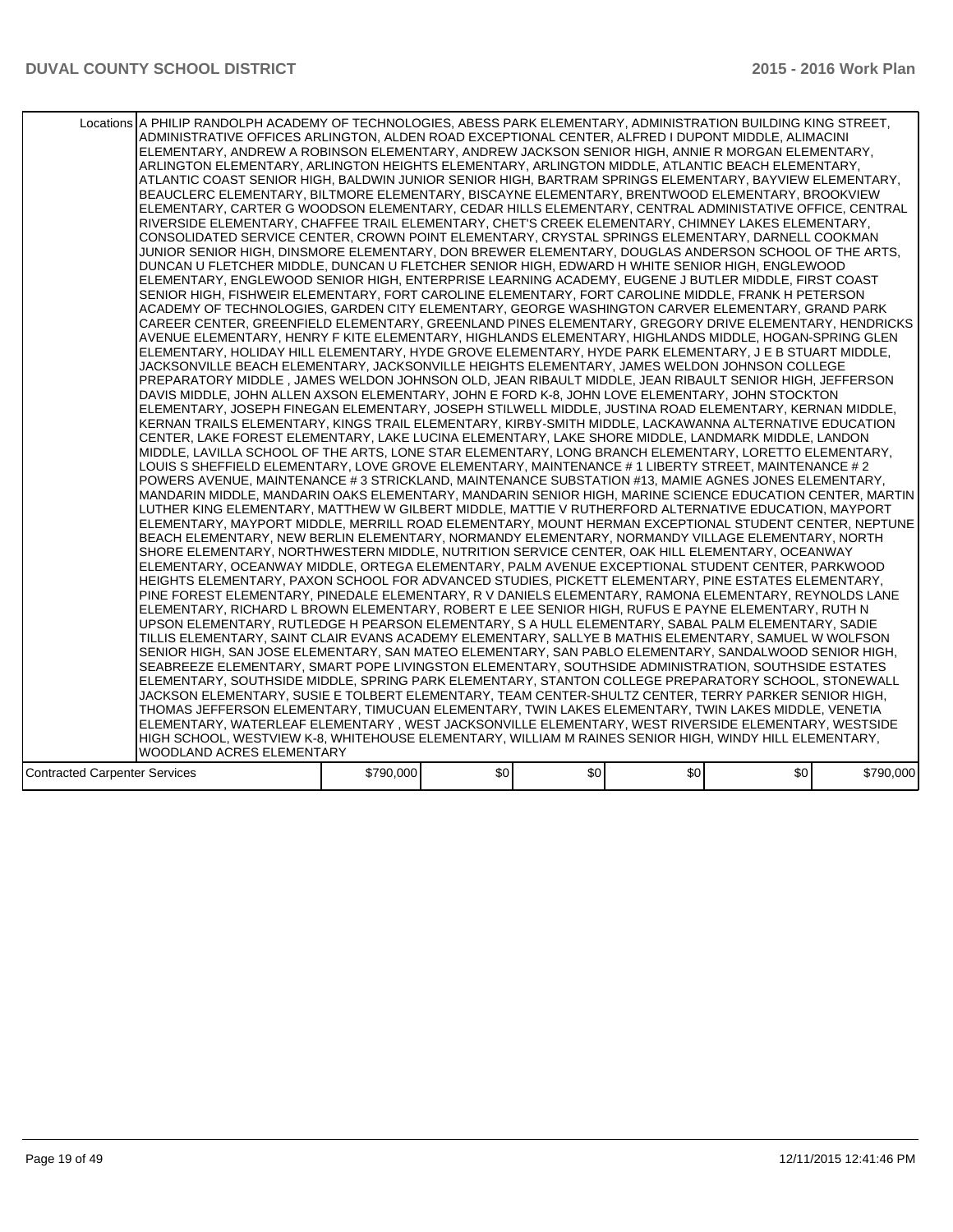| Locations A PHILIP RANDOLPH ACADEMY OF TECHNOLOGIES, ABESS PARK ELEMENTARY, ADMINISTRATION BUILDING KING STREET,<br>ADMINISTRATIVE OFFICES ARLINGTON, ALDEN ROAD EXCEPTIONAL CENTER, ALFRED I DUPONT MIDDLE, ALIMACINI<br>ELEMENTARY, ANDREW A ROBINSON ELEMENTARY, ANDREW JACKSON SENIOR HIGH, ANNIE R MORGAN ELEMENTARY,<br>ARLINGTON ELEMENTARY, ARLINGTON HEIGHTS ELEMENTARY, ARLINGTON MIDDLE, ATLANTIC BEACH ELEMENTARY,<br>ATLANTIC COAST SENIOR HIGH, BALDWIN JUNIOR SENIOR HIGH, BARTRAM SPRINGS ELEMENTARY, BAYVIEW ELEMENTARY,<br>BEAUCLERC ELEMENTARY, BILTMORE ELEMENTARY, BISCAYNE ELEMENTARY, BRENTWOOD ELEMENTARY, BROOKVIEW<br>ELEMENTARY, CARTER G WOODSON ELEMENTARY, CEDAR HILLS ELEMENTARY, CENTRAL ADMINISTATIVE OFFICE, CENTRAL<br>RIVERSIDE ELEMENTARY, CHAFFEE TRAIL ELEMENTARY, CHET'S CREEK ELEMENTARY, CHIMNEY LAKES ELEMENTARY,<br>CONSOLIDATED SERVICE CENTER, CROWN POINT ELEMENTARY, CRYSTAL SPRINGS ELEMENTARY, DARNELL COOKMAN<br>JUNIOR SENIOR HIGH, DINSMORE ELEMENTARY, DON BREWER ELEMENTARY, DOUGLAS ANDERSON SCHOOL OF THE ARTS,<br>DUNCAN U FLETCHER MIDDLE, DUNCAN U FLETCHER SENIOR HIGH, EDWARD H WHITE SENIOR HIGH, ENGLEWOOD<br>ELEMENTARY, ENGLEWOOD SENIOR HIGH, ENTERPRISE LEARNING ACADEMY, EUGENE J BUTLER MIDDLE, FIRST COAST<br>SENIOR HIGH, FISHWEIR ELEMENTARY, FORT CAROLINE ELEMENTARY, FORT CAROLINE MIDDLE, FRANK H PETERSON<br>ACADEMY OF TECHNOLOGIES, GARDEN CITY ELEMENTARY, GEORGE WASHINGTON CARVER ELEMENTARY, GRAND PARK<br>CAREER CENTER, GREENFIELD ELEMENTARY, GREENLAND PINES ELEMENTARY, GREGORY DRIVE ELEMENTARY, HENDRICKS<br>AVENUE ELEMENTARY, HENRY F KITE ELEMENTARY, HIGHLANDS ELEMENTARY, HIGHLANDS MIDDLE, HOGAN-SPRING GLEN<br>ELEMENTARY, HOLIDAY HILL ELEMENTARY, HYDE GROVE ELEMENTARY, HYDE PARK ELEMENTARY, J E B STUART MIDDLE,<br>JACKSONVILLE BEACH ELEMENTARY, JACKSONVILLE HEIGHTS ELEMENTARY, JAMES WELDON JOHNSON COLLEGE<br>PREPARATORY MIDDLE . JAMES WELDON JOHNSON OLD. JEAN RIBAULT MIDDLE. JEAN RIBAULT SENIOR HIGH. JEFFERSON<br>DAVIS MIDDLE, JOHN ALLEN AXSON ELEMENTARY, JOHN E FORD K-8, JOHN LOVE ELEMENTARY, JOHN STOCKTON<br>ELEMENTARY, JOSEPH FINEGAN ELEMENTARY, JOSEPH STILWELL MIDDLE, JUSTINA ROAD ELEMENTARY, KERNAN MIDDLE,<br>KERNAN TRAILS ELEMENTARY, KINGS TRAIL ELEMENTARY, KIRBY-SMITH MIDDLE, LACKAWANNA ALTERNATIVE EDUCATION<br>CENTER, LAKE FOREST ELEMENTARY, LAKE LUCINA ELEMENTARY, LAKE SHORE MIDDLE, LANDMARK MIDDLE, LANDON<br>MIDDLE, LAVILLA SCHOOL OF THE ARTS, LONE STAR ELEMENTARY, LONG BRANCH ELEMENTARY, LORETTO ELEMENTARY,<br>LOUIS S SHEFFIELD ELEMENTARY, LOVE GROVE ELEMENTARY, MAINTENANCE #1 LIBERTY STREET, MAINTENANCE #2<br>POWERS AVENUE, MAINTENANCE #3 STRICKLAND, MAINTENANCE SUBSTATION #13, MAMIE AGNES JONES ELEMENTARY,<br>MANDARIN MIDDLE, MANDARIN OAKS ELEMENTARY, MANDARIN SENIOR HIGH, MARINE SCIENCE EDUCATION CENTER, MARTIN<br>LUTHER KING ELEMENTARY, MATTHEW W GILBERT MIDDLE, MATTIE V RUTHERFORD ALTERNATIVE EDUCATION, MAYPORT<br>ELEMENTARY, MAYPORT MIDDLE, MERRILL ROAD ELEMENTARY, MOUNT HERMAN EXCEPTIONAL STUDENT CENTER, NEPTUNE<br>BEACH ELEMENTARY, NEW BERLIN ELEMENTARY, NORMANDY ELEMENTARY, NORMANDY VILLAGE ELEMENTARY, NORTH<br>SHORE ELEMENTARY, NORTHWESTERN MIDDLE, NUTRITION SERVICE CENTER, OAK HILL ELEMENTARY, OCEANWAY<br>ELEMENTARY, OCEANWAY MIDDLE, ORTEGA ELEMENTARY, PALM AVENUE EXCEPTIONAL STUDENT CENTER, PARKWOOD<br>HEIGHTS ELEMENTARY, PAXON SCHOOL FOR ADVANCED STUDIES, PICKETT ELEMENTARY, PINE ESTATES ELEMENTARY,<br>PINE FOREST ELEMENTARY, PINEDALE ELEMENTARY, R V DANIELS ELEMENTARY, RAMONA ELEMENTARY, REYNOLDS LANE<br>ELEMENTARY, RICHARD L BROWN ELEMENTARY, ROBERT E LEE SENIOR HIGH, RUFUS E PAYNE ELEMENTARY, RUTH N<br>UPSON ELEMENTARY, RUTLEDGE H PEARSON ELEMENTARY, S A HULL ELEMENTARY, SABAL PALM ELEMENTARY, SADIE<br>TILLIS ELEMENTARY, SAINT CLAIR EVANS ACADEMY ELEMENTARY, SALLYE B MATHIS ELEMENTARY, SAMUEL W WOLFSON<br>SENIOR HIGH, SAN JOSE ELEMENTARY, SAN MATEO ELEMENTARY, SAN PABLO ELEMENTARY, SANDALWOOD SENIOR HIGH,<br>SEABREEZE ELEMENTARY, SMART POPE LIVINGSTON ELEMENTARY, SOUTHSIDE ADMINISTRATION, SOUTHSIDE ESTATES<br>ELEMENTARY, SOUTHSIDE MIDDLE, SPRING PARK ELEMENTARY, STANTON COLLEGE PREPARATORY SCHOOL, STONEWALL<br>JACKSON ELEMENTARY, SUSIE E TOLBERT ELEMENTARY, TEAM CENTER-SHULTZ CENTER, TERRY PARKER SENIOR HIGH,<br>THOMAS JEFFERSON ELEMENTARY, TIMUCUAN ELEMENTARY, TWIN LAKES ELEMENTARY, TWIN LAKES MIDDLE, VENETIA<br>ELEMENTARY, WATERLEAF ELEMENTARY , WEST JACKSONVILLE ELEMENTARY, WEST RIVERSIDE ELEMENTARY, WESTSIDE<br>HIGH SCHOOL, WESTVIEW K-8, WHITEHOUSE ELEMENTARY, WILLIAM M RAINES SENIOR HIGH, WINDY HILL ELEMENTARY,<br>WOODLAND ACRES ELEMENTARY |              |              |              |              |              |              |
|--------------------------------------------------------------------------------------------------------------------------------------------------------------------------------------------------------------------------------------------------------------------------------------------------------------------------------------------------------------------------------------------------------------------------------------------------------------------------------------------------------------------------------------------------------------------------------------------------------------------------------------------------------------------------------------------------------------------------------------------------------------------------------------------------------------------------------------------------------------------------------------------------------------------------------------------------------------------------------------------------------------------------------------------------------------------------------------------------------------------------------------------------------------------------------------------------------------------------------------------------------------------------------------------------------------------------------------------------------------------------------------------------------------------------------------------------------------------------------------------------------------------------------------------------------------------------------------------------------------------------------------------------------------------------------------------------------------------------------------------------------------------------------------------------------------------------------------------------------------------------------------------------------------------------------------------------------------------------------------------------------------------------------------------------------------------------------------------------------------------------------------------------------------------------------------------------------------------------------------------------------------------------------------------------------------------------------------------------------------------------------------------------------------------------------------------------------------------------------------------------------------------------------------------------------------------------------------------------------------------------------------------------------------------------------------------------------------------------------------------------------------------------------------------------------------------------------------------------------------------------------------------------------------------------------------------------------------------------------------------------------------------------------------------------------------------------------------------------------------------------------------------------------------------------------------------------------------------------------------------------------------------------------------------------------------------------------------------------------------------------------------------------------------------------------------------------------------------------------------------------------------------------------------------------------------------------------------------------------------------------------------------------------------------------------------------------------------------------------------------------------------------------------------------------------------------------------------------------------------------------------------------------------------------------------------------------------------------------------------------------------------------------------------------------------------------------------------------------------------------------------------------------------------------------------------------------------------------------------------------------------------------------------------------------------------------------------------------------------------------------------------------------------------------------------------------------------------------------------------------------------------------------------------------------------------------------------------------------------------------------------------------------------------------------------------------------------------------------------------------------------|--------------|--------------|--------------|--------------|--------------|--------------|
| Total:                                                                                                                                                                                                                                                                                                                                                                                                                                                                                                                                                                                                                                                                                                                                                                                                                                                                                                                                                                                                                                                                                                                                                                                                                                                                                                                                                                                                                                                                                                                                                                                                                                                                                                                                                                                                                                                                                                                                                                                                                                                                                                                                                                                                                                                                                                                                                                                                                                                                                                                                                                                                                                                                                                                                                                                                                                                                                                                                                                                                                                                                                                                                                                                                                                                                                                                                                                                                                                                                                                                                                                                                                                                                                                                                                                                                                                                                                                                                                                                                                                                                                                                                                                                                                                                                                                                                                                                                                                                                                                                                                                                                                                                                                                                                                 | \$14,653,475 | \$13,828,593 | \$16,296,928 | \$18,878,436 | \$21,683,975 | \$85,341,407 |

### **Local 1.50 Mill Expenditure For Maintenance, Repair and Renovation**

Anticipated expenditures expected from local funding sources over the years covered by the current work plan.

| Item                                      | $2015 - 2016$<br><b>Actual Budget</b> | 2016 - 2017<br>Projected | 2017 - 2018<br>Projected | $2018 - 2019$<br>Projected | $2019 - 2020$<br>Projected | <b>Total</b>  |
|-------------------------------------------|---------------------------------------|--------------------------|--------------------------|----------------------------|----------------------------|---------------|
| Remaining Maint and Repair from 1.5 Mills | \$11,812,001                          | \$13,828,593             | \$16,296,928             | \$18,878,436               | \$21,683,975               | \$82,499,933  |
| Maintenance/Repair Salaries               | \$0 <sub>1</sub>                      | \$0                      | \$0                      | \$0                        | \$0                        | \$0           |
| <b>School Bus Purchases</b>               | \$0                                   | \$0                      | \$0                      | \$0                        | \$0                        | \$0           |
| <b>Other Vehicle Purchases</b>            | \$1,000,000                           | \$1,000,000              | \$1,000,000              | \$1,000,000                | \$1,000,000                | \$5,000,000   |
| Capital Outlay Equipment                  | \$2,100,000                           | \$2,100,000              | \$2,100,000              | \$2,100,000                | \$2,100,000                | \$10,500,000  |
| Rent/Lease Payments                       | \$0                                   | \$0                      | \$0                      | \$0 <sub>1</sub>           | \$0 <sub>1</sub>           | \$0           |
| <b>ICOP Debt Service</b>                  | \$31,550,000                          | \$31,550,000             | \$31,550,000             | \$31,550,000               | \$31,550,000               | \$157,750,000 |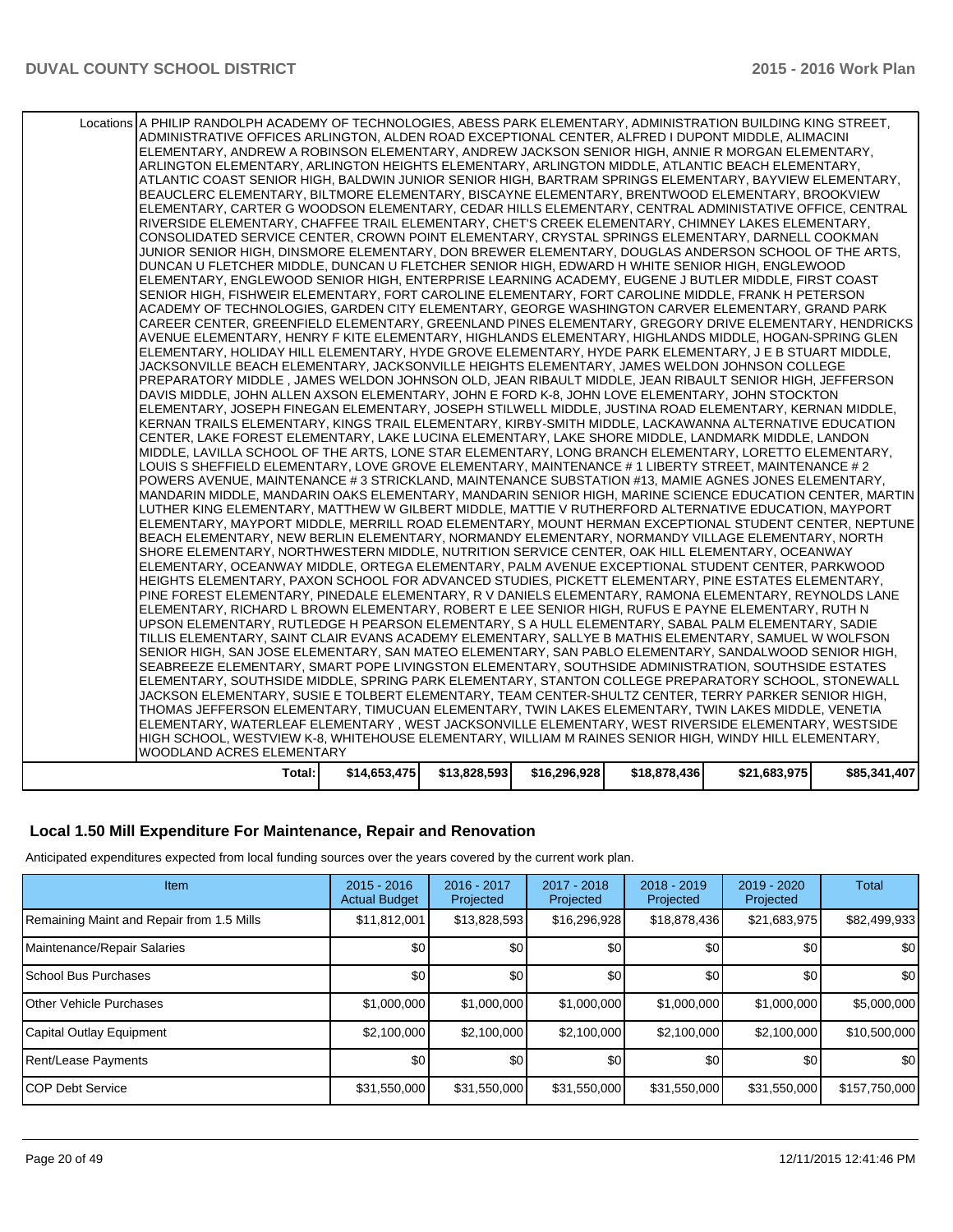| Rent/Lease Relocatables                                      | \$0          | \$0          | \$0          | \$0          | \$0          | \$0           |
|--------------------------------------------------------------|--------------|--------------|--------------|--------------|--------------|---------------|
| <b>Environmental Problems</b>                                | \$0          | \$0          | \$0          | \$0          | \$0          | \$0           |
| s.1011.14 Debt Service                                       | \$0          | \$0          | \$0          | \$0          | \$0          | \$0           |
| <b>Special Facilities Construction Account</b>               | \$0          | \$0          | \$0          | \$0          | \$0          | \$0           |
| Premiums for Property Casualty Insurance - 1011.71<br>(4a,b) | \$2,600,000  | \$2,600,000  | \$2,600,000  | \$2,600,000  | \$2,600,000  | \$13,000,000  |
| Qualified School Construction Bonds (QSCB)                   | \$0          | \$0          | \$0          | \$0          | \$0          | \$0           |
| Qualified Zone Academy Bonds (QZAB)                          | \$0          | \$0          | \$0          | \$0          | \$0          | \$0           |
| Minor Maintenance Transfer                                   | \$13,000,000 | \$13,000,000 | \$13,000,000 | \$13,000,000 | \$13,000,000 | \$65,000,000  |
| Transportation                                               | \$9,000,000  | \$9,000,000  | \$9,000,000  | \$9,000,000  | \$9,000,000  | \$45,000,000  |
| Overhead Transfer                                            | \$2,000,000  | \$2,000,000  | \$2,000,000  | \$2,000,000  | \$2,000,000  | \$10,000,000  |
| Local Expenditure Totals:                                    | \$73,062,001 | \$75,078,593 | \$77,546,928 | \$80,128,436 | \$82,933,975 | \$388,749,933 |

## **Revenue**

### **1.50 Mill Revenue Source**

Schedule of Estimated Capital Outlay Revenue from each currently approved source which is estimated to be available for expenditures on the projects included in the tentative district facilities work program. All amounts are NET after considering carryover balances, interest earned, new COP's, 1011.14 and 1011.15 loans, etc. Districts cannot use 1.5-Mill funds for salaries except for those explicitly associated with maintenance/repair projects. (1011.71 (5), F.S.)

| Item                                                                             | Fund | $2015 - 2016$<br><b>Actual Value</b> | 2016 - 2017<br>Projected | 2017 - 2018<br>Projected | $2018 - 2019$<br>Projected | 2019 - 2020<br>Projected | Total             |
|----------------------------------------------------------------------------------|------|--------------------------------------|--------------------------|--------------------------|----------------------------|--------------------------|-------------------|
| (1) Non-exempt property<br>assessed valuation                                    |      | \$57,722,422,389                     | \$60,516,498,052         | \$63,937,949,848         | \$67,516,461,155           | \$71,406,063,168         | \$321,099,394,612 |
| (2) The Millege projected for<br>discretionary capital outlay per<br>ls.1011.71  |      | 1.50                                 | 1.50                     | 1.50                     | 1.50                       | 1.50                     |                   |
| (3) Full value of the 1.50-Mill<br>discretionary capital outlay per<br>s.1011.71 |      | \$96,973,670                         | \$101.667.717            | \$107,415,756            | \$113,427,655              | \$119,962,186            | \$539,446,984     |
| (4) Value of the portion of the 1.50<br>-Mill ACTUALLY levied                    | 370  | \$83,120,288                         | \$87,143,757             | \$92,070,648             | \$97,223,704               | \$102,824,731            | \$462,383,128     |
| $(5)$ Difference of lines $(3)$ and $(4)$                                        |      | \$13,853,382                         | \$14,523,960             | \$15,345,108             | \$16,203,951               | \$17,137,455             | \$77,063,856      |

## **PECO Revenue Source**

The figure in the row designated "PECO Maintenance" will be subtracted from funds available for new construction because PECO maintenance dollars cannot be used for new construction.

| <b>Item</b>                   | Fund | $2015 - 2016$<br><b>Actual Budget</b> | $2016 - 2017$<br>Projected | 2017 - 2018<br>Projected | $2018 - 2019$<br>Projected | $2019 - 2020$<br>Projected | Total       |
|-------------------------------|------|---------------------------------------|----------------------------|--------------------------|----------------------------|----------------------------|-------------|
| PECO New Construction         | 340  | \$0                                   | \$0                        | \$0                      | \$0                        | \$0                        | \$0         |
| PECO Maintenance Expenditures |      | \$2.841.474                           | \$0                        | \$0                      | \$0 <sub>1</sub>           | \$0                        | \$2,841,474 |
|                               |      | \$2,841,474                           | \$0                        | \$0                      | \$0                        | \$0                        | \$2,841,474 |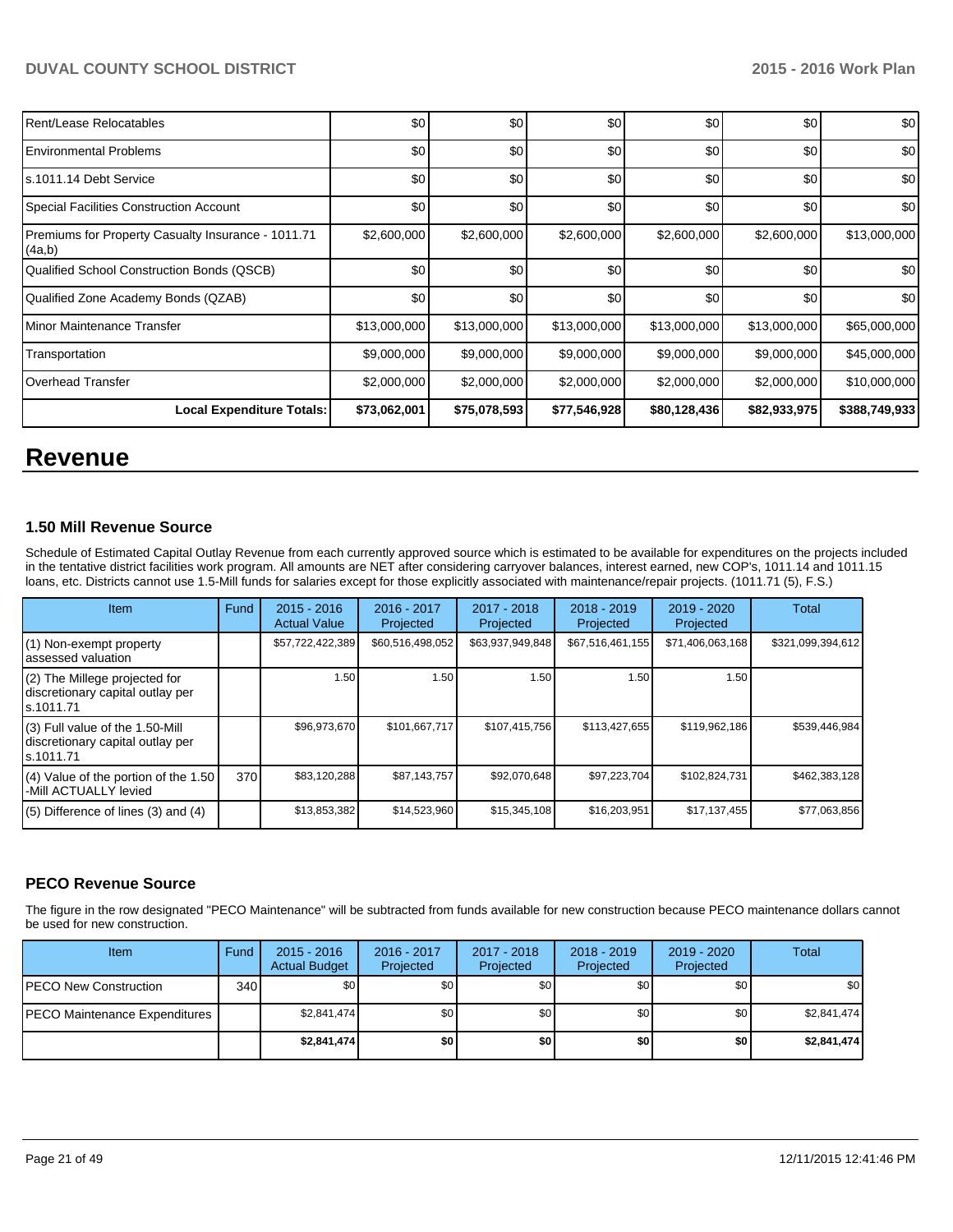### **CO & DS Revenue Source**

Revenue from Capital Outlay and Debt Service funds.

| Item                                               | Fund | $2015 - 2016$<br><b>Actual Budget</b> | $2016 - 2017$<br>Projected | $2017 - 2018$<br>Projected | $2018 - 2019$<br>Projected | $2019 - 2020$<br>Projected | Total       |
|----------------------------------------------------|------|---------------------------------------|----------------------------|----------------------------|----------------------------|----------------------------|-------------|
| ICO & DS Cash Flow-through<br><b>I</b> Distributed | 360  | \$808.808                             | \$808.808                  | \$808.808                  | \$808.808                  | \$808.808                  | \$4,044,040 |
| ICO & DS Interest on<br>Undistributed CO           | 360  | \$30.533                              | \$30,533                   | \$30,533                   | \$30.533                   | \$30,533                   | \$152,665   |
|                                                    |      | \$839,341                             | \$839,341                  | \$839,341                  | \$839,341                  | \$839,341                  | \$4,196,705 |

## **Fair Share Revenue Source**

All legally binding commitments for proportionate fair-share mitigation for impacts on public school facilities must be included in the 5-year district work program.

Nothing reported for this section.

## **Sales Surtax Referendum**

Specific information about any referendum for a 1-cent or ½-cent surtax referendum during the previous year.

**Did the school district hold a surtax referendum during the past fiscal year 2014 - 2015?**

No

## **Additional Revenue Source**

Any additional revenue sources

| Item                                                                                                   | $2015 - 2016$<br><b>Actual Value</b> | 2016 - 2017<br>Projected | 2017 - 2018<br>Projected | $2018 - 2019$<br>Projected | 2019 - 2020<br>Projected | Total        |
|--------------------------------------------------------------------------------------------------------|--------------------------------------|--------------------------|--------------------------|----------------------------|--------------------------|--------------|
| Proceeds from a s.1011.14/15 F.S. Loans                                                                | \$0                                  | \$0                      | \$0                      | \$0                        | \$0                      | \$0          |
| District Bonds - Voted local bond<br>referendum proceeds per s.9, Art VII<br><b>State Constitution</b> | \$0                                  | \$0                      | \$0                      | \$0                        | \$0                      | \$0          |
| Proceeds from Special Act Bonds                                                                        | \$0                                  | \$0                      | \$0                      | \$0                        | \$0                      | \$0          |
| Estimated Revenue from CO & DS Bond<br>Sale                                                            | \$0                                  | \$0                      | \$0                      | \$0                        | \$0                      | \$0          |
| Proceeds from Voted Capital<br>Improvements millage                                                    | \$0                                  | \$0                      | \$0                      | \$0                        | \$0                      | \$0          |
| Other Revenue for Other Capital Projects                                                               | \$0                                  | \$0                      | \$0                      | \$0                        | \$0                      | \$0          |
| Proceeds from 1/2 cent sales surtax<br>authorized by school board                                      | \$0                                  | \$0                      | \$0                      | \$0                        | \$0                      | \$0          |
| Proceeds from local governmental<br>infrastructure sales surtax                                        | \$0                                  | \$0                      | \$0                      | \$0                        | \$0                      | \$0          |
| Proceeds from Certificates of<br>Participation (COP's) Sale                                            | \$0                                  | \$0                      | \$0                      | \$0                        | \$80,000,000             | \$80,000,000 |
| Classrooms First Bond proceeds amount<br>authorized in FY 1997-98                                      | \$0                                  | \$0                      | \$0                      | \$0                        | \$0                      | \$0          |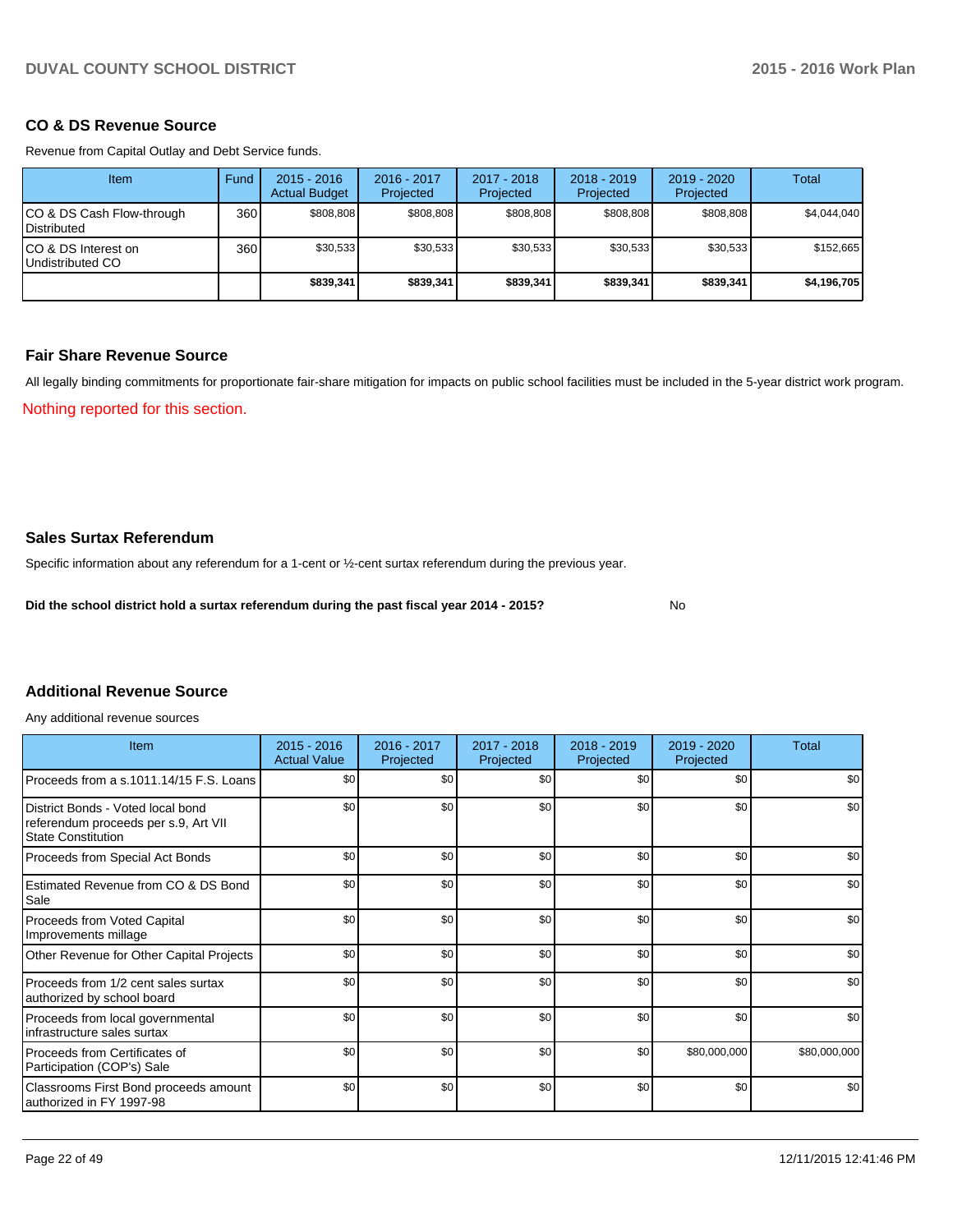| Classrooms for Kids                                                                                                       | \$0       | \$0       | \$0       | \$0         | \$0          | \$0          |
|---------------------------------------------------------------------------------------------------------------------------|-----------|-----------|-----------|-------------|--------------|--------------|
| <b>District Equity Recognition</b>                                                                                        | \$0       | \$0       | \$0       | \$0         | \$0          | \$0          |
| <b>Federal Grants</b>                                                                                                     | \$0       | \$0       | \$0       | \$0         | \$0          | \$0          |
| Proportionate share mitigation (actual<br>cash revenue only, not in kind donations)                                       | \$0       | \$0       | \$0       | \$0         | \$0          | \$0          |
| Impact fees received                                                                                                      | \$0       | \$0       | \$0       | \$0         | \$0          | \$0          |
| Private donations                                                                                                         | \$0       | \$0       | \$0       | \$0         | \$0          | \$0          |
| Grants from local governments or not-for-<br>profit organizations                                                         | \$0       | \$0       | \$0       | \$0         | \$0          | \$0          |
| Interest, Including Profit On Investment                                                                                  | \$975,000 | \$984,750 | \$994,598 | \$1,004,543 | \$1,014,589  | \$4,973,480  |
| Revenue from Bonds pledging proceeds<br>from 1 cent or 1/2 cent Sales Surtax                                              | \$0       | \$0       | \$0       | \$0         | \$0          | \$0          |
| <b>Total Fund Balance Carried Forward</b>                                                                                 | \$0       | \$0       | \$0       | \$0         | \$0          | \$0          |
| General Capital Outlay Obligated Fund<br><b>Balance Carried Forward From Total</b><br><b>Fund Balance Carried Forward</b> | \$0       | \$0       | \$0       | \$0         | \$0          | \$0          |
| Special Facilities Construction Account                                                                                   | \$0       | \$0       | \$0       | \$0         | \$0          | \$0          |
| One Cent - 1/2 Cent Sales Surtax Debt<br>Service From Total Fund Balance Carried<br>Forward                               | \$0       | \$0       | \$0       | \$0         | \$0          | \$0          |
| Capital Outlay Projects Funds Balance<br>Carried Forward From Total Fund<br><b>Balance Carried Forward</b>                | \$0       | \$0       | \$0       | \$0         | \$0          | \$0          |
| <b>Subtotal</b>                                                                                                           | \$975,000 | \$984,750 | \$994,598 | \$1,004,543 | \$81,014,589 | \$84,973,480 |

## **Total Revenue Summary**

| <b>Item Name</b>                                                  | $2015 - 2016$<br><b>Budget</b> | 2016 - 2017<br>Projected | 2017 - 2018<br>Projected | 2018 - 2019<br>Projected | 2019 - 2020<br>Projected | <b>Five Year Total</b> |
|-------------------------------------------------------------------|--------------------------------|--------------------------|--------------------------|--------------------------|--------------------------|------------------------|
| Local 1.5 Mill Discretionary Capital Outlay  <br><b>I</b> Revenue | \$83,120,288                   | \$87,143,757             | \$92,070,648             | \$97,223,704             | \$102,824,731            | \$462,383,128          |
| IPECO and 1.5 Mill Maint and Other 1.5<br>Mill Expenditures       | (\$73,062,001)                 | (S75.078.593)            | (\$77,546,928)           | $(\$80, 128, 436)$       | (\$82,933,975)           | (\$388,749,933)        |
| IPECO Maintenance Revenue                                         | \$2.841.474                    | \$0                      | \$0                      | \$0                      | \$0 <sub>1</sub>         | \$2,841,474            |
| Available 1.50 Mill for New l<br>l Construction                   | \$10,058,287                   | \$12,065,164             | \$14,523,720             | \$17,095,268             | \$19,890,756             | \$73,633,195           |

| <b>Item Name</b>                      | $2015 - 2016$<br><b>Budget</b> | 2016 - 2017<br>Projected | 2017 - 2018<br>Projected | $2018 - 2019$<br>Projected | $2019 - 2020$<br>Projected | <b>Five Year Total</b> |
|---------------------------------------|--------------------------------|--------------------------|--------------------------|----------------------------|----------------------------|------------------------|
| ICO & DS Revenue                      | \$839,341                      | \$839,341                | \$839,341                | \$839,341                  | \$839,341                  | \$4,196,705            |
| <b>IPECO New Construction Revenue</b> | \$0                            | \$0                      | \$0                      | \$0                        | \$0                        | \$0                    |
| <b>IOther/Additional Revenue</b>      | \$975,000                      | \$984,750                | \$994.598                | \$1,004,543                | \$81,014,589               | \$84,973,480           |
| <b>Total Additional Revenuel</b>      | \$1,814,341                    | \$1,824,091              | \$1,833,939              | \$1,843,884                | \$81,853,930               | \$89,170,185           |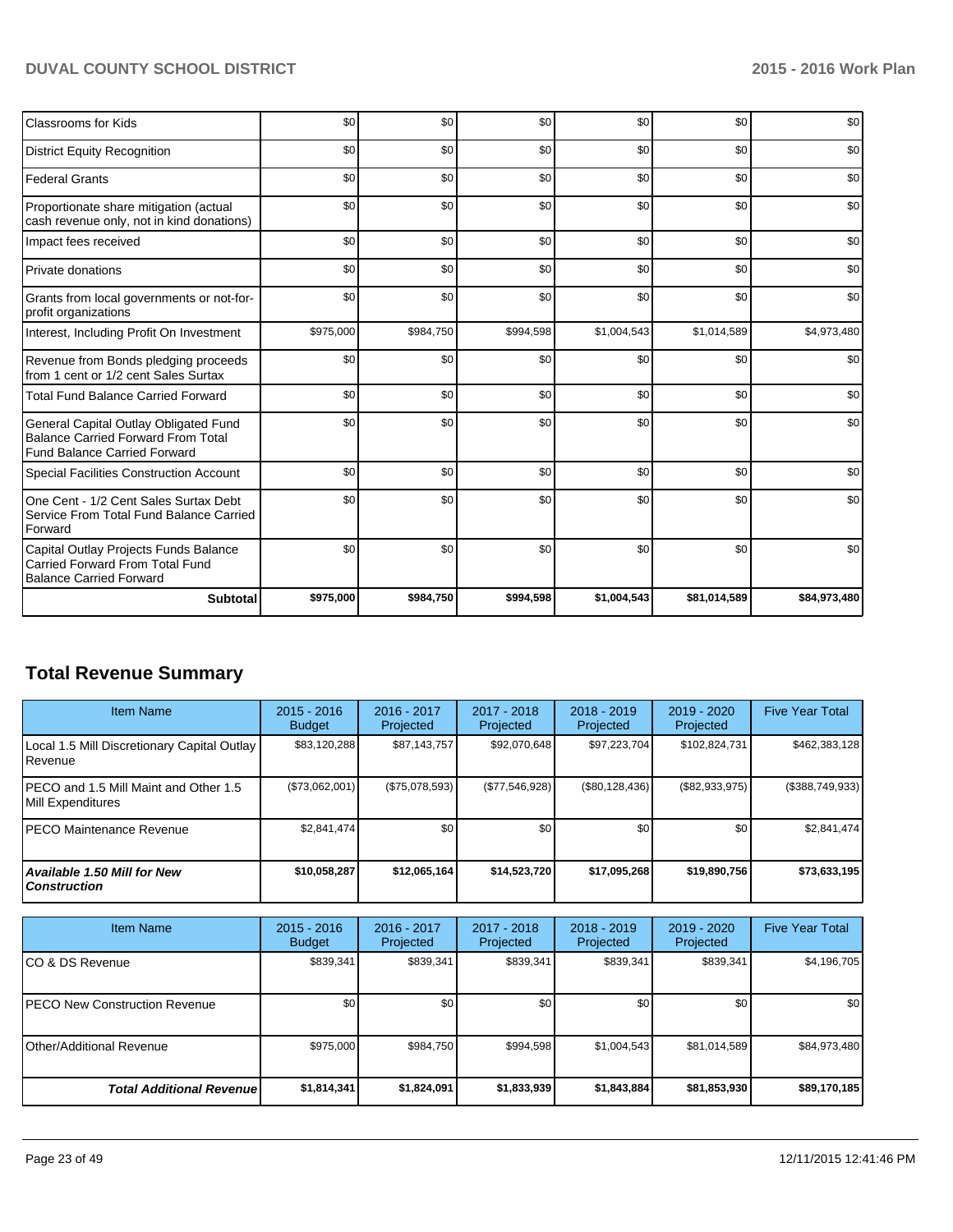## **Total Available Revenue \$11,872,628 \$13,889,255 \$16,357,659 \$18,939,152 \$101,744,686 \$162,803,380**

## **Project Schedules**

### **Capacity Project Schedules**

A schedule of capital outlay projects necessary to ensure the availability of satisfactory classrooms for the projected student enrollment in K-12 programs.

| <b>Project Description</b> | Location                  |                          | $2015 - 2016$ | 2016 - 2017 | 2017 - 2018 | 2018 - 2019 | 2019 - 2020  | Total            | Funded |
|----------------------------|---------------------------|--------------------------|---------------|-------------|-------------|-------------|--------------|------------------|--------|
| New K-8 @ AAA site         | Location not<br>specified | Planned<br>Cost:         | \$0           | \$0         | \$0         | \$0         | \$40,000,000 | \$40,000,000 Yes |        |
|                            |                           | <b>Student Stations:</b> | 0             | n           | $\Omega$    | 0           | 1,500        | 1,500            |        |
|                            |                           | <b>Total Classrooms:</b> | 0             | 0           | 0           | 0           | 76           | 76               |        |
|                            |                           | Gross Sq Ft:             | 0             | $\Omega$    | $\Omega$    | $\Omega$    | 170,000      | 170,000          |        |
| New K-8 @<br>Northside     | Location not<br>specified | Planned<br>Cost:         | \$0           | \$0         | \$0         | \$0         | \$40,000,000 | \$40,000,000 Yes |        |
|                            |                           | <b>Student Stations:</b> | 0             | 0           | 0           | $\Omega$    | 1,500        | 1,500            |        |
|                            |                           | <b>Total Classrooms:</b> | 0             |             | 0           | ი           | 76           | 76               |        |
|                            |                           | Gross Sq Ft:             | 0             | 0           | $\Omega$    | 0           | 170,000      | 170,000          |        |
|                            |                           | <b>Planned Cost:</b>     | \$0           | \$0         | \$0         | \$0         | \$80,000,000 | \$80,000,000     |        |
|                            |                           | <b>Student Stations:</b> | 0             | $\bf{0}$    | $\bf{0}$    | 0           | 3,000        | 3,000            |        |
|                            | <b>Total Classrooms:</b>  |                          | $\mathbf{0}$  | 0           | 0           | 0           | 152          | 152              |        |

#### **Other Project Schedules**

Major renovations, remodeling, and additions of capital outlay projects that do not add capacity to schools.

| <b>Project Description</b> | Location               | $2015 - 2016$<br><b>Actual Budget</b> | $2016 - 2017$<br>Projected | 2017 - 2018<br>Projected | $2018 - 2019$<br>Projected | $2019 - 2020$<br>Projected | Total            | Funded |
|----------------------------|------------------------|---------------------------------------|----------------------------|--------------------------|----------------------------|----------------------------|------------------|--------|
| Technology                 | Location not specified | \$11,422,628                          | \$13.439.255               | \$15,907,659             | \$18,489,152               | \$21,294,686               | \$80,553,380 Yes |        |
| Portables/Covered Walkways | Location not specified | \$300,000                             | \$300,000                  | \$300,000                | \$300,000                  | \$300,000                  | \$1,500,000 Yes  |        |
| <b>ADA Requirements</b>    | Location not specified | \$50,000                              | \$50,000                   | \$50,000                 | \$50,000                   | \$50,000                   | \$250,000 Yes    |        |
| Playgrounds                | Location not specified | \$100,000                             | \$100,000                  | \$100,000                | \$100,000                  | \$100,000                  | \$500,000 Yes    |        |
|                            |                        | \$11,872,628                          | \$13,889,255               | \$16,357,659             | \$18,939,152               | \$21,744,686               | \$82,803,380     |        |

**Gross Sq Ft: 0 0 0 0 340,000 340,000**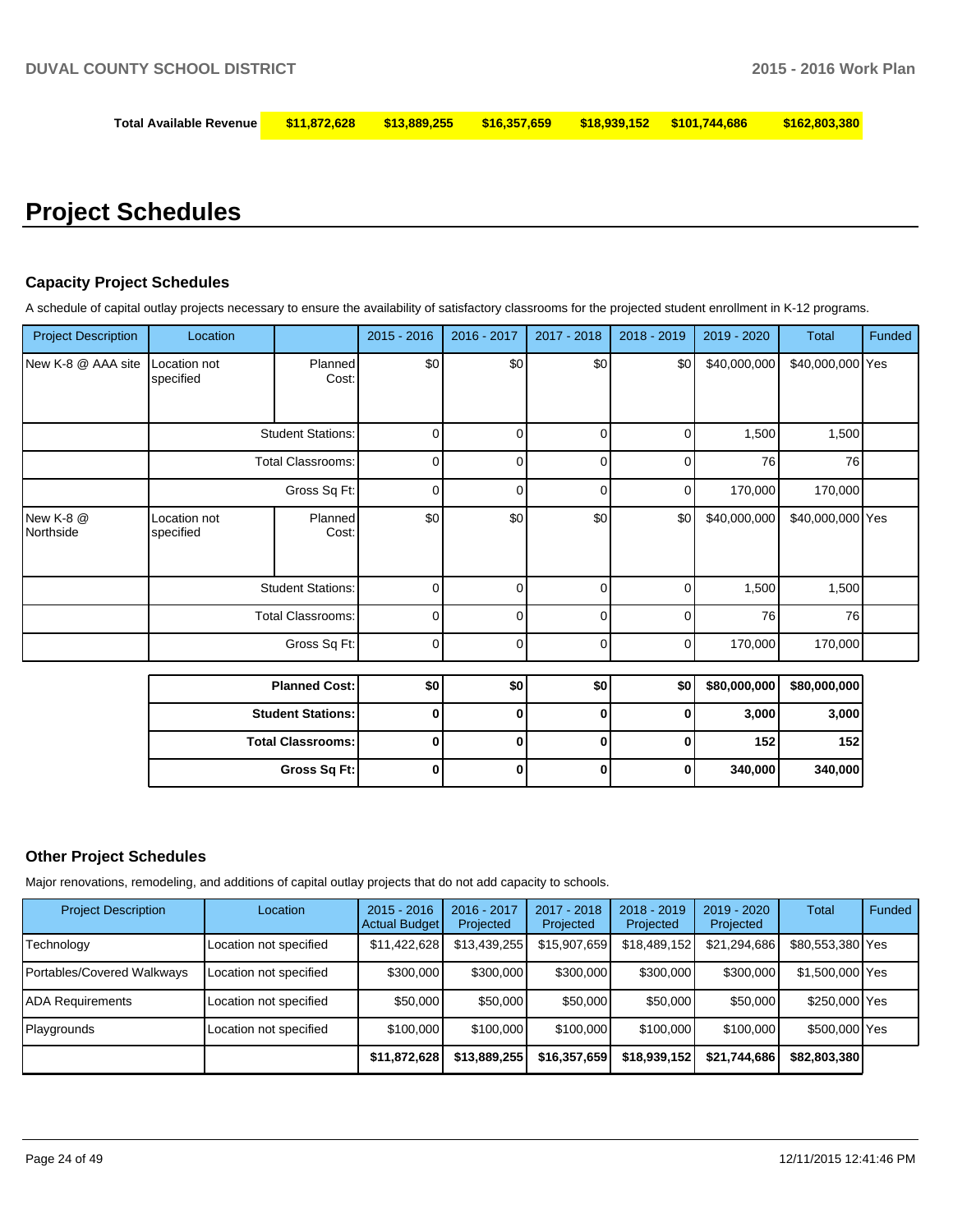## **Additional Project Schedules**

Any projects that are not identified in the last approved educational plant survey.

Nothing reported for this section.

## **Non Funded Growth Management Project Schedules**

Schedule indicating which projects, due to planned development, that CANNOT be funded from current revenues projected over the next five years.

Nothing reported for this section.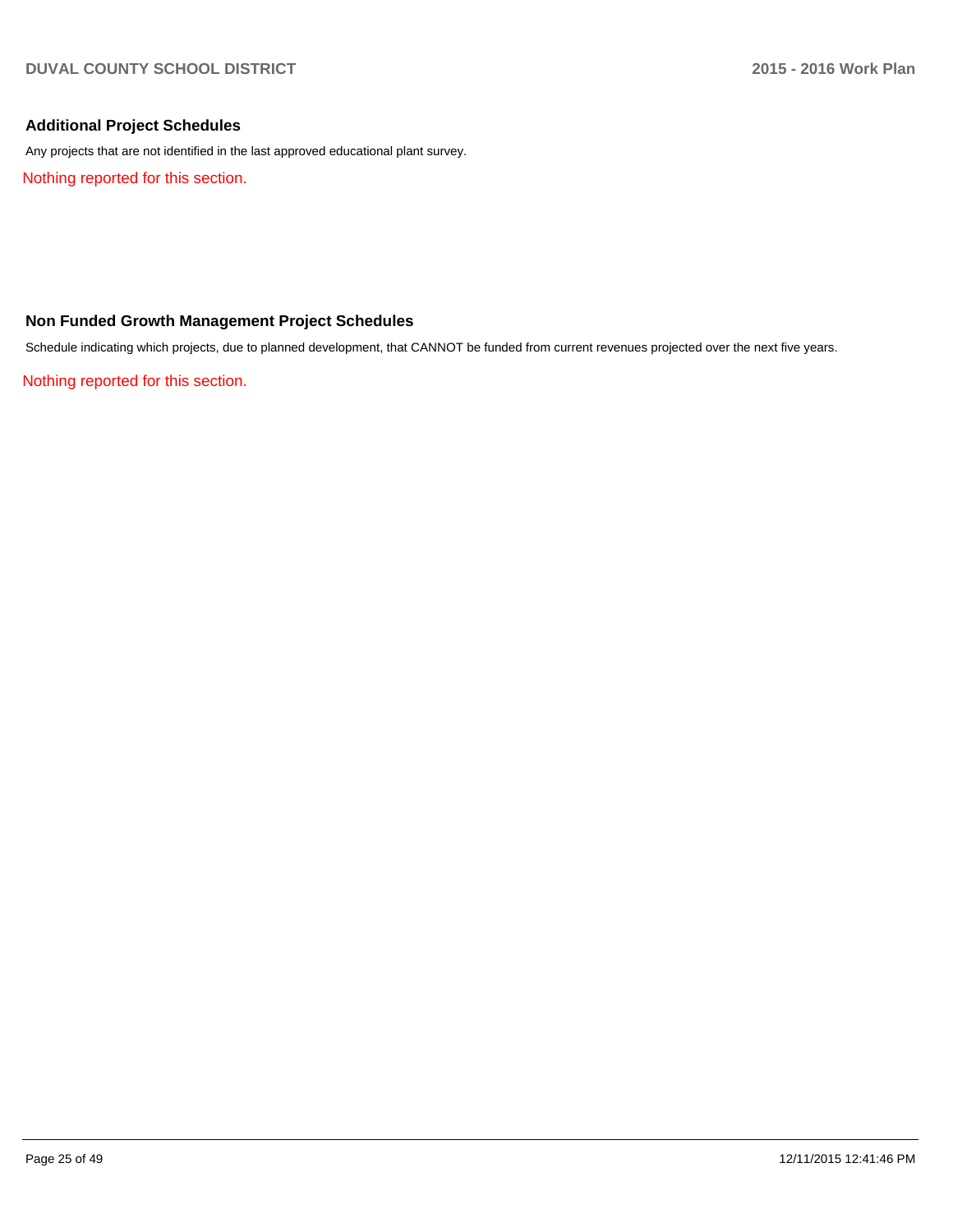## **Capacity Tracking**

| Location                                                                       | $2015 -$<br>2016 Satis.<br>Stu. Sta. | Actual<br>$2015 -$<br><b>2016 FISH</b><br>Capacity | Actual<br>$2014 -$<br>2015<br><b>COFTE</b> | # Class<br>Rooms | Actual<br>Average<br>$2015 -$<br>2016 Class<br><b>Size</b> | Actual<br>$2015 -$<br>2016<br><b>Utilization</b> | <b>New</b><br>Stu.<br>Capacity | <b>New</b><br>Rooms to<br>be<br>Added/Re<br>moved | Projected<br>$2019 -$<br>2020<br><b>COFTE</b> | Projected<br>$2019 -$<br>2020<br><b>Utilization</b> | Projected<br>$2019 -$<br>2020 Class<br><b>Size</b> |
|--------------------------------------------------------------------------------|--------------------------------------|----------------------------------------------------|--------------------------------------------|------------------|------------------------------------------------------------|--------------------------------------------------|--------------------------------|---------------------------------------------------|-----------------------------------------------|-----------------------------------------------------|----------------------------------------------------|
| <b>MATTIE V</b><br><b>RUTHERFORD</b><br><b>ALTERNATIVE</b><br><b>EDUCATION</b> | 421                                  | 421                                                | 126                                        | 19               | $\overline{7}$                                             | 30.00 %                                          | $\Omega$                       | $\Omega$                                          | 101                                           | 24.00 %                                             | 5                                                  |
| <b>WEST RIVERSIDE</b><br>ELEMENTARY                                            | 420                                  | 420                                                | 280                                        | 22               | 13                                                         | 67.00 %                                          | $\mathbf 0$                    | $\Omega$                                          | 272                                           | 65.00 %                                             | 12                                                 |
| <b>GRAND PARK CAREER</b><br><b>CENTER</b>                                      | 570                                  | 570                                                | 173                                        | 24               | $\overline{7}$                                             | 30.00 %                                          | 0                              | $\Omega$                                          | 143                                           | 25.00 %                                             | 6                                                  |
| <b>BRENTWOOD</b><br><b>ELEMENTARY</b>                                          | 378                                  | 378                                                | 314                                        | 19               | 17                                                         | 83.00 %                                          | 0                              | $\Omega$                                          | 305                                           | 81.00%                                              | 16                                                 |
| ORTEGA ELEMENTARY                                                              | 346                                  | 346                                                | 398                                        | 17               | 23                                                         | 115.00 %                                         | 0                              | $\mathbf 0$                                       | 392                                           | 113.00 %                                            | 23                                                 |
| <b>CENTRAL RIVERSIDE</b><br><b>ELEMENTARY</b>                                  | 426                                  | 426                                                | 383                                        | 23               | 17                                                         | 90.00 %                                          | 0                              | $\Omega$                                          | 368                                           | 86.00 %                                             | 16                                                 |
| <b>RUTH N UPSON</b><br>ELEMENTARY                                              | 506                                  | 506                                                | 421                                        | 25               | 17                                                         | 83.00 %                                          | 0                              | $\Omega$                                          | 445                                           | 88.00 %                                             | 18                                                 |
| <b>FISHWEIR</b><br><b>ELEMENTARY</b>                                           | 411                                  | 411                                                | 424                                        | 23               | 18                                                         | 103.00 %                                         | 0                              | $\Omega$                                          | 392                                           | 95.00 %                                             | 17                                                 |
| ANNIE R MORGAN<br>ELEMENTARY                                                   | 479                                  | 479                                                | 369                                        | 25               | 15                                                         | 77.00 %                                          | $\Omega$                       | $\Omega$                                          | 375                                           | 78.00 %                                             | 15                                                 |
| KIRBY-SMITH MIDDLE                                                             | 907                                  | 816                                                | 926                                        | 42               | 22                                                         | 113.00%                                          | $\mathbf 0$                    | $\Omega$                                          | 930                                           | 114.00%                                             | 22                                                 |
| LORETTO ELEMENTARY                                                             | 1,208                                | 1,208                                              | 1,060                                      | 63               | 17                                                         | 88.00 %                                          | 0                              | $\Omega$                                          | 1,052                                         | 87.00 %                                             | 17                                                 |
| <b>LANDON MIDDLE</b>                                                           | 815                                  | 733                                                | 759                                        | 36               | 21                                                         | 103.00 %                                         | 0                              | $\Omega$                                          | 765                                           | 104.00%                                             | 21                                                 |
| <b>MARINE SCIENCE</b><br><b>EDUCATION CENTER</b>                               | 197                                  | 197                                                | 41                                         | 8                | 5 <sup>1</sup>                                             | 21.00 %                                          | 0                              | $\Omega$                                          | 33                                            | 17.00 %                                             | $\overline{4}$                                     |
| ROBERT E LEE SENIOR<br>HIGH                                                    | 1,942                                | 1,844                                              | 2,069                                      | 76               | 27                                                         | 112.00 %                                         | 0                              | $\Omega$                                          | 1,803                                         | 98.00 %                                             | 24                                                 |
| ANDREW JACKSON<br><b>SENIOR HIGH</b>                                           | 1,533                                | 1,456                                              | 708                                        | 61               | 12                                                         | 49.00 %                                          | 0                              | $\Omega$                                          | 592                                           | 41.00%                                              | 10                                                 |
| <b>HENRY F KITE</b><br>ELEMENTARY                                              | 355                                  | 355                                                | 258                                        | 19               | 14                                                         | 73.00 %                                          | $\Omega$                       | $\Omega$                                          | 301                                           | 85.00 %                                             | 16                                                 |
| <b>BALDWIN JUNIOR</b><br>SENIOR HIGH                                           | 1,115                                | 1,003                                              | 1,085                                      | 48               | 23                                                         | 108.00 %                                         | 0                              | $\Omega$                                          | 1,146                                         | 114.00%                                             | 24                                                 |
| <b>DINSMORE</b><br>ELEMENTARY                                                  | 683                                  | 683                                                | 505                                        | 33               | 15                                                         | 74.00 %                                          | 0                              | $\Omega$                                          | 475                                           | 70.00%                                              | 14                                                 |
| ARLINGTON<br><b>ELEMENTARY</b>                                                 | 331                                  | 331                                                | 282                                        | 17               | 17                                                         | 85.00 %                                          | 0                              | 0                                                 | 251                                           | 76.00 %                                             | 15                                                 |
| THOMAS JEFFERSON<br>ELEMENTARY                                                 | 537                                  | 537                                                | 552                                        | 28               | 20                                                         | 103.00 %                                         | $\Omega$                       | $\Omega$                                          | 533                                           | 99.00 %                                             | 19                                                 |
| WHITEHOUSE<br>ELEMENTARY                                                       | 508                                  | 508                                                | 487                                        | 26               | 19                                                         | 96.00 %                                          | 0                              | $\Omega$                                          | 503                                           | 99.00 %                                             | 19                                                 |
| <b>GARDEN CITY</b><br><b>ELEMENTARY</b>                                        | 642                                  | 642                                                | 503                                        | 31               | 16                                                         | 78.00 %                                          | 0                              | $\mathbf 0$                                       | 483                                           | 75.00 %                                             | 16                                                 |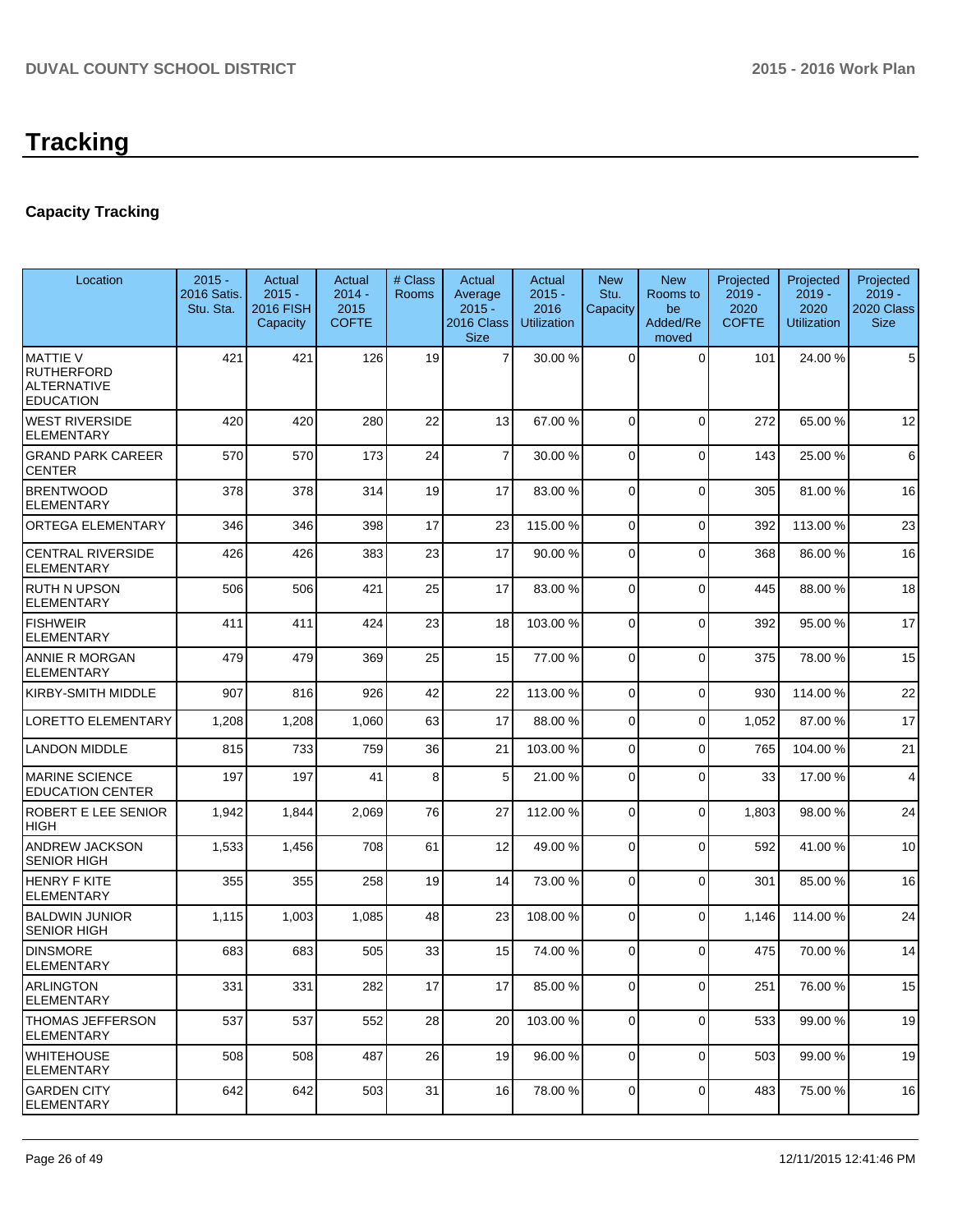| <b>OCEANWAY MIDDLE</b>                                              | 1,122 | 1,009 | 1,176 | 49 | 24              | 117.00 % | $\overline{0}$ | $\Omega$       | 1,190 | 118.00 % | 24 |
|---------------------------------------------------------------------|-------|-------|-------|----|-----------------|----------|----------------|----------------|-------|----------|----|
| <b>DUNCAN U FLETCHER</b><br><b>MIDDLE</b>                           | 1,379 | 1,241 | 1,209 | 58 | 21              | 97.00 %  | $\Omega$       | $\Omega$       | 1,265 | 102.00%  | 22 |
| <b>HOGAN-SPRING GLEN</b><br><b>ELEMENTARY</b>                       | 526   | 526   | 332   | 27 | 12              | 63.00 %  | $\Omega$       | $\mathbf 0$    | 272   | 52.00 %  | 10 |
| <b>ATLANTIC BEACH</b><br>ELEMENTARY                                 | 623   | 623   | 406   | 31 | 13              | 65.00 %  | $\Omega$       | $\Omega$       | 415   | 67.00%   | 13 |
| <b>ALFRED I DUPONT</b><br>MIDDLE                                    | 1,191 | 1,071 | 765   | 55 | 14              | 71.00 %  | $\Omega$       | $\Omega$       | 667   | 62.00%   | 12 |
| <b>VENETIA ELEMENTARY</b>                                           | 468   | 468   | 411   | 24 | 17              | 88.00 %  | $\Omega$       | $\mathbf 0$    | 401   | 86.00%   | 17 |
| <b>LAKE SHORE MIDDLE</b>                                            | 1,476 | 1,328 | 1,163 | 64 | 18              | 88.00 %  | $\Omega$       | $\Omega$       | 1,298 | 98.00 %  | 20 |
| <b>NORTH SHORE</b><br><b>ELEMENTARY</b>                             | 1,329 | 1,329 | 624   | 61 | 10              | 47.00 %  | $\Omega$       | $\Omega$       | 652   | 49.00 %  | 11 |
| <b>HENDRICKS AVENUE</b><br><b>ELEMENTARY</b>                        | 659   | 659   | 701   | 35 | 20              | 106.00 % | $\Omega$       | $\mathbf 0$    | 713   | 108.00%  | 20 |
| <b>SPRING PARK</b><br><b>ELEMENTARY</b>                             | 504   | 504   | 409   | 26 | 16              | 81.00 %  | $\overline{0}$ | $\Omega$       | 381   | 76.00 %  | 15 |
| <b>JOHN LOVE</b><br><b>ELEMENTARY</b>                               | 294   | 294   | 212   | 15 | 14              | 72.00 %  | $\Omega$       | $\Omega$       | 222   | 76.00 %  | 15 |
| <b>LAKE FOREST</b><br><b>ELEMENTARY</b>                             | 529   | 529   | 411   | 28 | 15              | 78.00 %  | $\Omega$       | $\Omega$       | 411   | 78.00 %  | 15 |
| <b>PAXON SCHOOL FOR</b><br><b>ADVANCED STUDIES</b>                  | 1,600 | 1,520 | 1,515 | 66 | 23              | 100.00 % | $\Omega$       | $\Omega$       | 1,370 | 90.00%   | 21 |
| <b>SOUTHSIDE ESTATES</b><br><b>ELEMENTARY</b>                       | 647   | 647   | 532   | 35 | 15              | 82.00 %  | $\Omega$       | $\Omega$       | 523   | 81.00%   | 15 |
| <b>HYDE PARK</b><br><b>ELEMENTARY</b>                               | 551   | 551   | 420   | 29 | 14              | 76.00 %  | 0              | $\Omega$       | 492   | 89.00 %  | 17 |
| <b>BILTMORE</b><br><b>ELEMENTARY</b>                                | 523   | 523   | 298   | 29 | 10              | 57.00 %  | $\Omega$       | $\Omega$       | 281   | 54.00 %  | 10 |
| RAMONA ELEMENTARY                                                   | 509   | 509   | 420   | 26 | 16              | 82.00 %  | $\overline{0}$ | $\mathbf 0$    | 421   | 83.00 %  | 16 |
| <b>SAN PABLO</b><br><b>ELEMENTARY</b>                               | 495   | 495   | 567   | 25 | 23              | 115.00 % | $\overline{0}$ | $\overline{0}$ | 571   | 115.00 % | 23 |
| <b>LOVE GROVE</b><br><b>ELEMENTARY</b>                              | 606   | 606   | 425   | 33 | 13              | 70.00 %  | $\Omega$       | $\Omega$       | 396   | 65.00%   | 12 |
| <b>SAN JOSE</b><br><b>ELEMENTARY</b>                                | 850   | 850   | 815   | 43 | 19              | 96.00 %  | $\Omega$       | $\Omega$       | 783   | 92.00%   | 18 |
| <b>BAYVIEW ELEMENTARY</b>                                           | 435   | 435   | 425   | 23 | 18              | 98.00 %  | $\Omega$       | $\Omega$       | 405   | 93.00 %  | 18 |
| LAKE LUCINA<br><b>ELEMENTARY</b>                                    | 505   | 505   | 362   | 26 | 14              | 72.00 %  | $\overline{0}$ | $\mathbf 0$    | 375   | 74.00 %  | 14 |
| <b>TERRY PARKER</b><br><b>SENIOR HIGH</b>                           | 1,965 | 1,866 | 1,516 | 83 | 18              | 81.00 %  | $\overline{0}$ | $\overline{0}$ | 1,330 | 71.00 %  | 16 |
| <b>ENGLEWOOD</b><br><b>ELEMENTARY</b>                               | 444   | 444   | 472   | 22 | 21              | 106.00%  | $\overline{0}$ | $\mathbf 0$    | 451   | 102.00%  | 21 |
| JOHN STOCKTON<br><b>ELEMENTARY</b>                                  | 516   | 516   | 505   | 26 | 19              | 98.00 %  | 0              | $\mathbf 0$    | 521   | 101.00%  | 20 |
| WOODLAND ACRES<br>ELEMENTARY                                        | 820   | 820   | 776   | 45 | 17              | 95.00 %  | $\Omega$       | $\mathbf 0$    | 755   | 92.00%   | 17 |
| <b>ENGLEWOOD SENIOR</b><br>HIGH                                     | 1,963 | 1,864 | 1,741 | 79 | 22              | 93.00 %  | $\overline{0}$ | $\mathbf 0$    | 1,650 | 89.00 %  | 21 |
| SALLYE B MATHIS<br><b>ELEMENTARY</b>                                | 606   | 606   | 386   | 31 | 12              | 64.00 %  | $\overline{0}$ | $\mathbf 0$    | 332   | 55.00 %  | 11 |
| <b>JAMES WELDON</b><br>JOHNSON COLLEGE<br><b>PREPARATORY MIDDLE</b> | 1,064 | 957   | 1,055 | 52 | 20 <sub>l</sub> | 110.00%  | $\overline{0}$ | $\mathbf 0$    | 1,075 | 112.00 % | 21 |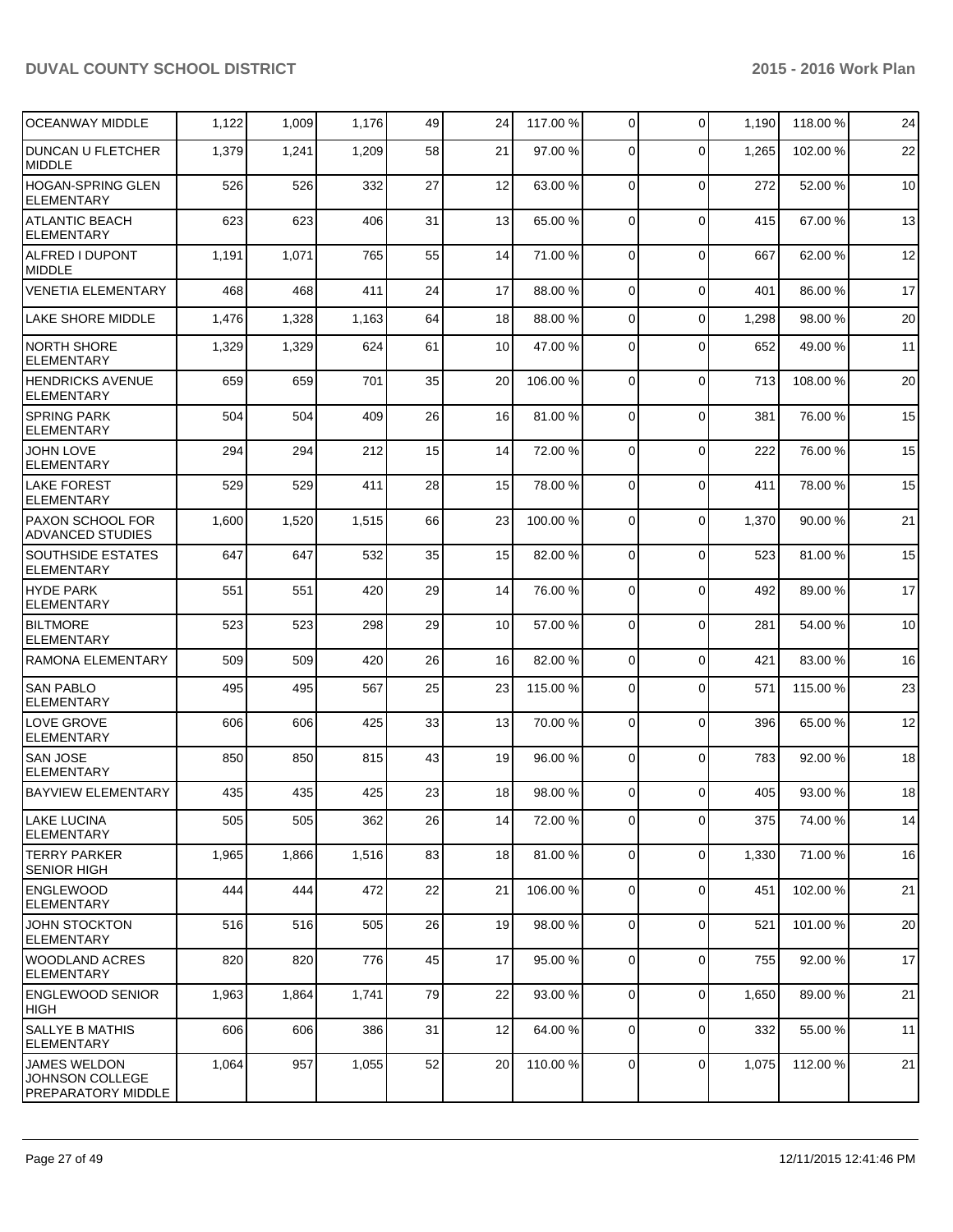| PINEDALE<br><b>ELEMENTARY</b>                               | 828   | 828   | 362   | 45 | 8 <sup>1</sup> | 44.00 %  | $\overline{0}$ | $\Omega$       | 324   | 39.00 % | $\overline{7}$ |
|-------------------------------------------------------------|-------|-------|-------|----|----------------|----------|----------------|----------------|-------|---------|----------------|
| <b>WINDY HILL</b><br><b>ELEMENTARY</b>                      | 652   | 652   | 627   | 34 | 18             | 96.00 %  | 0              | $\Omega$       | 599   | 92.00 % | 18             |
| <b>RUTLEDGE H PEARSON</b><br><b>ELEMENTARY</b>              | 469   | 469   | 281   | 24 | 12             | 60.00 %  | $\overline{0}$ | $\mathbf 0$    | 275   | 59.00 % | 11             |
| <b>JEAN RIBAULT SENIOR</b><br>HIGH                          | 1,772 | 1,683 | 1,116 | 72 | 15             | 66.00 %  | $\overline{0}$ | $\mathbf 0$    | 745   | 44.00 % | 10             |
| <b>CEDAR HILLS</b><br><b>ELEMENTARY</b>                     | 559   | 559   | 445   | 29 | 15             | 80.00 %  | 0              | $\mathbf 0$    | 428   | 77.00 % | 15             |
| <b>TIMUCUAN</b><br><b>ELEMENTARY</b>                        | 705   | 705   | 539   | 36 | 15             | 76.00 %  | 0              | $\mathbf 0$    | 531   | 75.00 % | 15             |
| <b>HIGHLANDS</b><br><b>ELEMENTARY</b>                       | 536   | 536   | 399   | 28 | 14             | 74.00 %  | $\Omega$       | $\mathbf 0$    | 506   | 94.00%  | 18             |
| LONG BRANCH<br><b>ELEMENTARY</b>                            | 407   | 407   | 242   | 21 | 12             | 60.00 %  | $\Omega$       | $\mathbf 0$    | 231   | 57.00 % | 11             |
| DOUGLAS ANDERSON<br>SCHOOL OF THE ARTS                      | 1,489 | 1,340 | 1,219 | 57 | 21             | 91.00 %  | $\mathbf 0$    | $\mathbf 0$    | 1,295 | 97.00 % | 23             |
| <b>SADIE TILLIS</b><br><b>ELEMENTARY</b>                    | 493   | 493   | 535   | 26 | 21             | 109.00 % | $\Omega$       | $\mathbf 0$    | 521   | 106.00% | 20             |
| <b>SAINT CLAIR EVANS</b><br>ACADEMY<br><b>ELEMENTARY</b>    | 672   | 672   | 434   | 32 | 14             | 65.00 %  | $\Omega$       | $\Omega$       | 355   | 53.00 % | 11             |
| <b>SUSIE E TOLBERT</b><br><b>ELEMENTARY</b>                 | 548   | 548   | 288   | 26 | 11             | 52.00 %  | $\Omega$       | $\mathbf 0$    | 325   | 59.00 % | 13             |
| <b>WEST JACKSONVILLE</b><br><b>ELEMENTARY</b>               | 495   | 495   | 205   | 25 | 8 <sup>1</sup> | 41.00 %  | $\Omega$       | $\mathbf 0$    | 198   | 40.00%  | 8              |
| JACKSONVILLE BEACH<br><b>ELEMENTARY</b>                     | 591   | 591   | 606   | 31 | 20             | 103.00 % | $\Omega$       | $\mathbf 0$    | 630   | 107.00% | 20             |
| DARNELL COOKMAN<br><b>JUNIOR SENIOR HIGH</b>                | 1,404 | 1,263 | 1,203 | 54 | 22             | 95.00 %  | 0              | $\mathbf 0$    | 1,203 | 95.00 % | 22             |
| MATTHEW W GILBERT<br><b>IMIDDLE</b>                         | 875   | 787   | 459   | 38 | 12             | 58.00 %  | $\Omega$       | $\mathbf 0$    | 596   | 76.00%  | 16             |
| <b>RICHARD L BROWN</b><br><b>ELEMENTARY</b>                 | 758   | 758   | 509   | 38 | 13             | 67.00 %  | $\overline{0}$ | 0              | 348   | 46.00 % | 9              |
| ISMART POPE<br><b>LIVINGSTON</b><br><b>ELEMENTARY</b>       | 852   | 852   | 422   | 47 | $\vert$ 9      | 50.00 %  | $\Omega$       | $\Omega$       | 438   | 51.00 % | 9              |
| <b>JAMES WELDON</b><br>JOHNSON OLD                          | 905   | 814   | 416   | 39 | 11             | 51.00 %  | $\Omega$       | $\Omega$       | 586   | 72.00 % | 15             |
| <b>ISTANTON COLLEGE</b><br>PREPARATORY<br><b>SCHOOL</b>     | 1,723 | 1,636 | 1,540 | 64 | 24             | 94.00 %  | $\overline{0}$ | $\overline{0}$ | 1,560 | 95.00 % | 24             |
| JOHN E FORD K-8                                             | 757   | 681   | 622   | 40 | 16             | 91.00 %  | $\overline{0}$ | $\mathbf 0$    | 630   | 93.00 % | 16             |
| INORTHWESTERN<br><b>MIDDLE</b>                              | 865   | 778   | 426   | 39 | 11             | 55.00 %  | $\overline{0}$ | $\mathbf 0$    | 541   | 70.00%  | 14             |
| <b>GEORGE WASHINGTON</b><br><b>CARVER ELEMENTARY</b>        | 598   | 598   | 330   | 29 | 11             | 55.00 %  | $\overline{0}$ | 0              | 398   | 67.00 % | 14             |
| <b>PINE FOREST</b><br>ELEMENTARY                            | 491   | 491   | 437   | 25 | 17             | 89.00 %  | $\overline{0}$ | 0              | 451   | 92.00 % | 18             |
| IR V DANIELS<br> ELEMENTARY                                 | 422   | 422   | 260   | 23 | 11             | 62.00 %  | $\Omega$       | $\mathbf 0$    | 305   | 72.00 % | 13             |
| <b>RUFUS E PAYNE</b><br> ELEMENTARY                         | 677   | 677   | 293   | 34 | 9 <sub>l</sub> | 43.00 %  | $\overline{0}$ | $\mathbf 0$    | 285   | 42.00 % | 8              |
| MOUNT HERMAN<br><b>EXCEPTIONAL</b><br><b>STUDENT CENTER</b> | 247   | 247   | 140   | 24 | $6\vert$       | 57.00 %  | $\overline{0}$ | $\mathbf 0$    | 111   | 45.00 % | $\,$ 5 $\,$    |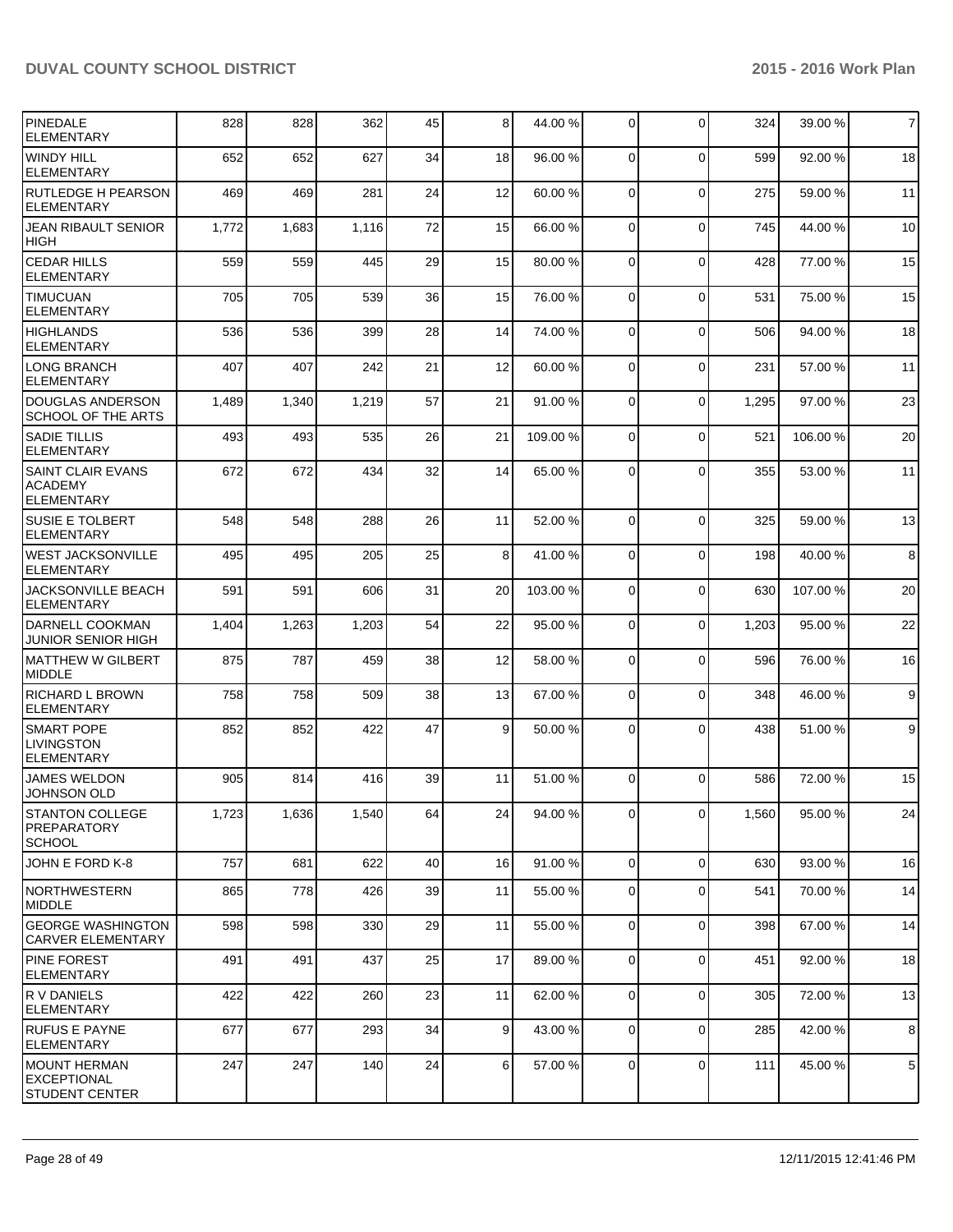| <b>WILLIAM M RAINES</b><br><b>SENIOR HIGH</b>              | 1,938 | 1,841    | 1,041    | 79 | 13              | 57.00 %  | $\overline{0}$ | $\Omega$     | 953         | 52.00 %  | 12             |
|------------------------------------------------------------|-------|----------|----------|----|-----------------|----------|----------------|--------------|-------------|----------|----------------|
| <b>CARTER G WOODSON</b><br><b>ELEMENTARY</b>               | 699   | 699      | 569      | 35 | 16              | 81.00 %  | $\Omega$       | $\Omega$     | 461         | 66.00 %  | 13             |
| EUGENE J BUTLER<br>MIDDLE                                  | 1,392 | 1,252    | 477      | 63 | 8 <sup>1</sup>  | 38.00 %  | $\Omega$       | $\mathbf{0}$ | 525         | 42.00%   | 8              |
| <b>S A HULL ELEMENTARY</b>                                 | 433   | 433      | 229      | 22 | 10 <sup>1</sup> | 53.00 %  | $\Omega$       | $\Omega$     | 245         | 57.00 %  | 11             |
| <b>PALM AVENUE</b><br>EXCEPTIONAL<br><b>STUDENT CENTER</b> | 209   | 209      | 129      | 18 | $\overline{7}$  | 62.00 %  | $\Omega$       | $\Omega$     | 101         | 48.00%   | $6 \,$         |
| <b>REYNOLDS LANE</b><br><b>ELEMENTARY</b>                  | 518   | 518      | 243      | 27 | $\vert$ 9       | 47.00 %  | $\Omega$       | $\Omega$     | 239         | 46.00%   | 9              |
| IKINGS TRAIL<br><b>ELEMENTARY</b>                          | 571   | 571      | 459      | 29 | 16              | 80.00 %  | $\Omega$       | $\Omega$     | 424         | 74.00%   | 15             |
| NORMANDY<br><b>ELEMENTARY</b>                              | 287   | $\Omega$ | $\Omega$ | 15 | $\Omega$        | 0.00%    | $\Omega$       | $\Omega$     | $\mathbf 0$ | 0.00%    | $\overline{0}$ |
| PICKETT ELEMENTARY                                         | 341   | 341      | 208      | 18 | 12              | 61.00%   | $\Omega$       | $\Omega$     | 201         | 59.00 %  | 11             |
| <b>BROOKVIEW</b><br><b>ELEMENTARY</b>                      | 711   | 711      | 745      | 37 | 20              | 105.00 % | $\Omega$       | $\mathbf{0}$ | 711         | 100.00%  | 19             |
| <b>J E B STUART MIDDLE</b>                                 | 1,144 | 1,029    | 778      | 51 | 15              | 76.00 %  | $\Omega$       | $\mathbf{0}$ | 980         | 95.00 %  | 19             |
| PARKWOOD HEIGHTS<br><b>ELEMENTARY</b>                      | 539   | 539      | 425      | 27 | 16              | 79.00 %  | $\Omega$       | $\mathbf{0}$ | 414         | 77.00 %  | 15             |
| Iholiday hill<br><b>ELEMENTARY</b>                         | 660   | 660      | 659      | 37 | 18              | 100.00 % | $\Omega$       | $\mathbf{0}$ | 622         | 94.00%   | 17             |
| OAK HILL ELEMENTARY                                        | 758   | 758      | 516      | 39 | 13              | 68.00 %  | $\Omega$       | $\mathbf{0}$ | 466         | 61.00%   | 12             |
| <b>SOUTHSIDE MIDDLE</b>                                    | 1,332 | 1,198    | 741      | 58 | 13              | 62.00 %  | $\Omega$       | $\Omega$     | 751         | 63.00 %  | 13             |
| JEAN RIBAULT MIDDLE                                        | 1,157 | 1,041    | 612      | 51 | 12              | 59.00 %  | $\Omega$       | $\mathbf{0}$ | 711         | 68.00%   | 14             |
| <b>ARLINGTON MIDDLE</b>                                    | 1,088 | 979      | 877      | 51 | 17              | 90.00 %  | $\Omega$       | $\Omega$     | 796         | 81.00%   | 16             |
| <b>HYDE GROVE</b><br><b>ELEMENTARY</b>                     | 690   | 690      | 464      | 35 | 13              | 67.00 %  | $\Omega$       | $\Omega$     | 460         | 67.00 %  | 13             |
| <b>JUSTINA ROAD</b><br><b>ELEMENTARY</b>                   | 489   | 489      | 230      | 24 | 10 <sup>1</sup> | 47.00 %  | $\Omega$       | $\Omega$     | 212         | 43.00 %  | 9              |
| JEFFERSON DAVIS<br><b>MIDDLE</b>                           | 1,598 | 1,438    | 823      | 67 | 12              | 57.00 %  | $\Omega$       | $\Omega$     | 1,248       | 87.00 %  | 19             |
| ISAN MATEO<br>ELEMENTARY                                   | 667   | 667      | 722      | 33 | 22              | 108.00 % | $\Omega$       | 0            | 651         | 98.00 %  | 20             |
| <b>JOSEPH STILWELL</b><br>MIDDLE                           | 1,370 | 1,233    | 844      | 60 | 14              | 68.00 %  | $\overline{0}$ | 0            | 1,088       | 88.00 %  | 18             |
| MARTIN LUTHER KING<br><b>ELEMENTARY</b>                    | 703   | 703      | 439      | 37 | 12              | 63.00 %  | $\overline{0}$ | 0            | 455         | 65.00 %  | 12             |
| NORMANDY VILLAGE<br><b>ELEMENTARY</b>                      | 658   | 658      | 424      | 34 | 12              | 64.00 %  | $\overline{0}$ | 0            | 374         | 57.00 %  | 11             |
| <b>GREENFIELD</b><br><b>ELEMENTARY</b>                     | 592   | 592      | 495      | 30 | 16              | 84.00 %  | $\overline{0}$ | 0            | 608         | 103.00 % | 20             |
| DUNCAN U FLETCHER<br><b>SENIOR HIGH</b>                    | 2,159 | 2,051    | 2,116    | 89 | 24              | 103.00 % | $\overline{0}$ | 0            | 1,865       | 91.00 %  | 21             |
| <b>SAMUEL W WOLFSON</b><br>SENIOR HIGH                     | 1,829 | 1,737    | 1,196    | 73 | 16              | 69.00 %  | $\overline{0}$ | $\mathbf 0$  | 1,094       | 63.00 %  | 15             |
| SEABREEZE<br><b>ELEMENTARY</b>                             | 588   | 588      | 666      | 30 | 22              | 113.00 % | $\overline{0}$ | 0            | 625         | 106.00%  | 21             |
| <b>CRYSTAL SPRINGS</b><br><b>ELEMENTARY</b>                | 1,225 | 1,225    | 1,032    | 62 | 17              | 84.00 %  | $\overline{0}$ | 0            | 1,030       | 84.00 %  | 17             |
| <b>MAYPORT</b><br><b>ELEMENTARY</b>                        | 808   | 808      | 420      | 40 | 11              | 52.00 %  | $\overline{0}$ | 0            | 445         | 55.00 %  | 11             |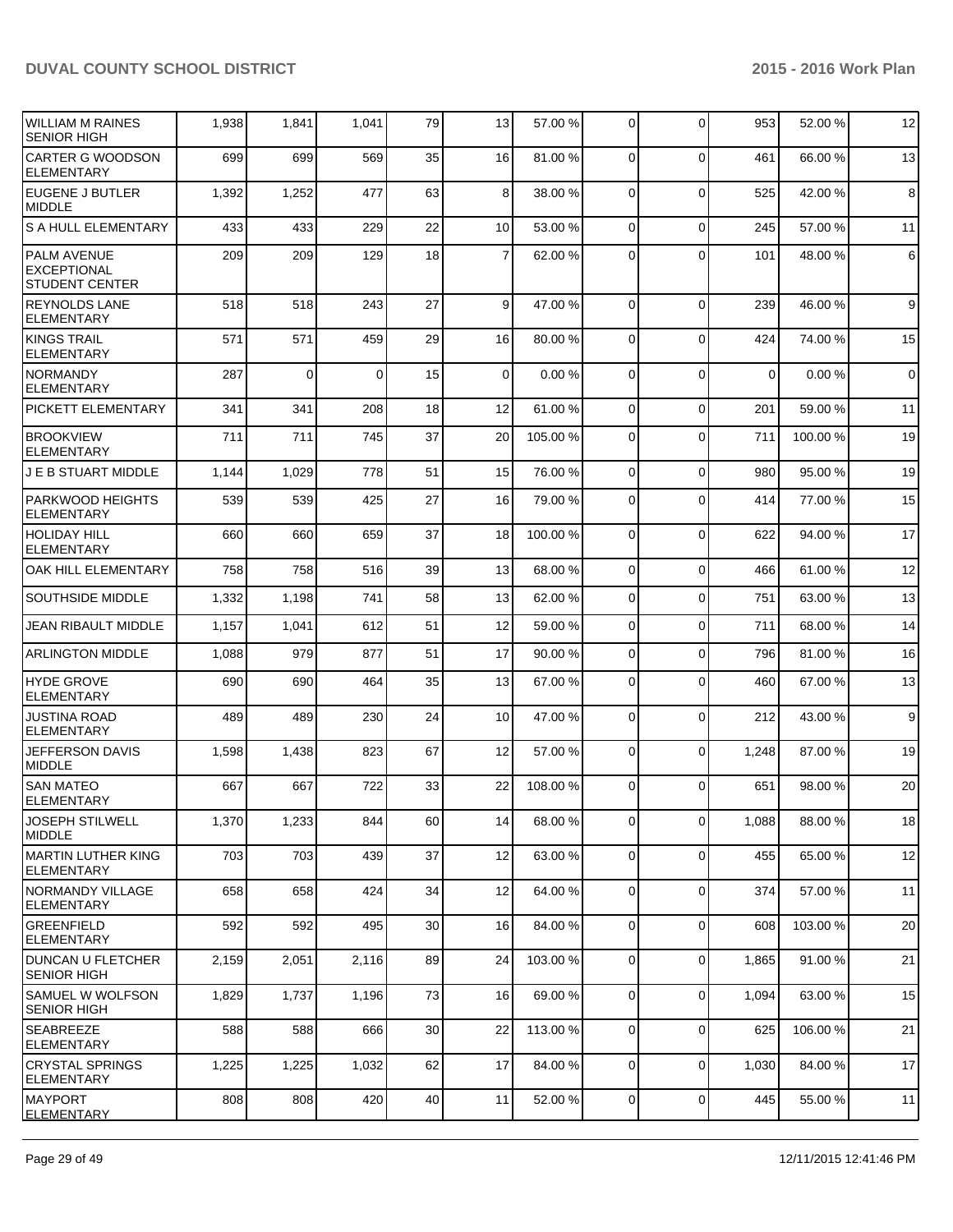| MERRILL ROAD<br><b>ELEMENTARY</b>                | 851   | 851   | 645   | 45  | 14             | 76.00 %  | $\overline{0}$ | $\Omega$       | 602   | 71.00 % | 13 |
|--------------------------------------------------|-------|-------|-------|-----|----------------|----------|----------------|----------------|-------|---------|----|
| <b>JACKSONVILLE</b><br><b>HEIGHTS ELEMENTARY</b> | 916   | 916   | 597   | 48  | 12             | 65.00 %  | $\Omega$       | $\mathbf 0$    | 742   | 81.00%  | 15 |
| <b>BEAUCLERC</b><br><b>ELEMENTARY</b>            | 1,140 | 1,140 | 1,023 | 59  | 17             | 90.00 %  | $\Omega$       | $\mathbf 0$    | 995   | 87.00 % | 17 |
| <b>CHIMNEY LAKES</b><br><b>ELEMENTARY</b>        | 1,030 | 1,030 | 1,094 | 56  | 20             | 106.00%  | $\Omega$       | $\Omega$       | 1,089 | 106.00% | 19 |
| <b>LONE STAR</b><br><b>ELEMENTARY</b>            | 713   | 713   | 644   | 36  | 18             | 90.00 %  | $\Omega$       | $\mathbf 0$    | 589   | 83.00 % | 16 |
| <b>STONEWALL JACKSON</b><br><b>ELEMENTARY</b>    | 342   | 342   | 346   | 17  | 20             | 101.00 % | $\Omega$       | $\mathbf 0$    | 312   | 91.00%  | 18 |
| <b>FORT CAROLINE</b><br><b>ELEMENTARY</b>        | 752   | 752   | 561   | 38  | 15             | 75.00 %  | $\overline{0}$ | $\Omega$       | 601   | 80.00 % | 16 |
| <b>MAMIE AGNES JONES</b><br><b>ELEMENTARY</b>    | 455   | 455   | 397   | 25  | 16             | 87.00 %  | $\overline{0}$ | $\Omega$       | 428   | 94.00%  | 17 |
| SANDALWOOD SENIOR<br><b>HIGH</b>                 | 2,970 | 2,821 | 2,700 | 124 | 22             | 96.00 %  | 0              | $\Omega$       | 2,675 | 95.00 % | 22 |
| FORT CAROLINE<br><b>MIDDLE</b>                   | 1,059 | 953   | 513   | 46  | 11             | 54.00 %  | $\Omega$       | $\Omega$       | 769   | 81.00%  | 17 |
| <b>SABAL PALM</b><br><b>ELEMENTARY</b>           | 1,154 | 1,154 | 1,011 | 62  | 16             | 88.00 %  | $\overline{0}$ | $\mathbf 0$    | 1,032 | 89.00 % | 17 |
| <b>ARLINGTON HEIGHTS</b><br><b>ELEMENTARY</b>    | 535   | 535   | 423   | 28  | 15             | 79.00 %  | 0              | $\mathbf 0$    | 399   | 75.00 % | 14 |
| <b>WESTSIDE HIGH</b><br><b>SCHOOL</b>            | 1,905 | 1,809 | 1,378 | 81  | 17             | 76.00 %  | 0              | $\mathbf 0$    | 1,056 | 58.00 % | 13 |
| LOUIS S SHEFFIELD<br><b>ELEMENTARY</b>           | 942   | 942   | 830   | 45  | 18             | 88.00 %  | $\overline{0}$ | $\mathbf 0$    | 834   | 89.00 % | 19 |
| <b>GREGORY DRIVE</b><br><b>ELEMENTARY</b>        | 852   | 852   | 731   | 42  | 17             | 86.00 %  | $\Omega$       | $\mathbf 0$    | 860   | 101.00% | 20 |
| <b>HIGHLANDS MIDDLE</b>                          | 1,389 | 1,250 | 836   | 61  | 14             | 67.00 %  | $\mathbf 0$    | $\mathbf 0$    | 1,015 | 81.00%  | 17 |
| <b>CROWN POINT</b><br><b>ELEMENTARY</b>          | 1,104 | 1,104 | 1,045 | 57  | 18             | 95.00 %  | 0              | $\mathbf 0$    | 1,032 | 93.00 % | 18 |
| NEPTUNE BEACH<br><b>ELEMENTARY</b>               | 1,033 | 1,033 | 896   | 54  | 17             | 87.00 %  | $\Omega$       | $\mathbf 0$    | 864   | 84.00 % | 16 |
| <b>JOSEPH FINEGAN</b><br><b>ELEMENTARY</b>       | 658   | 658   | 400   | 32  | 13             | 61.00%   | $\overline{0}$ | $\mathbf 0$    | 403   | 61.00%  | 13 |
| <b>EDWARD H WHITE</b><br><b>SENIOR HIGH</b>      | 2,306 | 2,190 | 1,608 | 96  | 17             | 73.00 %  | $\Omega$       | $\Omega$       | 1,521 | 69.00 % | 16 |
| <b>GREENLAND PINES</b><br><b>ELEMENTARY</b>      | 957   | 957   | 797   | 52  | 15             | 83.00 %  | $\overline{0}$ | $\overline{0}$ | 922   | 96.00 % | 18 |
| <b>PINE ESTATES</b><br><b>ELEMENTARY</b>         | 364   | 364   | 287   | 18  | 16             | 79.00 %  | $\Omega$       | $\mathbf 0$    | 263   | 72.00 % | 15 |
| <b>ALDEN ROAD</b><br><b>EXCEPTIONAL CENTER</b>   | 198   | 198   | 171   | 19  | 9 <sub>l</sub> | 87.00 %  | $\overline{0}$ | $\mathbf 0$    | 197   | 99.00%  | 10 |
| IMAYPORT MIDDLE                                  | 1,116 | 1,004 | 829   | 50  | 17             | 83.00 %  | $\overline{0}$ | $\mathbf 0$    | 936   | 93.00 % | 19 |
| <b>LANDMARK MIDDLE</b>                           | 1,851 | 1,665 | 1,211 | 80  | 15             | 73.00 %  | $\overline{0}$ | $\mathbf 0$    | 1,398 | 84.00%  | 17 |
| ALIMACINI<br><b>ELEMENTARY</b>                   | 942   | 942   | 849   | 52  | 16             | 90.00 %  | $\overline{0}$ | $\mathbf 0$    | 830   | 88.00 % | 16 |
| MANDARIN OAKS<br><b>ELEMENTARY</b>               | 1,072 | 1,072 | 1,135 | 57  | 20             | 106.00 % | $\overline{0}$ | 0              | 1,112 | 104.00% | 20 |
| MANDARIN MIDDLE                                  | 1,795 | 1,615 | 1,465 | 76  | 19             | 91.00 %  | $\overline{0}$ | $\mathbf 0$    | 1,660 | 103.00% | 22 |
| IMANDARIN SENIOR<br> HIGH                        | 2,636 | 2,504 | 2,309 | 106 | 22             | 92.00 %  | $\overline{0}$ | $\mathbf 0$    | 2,440 | 97.00 % | 23 |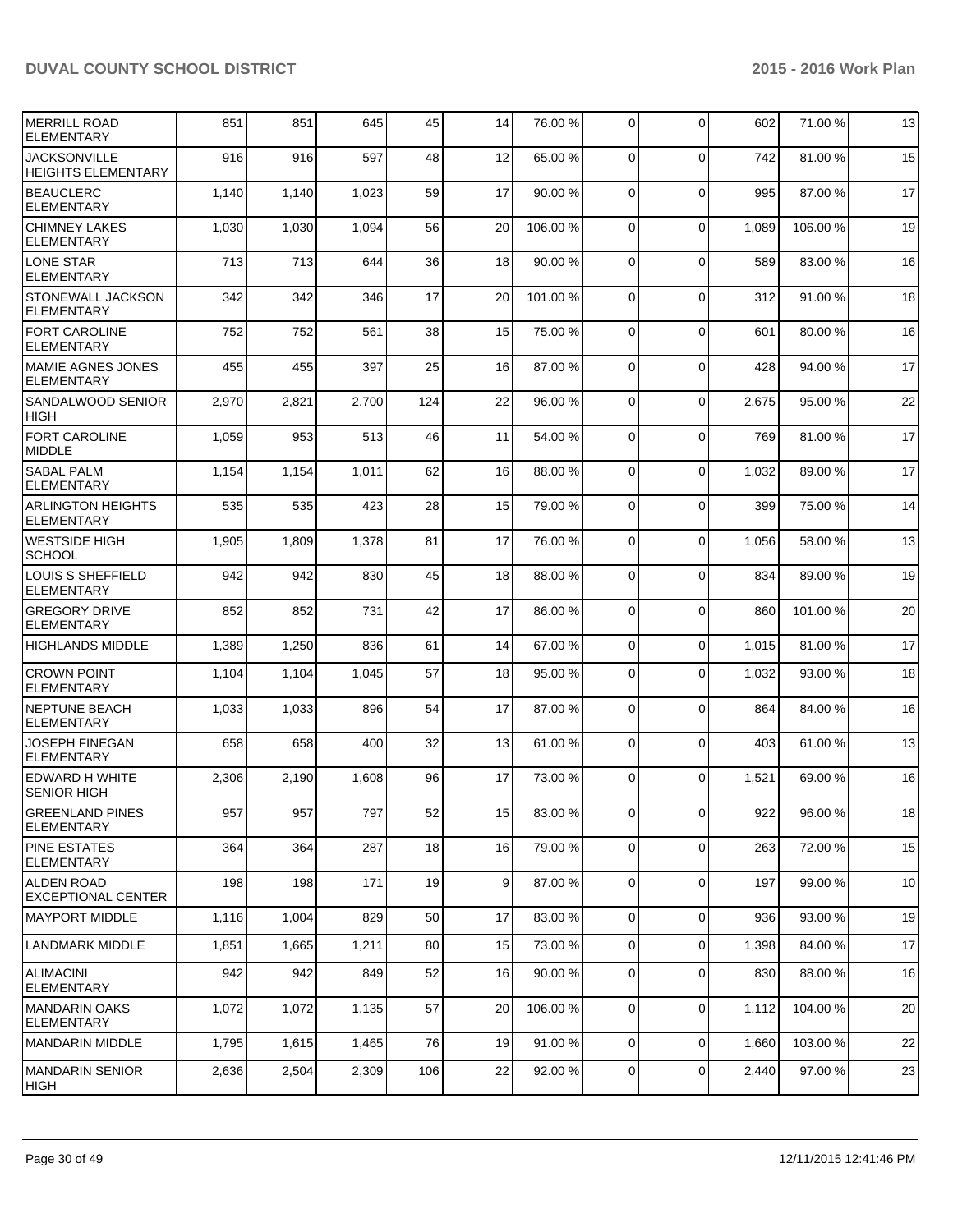| <b>SENIOR HIGH</b><br><b>WATERLEAF</b>                              | 862   | 862   | 753   | 46 | 16             | 87.00 %  | $\Omega$       | $\Omega$       | 801   | 93.00 %  | 17             |
|---------------------------------------------------------------------|-------|-------|-------|----|----------------|----------|----------------|----------------|-------|----------|----------------|
| <b>ATLANTIC COAST</b>                                               | 2,572 | 2,443 | 1,956 | 93 | 21             | 80.00 %  | $\Omega$       | $\mathbf 0$    | 2,168 | 89.00 %  | 23             |
| <b>BARTRAM SPRINGS</b><br><b>ELEMENTARY</b>                         | 964   | 964   | 914   | 51 | 18             | 95.00 %  | $\Omega$       | 0              | 899   | 93.00%   | 18             |
| <b>WESTVIEW K-8</b>                                                 | 1,665 | 1,498 | 1,213 | 78 | 16             | 81.00 %  | $\overline{0}$ | $\mathbf 0$    | 1,137 | 76.00%   | 15             |
| <b>CHAFFEE TRAIL</b><br><b>ELEMENTARY</b>                           | 808   | 808   | 745   | 43 | 17             | 92.00 %  | $\Omega$       | $\overline{0}$ | 704   | 87.00 %  | 16             |
| <b>NEW BERLIN</b><br><b>ELEMENTARY</b>                              | 1,252 | 1,252 | 1,170 | 63 | 19             | 93.00 %  | $\overline{0}$ | $\mathbf 0$    | 1,172 | 94.00%   | 19             |
| JOHN ALLEN AXSON<br><b>ELEMENTARY</b>                               | 570   | 570   | 453   | 29 | 16             | 79.00 %  | $\Omega$       | $\overline{0}$ | 512   | 90.00%   | 18             |
| <b>BISCAYNE</b><br><b>ELEMENTARY</b>                                | 667   | 667   | 650   | 35 | 19             | 97.00 %  | $\Omega$       | 0              | 603   | 90.00 %  | 17             |
| <b>OCEANWAY</b><br><b>ELEMENTARY</b>                                | 680   | 680   | 568   | 36 | 16             | 84.00 %  | $\Omega$       | $\overline{0}$ | 571   | 84.00%   | 16             |
| <b>DON BREWER</b><br><b>ELEMENTARY</b>                              | 673   | 673   | 556   | 36 | 15             | 83.00 %  | $\Omega$       | $\Omega$       | 559   | 83.00 %  | 16             |
| <b>KERNAN MIDDLE</b>                                                | 1,279 | 1,151 | 1,156 | 56 | 21             | 100.00 % | $\overline{0}$ | $\mathbf 0$    | 1,381 | 120.00%  | 25             |
| <b>KERNAN TRAILS</b><br><b>ELEMENTARY</b>                           | 663   | 663   | 647   | 35 | 18             | 98.00 %  | $\overline{0}$ | $\mathbf 0$    | 675   | 102.00%  | 19             |
| LAVILLA SCHOOL OF<br>THE ARTS                                       | 850   | 765   | 1,093 | 37 | 30             | 143.00 % | $\Omega$       | $\Omega$       | 1.050 | 137.00 % | 28             |
| <b>TWIN LAKES MIDDLE</b>                                            | 1.625 | 1,462 | 1,290 | 67 | 19             | 88.00 %  | $\Omega$       | $\Omega$       | 1,231 | 84.00%   | 18             |
| <b>ENTERPRISE LEARNING</b><br><b>ACADEMY</b>                        | 896   | 896   | 782   | 47 | 17             | 87.00 %  | $\overline{0}$ | $\mathbf 0$    | 740   | 83.00%   | 16             |
| <b>TWIN LAKES</b><br><b>ELEMENTARY</b>                              | 1,058 | 1,058 | 859   | 54 | 16             | 81.00%   | $\Omega$       | $\Omega$       | 862   | 81.00%   | 16             |
| <b>CHET'S CREEK</b><br><b>ELEMENTARY</b>                            | 1,026 | 1,026 | 1,305 | 54 | 24             | 127.00 % | $\Omega$       | $\mathbf 0$    | 1.298 | 127.00%  | 24             |
| <b>ABESS PARK</b><br><b>ELEMENTARY</b>                              | 830   | 830   | 748   | 44 | 17             | 90.00 %  | $\overline{0}$ | $\mathbf 0$    | 697   | 84.00 %  | 16             |
| A PHILIP RANDOLPH<br><b>ACADEMY OF</b><br><b>TECHNOLOGIES</b>       | 1,347 | 1,212 | 413   | 61 | $\overline{7}$ | 34.00 %  | $\Omega$       | $\overline{0}$ | 403   | 33.00 %  | $\overline{7}$ |
| <b>FRANK H PETERSON</b><br><b>ACADEMY OF</b><br><b>TECHNOLOGIES</b> | 1,377 | 1,239 | 1,109 | 63 | 18             | 89.00 %  | $\overline{0}$ | $\mathbf 0$    | 780   | 63.00 %  | 12             |
| <b>FIRST COAST SENIOR</b><br><b>HIGH</b>                            | 2,329 | 2,212 | 2,053 | 96 | 21             | 93.00 %  | $\Omega$       | $\overline{0}$ | 2,010 | 91.00%   | 21             |
| <b>ANDREW A ROBINSON</b><br><b>ELEMENTARY</b>                       | 990   | 990   | 605   | 52 | 12             | 61.00 %  | $\overline{0}$ | 0              | 572   | 58.00 %  | 11             |

The COFTE Projected Total (112,849) for 2019 - 2020 must match the Official Forecasted COFTE Total (112,849 ) for 2019 - 2020 before this section can be completed. In the event that the COFTE Projected Total does not match the Official forecasted COFTE, then the Balanced Projected COFTE Table should be used to balance COFTE.

| Projected COFTE for 2019 - 2020 |        |  | <b>Grade Level Type</b> | <b>Balanced Projected</b><br>COFTE for 2019 - 2020 |
|---------------------------------|--------|--|-------------------------|----------------------------------------------------|
| Elementary (PK-3)               | 38,022 |  |                         |                                                    |
| Middle (4-8)                    | 44.599 |  |                         |                                                    |
|                                 |        |  | Elementary (PK-3)       |                                                    |
|                                 |        |  |                         |                                                    |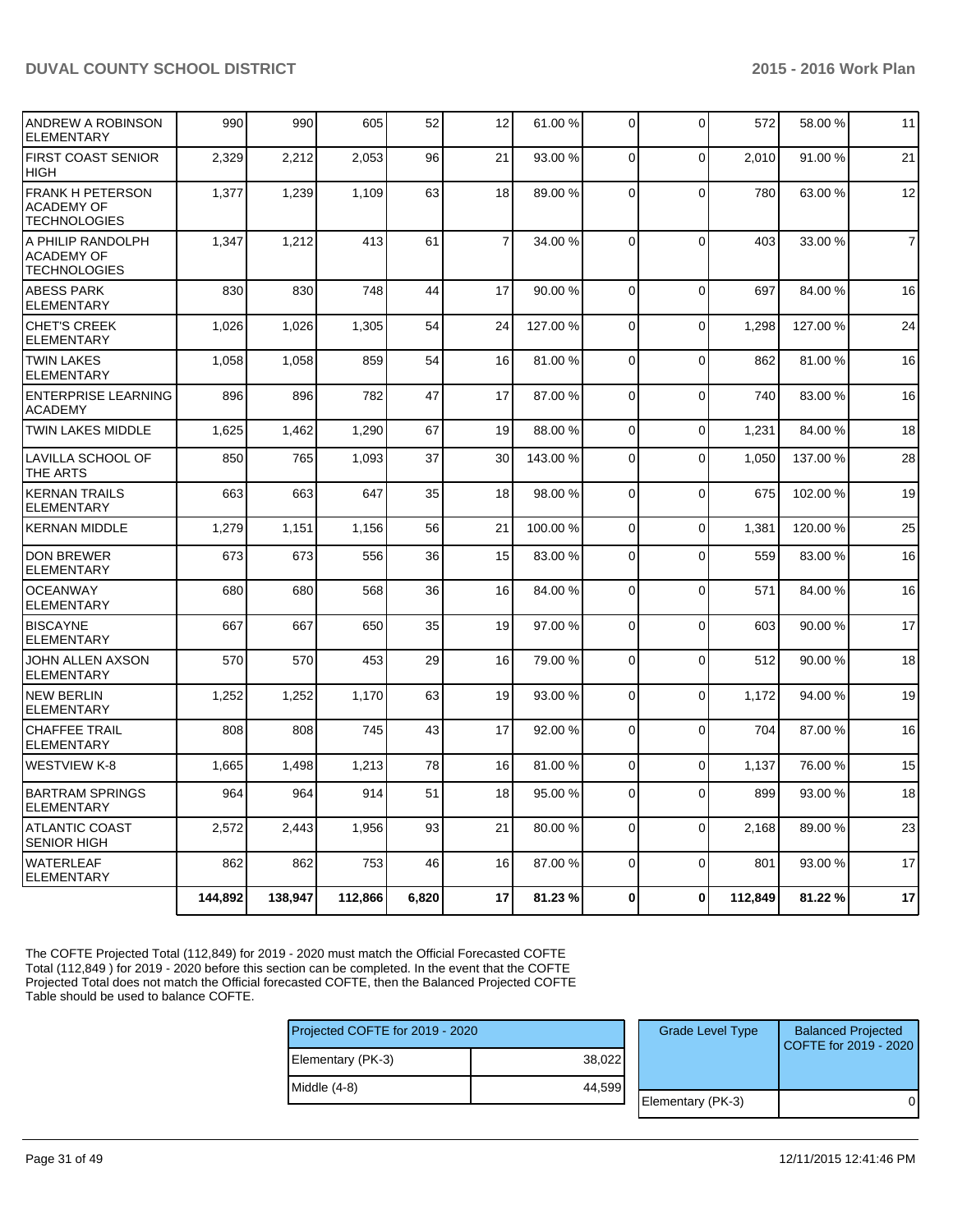| High (9-12) | 30,228  | Middle (4-8) | 0       |
|-------------|---------|--------------|---------|
|             | 112,849 | High (9-12)  | 0       |
|             |         |              | 112,849 |

#### **Relocatable Replacement**

Number of relocatable classrooms clearly identified and scheduled for replacement in the school board adopted financially feasible 5-year district work program.

| Location                               | $2015 - 2016$ | 2016 - 2017 | $^{\prime}$ - 2018<br>2017 | $2018 - 2019$ | 2019 - 2020 | Year 5 Total |
|----------------------------------------|---------------|-------------|----------------------------|---------------|-------------|--------------|
| <b>Total Relocatable Replacements:</b> | 0             |             | 0                          |               |             |              |

#### **Charter Schools Tracking**

Information regarding the use of charter schools.

| Location-Type                       | # Relocatable<br>units or<br>permanent<br>classrooms | Owner      | <b>Year Started or</b><br>Scheduled | <b>Student</b><br><b>Stations</b> | <b>Students</b><br>Enrolled | Years in<br>Contract | <b>Total Charter</b><br><b>Students</b><br>projected for<br>$2019 - 2020$ |
|-------------------------------------|------------------------------------------------------|------------|-------------------------------------|-----------------------------------|-----------------------------|----------------------|---------------------------------------------------------------------------|
| SOS Academy                         |                                                      | 16 PRIVATE | 1997                                | 330                               | 146                         | 19                   | 500                                                                       |
| Wayman Academy of the Arts<br>Elem. |                                                      | 20 PRIVATE | 2000                                | 376                               | 248                         | 16                   | 500                                                                       |
| <b>SAL Tech</b>                     |                                                      | 12 PRIVATE | 2004                                | 400                               | 98                          | 12                   | $\overline{0}$                                                            |
| River City Science Academy (K-5)    |                                                      | 23 PRIVATE | 2007                                | 414                               | 371                         | 8                    | 800                                                                       |
| Global Outreach                     |                                                      | 34 PRIVATE | 2009                                | 729                               | 672                         | $\overline{7}$       | 805                                                                       |
| <b>Tiger Academy</b>                |                                                      | 16 PRIVATE | 2010                                | 232                               | 221                         | $\overline{7}$       | 232                                                                       |
| Somerset Academy-Eagle (K-5)        |                                                      | 15 PRIVATE | 2010                                | 268                               | 165                         | 6                    | 580                                                                       |
| Somerset Academy-Middle (6-8)       |                                                      | 6 PRIVATE  | 2010                                | 132                               | 65                          | 6                    | 528                                                                       |
| Lone Star High                      |                                                      | 6 PRIVATE  | 2010                                | 150                               | 206                         | 6                    | 350                                                                       |
| <b>River City Science</b>           |                                                      | 42 PRIVATE | 2010                                | 940                               | 825                         | 6                    | 580                                                                       |
| <b>KIPP Impact Middle</b>           |                                                      | 26 PRIVATE | 2010                                | 513                               | 338                         | 6                    | 352                                                                       |
| Duval Charter Scholars Academy      |                                                      | 28 PRIVATE | 2010                                | 560                               | 509                         | 6                    | 1,504                                                                     |
| Duval Charter High At<br>Baymeadows |                                                      | 19 PRIVATE | 2011                                | 525                               | 465                         | 5                    | 1,800                                                                     |
| Duval Charter At Baymeadows K-<br>8 |                                                      | 62 PRIVATE | 2011                                | 1,280                             | 1,230                       | 5                    | 1,504                                                                     |
| <b>Waverly Academy</b>              |                                                      | 19 PRIVATE | 2011                                | 330                               | 163                         | 5                    | 330                                                                       |
| Seacoast Charter Academy            |                                                      | 16 PRIVATE | 2011                                | 304                               | 298                         | 5                    | 326                                                                       |
| Somerset Eagle High                 |                                                      | 2 PRIVATE  | 2012                                | 50                                | 11                          | 4                    | 800                                                                       |
| Mycro School                        |                                                      | 6 STATE    | 2012                                | 144                               | 166                         | 4                    | 275                                                                       |
| Kipp Voice                          |                                                      | 24 PRIVATE | 2012                                | 487                               | 363                         | 4                    | 500                                                                       |
| <b>Biscayne High</b>                |                                                      | 6 PRIVATE  | 2013                                | 150                               | 185                         | 3                    | 600                                                                       |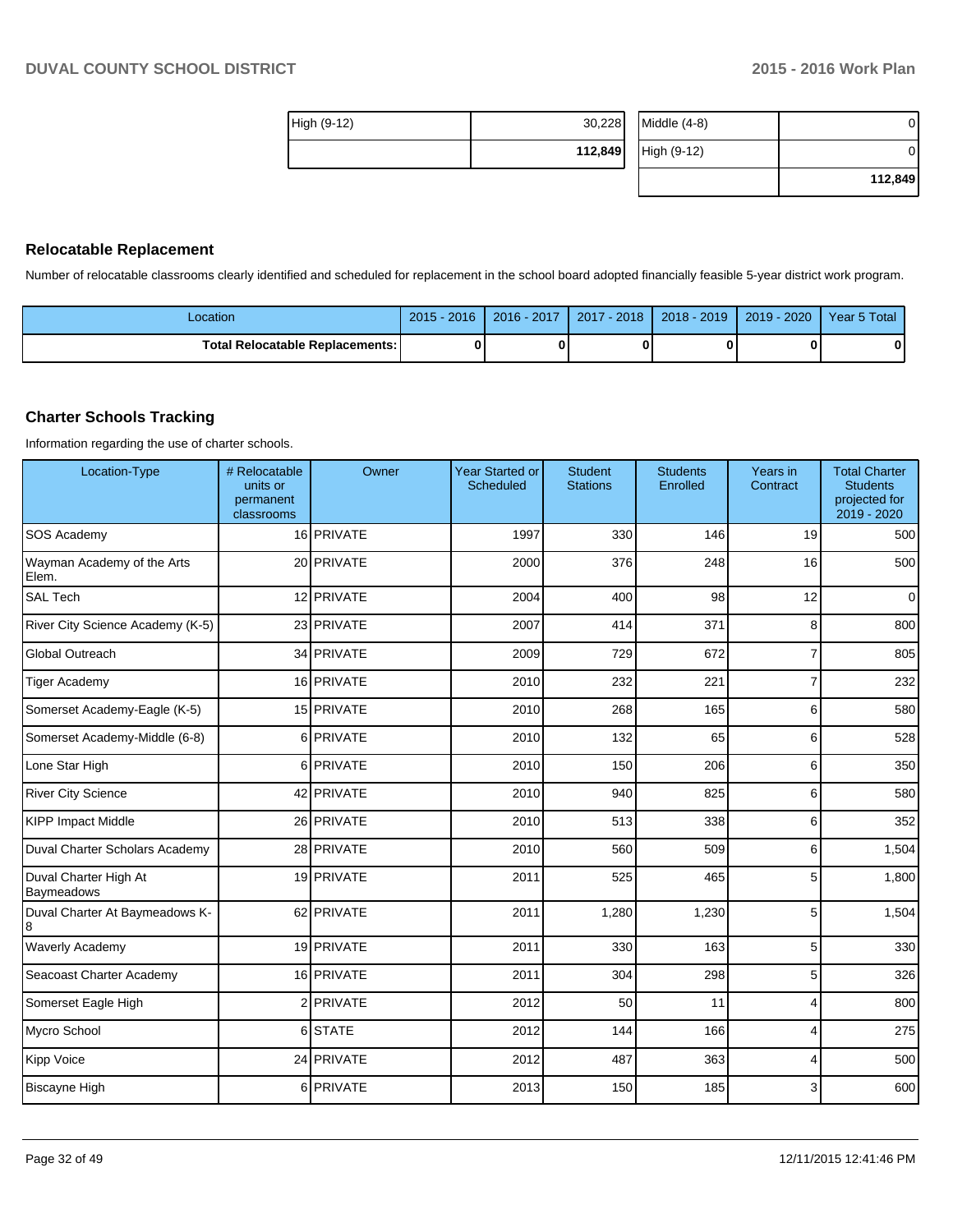| San Jose Preparatory                              |     | 6 PRIVATE  | 2013 | 150    | 182    | 3              | 600    |
|---------------------------------------------------|-----|------------|------|--------|--------|----------------|--------|
| San Jose Academy                                  |     | 13 PRIVATE | 2013 | 286    | 233    | 3              | 528    |
| <b>River City Science Innovations</b>             |     | 10 PRIVATE | 2013 | 200    | 341    | 3              | 850    |
| Seaside Community                                 |     | 16 PRIVATE | 2013 | 160    | 186    | 3              | 232    |
| Duval Charter at Westside                         |     | 56 PRIVATE | 2013 | 1,145  | 690    | 3              | 1,145  |
| Somerset K-8                                      |     | 19 PRIVATE | 2013 | 475    | 438    | 3              | 900    |
| Fla. Virtual @ Duval County                       |     | 10 PRIVATE | 2013 | 220    | 150    | $\overline{2}$ | 789    |
| Duval Charter @ Mandarin                          |     | 57 PRIVATE | 2014 | 661    | 774    | 2              | 1,145  |
| Duval Charter @ Southside                         |     | 57 PRIVATE | 2014 | 661    | 682    | $\overline{2}$ | 1,145  |
| Valor Academy - Middle                            |     | 6 PRIVATE  | 2014 | 150    | 141    | $\overline{2}$ | 220    |
| Valor Academy - High                              |     | 6 PRIVATE  | 2014 | 150    | 42     | $\overline{2}$ | 250    |
| Virtue Arts and Science Academy-<br>Middle School |     | 7 PRIVATE  | 2015 | 132    | 75     |                | 330    |
| Virtue Arts and Science Academy-<br>High School   |     | 6 PRIVATE  | 2015 | 125    | 33     |                | 400    |
| Duval Charter at Flagler                          |     | 57 PRIVATE | 2015 | 661    | 358    |                | 1,145  |
| Kipp Jax K-8                                      |     | 2 PRIVATE  | 2015 | 36     | 31     |                | 36     |
|                                                   | 726 |            |      | 13,526 | 11,101 |                | 22,581 |

## **Special Purpose Classrooms Tracking**

The number of classrooms that will be used for certain special purposes in the current year, by facility and type of classroom, that the district will, 1), not use for educational purposes, and 2), the co-teaching classrooms that are not open plan classrooms and will be used for educational purposes.

| School                                 | School Type | $\parallel \#$ of Elementary $\parallel \#$ of Middle 4-8 $\parallel \#$ of High 9-12<br>K-3 Classrooms I | <b>Classrooms</b> | <b>Classrooms</b> | # of $ESE$<br><b>Classrooms</b> | # of Combo<br><b>Classrooms</b> | Total<br><b>Classrooms</b> |
|----------------------------------------|-------------|-----------------------------------------------------------------------------------------------------------|-------------------|-------------------|---------------------------------|---------------------------------|----------------------------|
| <b>Total Educational Classrooms: I</b> |             |                                                                                                           |                   | OΙ                |                                 |                                 | 01                         |

| School                                     | <b>School Type</b> | # of Elementary<br>K-3 Classrooms | # of Middle 4-8<br><b>Classrooms</b> | # of High $9-12$<br><b>Classrooms</b> | # of $ESE$<br><b>Classrooms</b> | # of Combo<br><b>Classrooms</b> | Total<br><b>Classrooms</b> |
|--------------------------------------------|--------------------|-----------------------------------|--------------------------------------|---------------------------------------|---------------------------------|---------------------------------|----------------------------|
| <b>IBISCAYNE ELEMENTARY</b>                | Co-Teaching        |                                   |                                      |                                       |                                 |                                 | 3                          |
| ICHET'S CREEK ELEMENTARY                   | Co-Teaching        | 22                                |                                      |                                       |                                 | 0                               | 23                         |
| <b>JACKSONVILLE HEIGHTS</b><br>IELEMENTARY | Co-Teaching        |                                   |                                      |                                       |                                 | 0                               |                            |
| İCHIMNEY LAKES ELEMENTARY                  | Co-Teaching        | 5                                 |                                      |                                       | ſ                               | 0                               | 6                          |
| <b>SEABREEZE ELEMENTARY</b>                | Co-Teaching        | 3 <sub>1</sub>                    |                                      |                                       | $\Omega$                        | 0                               | 4                          |
| <b>SAN MATEO ELEMENTARY</b>                | Co-Teaching        | 9                                 |                                      | 0                                     | $\Omega$                        | 0                               | 9                          |
| HOLIDAY HILL ELEMENTARY                    | Co-Teaching        | 8                                 | n                                    | 0                                     | $\Omega$                        | 0                               | 8                          |
| <b>JACKSONVILLE BEACH</b><br>IELEMENTARY   | Co-Teaching        |                                   |                                      | 0                                     | 0                               | 0                               |                            |
| <b>J E B STUART MIDDLE</b>                 | Co-Teaching        |                                   |                                      | U                                     |                                 | 0                               | 2                          |
| <b>SADIE TILLIS ELEMENTARY</b>             | Co-Teaching        |                                   |                                      |                                       |                                 | 0                               |                            |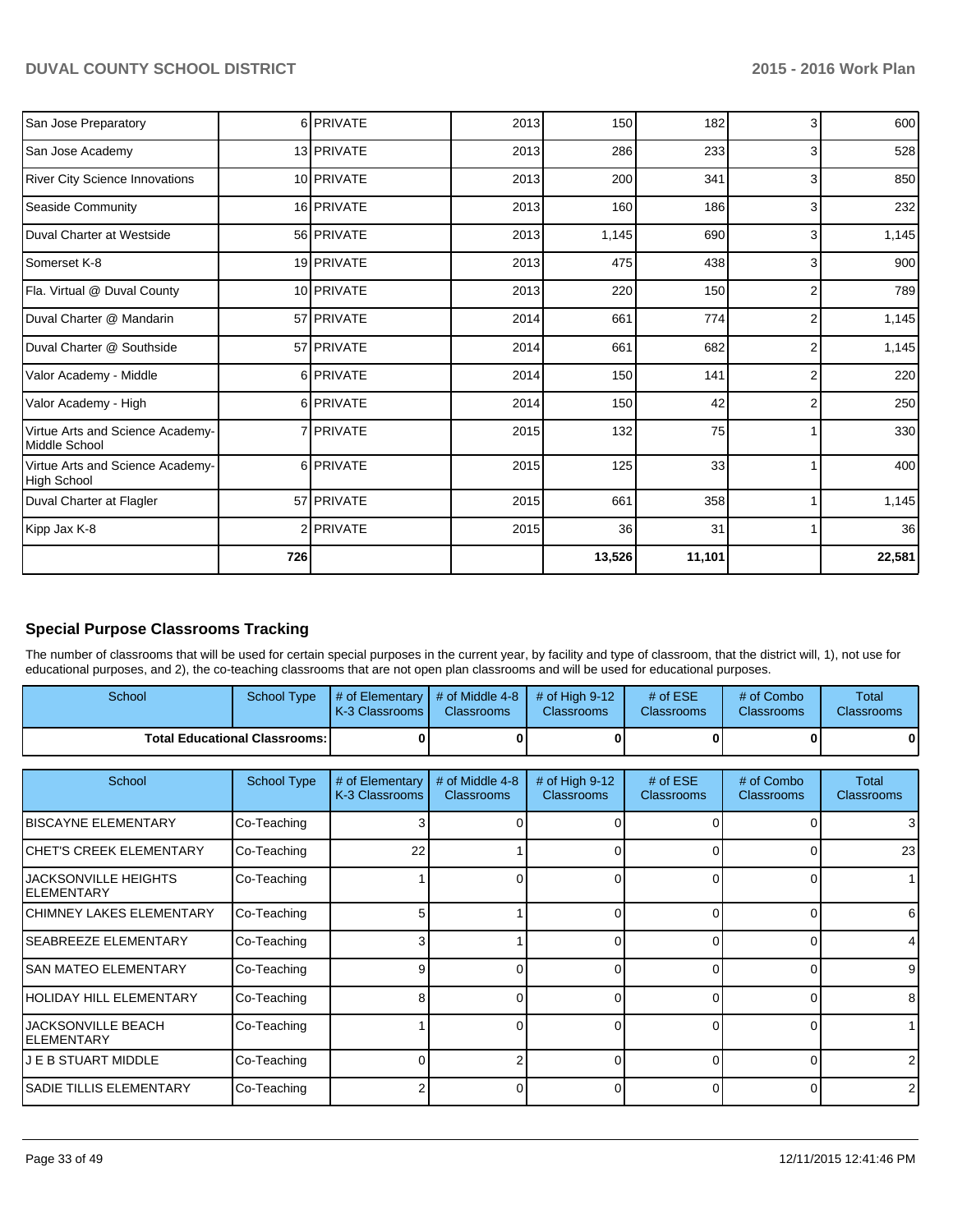| <b>WINDY HILL ELEMENTARY</b>                  | Co-Teaching                          | 2           | $\Omega$ | $\Omega$ | 0        | $\overline{0}$ | $\overline{2}$ |
|-----------------------------------------------|--------------------------------------|-------------|----------|----------|----------|----------------|----------------|
| JOHN STOCKTON ELEMENTARY                      | Co-Teaching                          |             | O        | $\Omega$ | 0        | $\Omega$       | $\mathbf 1$    |
| <b>WOODLAND ACRES</b><br><b>ELEMENTARY</b>    | Co-Teaching                          | 5           |          | $\Omega$ | $\Omega$ | 0              | 6              |
| <b>BAYVIEW ELEMENTARY</b>                     | Co-Teaching                          | 2           | 0        | $\Omega$ | 0        | 0              | $\overline{2}$ |
| <b>LORETTO ELEMENTARY</b>                     | Co-Teaching                          |             | $\Omega$ | $\Omega$ | 0        | 0              | $\mathbf{1}$   |
| <b>MANDARIN OAKS ELEMENTARY</b>               | Co-Teaching                          |             | $\Omega$ | $\Omega$ | $\Omega$ | 0              | 4              |
| <b>KERNAN TRAILS ELEMENTARY</b>               | Co-Teaching                          | 2           | 2        | $\Omega$ | $\Omega$ | 0              | 4              |
| <b>GREGORY DRIVE ELEMENTARY</b>               | Co-Teaching                          |             | 0        | $\Omega$ | $\Omega$ | $\Omega$       | $\mathbf{1}$   |
| <b>CROWN POINT ELEMENTARY</b>                 | Co-Teaching                          | $\Omega$    | 5        | $\Omega$ | $\Omega$ | 0              | 5              |
| NEPTUNE BEACH ELEMENTARY                      | Co-Teaching                          |             | 0        | $\Omega$ | $\Omega$ | $\Omega$       | 4              |
| SABAL PALM ELEMENTARY                         | Co-Teaching                          | 2           | 0        | $\Omega$ | $\Omega$ | $\Omega$       | $\overline{2}$ |
| LOUIS S SHEFFIELD<br><b>ELEMENTARY</b>        | Co-Teaching                          |             | U        | O        | 0        | $\Omega$       | $\mathbf{1}$   |
| PICKETT ELEMENTARY                            | Co-Teaching                          |             | $\Omega$ | $\Omega$ | $\Omega$ | $\Omega$       | $\mathbf{1}$   |
| MAMIE AGNES JONES<br><b>ELEMENTARY</b>        | Co-Teaching                          |             | 3        |          | $\Omega$ | 0              | 4              |
| JOHN E FORD K-8                               | Co-Teaching                          | $\mathbf 0$ | 2        | $\Omega$ | 0        | 0              | $\overline{2}$ |
| SAN PABLO ELEMENTARY                          | Co-Teaching                          |             | 0        | $\Omega$ | $\Omega$ | $\Omega$       | 4              |
| <b>RICHARD L BROWN</b><br><b>ELEMENTARY</b>   | Co-Teaching                          | $\Omega$    |          | $\Omega$ | $\Omega$ | $\Omega$       | $\mathbf{1}$   |
| <b>SOUTHSIDE ESTATES</b><br><b>ELEMENTARY</b> | Co-Teaching                          | 1           |          | $\Omega$ | $\Omega$ | $\Omega$       | $\overline{2}$ |
| <b>HENDRICKS AVENUE</b><br><b>ELEMENTARY</b>  | Co-Teaching                          |             |          | $\Omega$ | $\Omega$ | $\Omega$       | 5              |
| DUNCAN U FLETCHER MIDDLE                      | Co-Teaching                          | 0           | 10       | $\Omega$ | $\Omega$ | $\Omega$       | 10             |
| <b>BARTRAM SPRINGS</b><br><b>ELEMENTARY</b>   | Co-Teaching                          |             | 0        | $\Omega$ | 0        | 0              | 2              |
| <b>WATERLEAF ELEMENTARY</b>                   | Co-Teaching                          | 4           | $\Omega$ | $\Omega$ | 0        | 0              | 4              |
|                                               | <b>Total Co-Teaching Classrooms:</b> |             | 31       | 0        | 0        | O              | 127            |

#### **Infrastructure Tracking**

**Necessary offsite infrastructure requirements resulting from expansions or new schools. This section should include infrastructure information related to capacity project schedules and other project schedules (Section 4).**

Offsite infrastructure requirements vary from site to site based in the scope of work, utilization of land, site requirements and accessibility. Zoning verification is reviewed along with concurrency application and an environmental condition assessment is completed. Site drainage, stormwater requirements and impact to adjacent properties and pedestrian access is also reviewed. All of these factors can affect offsite infrastructure requirements. In most cases water and sewer lines, electrical power lines, telephone service and traffic lanes are extended. In some cases, new roads and/or de-acceleration lanes are built.

**Proposed location of planned facilities, whether those locations are consistent with the comprehensive plans of all affected local governments, and recommendations for infrastructure and other improvements to land adjacent to existing facilities. Provisions of 1013.33(12), (13) and (14) and 1013.36 must be addressed for new facilities planned within the 1st three years of the plan (Section 5).**

There are not planned facilities in the Work Program within the next three years.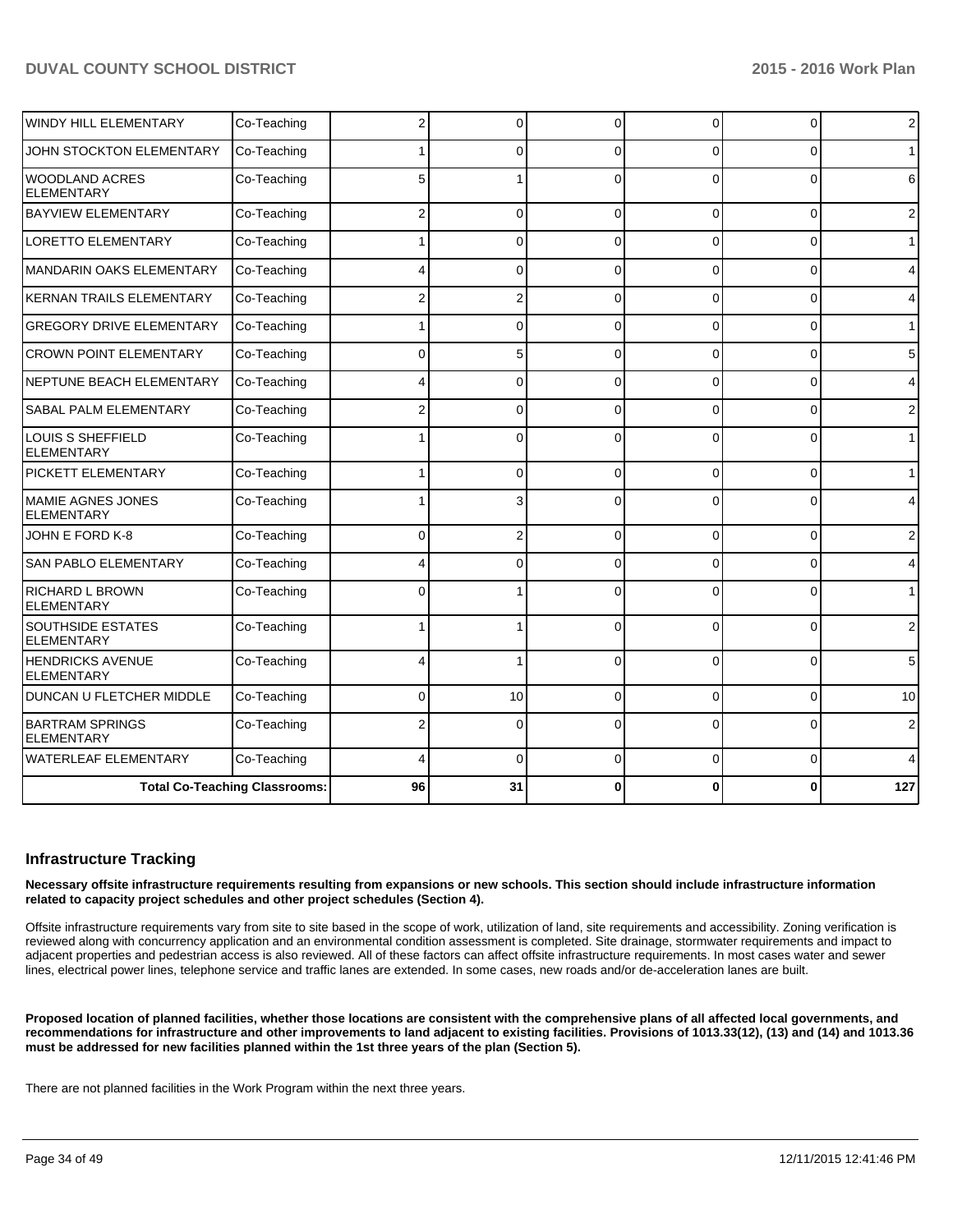#### **Net New Classrooms**

The number of classrooms, by grade level and type of construction, that were added during the last fiscal year.

| List the net new classrooms added in the 2014 - 2015 fiscal year. |                                                                                                                                                         |                                   |                                |                                                                        | List the net new classrooms to be added in the 2015 - 2016 fiscal<br>vear. |                            |                                |                        |
|-------------------------------------------------------------------|---------------------------------------------------------------------------------------------------------------------------------------------------------|-----------------------------------|--------------------------------|------------------------------------------------------------------------|----------------------------------------------------------------------------|----------------------------|--------------------------------|------------------------|
|                                                                   | "Classrooms" is defined as capacity carrying classrooms that are added to increase<br>capacity to enable the district to meet the Class Size Amendment. |                                   |                                | Totals for fiscal year 2015 - 2016 should match totals in Section 15A. |                                                                            |                            |                                |                        |
| Location                                                          | $2014 - 2015 \#$<br>Permanent                                                                                                                           | $2014 - 2015$ #<br><b>Modular</b> | $2014 - 2015$ #<br>Relocatable | $2014 - 2015$<br>Total                                                 | $2015 - 2016$ #<br>Permanent                                               | $2015 - 2016$ #<br>Modular | $2015 - 2016$ #<br>Relocatable | $2015 - 2016$<br>Total |
| Elementary (PK-3)                                                 |                                                                                                                                                         |                                   |                                |                                                                        |                                                                            |                            |                                |                        |
| $Middle (4-8)$                                                    |                                                                                                                                                         |                                   | -5                             |                                                                        |                                                                            |                            |                                |                        |
| High (9-12)                                                       | 20                                                                                                                                                      |                                   |                                | 16 <sub>1</sub>                                                        |                                                                            |                            |                                |                        |
|                                                                   | 23 <sub>1</sub>                                                                                                                                         |                                   | -9                             | 14.                                                                    |                                                                            |                            |                                | 0                      |

#### **Relocatable Student Stations**

Number of students that will be educated in relocatable units, by school, in the current year, and the projected number of students for each of the years in the workplan.

| <b>Site</b>                                           | $2015 - 2016$   | $2016 - 2017$   | $2017 - 2018$ | 2018 - 2019     | 2019 - 2020 | 5 Year Average |
|-------------------------------------------------------|-----------------|-----------------|---------------|-----------------|-------------|----------------|
| <b>BISCAYNE ELEMENTARY</b>                            | 0               | $\Omega$        | $\Omega$      | $\Omega$        | 0           | $\mathbf 0$    |
| IMATTIE V RUTHERFORD ALTERNATIVE<br><b>IEDUCATION</b> | 69              | 69              | 69            | 69              | 69          | 69             |
| IWHITEHOUSE ELEMENTARY                                | 90 <sub>0</sub> | 90 <sup>°</sup> | 90            | 90 <sup>°</sup> | 90          | 90             |
| <b>ITWIN LAKES MIDDLE</b>                             | 0               | $\Omega$        | $\Omega$      | $\Omega$        | 0           | $\Omega$       |
| ILAVILLA SCHOOL OF THE ARTS                           | $\Omega$        | $\Omega$        | $\Omega$      | $\Omega$        | 0           | $\Omega$       |
| ABESS PARK ELEMENTARY                                 | 0               | $\Omega$        | $\Omega$      | $\Omega$        | 0           | $\Omega$       |
| <b>ICHET'S CREEK ELEMENTARY</b>                       | 196             | 196             | 196           | 196             | 196         | 196            |
| <b>ITWIN LAKES ELEMENTARY</b>                         | 220             | 220             | 220           | 220             | 220         | 220            |
| <b>IENTERPRISE LEARNING ACADEMY</b>                   | 66              | 66              | 66            | 66              | 66          | 66             |
| IANDREW A ROBINSON ELEMENTARY                         | $\Omega$        | $\Omega$        | $\Omega$      | $\Omega$        | 0           | $\Omega$       |
| IFIRST COAST SENIOR HIGH                              | 175             | 175             | 175           | 175             | 175         | 175            |
| IFRANK H PETERSON ACADEMY OF<br><b>ITECHNOLOGIES</b>  | 0               | 0               | $\Omega$      | 0               | 0           | $\Omega$       |
| IA PHILIP RANDOLPH ACADEMY OF<br><b>ITECHNOLOGIES</b> | 0               | 0               | $\Omega$      | U               | $\Omega$    | $\mathbf 0$    |
| IMERRILL ROAD ELEMENTARY                              | 0               | $\Omega$        | $\Omega$      | $\Omega$        | 0           | $\mathbf 0$    |
| <b>JACKSONVILLE HEIGHTS ELEMENTARY</b>                | 126             | 126             | 126           | 126             | 126         | 126            |
| <b>IBEAUCLERC ELEMENTARY</b>                          | 139             | 139             | 139           | 139             | 139         | 139            |
| İCHIMNEY LAKES ELEMENTARY                             | 84              | 84              | 84            | 84              | 84          | 84             |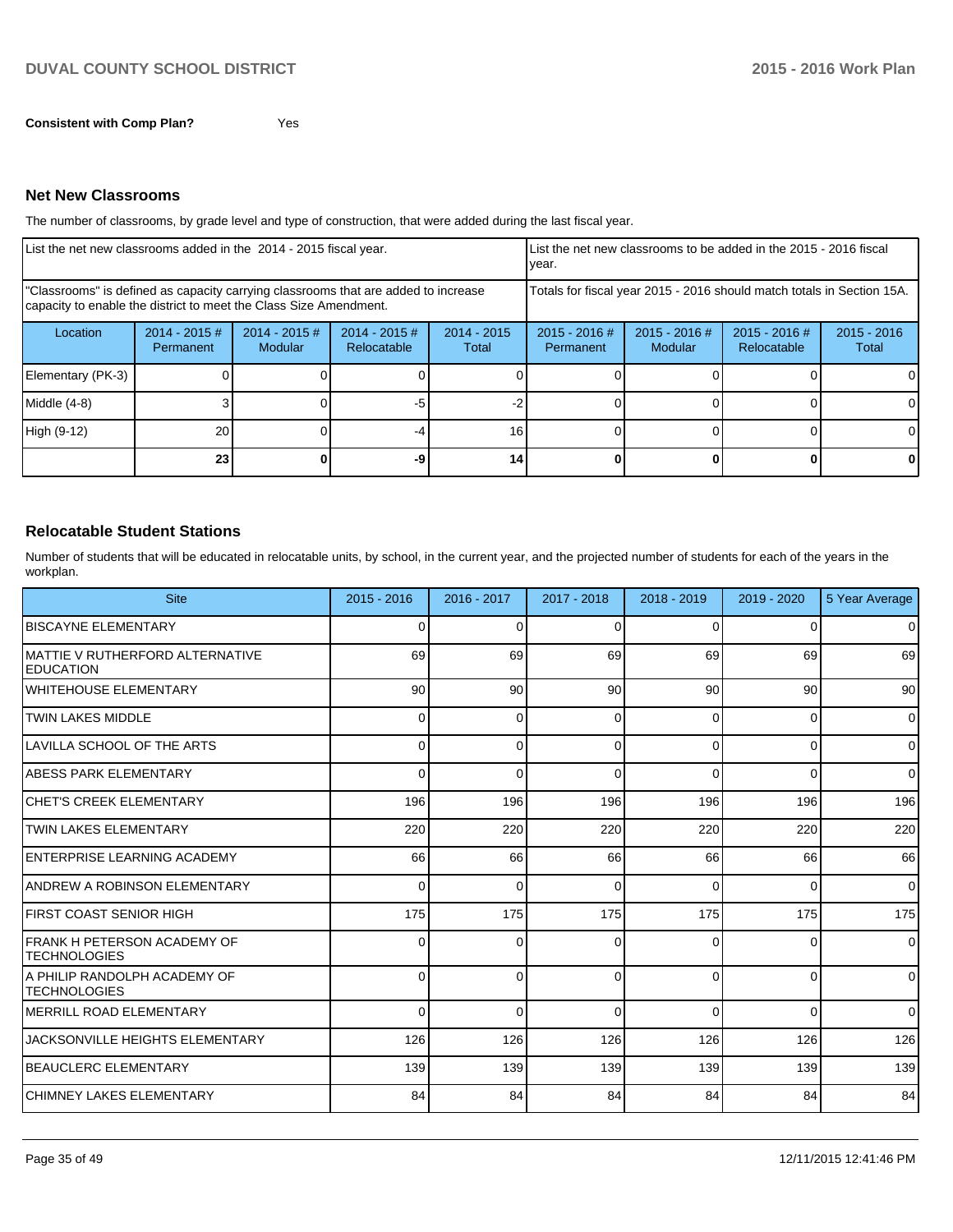| MANDARIN MIDDLE                                           | $\Omega$ | $\overline{0}$ | $\mathbf 0$ | $\Omega$ | $\overline{0}$ | $\overline{0}$ |
|-----------------------------------------------------------|----------|----------------|-------------|----------|----------------|----------------|
| <b>MANDARIN SENIOR HIGH</b>                               | 475      | 475            | 475         | 475      | 475            | 475            |
| <b>GREENFIELD ELEMENTARY</b>                              | 84       | 84             | 84          | 84       | 84             | 84             |
| DUNCAN U FLETCHER SENIOR HIGH                             | 225      | 225            | 225         | 225      | 225            | 225            |
| SAMUEL W WOLFSON SENIOR HIGH                              | 415      | 415            | 415         | 415      | 415            | 415            |
| <b>SEABREEZE ELEMENTARY</b>                               | 108      | 108            | 108         | 108      | 108            | 108            |
| <b>CRYSTAL SPRINGS ELEMENTARY</b>                         | 72       | 72             | 72          | 72       | 72             | 72             |
| <b>MAYPORT ELEMENTARY</b>                                 | $\Omega$ | $\mathbf 0$    | $\Omega$    | $\Omega$ | $\overline{0}$ | $\overline{0}$ |
| JUSTINA ROAD ELEMENTARY                                   | 18       | 18             | 18          | 18       | 18             | 18             |
| JEFFERSON DAVIS MIDDLE                                    | $\Omega$ | $\Omega$       | $\Omega$    | $\Omega$ | $\Omega$       | $\Omega$       |
| <b>SAN MATEO ELEMENTARY</b>                               | 212      | 212            | 212         | 212      | 212            | 212            |
| JOSEPH STILWELL MIDDLE                                    | 154      | 154            | 154         | 154      | 154            | 154            |
| MARTIN LUTHER KING ELEMENTARY                             | 36       | 36             | 36          | 36       | 36             | 36             |
| NORMANDY VILLAGE ELEMENTARY                               | 51       | 51             | 51          | 51       | 51             | 51             |
| HOLIDAY HILL ELEMENTARY                                   | 98       | 98             | 98          | 98       | 98             | 98             |
| OAK HILL ELEMENTARY                                       | $\Omega$ | $\Omega$       | $\Omega$    | $\Omega$ | $\Omega$       | $\overline{0}$ |
| <b>SOUTHSIDE MIDDLE</b>                                   | 201      | 201            | 201         | 201      | 201            | 201            |
| JEAN RIBAULT MIDDLE                                       | $\Omega$ | 0              | $\Omega$    | $\Omega$ | $\overline{0}$ | $\overline{0}$ |
| <b>ARLINGTON MIDDLE</b>                                   | $\Omega$ | $\Omega$       | $\Omega$    | $\Omega$ | $\Omega$       | $\Omega$       |
| HYDE GROVE ELEMENTARY                                     | 216      | 216            | 216         | 216      | 216            | 216            |
| <b>SUSIE E TOLBERT ELEMENTARY</b>                         | $\Omega$ | 0              | $\Omega$    | $\Omega$ | $\overline{0}$ | $\overline{0}$ |
| <b>WEST JACKSONVILLE ELEMENTARY</b>                       | $\Omega$ | 0              | $\Omega$    | $\Omega$ | $\overline{0}$ | $\overline{0}$ |
| JACKSONVILLE BEACH ELEMENTARY                             | $\Omega$ | $\Omega$       | $\Omega$    | $\Omega$ | $\Omega$       | $\Omega$       |
| DARNELL COOKMAN JUNIOR SENIOR HIGH                        | 164      | 164            | 164         | 164      | 164            | 164            |
| J E B STUART MIDDLE                                       | $\Omega$ | 0              | $\Omega$    | $\Omega$ | $\Omega$       | $\overline{0}$ |
| PARKWOOD HEIGHTS ELEMENTARY                               | 66       | 66             | 66          | 66       | 66             | 66             |
| <b>TIMUCUAN ELEMENTARY</b>                                | 127      | 127            | 127         | 127      | 127            | 127            |
| HIGHLANDS ELEMENTARY                                      | $\Omega$ | $\mathbf 0$    | $\Omega$    | $\Omega$ | $\overline{0}$ | $\overline{0}$ |
| LONG BRANCH ELEMENTARY                                    | $\Omega$ | 0              | $\Omega$    | $\Omega$ | $\overline{0}$ | $\overline{0}$ |
| DOUGLAS ANDERSON SCHOOL OF THE ARTS                       | $\Omega$ | 0              | $\Omega$    | $\Omega$ | $\overline{0}$ | $\overline{0}$ |
| <b>SADIE TILLIS ELEMENTARY</b>                            | $\Omega$ | 0              | $\Omega$    | $\Omega$ | $\overline{0}$ | $\overline{0}$ |
| SAINT CLAIR EVANS ACADEMY ELEMENTARY                      | 110      | 110            | 110         | 110      | 110            | 110            |
| JAMES WELDON JOHNSON COLLEGE<br><b>PREPARATORY MIDDLE</b> | $\Omega$ | $\mathbf 0$    | $\Omega$    | $\Omega$ | $\overline{0}$ | $\overline{0}$ |
| PINEDALE ELEMENTARY                                       | $\Omega$ | 0              | $\Omega$    | $\Omega$ | $\overline{0}$ | $\overline{0}$ |
| WINDY HILL ELEMENTARY                                     | 136      | 136            | 136         | 136      | 136            | 136            |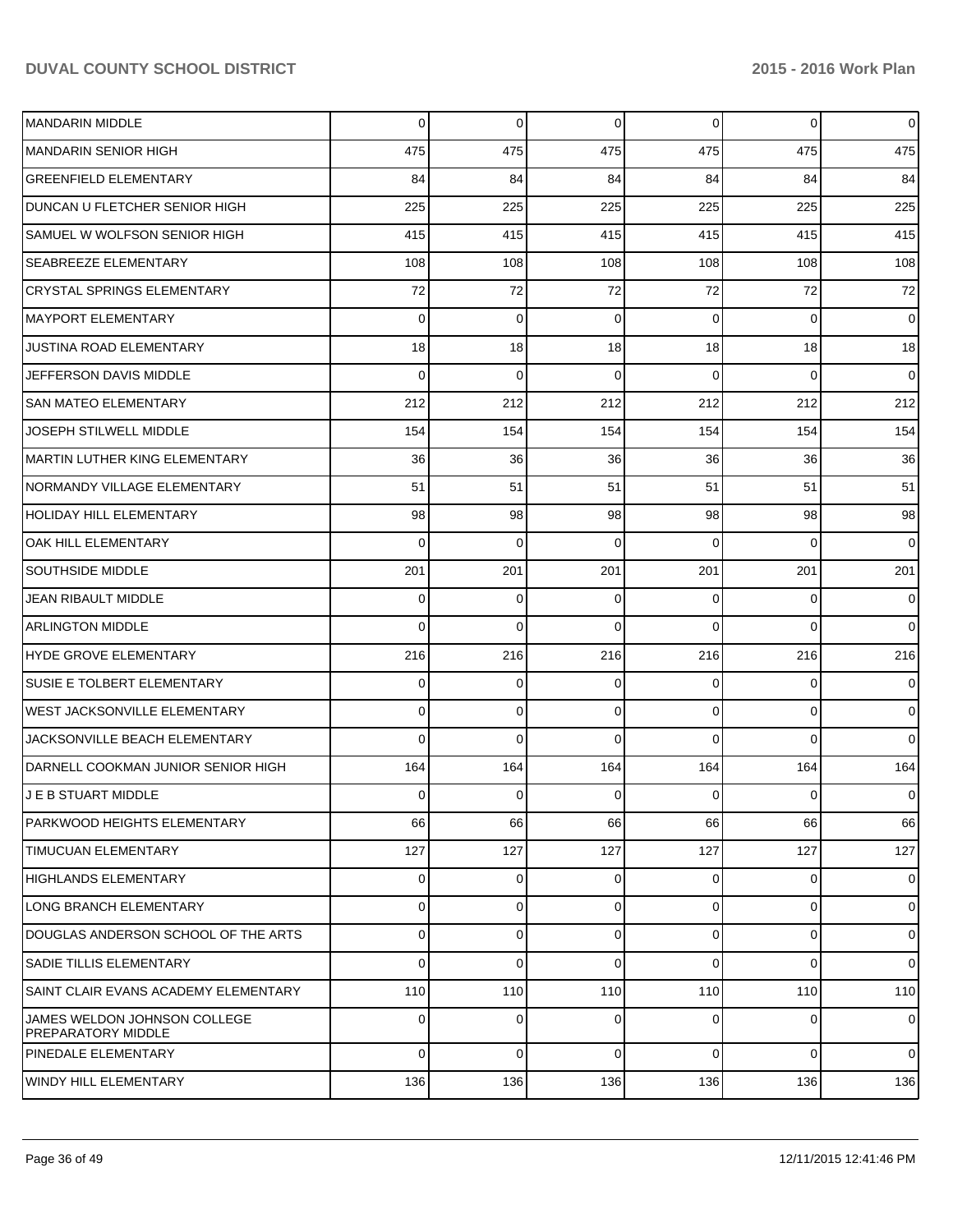| RUTLEDGE H PEARSON ELEMENTARY     | $\overline{0}$  | 0           | 0              | $\overline{0}$  | $\mathbf{0}$ | $\overline{0}$  |
|-----------------------------------|-----------------|-------------|----------------|-----------------|--------------|-----------------|
| JEAN RIBAULT SENIOR HIGH          | 25              | 25          | 25             | 25              | 25           | 25              |
| <b>CEDAR HILLS ELEMENTARY</b>     | 0               | $\Omega$    | $\Omega$       | $\Omega$        | $\Omega$     | $\overline{0}$  |
| TERRY PARKER SENIOR HIGH          | 245             | 245         | 245            | 245             | 245          | 245             |
| <b>ENGLEWOOD ELEMENTARY</b>       | 0               | $\Omega$    | $\Omega$       | $\Omega$        | $\Omega$     | $\overline{0}$  |
| JOHN STOCKTON ELEMENTARY          | 90              | 90          | 90             | 90 <sub>1</sub> | 90           | 90 <sub>1</sub> |
| <b>WOODLAND ACRES ELEMENTARY</b>  | $\Omega$        | $\Omega$    | $\Omega$       | $\Omega$        | $\Omega$     | $\overline{0}$  |
| <b>ENGLEWOOD SENIOR HIGH</b>      | 25              | 25          | 25             | 25              | 25           | 25              |
| <b>SALLYE B MATHIS ELEMENTARY</b> | $\Omega$        | 0           | $\Omega$       | $\Omega$        | 0            | $\overline{0}$  |
| <b>DINSMORE ELEMENTARY</b>        | $\Omega$        | 0           | $\Omega$       | $\Omega$        | $\mathbf 0$  | $\overline{0}$  |
| <b>ARLINGTON ELEMENTARY</b>       | $\Omega$        | $\Omega$    | $\Omega$       | $\Omega$        | $\Omega$     | $\overline{0}$  |
| THOMAS JEFFERSON ELEMENTARY       | 87              | 87          | 87             | 87              | 87           | 87              |
| JOHN ALLEN AXSON ELEMENTARY       | $\Omega$        | 0           | $\Omega$       | $\Omega$        | $\Omega$     | $\overline{0}$  |
| <b>BAYVIEW ELEMENTARY</b>         | $\Omega$        | $\Omega$    | $\Omega$       | $\Omega$        | $\Omega$     | $\overline{0}$  |
| LAKE LUCINA ELEMENTARY            | 58              | 58          | 58             | 58              | 58           | 58              |
| LANDON MIDDLE                     | $\Omega$        | 0           | 0              | $\Omega$        | 0            | $\overline{0}$  |
| MARINE SCIENCE EDUCATION CENTER   | $\Omega$        | $\mathbf 0$ | $\Omega$       | $\Omega$        | $\Omega$     | $\overline{0}$  |
| ROBERT E LEE SENIOR HIGH          | 0               | $\Omega$    | $\Omega$       | $\Omega$        | $\Omega$     | $\overline{0}$  |
| <b>ANDREW JACKSON SENIOR HIGH</b> | 150             | 150         | 150            | 150             | 150          | 150             |
| HENRY F KITE ELEMENTARY           | 18 <sup>1</sup> | 18          | 18             | 18              | 18           | 18              |
| BALDWIN JUNIOR SENIOR HIGH        | 138             | 138         | 138            | 138             | 138          | 138             |
| <b>FISHWEIR ELEMENTARY</b>        | 18 <sup>1</sup> | 18          | 18             | 18              | 18           | 18              |
| ANNIE R MORGAN ELEMENTARY         | 36              | 36          | 36             | 36              | 36           | 36              |
| KIRBY-SMITH MIDDLE                | 0               | $\Omega$    | $\Omega$       | $\Omega$        | $\Omega$     | $\overline{0}$  |
| <b>LORETTO ELEMENTARY</b>         | 254             | 254         | 254            | 254             | 254          | 254             |
| <b>GRAND PARK CAREER CENTER</b>   | 300             | 300         | 300            | 300             | 300          | 300             |
| <b>BRENTWOOD ELEMENTARY</b>       | $\Omega$        | 0           | 0              | $\Omega$        | $\Omega$     | $\overline{0}$  |
| <b>ORTEGA ELEMENTARY</b>          | 120             | 120         | 120            | 120             | 120          | 120             |
| CENTRAL RIVERSIDE ELEMENTARY      | $\Omega$        | $\mathbf 0$ | $\overline{0}$ | $\overline{0}$  | $\mathbf 0$  | $\overline{0}$  |
| RUTH N UPSON ELEMENTARY           | $\Omega$        | 0           | $\Omega$       | $\Omega$        | $\Omega$     | $\overline{0}$  |
| <b>INEW BERLIN ELEMENTARY</b>     | 156             | 156         | 156            | 156             | 156          | 156             |
| <b>CHAFFEE TRAIL ELEMENTARY</b>   | $\Omega$        | 0           | 0              | $\overline{0}$  | 0            | $\overline{0}$  |
| <b>WEST RIVERSIDE ELEMENTARY</b>  | $\Omega$        | 0           | 0              | $\overline{0}$  | $\mathbf 0$  | $\overline{0}$  |
| MANDARIN OAKS ELEMENTARY          | $\Omega$        | 0           | $\Omega$       | $\Omega$        | $\Omega$     | $\overline{0}$  |
| KERNAN TRAILS ELEMENTARY          | 18              | 18          | 18             | 18              | 18           | 18 <sup>1</sup> |
| <b>KERNAN MIDDLE</b>              | $\Omega$        | 0           | 0              | $\overline{0}$  | $\mathbf 0$  | $\overline{0}$  |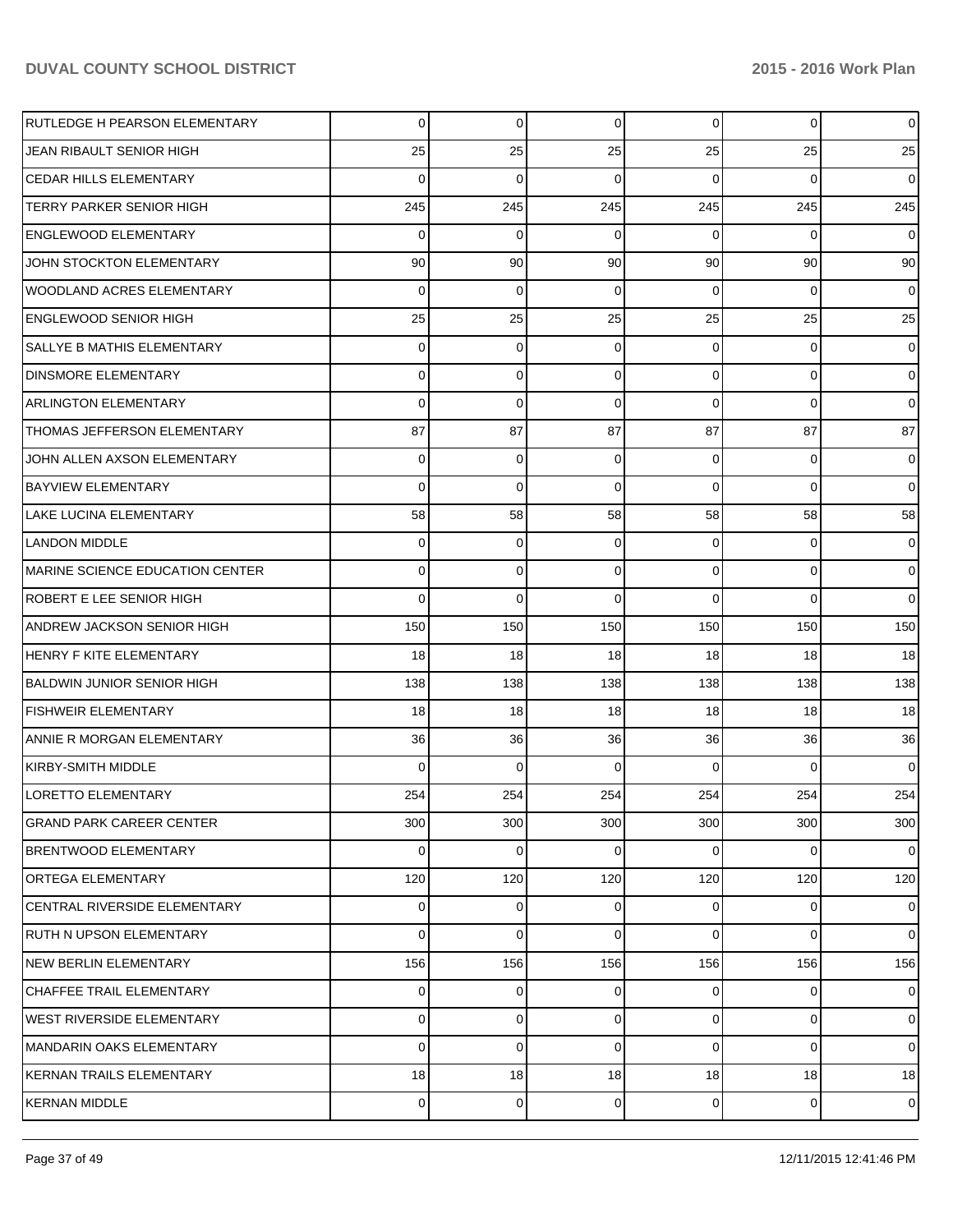| DON BREWER ELEMENTARY                       | $\Omega$       | $\overline{0}$ | $\overline{0}$ | $\Omega$       | $\overline{0}$ | $\mathbf 0$    |
|---------------------------------------------|----------------|----------------|----------------|----------------|----------------|----------------|
| <b>OCEANWAY ELEMENTARY</b>                  | $\Omega$       | 0              | $\Omega$       | $\Omega$       | $\overline{0}$ | $\overline{0}$ |
| <b>GREENLAND PINES ELEMENTARY</b>           | $\Omega$       | $\mathbf 0$    | $\Omega$       | $\Omega$       | $\Omega$       | $\overline{0}$ |
| PINE ESTATES ELEMENTARY                     | 50             | 50             | 50             | 50             | 50             | 50             |
| ALDEN ROAD EXCEPTIONAL CENTER               | 30             | 30             | 30             | 30             | 30             | 30             |
| <b>MAYPORT MIDDLE</b>                       | $\Omega$       | $\mathbf 0$    | $\mathbf 0$    | $\Omega$       | $\overline{0}$ | $\overline{0}$ |
| <b>LANDMARK MIDDLE</b>                      | $\Omega$       | 0              | $\Omega$       | $\Omega$       | $\overline{0}$ | $\overline{0}$ |
| <b>ALIMACINI ELEMENTARY</b>                 | $\Omega$       | 0              | $\Omega$       | $\Omega$       | $\overline{0}$ | $\overline{0}$ |
| <b>GREGORY DRIVE ELEMENTARY</b>             | 46             | 46             | 46             | 46             | 46             | 46             |
| <b>HIGHLANDS MIDDLE</b>                     | 154            | 154            | 154            | 154            | 154            | 154            |
| <b>CROWN POINT ELEMENTARY</b>               | 36             | 36             | 36             | 36             | 36             | 36             |
| NEPTUNE BEACH ELEMENTARY                    | $\Omega$       | $\mathbf 0$    | $\mathbf 0$    | $\Omega$       | $\overline{0}$ | $\overline{0}$ |
| JOSEPH FINEGAN ELEMENTARY                   | $\Omega$       | 0              | $\Omega$       | $\Omega$       | $\Omega$       | $\overline{0}$ |
| <b>EDWARD H WHITE SENIOR HIGH</b>           | 174            | 174            | 174            | 174            | 174            | 174            |
| SANDALWOOD SENIOR HIGH                      | 500            | 500            | 500            | 500            | 500            | 500            |
| <b>FORT CAROLINE MIDDLE</b>                 | 88             | 88             | 88             | 88             | 88             | 88             |
| SABAL PALM ELEMENTARY                       | 36             | 36             | 36             | 36             | 36             | 36             |
| <b>ARLINGTON HEIGHTS ELEMENTARY</b>         | 98             | 98             | 98             | 98             | 98             | 98             |
| <b>WESTSIDE HIGH SCHOOL</b>                 | 375            | 375            | 375            | 375            | 375            | 375            |
| <b>LOUIS S SHEFFIELD ELEMENTARY</b>         | 348            | 348            | 348            | 348            | 348            | 348            |
| <b>PICKETT ELEMENTARY</b>                   | $\Omega$       | $\Omega$       | $\Omega$       | $\Omega$       | $\Omega$       | $\overline{0}$ |
| <b>BROOKVIEW ELEMENTARY</b>                 | 118            | 118            | 118            | 118            | 118            | 118            |
| LONE STAR ELEMENTARY                        | 98             | 98             | 98             | 98             | 98             | 98             |
| STONEWALL JACKSON ELEMENTARY                | $\Omega$       | $\Omega$       | $\Omega$       | $\Omega$       | $\Omega$       | $\overline{0}$ |
| FORT CAROLINE ELEMENTARY                    | 206            | 206            | 206            | 206            | 206            | 206            |
| MAMIE AGNES JONES ELEMENTARY                | $\overline{0}$ | $\overline{0}$ | $\overline{0}$ | $\overline{0}$ | $\overline{0}$ | $\overline{0}$ |
| <b>IEUGENE J BUTLER MIDDLE</b>              | $\Omega$       | 0              | $\Omega$       | $\Omega$       | $\overline{0}$ | $\overline{0}$ |
| S A HULL ELEMENTARY                         | $\Omega$       | 0              | $\Omega$       | $\Omega$       | $\overline{0}$ | $\overline{0}$ |
| PALM AVENUE EXCEPTIONAL STUDENT CENTER      | 59             | 59             | 59             | 59             | 59             | 59             |
| <b>REYNOLDS LANE ELEMENTARY</b>             | $\Omega$       | 0              | $\Omega$       | $\Omega$       | $\overline{0}$ | $\overline{0}$ |
| KINGS TRAIL ELEMENTARY                      | 72             | 72             | 72             | 72             | 72             | 72             |
| <b>PINE FOREST ELEMENTARY</b>               | 22             | 22             | 22             | 22             | 22             | 22             |
| R V DANIELS ELEMENTARY                      | $\Omega$       | 0              | 0              | $\Omega$       | $\overline{0}$ | $\overline{0}$ |
| <b>RUFUS E PAYNE ELEMENTARY</b>             | 0              | 0              | $\Omega$       | $\overline{0}$ | 0              | $\overline{0}$ |
| MOUNT HERMAN EXCEPTIONAL STUDENT<br> CENTER | $\overline{0}$ | 0              | $\Omega$       | $\overline{0}$ | $\overline{0}$ | $\mathbf 0$    |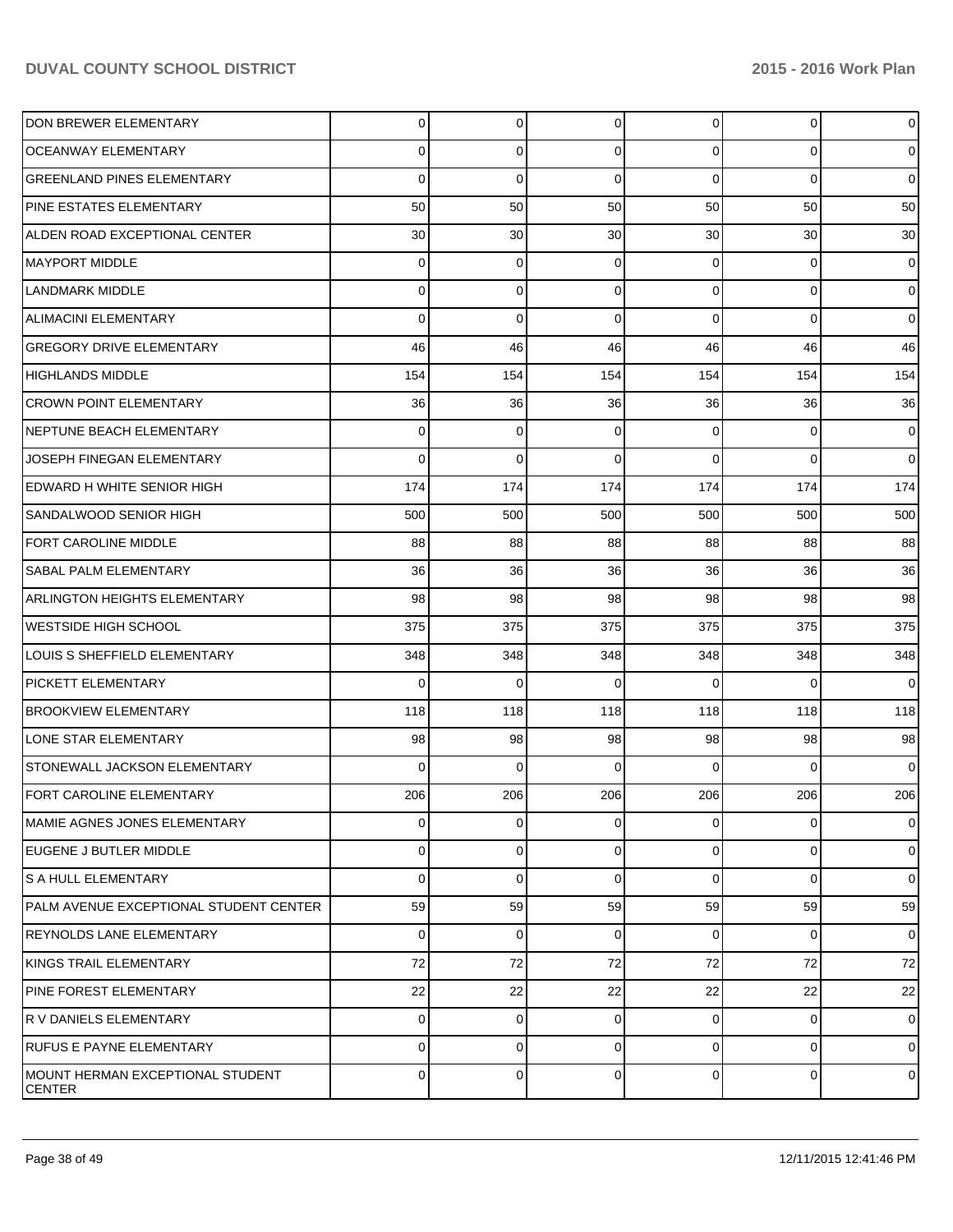| <b>WILLIAM M RAINES SENIOR HIGH</b>        | 25              | 25          | 25              | 25              | 25             | 25              |
|--------------------------------------------|-----------------|-------------|-----------------|-----------------|----------------|-----------------|
| <b>CARTER G WOODSON ELEMENTARY</b>         | 81              | 81          | 81              | 81              | 81             | 81              |
| JAMES WELDON JOHNSON OLD                   | 0               | $\Omega$    | $\Omega$        | $\Omega$        | $\Omega$       | $\overline{0}$  |
| STANTON COLLEGE PREPARATORY SCHOOL         | 197             | 197         | 197             | 197             | 197            | 197             |
| JOHN E FORD K-8                            | 0               | $\Omega$    | $\Omega$        | $\Omega$        | $\Omega$       | $\overline{0}$  |
| <b>NORTHWESTERN MIDDLE</b>                 | 0               | $\Omega$    | $\Omega$        | $\Omega$        | $\Omega$       | $\overline{0}$  |
| <b>GEORGE WASHINGTON CARVER ELEMENTARY</b> | 0               | $\Omega$    | $\Omega$        | $\Omega$        | $\Omega$       | $\overline{0}$  |
| <b>SAN PABLO ELEMENTARY</b>                | 62              | 62          | 62              | 62              | 62             | 62              |
| <b>LOVE GROVE ELEMENTARY</b>               | 0               | $\Omega$    | $\Omega$        | $\Omega$        | $\Omega$       | $\overline{0}$  |
| <b>SAN JOSE ELEMENTARY</b>                 | 212             | 212         | 212             | 212             | 212            | 212             |
| MATTHEW W GILBERT MIDDLE                   | 0               | $\Omega$    | $\Omega$        | $\Omega$        | $\Omega$       | $\overline{0}$  |
| <b>RICHARD L BROWN ELEMENTARY</b>          | 36              | 36          | 36              | 36              | 36             | 36 <sup>1</sup> |
| SMART POPE LIVINGSTON ELEMENTARY           | $\Omega$        | $\Omega$    | $\Omega$        | $\Omega$        | $\Omega$       | $\overline{0}$  |
| LAKE FOREST ELEMENTARY                     | 0               | $\Omega$    | $\Omega$        | $\Omega$        | $\Omega$       | $\overline{0}$  |
| <b>PAXON SCHOOL FOR ADVANCED STUDIES</b>   | 75              | 75          | 75              | 75              | 75             | 75              |
| <b>SOUTHSIDE ESTATES ELEMENTARY</b>        | 0               | $\Omega$    | $\Omega$        | $\Omega$        | $\Omega$       | $\overline{0}$  |
| HYDE PARK ELEMENTARY                       | 10 <sup>1</sup> | 10          | 10 <sup>1</sup> | 10 <sup>1</sup> | 10             | 10 <sup>1</sup> |
| <b>BILTMORE ELEMENTARY</b>                 | 98              | 98          | 98              | 98              | 98             | 98              |
| <b>RAMONA ELEMENTARY</b>                   | 36              | 36          | 36              | 36              | 36             | 36              |
| <b>VENETIA ELEMENTARY</b>                  | 36              | 36          | 36              | 36              | 36             | 36              |
| <b>LAKE SHORE MIDDLE</b>                   | 365             | 365         | 365             | 365             | 365            | 365             |
| <b>NORTH SHORE ELEMENTARY</b>              | 0               | $\Omega$    | $\Omega$        | $\Omega$        | $\Omega$       | $\overline{0}$  |
| HENDRICKS AVENUE ELEMENTARY                | 153             | 153         | 153             | 153             | 153            | 153             |
| <b>SPRING PARK ELEMENTARY</b>              | 0               | $\Omega$    | 0               | $\Omega$        | $\Omega$       | $\overline{0}$  |
| JOHN LOVE ELEMENTARY                       | 0               | $\Omega$    | 0               | $\Omega$        | $\Omega$       | $\overline{0}$  |
| <b>GARDEN CITY ELEMENTARY</b>              | 164             | 164         | 164             | 164             | 164            | 164             |
| <b>OCEANWAY MIDDLE</b>                     | $\Omega$        | 0           | 0               | $\overline{0}$  | 0              | $\overline{0}$  |
| DUNCAN U FLETCHER MIDDLE                   | 0               | $\Omega$    | $\Omega$        | $\Omega$        | $\Omega$       | $\overline{0}$  |
| HOGAN-SPRING GLEN ELEMENTARY               | 54              | 54          | 54              | 54              | 54             | 54              |
| <b>ATLANTIC BEACH ELEMENTARY</b>           | 40              | 40          | 40              | 40              | 40             | 40              |
| ALFRED I DUPONT MIDDLE                     | $\Omega$        | 0           | $\overline{0}$  | $\Omega$        | $\overline{0}$ | $\overline{0}$  |
| NORMANDY ELEMENTARY                        | $\Omega$        | 0           | $\Omega$        | $\Omega$        | $\mathbf 0$    | $\overline{0}$  |
| <b>WESTVIEW K-8</b>                        | $\Omega$        | $\Omega$    | 0               | $\Omega$        | $\Omega$       | $\overline{0}$  |
| <b>BARTRAM SPRINGS ELEMENTARY</b>          | 102             | 102         | 102             | 102             | 102            | 102             |
| ATLANTIC COAST SENIOR HIGH                 | $\Omega$        | 0           | 0               | $\Omega$        | 0              | $\overline{0}$  |
| <b>WATERLEAF ELEMENTARY</b>                | $\Omega$        | $\mathbf 0$ | 0               | $\overline{0}$  | $\mathbf 0$    | $\overline{0}$  |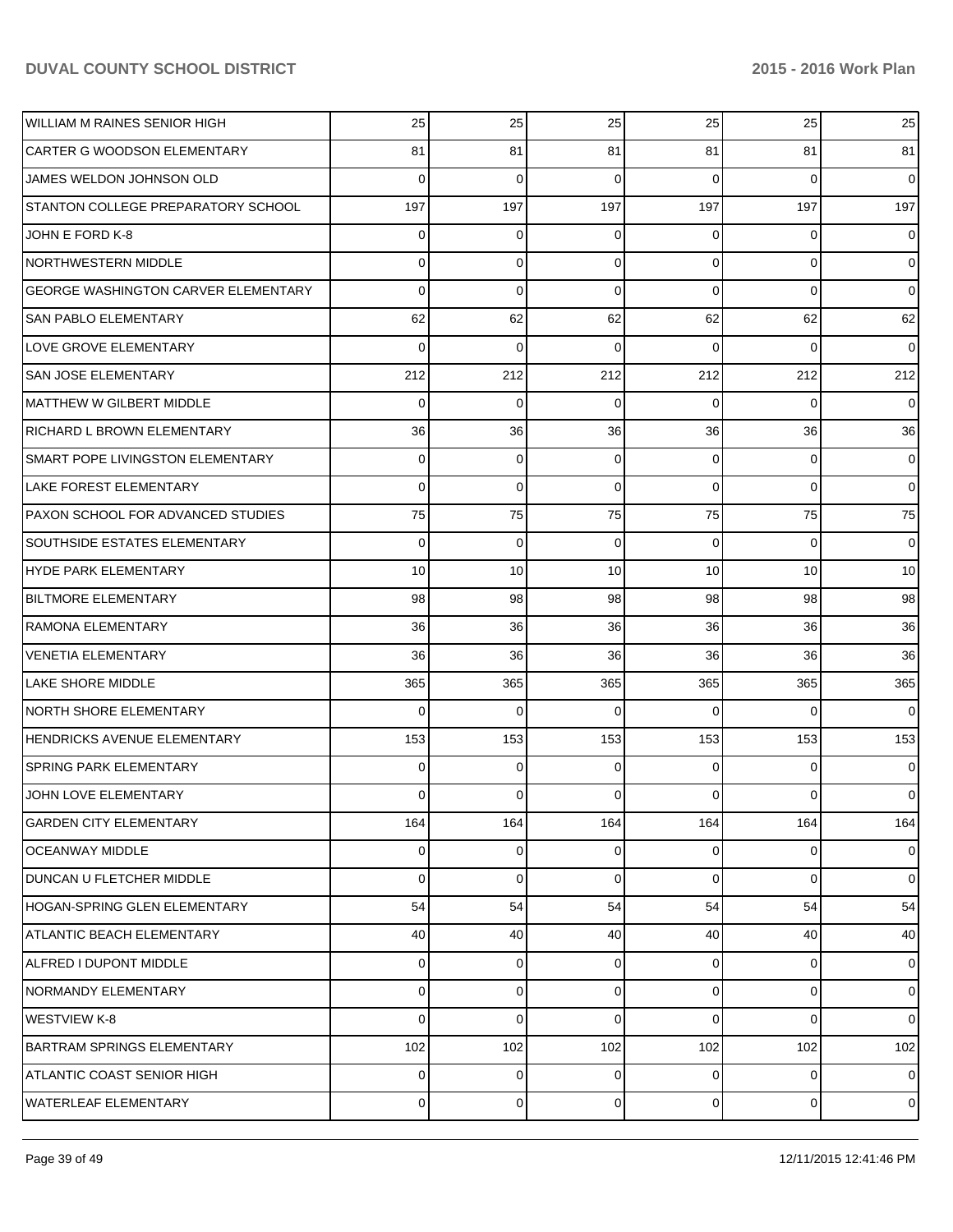| Totals for DUVAL COUNTY SCHOOL DISTRICT           |         |         |         |         |         |         |
|---------------------------------------------------|---------|---------|---------|---------|---------|---------|
| Total students in relocatables by year.           | 10,127  | 10,127  | 10,127  | 10,127  | 10.127  | 10.127  |
| Total number of COFTE students projected by year. | 112.911 | 113.124 | 112.906 | 112.813 | 112.849 | 112.921 |
| Percent in relocatables by year.                  | 9 % l   | 9%      | 9%      | 9 % l   | 9 % l   | 9%      |

## **Leased Facilities Tracking**

Exising leased facilities and plans for the acquisition of leased facilities, including the number of classrooms and student stations, as reported in the educational plant survey, that are planned in that location at the end of the five year workplan.

| Location                                  | # of Leased<br>Classrooms 2015 -<br>2016 | <b>FISH Student</b><br><b>Stations</b> | Owner | # of Leased<br>Classrooms 2019 -<br>2020 | <b>FISH Student</b><br><b>Stations</b> |
|-------------------------------------------|------------------------------------------|----------------------------------------|-------|------------------------------------------|----------------------------------------|
| MATTIE V RUTHERFORD ALTERNATIVE EDUCATION | $\overline{0}$                           | $\mathbf 0$                            |       | 0                                        | $\overline{0}$                         |
| <b>WEST RIVERSIDE ELEMENTARY</b>          | $\Omega$                                 | $\Omega$                               |       | $\Omega$                                 | $\Omega$                               |
| <b>GRAND PARK CAREER CENTER</b>           | $\mathbf{0}$                             | $\Omega$                               |       | $\Omega$                                 | 0                                      |
| <b>BRENTWOOD ELEMENTARY</b>               | $\overline{0}$                           | $\Omega$                               |       | $\Omega$                                 | $\overline{0}$                         |
| <b>ORTEGA ELEMENTARY</b>                  | $\overline{0}$                           | $\mathbf 0$                            |       | $\Omega$                                 | $\overline{0}$                         |
| CENTRAL RIVERSIDE ELEMENTARY              | $\overline{0}$                           | $\Omega$                               |       | $\Omega$                                 | $\overline{0}$                         |
| RUTH N UPSON ELEMENTARY                   | 0                                        | $\Omega$                               |       | $\Omega$                                 | $\overline{0}$                         |
| <b>FISHWEIR ELEMENTARY</b>                | $\mathbf{0}$                             | $\Omega$                               |       | $\Omega$                                 | $\overline{0}$                         |
| ANNIE R MORGAN ELEMENTARY                 | $\overline{0}$                           | $\Omega$                               |       | $\Omega$                                 | $\overline{0}$                         |
| <b>KIRBY-SMITH MIDDLE</b>                 | $\mathbf{0}$                             | $\Omega$                               |       | $\Omega$                                 | $\overline{0}$                         |
| <b>LORETTO ELEMENTARY</b>                 | $\mathbf 0$                              | $\Omega$                               |       | $\Omega$                                 | $\overline{0}$                         |
| <b>LANDON MIDDLE</b>                      | $\mathbf 0$                              | $\Omega$                               |       | $\Omega$                                 | $\overline{0}$                         |
| MARINE SCIENCE EDUCATION CENTER           | $\Omega$                                 | $\Omega$                               |       | $\Omega$                                 | $\overline{0}$                         |
| ROBERT E LEE SENIOR HIGH                  | $\Omega$                                 | $\Omega$                               |       | $\Omega$                                 | $\Omega$                               |
| <b>ANDREW JACKSON SENIOR HIGH</b>         | $\Omega$                                 | $\Omega$                               |       | $\Omega$                                 | 0                                      |
| <b>HENRY F KITE ELEMENTARY</b>            | $\mathbf 0$                              | $\Omega$                               |       | C                                        | 0                                      |
| <b>BALDWIN JUNIOR SENIOR HIGH</b>         | $\Omega$                                 | $\Omega$                               |       | $\Omega$                                 | $\Omega$                               |
| <b>DINSMORE ELEMENTARY</b>                | $\Omega$                                 | $\Omega$                               |       | $\Omega$                                 | $\Omega$                               |
| <b>ARLINGTON ELEMENTARY</b>               | $\Omega$                                 | $\Omega$                               |       | $\Omega$                                 | $\Omega$                               |
| THOMAS JEFFERSON ELEMENTARY               | 0                                        | $\Omega$                               |       | $\Omega$                                 | $\overline{0}$                         |
| <b>WHITEHOUSE ELEMENTARY</b>              | $\Omega$                                 | $\Omega$                               |       | $\mathbf 0$                              | $\mathbf 0$                            |
| <b>GARDEN CITY ELEMENTARY</b>             | $\Omega$                                 | $\Omega$                               |       | $\Omega$                                 | $\Omega$                               |
| <b>OCEANWAY MIDDLE</b>                    | $\Omega$                                 | $\Omega$                               |       | $\Omega$                                 | $\Omega$                               |
| DUNCAN U FLETCHER MIDDLE                  | $\mathbf{0}$                             | $\Omega$                               |       | $\Omega$                                 | 0                                      |
| <b>HOGAN-SPRING GLEN ELEMENTARY</b>       | $\Omega$                                 | $\Omega$                               |       | C                                        | $\overline{0}$                         |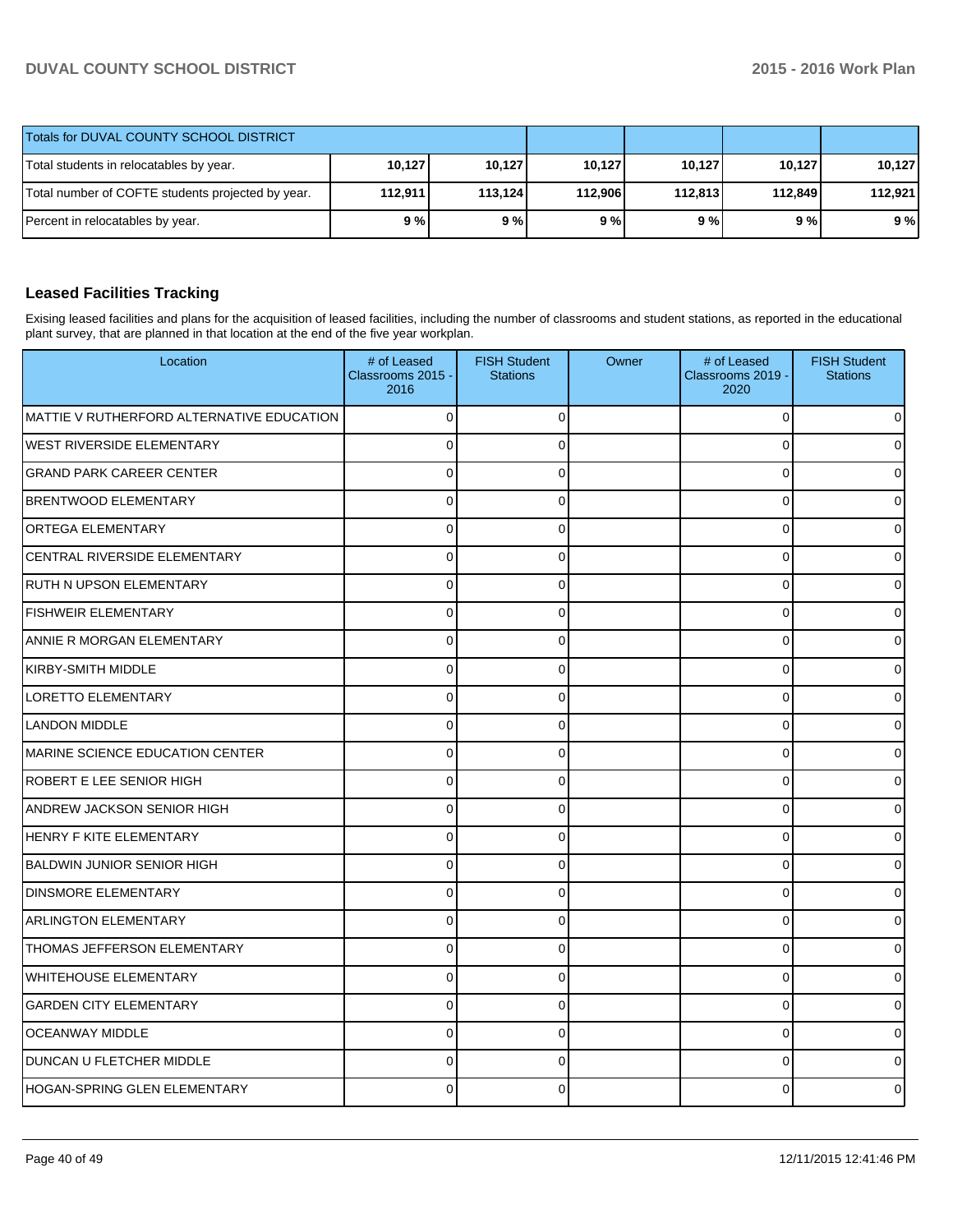| <b>ATLANTIC BEACH ELEMENTARY</b>                   | 0              | 0        | $\overline{0}$ |   |
|----------------------------------------------------|----------------|----------|----------------|---|
| ALFRED I DUPONT MIDDLE                             | 0              | O        | 0              |   |
| <b>VENETIA ELEMENTARY</b>                          | $\Omega$       |          | 0              |   |
| <b>LAKE SHORE MIDDLE</b>                           | 0              | 0        | 0              |   |
| NORTH SHORE ELEMENTARY                             | 0              |          | 0              |   |
| <b>HENDRICKS AVENUE ELEMENTARY</b>                 | 0              | 0        | 0              |   |
| <b>SPRING PARK ELEMENTARY</b>                      | 0              | O        | 0              |   |
| JOHN LOVE ELEMENTARY                               | 0              | 0        | 0              |   |
| LAKE FOREST ELEMENTARY                             | 0              |          | 0              |   |
| PAXON SCHOOL FOR ADVANCED STUDIES                  | 0              | 0        | 0              |   |
| <b>SOUTHSIDE ESTATES ELEMENTARY</b>                | 0              |          | 0              |   |
| HYDE PARK ELEMENTARY                               | 0              | 0        | 0              |   |
| <b>BILTMORE ELEMENTARY</b>                         | 0              |          | 0              |   |
| <b>RAMONA ELEMENTARY</b>                           | 0              | 0        | 0              |   |
| <b>SAN PABLO ELEMENTARY</b>                        | 0              |          | 0              |   |
| <b>LOVE GROVE ELEMENTARY</b>                       | 0              | 0        | 0              |   |
| <b>SAN JOSE ELEMENTARY</b>                         | 0              | O        | 0              |   |
| <b>BAYVIEW ELEMENTARY</b>                          | 0              | 0        | 0              |   |
| LAKE LUCINA ELEMENTARY                             | 0              |          | 0              |   |
| <b>TERRY PARKER SENIOR HIGH</b>                    | 0              | 0        | 0              |   |
| <b>ENGLEWOOD ELEMENTARY</b>                        | 0              |          | 0              |   |
| JOHN STOCKTON ELEMENTARY                           | 0              | 0        | 0              |   |
| WOODLAND ACRES ELEMENTARY                          | 0              |          | 0              |   |
| <b>ENGLEWOOD SENIOR HIGH</b>                       | 0              |          | 0              |   |
| SALLYE B MATHIS ELEMENTARY                         | 0              |          | 0              |   |
| JAMES WELDON JOHNSON COLLEGE<br>PREPARATORY MIDDLE | $\Omega$       | C        | 0              | 0 |
| <b>PINEDALE ELEMENTARY</b>                         | $\overline{0}$ | $\Omega$ | $\overline{0}$ | 0 |
| WINDY HILL ELEMENTARY                              | $\Omega$       | 0        | $\overline{0}$ | 0 |
| RUTLEDGE H PEARSON ELEMENTARY                      | 0              | $\Omega$ | $\overline{0}$ | 0 |
| JEAN RIBAULT SENIOR HIGH                           | $\Omega$       | 0        | $\overline{0}$ | 0 |
| <b>CEDAR HILLS ELEMENTARY</b>                      | $\overline{0}$ | $\Omega$ | $\overline{0}$ | 0 |
| <b>TIMUCUAN ELEMENTARY</b>                         | $\Omega$       | 0        | $\overline{0}$ | 0 |
| HIGHLANDS ELEMENTARY                               | 0              | 0        | $\overline{0}$ | 0 |
| LONG BRANCH ELEMENTARY                             | $\Omega$       | 0        | $\overline{0}$ | 0 |
| DOUGLAS ANDERSON SCHOOL OF THE ARTS                | 0              | 0        | $\overline{0}$ | 0 |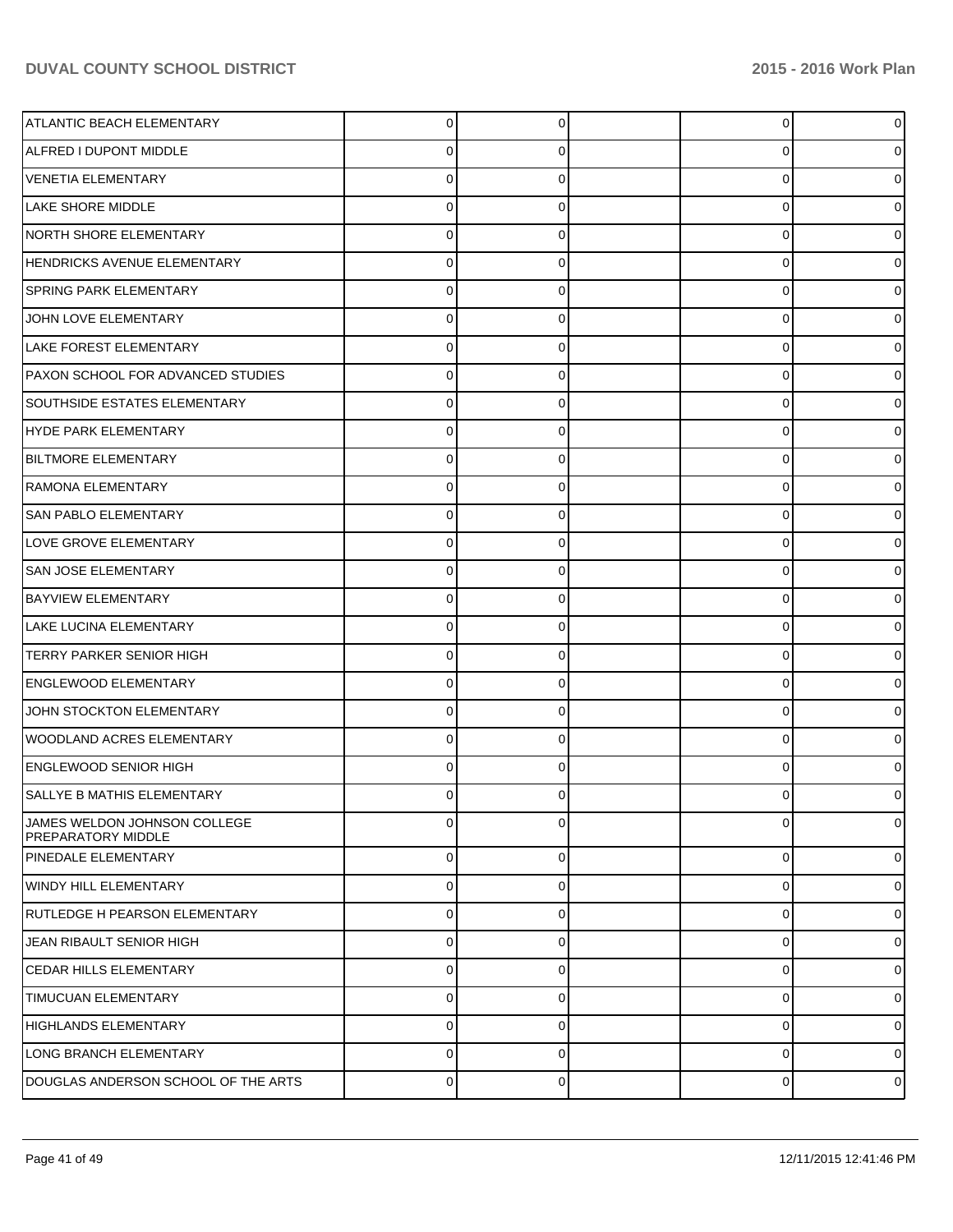| SADIE TILLIS ELEMENTARY                    | 0              |   | 0 | 01             |
|--------------------------------------------|----------------|---|---|----------------|
| SAINT CLAIR EVANS ACADEMY ELEMENTARY       |                |   | C | 0              |
| <b>SUSIE E TOLBERT ELEMENTARY</b>          |                |   | C | 0              |
| <b>WEST JACKSONVILLE ELEMENTARY</b>        | 0              |   | 0 | 0              |
| JACKSONVILLE BEACH ELEMENTARY              | C              |   | 0 |                |
| DARNELL COOKMAN JUNIOR SENIOR HIGH         | 0              |   | 0 |                |
| MATTHEW W GILBERT MIDDLE                   | 0              |   | 0 |                |
| RICHARD L BROWN ELEMENTARY                 | 0              |   | 0 | 0              |
| SMART POPE LIVINGSTON ELEMENTARY           |                |   | ŋ |                |
| JAMES WELDON JOHNSON OLD                   | 0              |   | 0 |                |
| STANTON COLLEGE PREPARATORY SCHOOL         | 0              |   | ŋ |                |
| JOHN E FORD K-8                            | 0              |   | 0 |                |
| NORTHWESTERN MIDDLE                        | 0              |   | 0 |                |
| <b>GEORGE WASHINGTON CARVER ELEMENTARY</b> | 0              |   | 0 | 0              |
| <b>PINE FOREST ELEMENTARY</b>              |                |   | C |                |
| R V DANIELS ELEMENTARY                     | 0              |   | 0 |                |
| <b>RUFUS E PAYNE ELEMENTARY</b>            | 0              |   | ŋ |                |
| MOUNT HERMAN EXCEPTIONAL STUDENT CENTER    | 0              |   | 0 | 0              |
| WILLIAM M RAINES SENIOR HIGH               | 0              |   | 0 |                |
| CARTER G WOODSON ELEMENTARY                | 0              |   | 0 | 0              |
| EUGENE J BUTLER MIDDLE                     |                |   | C |                |
| S A HULL ELEMENTARY                        | 0              |   | 0 | 0              |
| PALM AVENUE EXCEPTIONAL STUDENT CENTER     |                |   | ŋ |                |
| REYNOLDS LANE ELEMENTARY                   | 0              |   | ŋ | 0              |
| KINGS TRAIL ELEMENTARY                     | 0              |   |   | 0              |
| NORMANDY ELEMENTARY                        | 0              | 0 | 0 | $\overline{0}$ |
| PICKETT ELEMENTARY                         | 0              | 0 | 0 | 0              |
| <b>BROOKVIEW ELEMENTARY</b>                | 0              |   | 0 | 0              |
| <b>JE B STUART MIDDLE</b>                  | 0              | 0 | 0 | 0              |
| PARKWOOD HEIGHTS ELEMENTARY                | 0              | O | 0 | 01             |
| HOLIDAY HILL ELEMENTARY                    | 0              | 0 | 0 | 01             |
| <b>OAK HILL ELEMENTARY</b>                 | 0              | O | 0 | 01             |
| SOUTHSIDE MIDDLE                           | 0              | 0 | 0 | 01             |
| JEAN RIBAULT MIDDLE                        | 0              | O | 0 | 0              |
| <b>ARLINGTON MIDDLE</b>                    | 0              | 0 | 0 | 0              |
| HYDE GROVE ELEMENTARY                      | $\overline{0}$ | 0 | 0 | $\circ$        |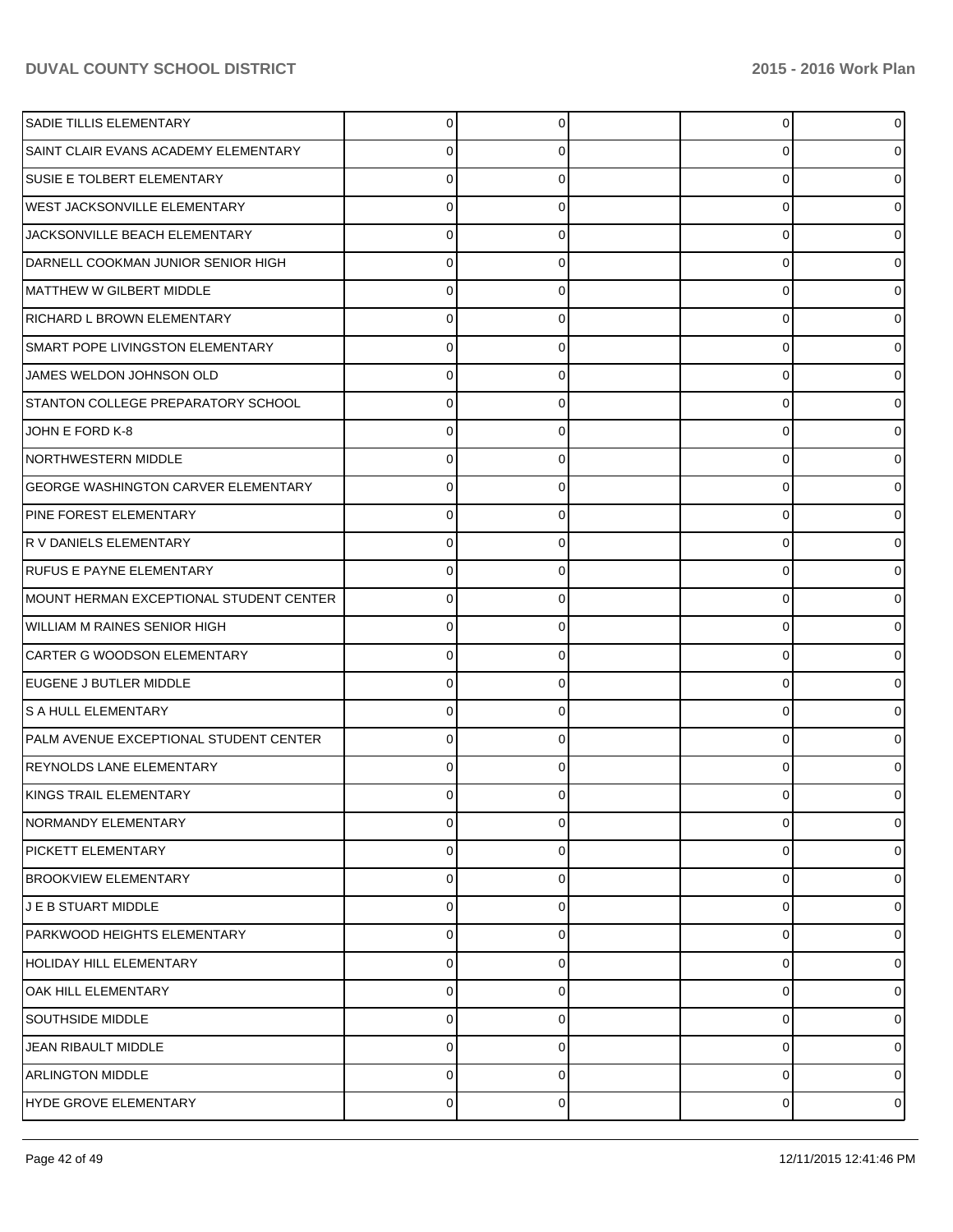| JUSTINA ROAD ELEMENTARY              | 0 |   | $\overline{0}$ |   |
|--------------------------------------|---|---|----------------|---|
| JEFFERSON DAVIS MIDDLE               | 0 |   | 0              |   |
| <b>SAN MATEO ELEMENTARY</b>          | 0 |   | 0              |   |
| JOSEPH STILWELL MIDDLE               | 0 |   | 0              |   |
| MARTIN LUTHER KING ELEMENTARY        | 0 |   | 0              |   |
| NORMANDY VILLAGE ELEMENTARY          | 0 |   | 0              |   |
| <b>GREENFIELD ELEMENTARY</b>         | 0 |   | 0              |   |
| <b>DUNCAN U FLETCHER SENIOR HIGH</b> | 0 |   | 0              |   |
| SAMUEL W WOLFSON SENIOR HIGH         | 0 |   | 0              |   |
| <b>SEABREEZE ELEMENTARY</b>          | 0 |   | 0              |   |
| CRYSTAL SPRINGS ELEMENTARY           | 0 |   | 0              |   |
| MAYPORT ELEMENTARY                   | 0 |   | 0              |   |
| MERRILL ROAD ELEMENTARY              | 0 |   | 0              |   |
| JACKSONVILLE HEIGHTS ELEMENTARY      | 0 |   | 0              |   |
| BEAUCLERC ELEMENTARY                 | 0 |   | 0              |   |
| CHIMNEY LAKES ELEMENTARY             | 0 |   | 0              |   |
| LONE STAR ELEMENTARY                 | 0 |   | 0              |   |
| STONEWALL JACKSON ELEMENTARY         | 0 |   | 0              |   |
| FORT CAROLINE ELEMENTARY             | 0 |   | 0              |   |
| MAMIE AGNES JONES ELEMENTARY         | 0 |   | 0              |   |
| SANDALWOOD SENIOR HIGH               | 0 |   | 0              |   |
| FORT CAROLINE MIDDLE                 | 0 |   | 0              |   |
| <b>SABAL PALM ELEMENTARY</b>         | 0 |   | 0              |   |
| <b>ARLINGTON HEIGHTS ELEMENTARY</b>  | 0 |   | 0              |   |
| <b>WESTSIDE HIGH SCHOOL</b>          | 0 |   | 0              |   |
| LOUIS S SHEFFIELD ELEMENTARY         | 0 | O | 0              |   |
| <b>GREGORY DRIVE ELEMENTARY</b>      | 0 | O | 0              |   |
| <b>HIGHLANDS MIDDLE</b>              | 0 |   | 0              |   |
| <b>CROWN POINT ELEMENTARY</b>        | 0 | 0 | 0              | o |
| NEPTUNE BEACH ELEMENTARY             | 0 |   | 0              | o |
| JOSEPH FINEGAN ELEMENTARY            | 0 | 0 | 0              | 0 |
| EDWARD H WHITE SENIOR HIGH           | 0 |   | 0              |   |
| <b>GREENLAND PINES ELEMENTARY</b>    | 0 | 0 | 0              |   |
| PINE ESTATES ELEMENTARY              | 0 | O | 0              | o |
| ALDEN ROAD EXCEPTIONAL CENTER        | 0 | 0 | 0              | o |
| <b>MAYPORT MIDDLE</b>                | 0 | 0 | 0              | 0 |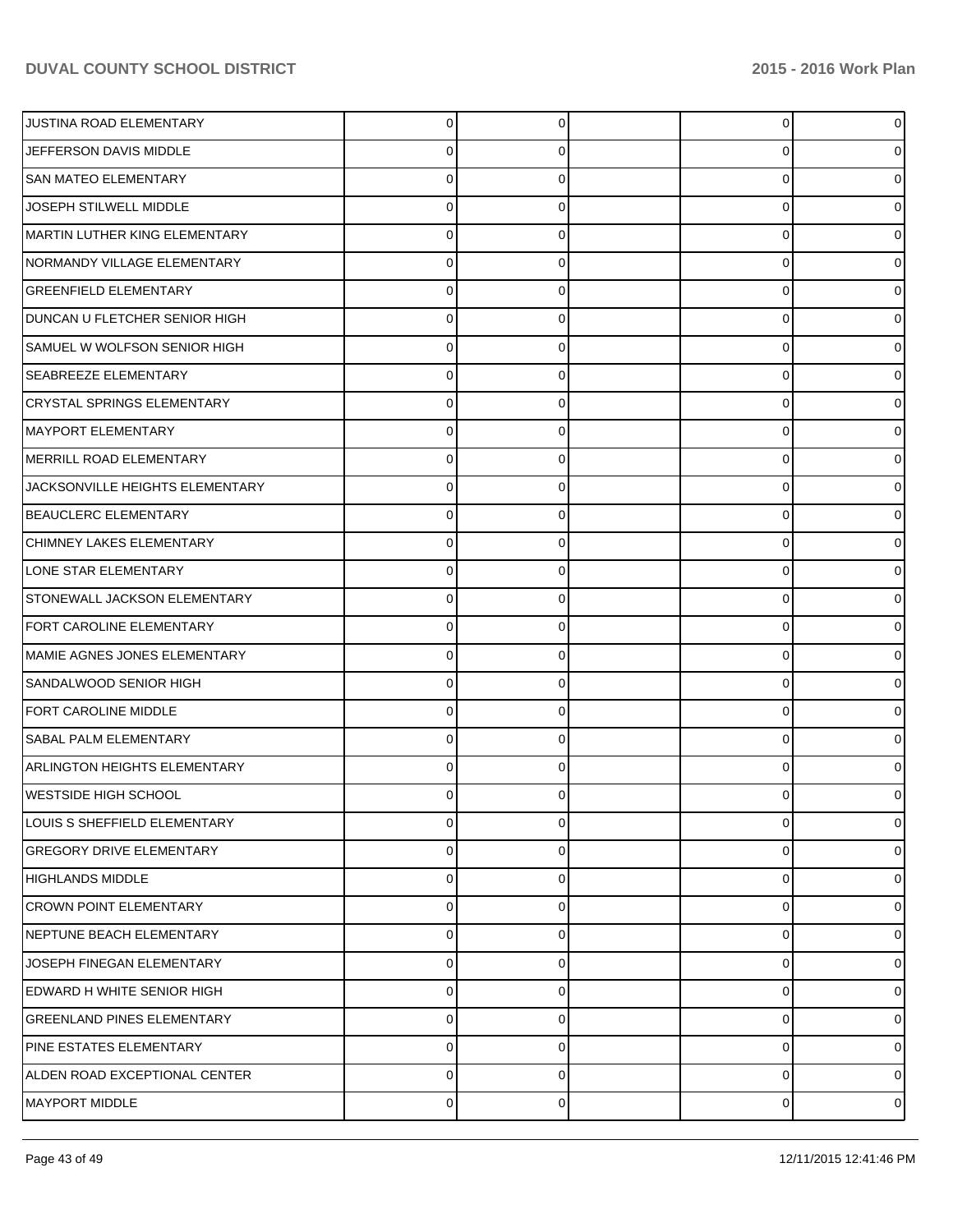| <b>LANDMARK MIDDLE</b>                    | $\overline{0}$ | $\overline{0}$ | $\overline{0}$ | $\overline{0}$ |
|-------------------------------------------|----------------|----------------|----------------|----------------|
| <b>ALIMACINI ELEMENTARY</b>               | $\Omega$       | $\Omega$       | $\Omega$       | 0              |
| MANDARIN OAKS ELEMENTARY                  | $\Omega$       | $\Omega$       | $\Omega$       | 0              |
| <b>MANDARIN MIDDLE</b>                    | $\Omega$       | 0              | 0              | 0              |
| <b>MANDARIN SENIOR HIGH</b>               | $\Omega$       | $\overline{0}$ | $\Omega$       |                |
| <b>ANDREW A ROBINSON ELEMENTARY</b>       | $\mathbf 0$    | $\Omega$       | 0              |                |
| <b>FIRST COAST SENIOR HIGH</b>            | $\Omega$       | $\Omega$       | 0              |                |
| FRANK H PETERSON ACADEMY OF TECHNOLOGIES  | $\overline{0}$ | $\overline{0}$ | $\Omega$       |                |
| A PHILIP RANDOLPH ACADEMY OF TECHNOLOGIES | $\mathbf 0$    | $\Omega$       | 0              |                |
| <b>ABESS PARK ELEMENTARY</b>              | $\Omega$       | $\Omega$       | $\Omega$       |                |
| CHET'S CREEK ELEMENTARY                   | $\Omega$       | $\Omega$       | $\Omega$       |                |
| <b>TWIN LAKES ELEMENTARY</b>              | $\mathbf 0$    | $\Omega$       | 0              |                |
| <b>ENTERPRISE LEARNING ACADEMY</b>        | $\Omega$       | $\Omega$       | $\Omega$       |                |
| TWIN LAKES MIDDLE                         | $\Omega$       | $\Omega$       | $\Omega$       |                |
| LAVILLA SCHOOL OF THE ARTS                | $\Omega$       | $\Omega$       | 0              |                |
| KERNAN TRAILS ELEMENTARY                  | $\Omega$       | $\Omega$       | $\Omega$       |                |
| <b>KERNAN MIDDLE</b>                      | $\Omega$       | $\Omega$       | $\Omega$       |                |
| DON BREWER ELEMENTARY                     | $\Omega$       | $\Omega$       | 0              | 0              |
| OCEANWAY ELEMENTARY                       | $\Omega$       | $\Omega$       | $\Omega$       |                |
| <b>BISCAYNE ELEMENTARY</b>                | $\overline{0}$ | $\Omega$       | $\Omega$       |                |
| JOHN ALLEN AXSON ELEMENTARY               | $\Omega$       | $\Omega$       | $\Omega$       | 0              |
| <b>NEW BERLIN ELEMENTARY</b>              | $\Omega$       | $\Omega$       | 0              |                |
| CHAFFEE TRAIL ELEMENTARY                  | $\Omega$       | $\Omega$       | $\Omega$       |                |
| <b>WESTVIEW K-8</b>                       | 0              | $\Omega$       | $\Omega$       | 0              |
| <b>BARTRAM SPRINGS ELEMENTARY</b>         | $\Omega$       | $\Omega$       | $\Omega$       |                |
| ATLANTIC COAST SENIOR HIGH                | $\Omega$       | $\Omega$       | $\Omega$       |                |
| <b>WATERLEAF ELEMENTARY</b>               | $\Omega$       | 0              | 0              | ი              |
|                                           | ŋ              | 0              | n              | 0              |

## **Failed Standard Relocatable Tracking**

Relocatable units currently reported by school, from FISH, and the number of relocatable units identified as 'Failed Standards'.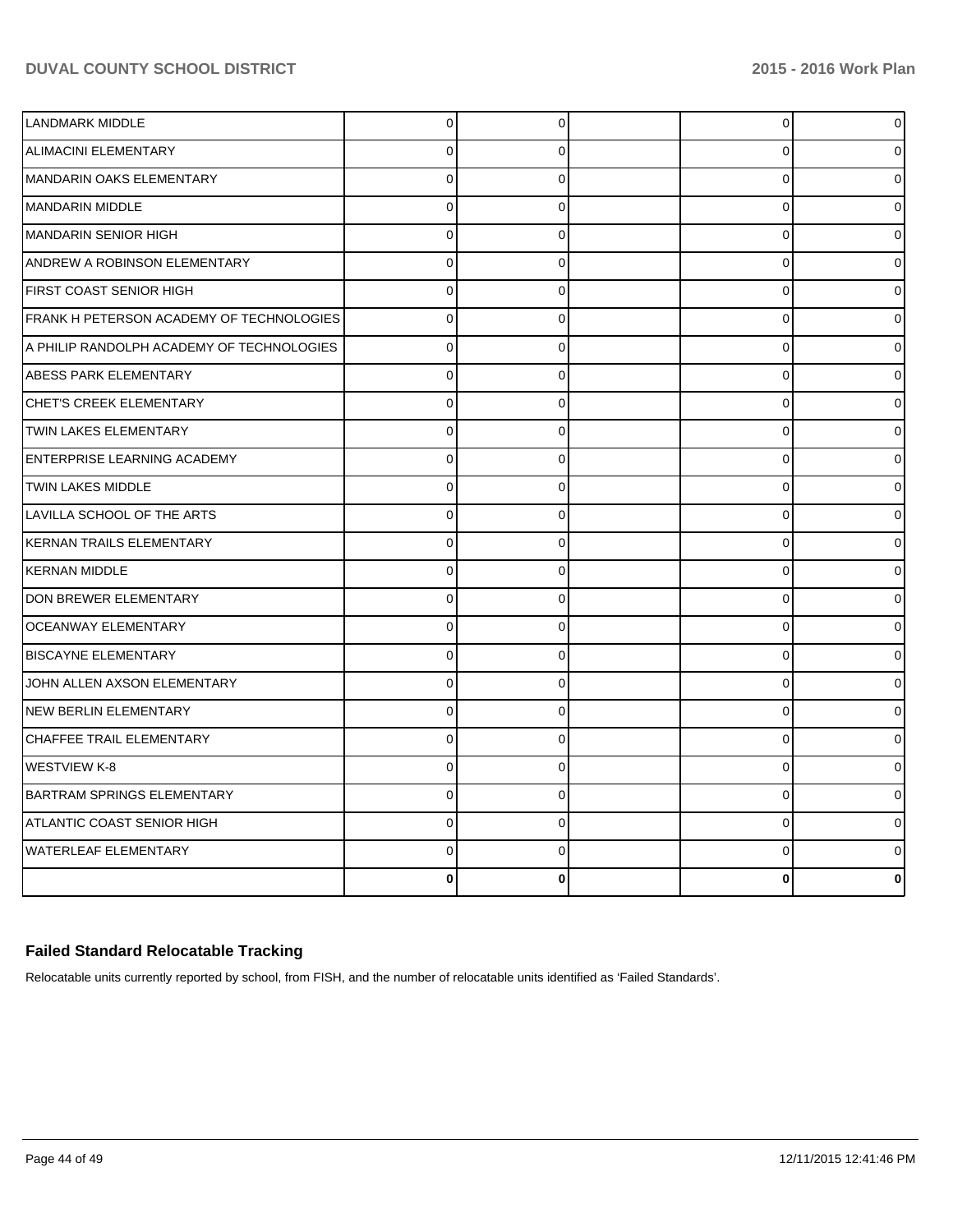Nothing reported for this section.

# **Planning**

### **Class Size Reduction Planning**

**Plans approved by the school board that reduce the need for permanent student stations such as acceptable school capacity levels, redistricting, busing, year-round schools, charter schools, magnet schools, public-private partnerships, multitrack scheduling, grade level organization, block scheduling, or other alternatives.**

The Duval County School Board is exploring several possible solutions for the deduction of permanent student stations.

1. Magnet Schools: The magnet program began in 1991 and offers approximately 84 programs with over 22,000 enrolled students at various schools. Dedicated Magnet Schools in underutilized areas help reduce the need for permanent student stations in the over utilized areas.

2. Charter Schools: The District reviews new charter applications annually to help reduce the need for the District to provide permanent capacity.

3. Boundary Changes: the District considers boundary changes to reduce overcrowding and utilize available seats in other locations on a regular basis. Consideration is given to this option every year following the offical 20 day enrollment count.

4. Portable Relocation: The District reviews the current location of portables in relation to the school utilization. Satisfactory portables are moved from under utilized to over utilized schools.

5. A Community Engagement process called ACE (Academic and Community Excellence) to involve stakeholders to help the District form long range facilities plans to include consolidations, boundary changes and facility conditions to balance enrollment throughout the District.

### **School Closure Planning**

**Plans for the closure of any school, including plans for disposition of the facility or usage of facility space, and anticipated revenues.**

There are no plans for school closure at this time. Please refer to the Class Size Reduction Planning above for closure planning. There is a School Board Policy in place for the disposition of any closed facilities.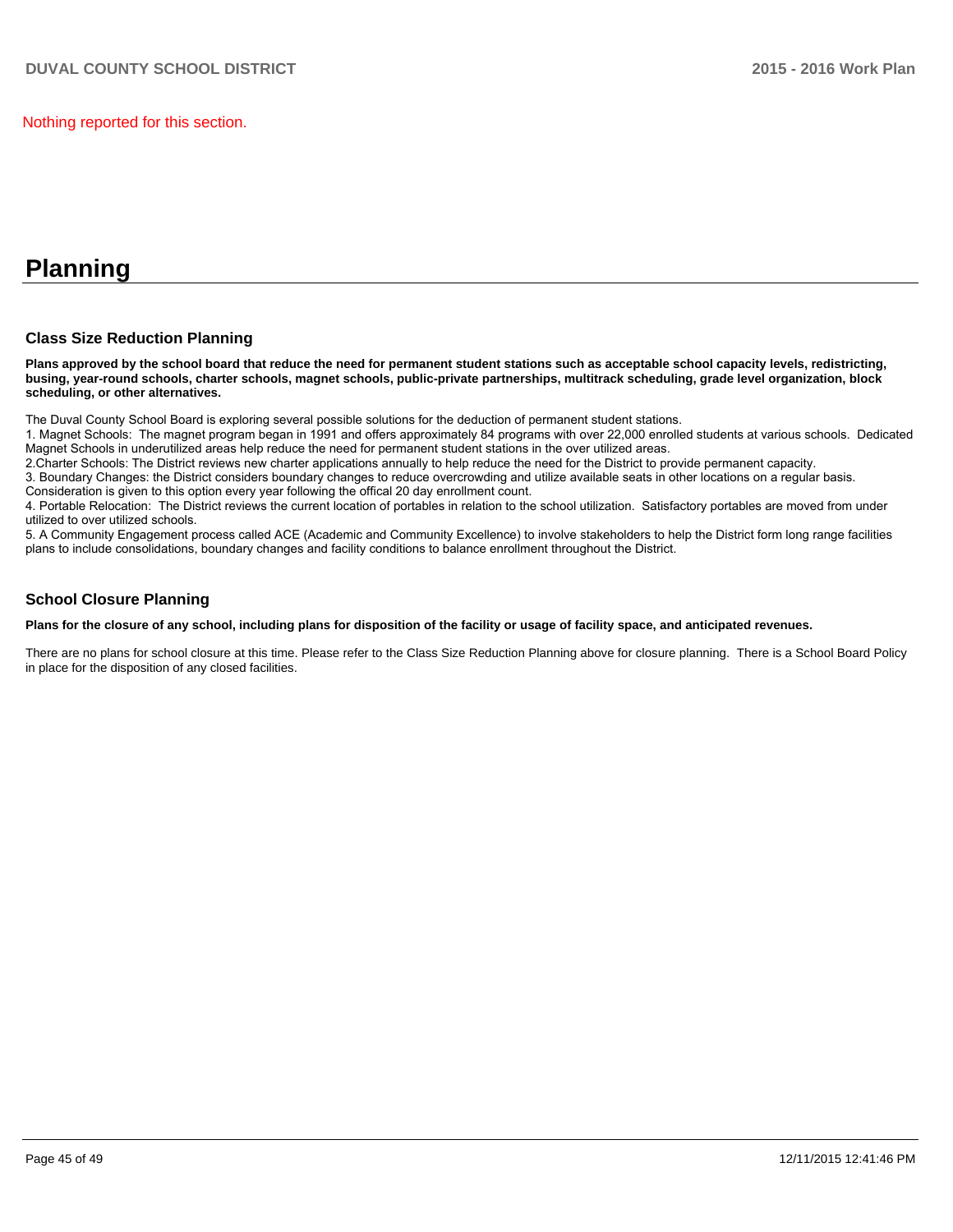# **Long Range Planning**

#### **Ten-Year Maintenance**

District projects and locations regarding the projected need for major renovation, repair, and maintenance projects within the district in years 6-10 beyond the projects plans detailed in the five years covered by the work plan.

Nothing reported for this section.

#### **Ten-Year Capacity**

Schedule of capital outlay projects projected to ensure the availability of satisfactory student stations for the projected student enrollment in K-12 programs for the future 5 years beyond the 5-year district facilities work program.

| Project                                                    | Location, Community, Quadrant or other<br>general location | 2019 - 2020 / 2024 - 2025<br><b>Projected Cost</b> |
|------------------------------------------------------------|------------------------------------------------------------|----------------------------------------------------|
| Technology                                                 | <b>Districtwide</b>                                        | \$164,059,305                                      |
| <b>Gender Equity</b>                                       | Districtwide                                               | \$2,875,000                                        |
| <b>ADA Requirements</b>                                    | Districtwide                                               | \$2,875,000                                        |
| Relocatables                                               | Districtwide                                               | \$20,995,907                                       |
| Minor Captial Improvements                                 | Districtwide                                               | \$10,551,250                                       |
| High School Auditorium Upgrade                             | Districtwide                                               | \$5,750,000                                        |
| Playgrounds                                                | <b>Districtwide</b>                                        | \$1,150,000                                        |
| <b>ESE Imporvements</b>                                    | <b>Districtwide</b>                                        | \$5,750,000                                        |
| Food Service Equipment                                     | <b>Districtwide</b>                                        | \$4,312,500                                        |
| Storm Water                                                | <b>Districtwide</b>                                        | \$1,150,000                                        |
| Captial Improvements at Current Schools and New<br>Schools | Districtwide                                               | \$161,000,000                                      |
|                                                            |                                                            | \$380,468,962                                      |

## **Ten-Year Planned Utilization**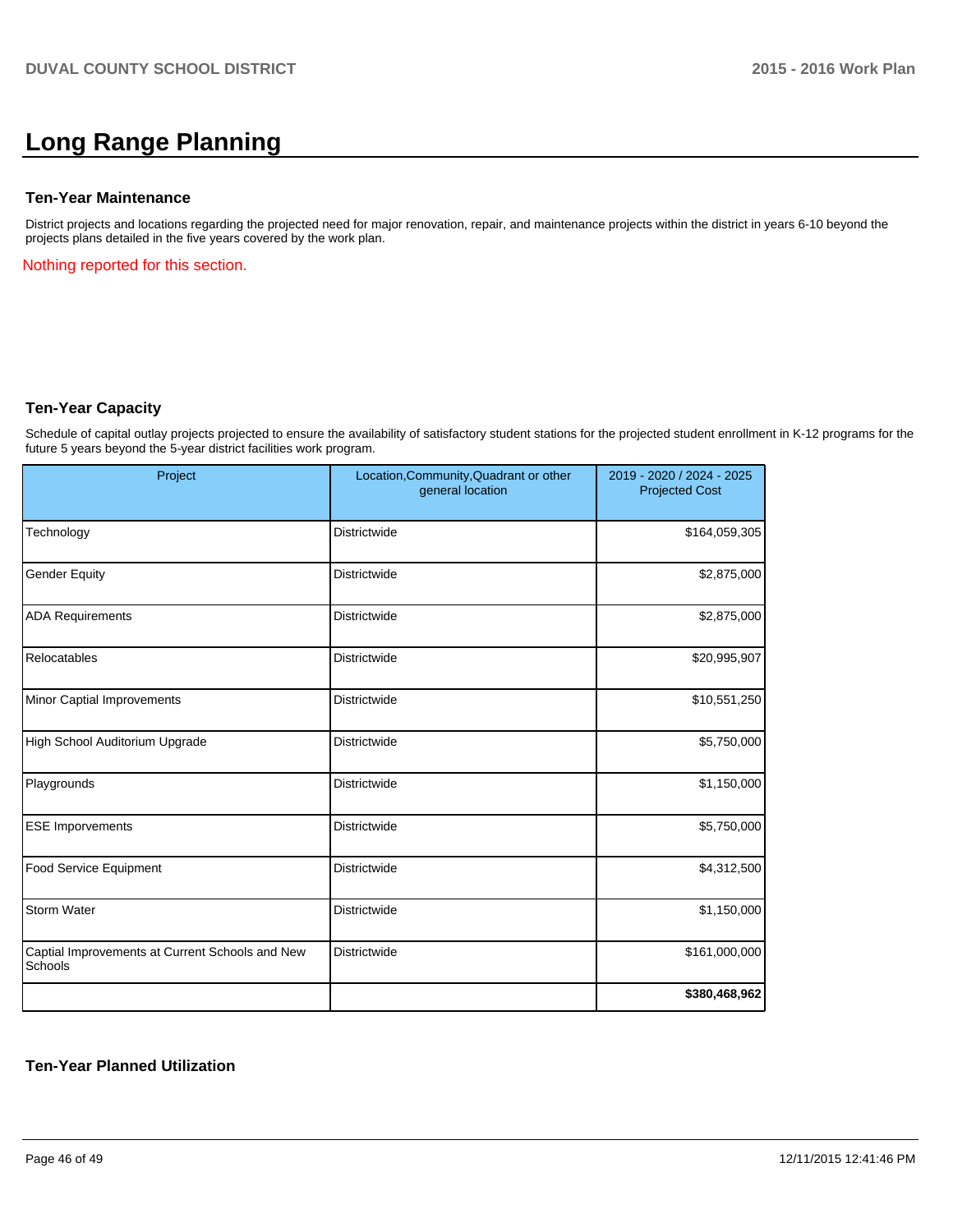Schedule of planned capital outlay projects identifying the standard grade groupings, capacities, and planned utilization rates of future educational facilities of the district for both permanent and relocatable facilities.

| <b>Grade Level Projections</b>    | <b>FISH</b><br><b>Student</b><br><b>Stations</b> | <b>Actual 2014 -</b><br><b>2015 FISH</b><br>Capacity | Actual<br>$2014 -$<br>2015<br><b>COFTE</b> | Actual 2014 - 2015<br><b>Utilization</b> | Actual 2015 - 2016 / 2024 - 2025 new<br>Student Capacity to be added/removed | Projected 2024<br><b>2025 COFTE</b> | Projected 2024 -<br>2025 Utilization |
|-----------------------------------|--------------------------------------------------|------------------------------------------------------|--------------------------------------------|------------------------------------------|------------------------------------------------------------------------------|-------------------------------------|--------------------------------------|
| Elementary - District<br>l Totals | 68,789                                           | 68,789                                               | 59,596.00                                  | 86.64 %                                  | 2.654                                                                        | 69,063                              | 96.67 %                              |
| <b>IMiddle - District Totals</b>  | 32,358                                           | 29,125                                               | 25,519.00                                  | 87.62 %                                  | 1.003                                                                        | 25,662                              | 85.18 %                              |
| High - District Totals            | 35.695                                           | 33.618                                               | 33,538.00                                  | 99.76 %                                  | 2.200                                                                        | 27.275                              | 76.15 %                              |
| Other - ESE, etc                  | 5.240                                            | 1.877                                                | 939.00                                     | $50.03\%$                                | 1.500                                                                        | 2.113                               | 62.57 %                              |
|                                   | 142,082                                          |                                                      | 133,409 119,592.00                         | 89.64 %                                  | 7,357                                                                        | 124,113                             | 88.17 %                              |

**Combination schools are included with the middle schools for student stations, capacity, COFTE and utilization purposes because these facilities all have a 90% utilization factor. Use this space to explain or define the grade groupings for combination schools.**

No comments to report.

#### **Ten-Year Infrastructure Planning**

**Proposed Location of Planned New, Remodeled, or New Additions to Facilities in 06 thru 10 out years (Section 28).**

One New Elementary School in the Northwest Area (837 Stu.Sta).

Plans for closure of any school, including plans for disposition of the facility or usage of facility space, and anticipated revenues in the 06 thru 10 out **years (Section 29).**

The District will consider the closure of any facilities that are beyond useful life and where repair cost exceed replacement value and the facility is under utilized.

#### **Twenty-Year Maintenance**

District projects and locations regarding the projected need for major renovation, repair, and maintenance projects within the district in years 11-20 beyond the projects plans detailed in the five years covered by the work plan.

Nothing reported for this section.

#### **Twenty-Year Capacity**

Schedule of capital outlay projects projected to ensure the availability of satisfactory student stations for the projected student enrollment in K-12 programs for the future 11-20 years beyond the 5-year district facilities work program.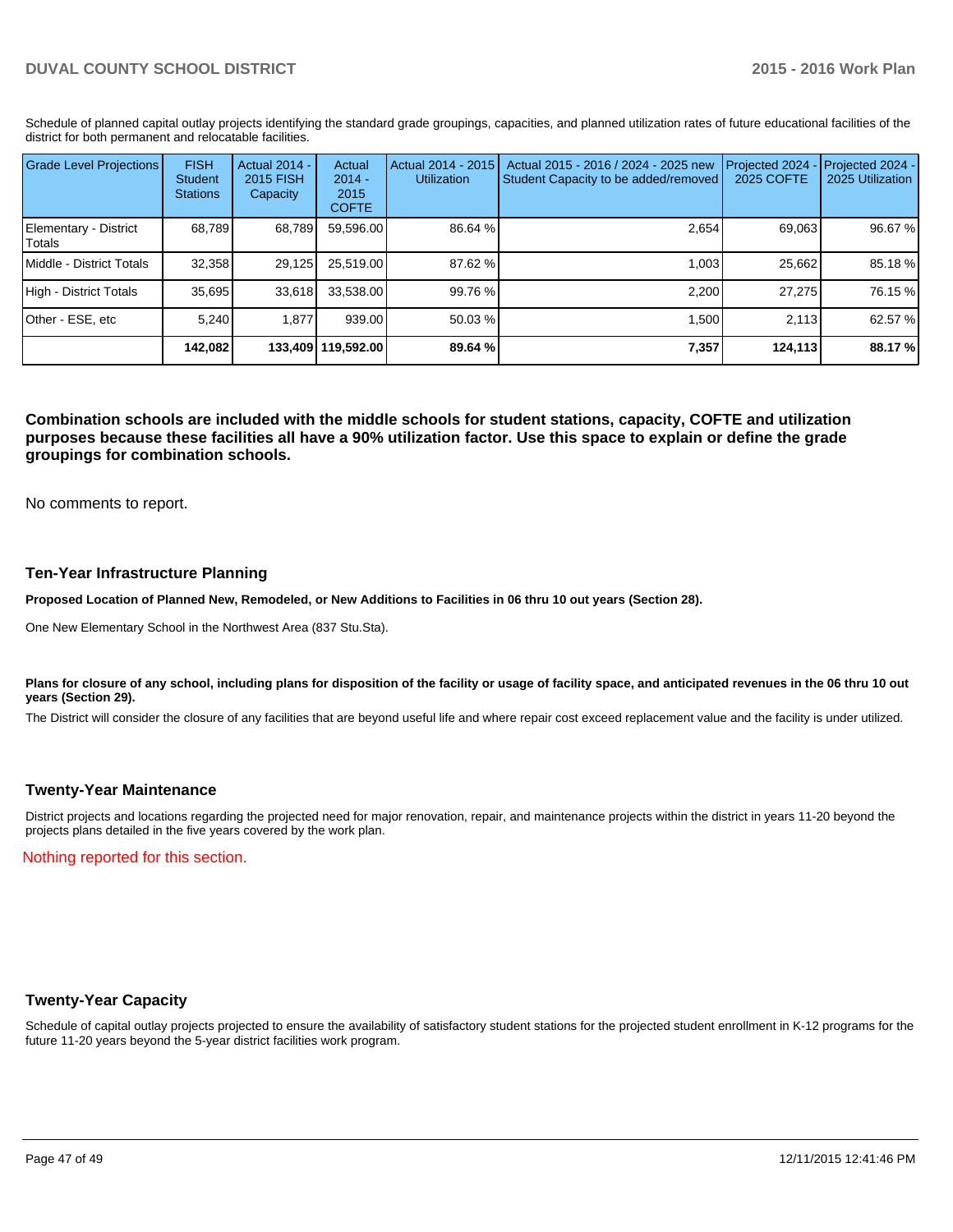| Project                                                    | Location, Community, Quadrant or other<br>general location | 2024 - 2025 / 2034 - 2035<br><b>Projected Cost</b> |
|------------------------------------------------------------|------------------------------------------------------------|----------------------------------------------------|
| Technology                                                 | <b>Districtwide</b>                                        | \$387,435,750                                      |
| Captial Improvements at Current Schools and New<br>Schools | Districtwide                                               | \$380,211,021                                      |
| <b>Gender Equity</b>                                       | <b>Districtwide</b>                                        | \$6,789,483                                        |
| <b>ADA Requirements</b>                                    | <b>Districtwide</b>                                        | \$6,789,483                                        |
| Relocatables                                               | <b>Districtwide</b>                                        | \$49,583,075                                       |
| Minor Captial Improvements                                 | <b>Districtwide</b>                                        | \$24,917,401                                       |
| <b>High School Auditorium Upgrades</b>                     | <b>Districtwide</b>                                        | \$13,578,965                                       |
| Playgrounds                                                | Districtwide                                               | \$2,715,793                                        |
| <b>ESE Improvements</b>                                    | Districtwide                                               | \$13,578,965                                       |
| <b>Food Service Equipments</b>                             | <b>Districtwide</b>                                        | \$10,184,224                                       |
| <b>Storm Water</b>                                         | <b>Districtwide</b>                                        | \$2,715,793                                        |
|                                                            |                                                            | \$898,499,953                                      |

## **Twenty-Year Planned Utilization**

Schedule of planned capital outlay projects identifying the standard grade groupings, capacities, and planned utilization rates of future educational facilities of the district for both permanent and relocatable facilities.

| <b>Grade Level Projections</b>    | <b>FISH</b><br><b>Student</b><br><b>Stations</b> | <b>Actual 2014 -</b><br>2015 FISH<br>Capacity | Actual<br>$2014 -$<br>2015<br><b>COFTE</b> | Actual 2014 - 2015<br><b>Utilization</b> | Actual 2015 - 2016 / 2034 - 2035 new<br>Student Capacity to be added/removed | Projected 2034<br>2035 COFTE | Projected 2034 -<br>2035 Utilization |
|-----------------------------------|--------------------------------------------------|-----------------------------------------------|--------------------------------------------|------------------------------------------|------------------------------------------------------------------------------|------------------------------|--------------------------------------|
| Elementary - District<br>l Totals | 68.789                                           | 68,789                                        | 59,596.00                                  | 86.64 %                                  | 2.654                                                                        | 67,389                       | 94.33 %                              |
| Middle - District Totals          | 32,358                                           | 29,125                                        | 25,519.00                                  | 87.62 %                                  | 1.003                                                                        | 27.550                       | 91.44 %                              |
| High - District Totals            | 35.695                                           | 33.618                                        | 33,538.00                                  | 99.76 %                                  | 2.200                                                                        | 30,553                       | 85.30 %                              |
| IOther - ESE. etc                 | 5.240                                            | 1.877                                         | 939.00                                     | $50.03\%$                                | 1.500                                                                        | 5.250                        | 155.46 %                             |
|                                   | 142,082                                          |                                               | 133,409   119,592.00                       | 89.64%                                   | 7,357                                                                        | 130,742                      | 92.88 %                              |

**Combination schools are included with the middle schools for student stations, capacity, COFTE and utilization purposes because these facilities all have a 90% utilization factor. Use this space to explain or define the grade groupings for combination schools.**